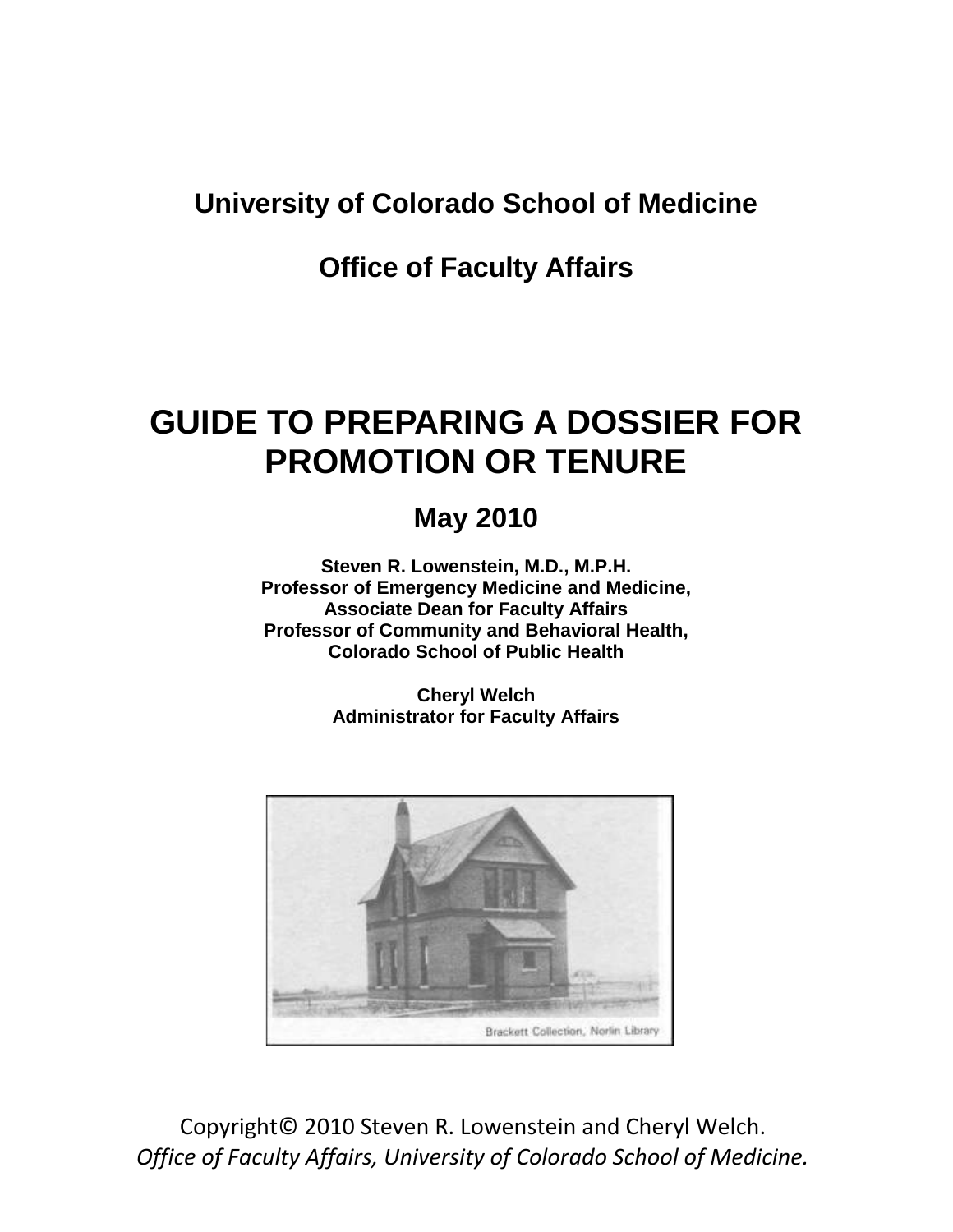# **GUIDE TO PREPARING A DOSSIER FOR PROMOTION OR TENURE**

# **FREQUENTLY ASKED QUESTIONS**

### **What is a dossier?**

Almost every discussion of promotion and tenure begins with the word "dossier." Indeed, all candidates for promotion and tenure at the School of Medicine must prepare a comprehensive dossier before promotion or tenure can be considered.

According to various dictionaries, a dossier is "a file containing detailed records on a particular person or subject." A dossier may also be defined as "the accumulation of records, reports, miscellaneous pertinent data and documents bearing on an individual"s subject of study or investigations."

A dossier is more complicated than a simple curriculum vitae; in fact, the CV is just one component of a complete promotion dossier. Dossiers also include letters of reference, learner evaluations and reprints of articles. **Most importantly, dossiers also include carefully assembled clinical and teaching portfolios, which in turn must include narratives that explain the faculty member's activities, effectiveness and accomplishments as a clinician, educator or scholar.**

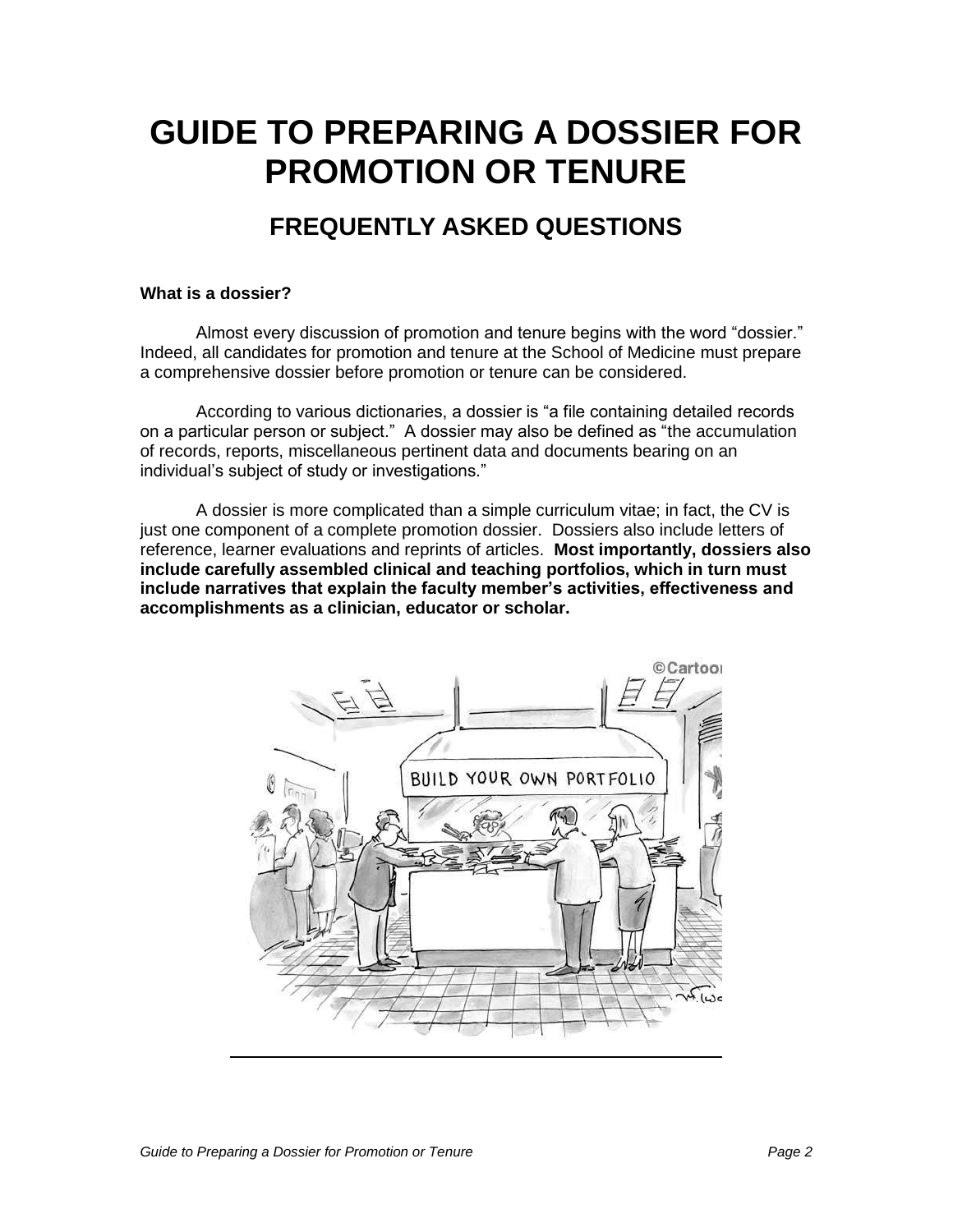Dossiers are not the same as "portfolios." At the SOM, dossiers are the allencompassing notebooks or flexible cases that contain, in separate sections, a faculty member"s clinical and teaching portfolios, curriculum vitae, letters of reference, teaching evaluations, reprints of articles and other "products" of scholarship, such as CDs or other written or electronic documents.

This figure shows the structure of a well-organized promotion dossier.



### **A Promotion Dossier**

### **When should dossier preparation begin?**

Ideally, you should begin to prepare your dossier during your second or third year as Assistant Professor. Dossiers are unwieldy documents; preparation requires time and is dependent upon careful documentation of your teaching, research, service and clinical activities over several years. Dossier preparation is, therefore, a continuous process, that should begin early, with guidance provided by your chair and mentors.

### **When should dossiers be reviewed? By whom?**

Your dossier, even in its earliest stages, should be reviewed periodically by your mentor(s). Also, you should ask your department chair, division head or other academic supervisor to review your promotion dossier periodically --- ideally at the time of your annual performance review.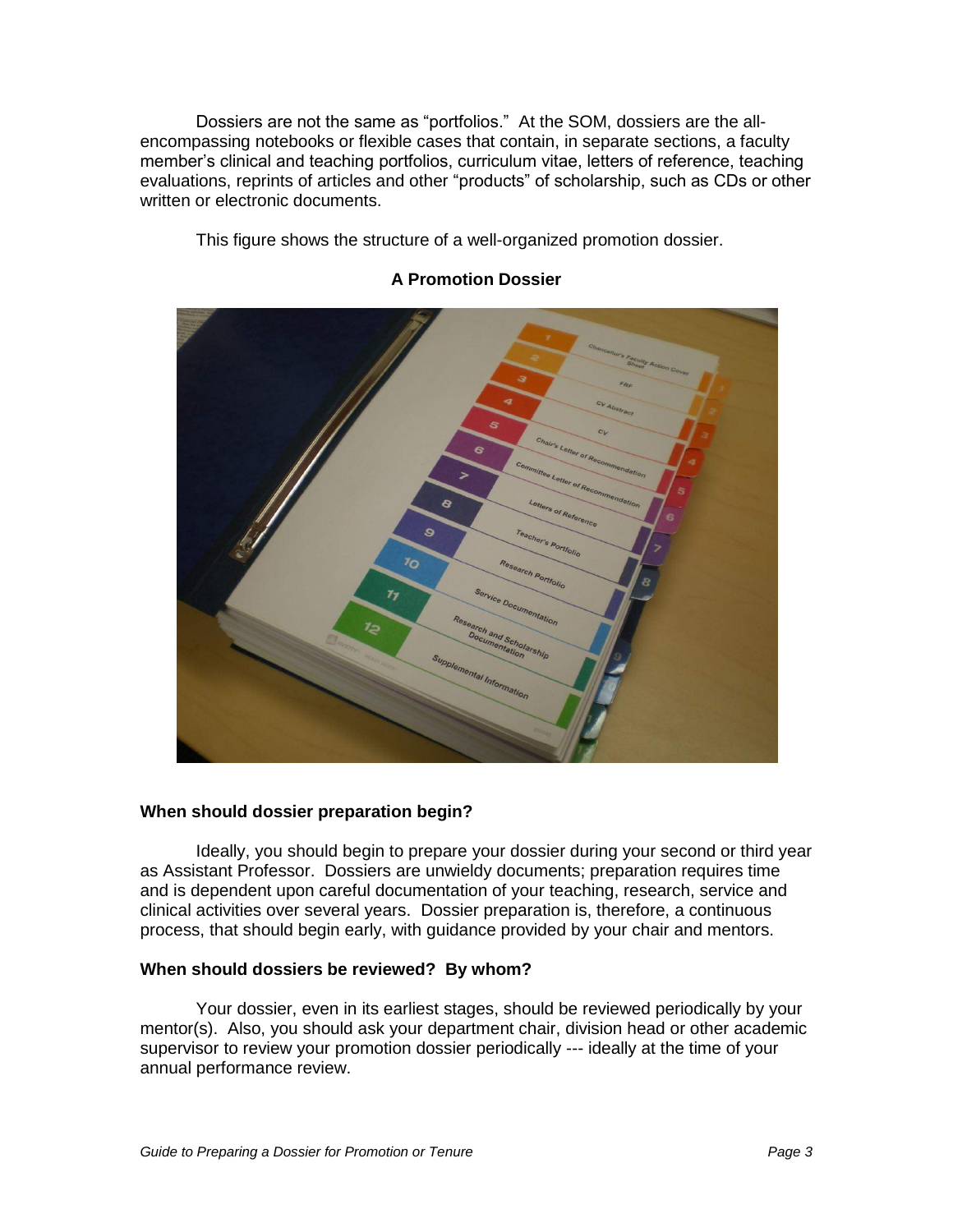**Most important, for all Assistant Professors: Your promotion dossier must be presented and reviewed during your mid-course comprehensive review that takes place during your third or fourth year in rank.<sup>1</sup>**

### **What are the deadlines for submission of dossiers?**

The deadline for submission of all dossiers (appointments, promotions and tenure awards) to the Office of Faculty Affairs is December  $31<sup>st</sup>$  of each year. However, each department has an earlier deadline for submission of dossiers for review by the Departmental Evaluation Committee; these deadlines vary by department.

#### **How will I know when my dossier has been reviewed?**

Once your dossier has been reviewed by the Faculty Promotions Committee, your department will be notified of the outcome of the review. Your department should then provide this information to you. After approval by the Faculty Promotions Committee, all promotion recommendations are forwarded to the Chancellor"s Office for final approval. Tenure awards are also subject to approval by the Board of Regents.

#### **How do I get started?**

 $\overline{a}$ 

This Guide to Preparing a Dossier for Promotion and Tenure will help. It is organized just like a promotion dossier, and it includes helpful information and examples for all the required sections (except for letters of support).

- **Tab 1** includes instructions for preparing your C.V. Abstract. Tab 1 also includes the required C.V. Abstract template, plus an example of a well-done C.V. Abstract.
- Tab 2 includes the School of Medicine's suggested format for organizing your curriculum vitae.
- **Tab 3** (your department chair"s letter), **Tab 4** (the Department Promotions Committee letter) and **Tab 5** (internal and external letters of reference) are left blank in this Guide.
- **Tab 6** (The Teacher"s Portfolio) includes detailed information to help you prepare your Teacher"s Portfolio. All candidates for promotion or tenure are required to submit a Teacher's Portfolio. Look in this section for examples of teachers' statements, narratives, charts, bulleted lists and other tools that you can use to document your effort and effectiveness as a teacher --- whether you are a classroom lecturer, research mentor, clinician-teacher, course or training program director, teaching administrator or teaching scholar.

<sup>&</sup>lt;sup>1</sup> According to the Laws of the Regents and the Rules of the School of Medicine, each Assistant Professor must undergo a comprehensive academic review in the third or fourth year in rank. The comprehensive review should resemble a "mock" promotion or tenure review and should include a detailed evaluation of the faculty member's promotion dossier, which must be prepared by the faculty member. Following the mid-course review, a written evaluation must be provided to the faculty member; this evaluation must comment on areas of strength and areas needing improvement and provide an overall assessment of the faculty member's progress toward promotion or tenure.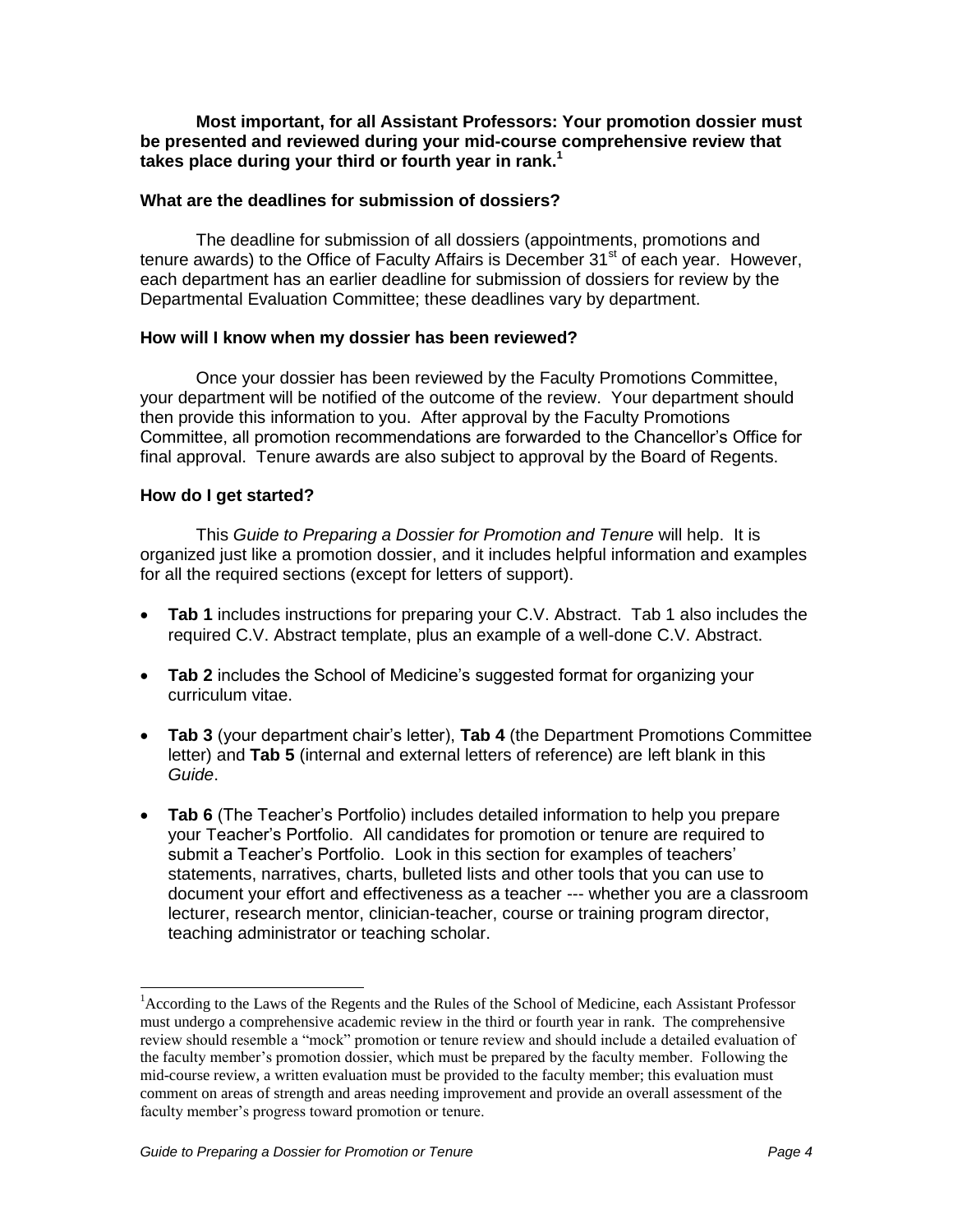- **Tab 7** (the Clinician's Portfolio) will help you document your clinical activities, incorporating narrative descriptions of your area of focus and expertise, measures of quality of care, patient care outcomes, regional or national reputation, clinical program administration, national service and feedback from peers, patients and other health professionals. Obviously, non-clinicians should omit this section.
- **Tab 8** (Research and Scholarship) is where you describe and document your success as an investigator or scholar. Your C.V., which lists your grants and publications, is not enough. If you prepare narrative summaries and annotated bibliographies (examples are provided under this tab), you will be able to explain the scope, importance and impact of your work to members of the Faculty Promotions Committee.
- **Tab 9** (Institutional and Community Service and Advocacy) is an optional section, which you may use to describe your most important advocacy or service activities.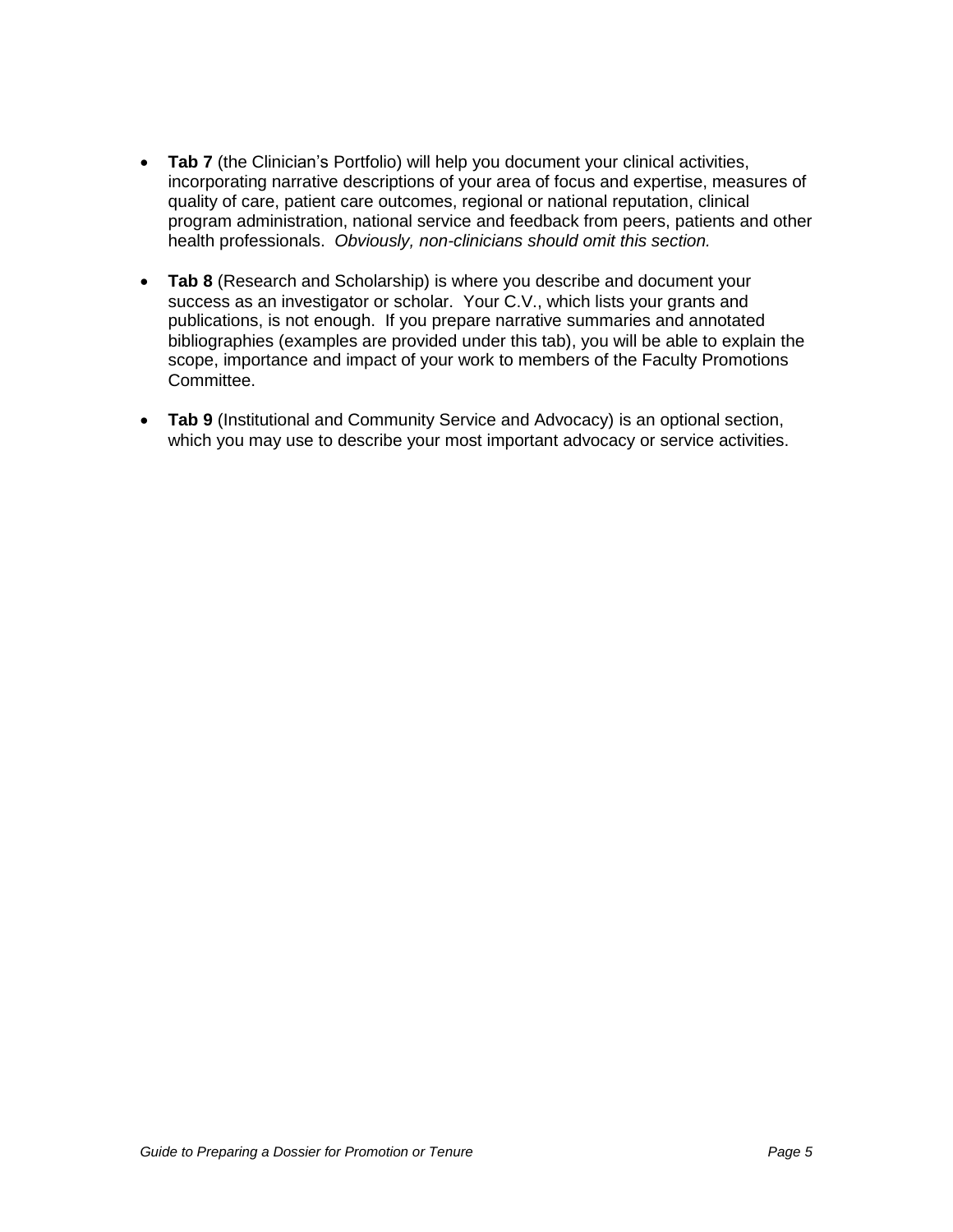## **Dossier Building Guide Table of Contents**

| Appendix A: How the Faculty Promotions Committee Defines and Judges Scholarship81 |  |
|-----------------------------------------------------------------------------------|--|
|                                                                                   |  |
|                                                                                   |  |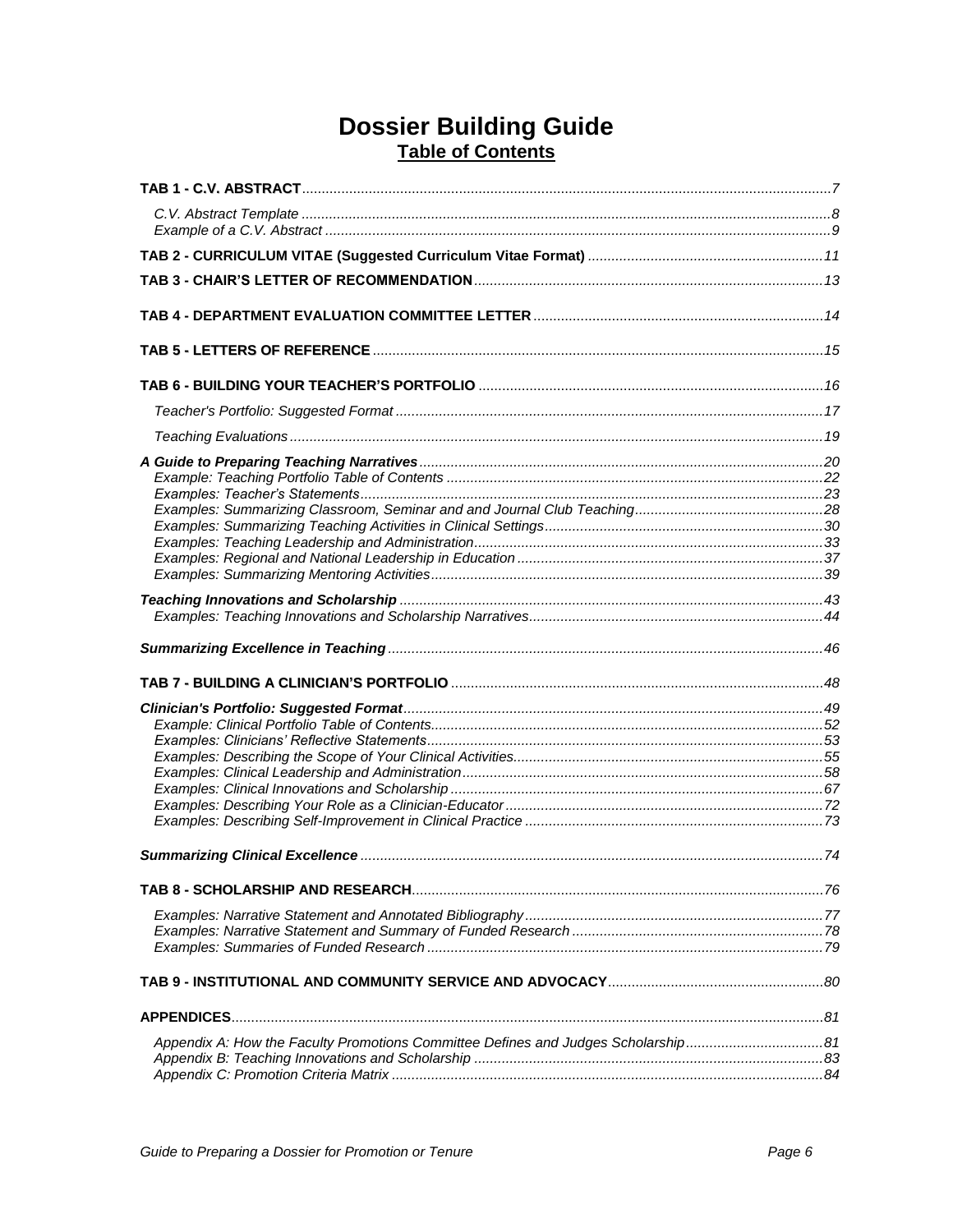# **TAB 1 – C.V. ABSTRACT**

The C.V. Abstract is the first document that is reviewed by members of the School of Medicine Faculty Promotions Committee. The C.V. Abstract highlights your most important activities in teaching, clinical practice and community and university service. The C.V. Abstract also includes a section where you will summarize (but not reproduce) your publication and grant funding records. After review of your dossier by the School of Medicine Faculty Promotions Committee, the C.V. Abstract is also forwarded to the Chancellor and Provost for final approval of your promotion.

**The C.V. Abstract serves as an introduction to your dossier; it should not exceed two pages, and you should not attempt to duplicate whole sections of your Curriculum Vitae.** Rest assured that members of the Faculty Promotions Committee will also read your complete curriculum vitae and your entire promotion dossier.

The required format for the C.V. Abstract is reprinted on the next page. You may also access this document in electronic format at [CV Abstract](http://www.ucdenver.edu/academics/colleges/medicalschool/facultyAffairs/Documents/CVAbstract2010.pdf) ([http://medschool.ucdenver.edu/faculty\)](http://medschool.ucdenver.edu/faculty).

On the following page you will find an example of a brief, well-organized C.V. Abstract.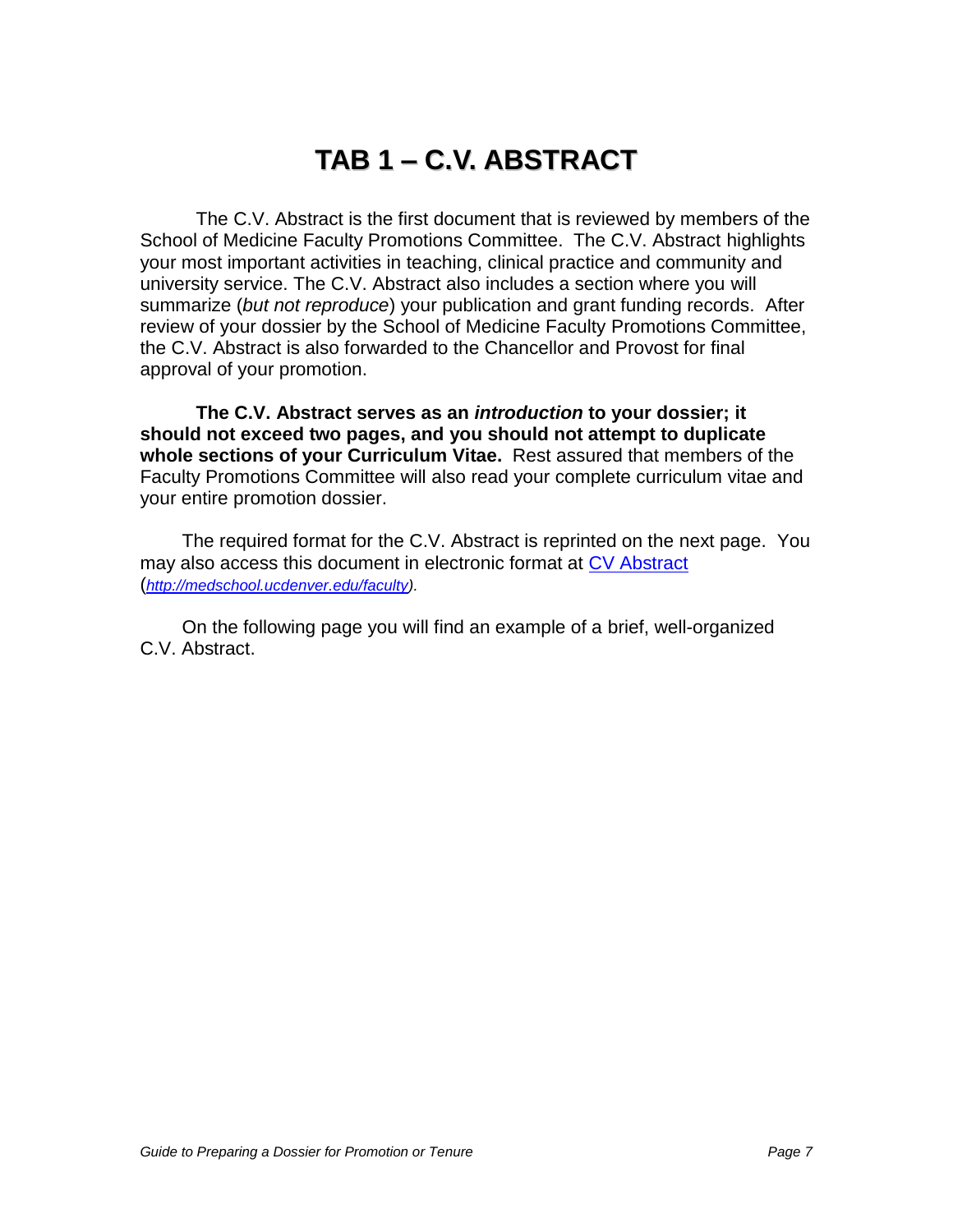| (Please type)<br><b>NAME:</b>                                                                                                                                  | <b>CURRICULUM VITAE - ABSTRACT</b><br><b>Current Rank</b>                                                                                                                                                                                                                                                                              | Revised 3/2010)                  |
|----------------------------------------------------------------------------------------------------------------------------------------------------------------|----------------------------------------------------------------------------------------------------------------------------------------------------------------------------------------------------------------------------------------------------------------------------------------------------------------------------------------|----------------------------------|
| <b>EDUCATION</b> (Residency, fellowship or graduate school training):                                                                                          |                                                                                                                                                                                                                                                                                                                                        |                                  |
| School/Program                                                                                                                                                 | <b>Degree</b><br>Date                                                                                                                                                                                                                                                                                                                  |                                  |
|                                                                                                                                                                |                                                                                                                                                                                                                                                                                                                                        |                                  |
| Institution                                                                                                                                                    | PROFESSIONAL EXPERIENCE: (Academic appointments - List current appointment first)<br>Rank<br><b>Dates</b>                                                                                                                                                                                                                              |                                  |
|                                                                                                                                                                |                                                                                                                                                                                                                                                                                                                                        |                                  |
|                                                                                                                                                                | <b>TEACHING ACTIVITIES:</b> Briefly summarize major classroom, laboratory or clinical teaching<br>responsibilities over the past 5 years. Each candidate must also submit a teaching portfolio. See<br>Teaching Portfolio (http://medschool.ucdenver.edu/faculty) for suggested format.                                                |                                  |
|                                                                                                                                                                |                                                                                                                                                                                                                                                                                                                                        |                                  |
| Portfolio (http://medschool.ucdenver.edu/faculty) for suggested format.                                                                                        | <b>CLINICAL ACTIVITIES:</b> Briefly summarize your principal clinical activities over the past 5 years (e.g.,<br>type of activity [clinics, attending, surgical, consultation), average number of hours/week or months/year).<br>Faculty members with extensive clinical duties should submit a Clinician's Portfolio. See Clinician's |                                  |
|                                                                                                                                                                |                                                                                                                                                                                                                                                                                                                                        |                                  |
|                                                                                                                                                                | <b>RESEARCH AND SCHOLARSHIP:</b> Briefly summarize research and scholarly activities over the past 5                                                                                                                                                                                                                                   |                                  |
| <b>PUBLICATIONS/SCHOLARSHIP:</b>                                                                                                                               |                                                                                                                                                                                                                                                                                                                                        |                                  |
| Number of original articles in peer-reviewed journals (TOTAL): _                                                                                               | Other co-author                                                                                                                                                                                                                                                                                                                        |                                  |
| Number of books:                                                                                                                                               | Number of other publications (scholarly reviews, symposium papers, editorials & book chapters): _____                                                                                                                                                                                                                                  |                                  |
| Number of published or presented scientific abstracts (TOTAL):<br>Letters-to-the-editor, other publications: _______<br>review in written or electronic format | Refereed abstracts Un-refereed abstracts<br>Patient education materials, case studies or other creative works). List only if completed and available for                                                                                                                                                                               |                                  |
|                                                                                                                                                                |                                                                                                                                                                                                                                                                                                                                        |                                  |
| <b>MEMBERSHIPS/HONORS:</b> List highlights.                                                                                                                    | PUBLIC AND UNIVERSITY SERVICE ACTIVITIES/ PROFESSIONAL SOCIETY                                                                                                                                                                                                                                                                         |                                  |
|                                                                                                                                                                | <b>MAJOR GRANTS (RESEARCH, TRAINING OR OTHER) IN PAST 5 YEARS (List PI grants only)</b>                                                                                                                                                                                                                                                |                                  |
| <b>Active Grants</b>                                                                                                                                           | <b>Number of Grants</b>                                                                                                                                                                                                                                                                                                                | Total Costs (Direct &            |
| Indirect)                                                                                                                                                      |                                                                                                                                                                                                                                                                                                                                        |                                  |
| Federal (NIH, NSF, VA, etc.)                                                                                                                                   |                                                                                                                                                                                                                                                                                                                                        | $\mathbb S$                      |
| Foundation (RWJ, AHA, etc)                                                                                                                                     |                                                                                                                                                                                                                                                                                                                                        |                                  |
| Industry                                                                                                                                                       |                                                                                                                                                                                                                                                                                                                                        |                                  |
| Other non-competitive awards<br>Inactive Grants (past 5 years)                                                                                                 | <b>Number of Grants</b>                                                                                                                                                                                                                                                                                                                | <b>Total Costs (Direct &amp;</b> |
| Indirect)                                                                                                                                                      |                                                                                                                                                                                                                                                                                                                                        |                                  |
| Federal (NIH, NSF, VA, etc.)                                                                                                                                   |                                                                                                                                                                                                                                                                                                                                        | $\sim$                           |
| Foundation (RWJ, AHA, etc)                                                                                                                                     |                                                                                                                                                                                                                                                                                                                                        |                                  |
| Industry                                                                                                                                                       |                                                                                                                                                                                                                                                                                                                                        |                                  |
| Other non-competitive awards                                                                                                                                   |                                                                                                                                                                                                                                                                                                                                        |                                  |
|                                                                                                                                                                |                                                                                                                                                                                                                                                                                                                                        |                                  |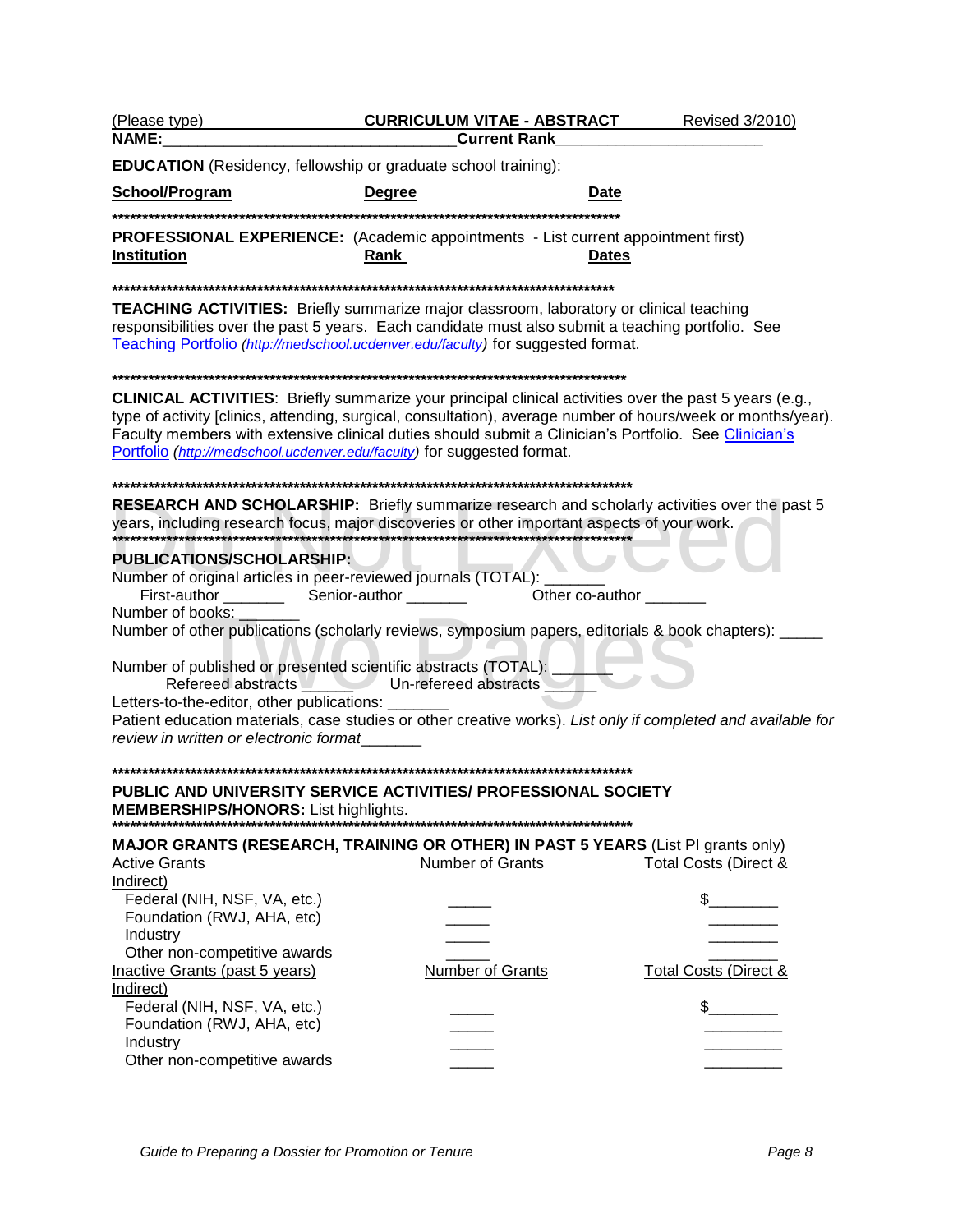# **EXAMPLE OF A C.V. ABSTRACT**

| (Please type)                                                                                                                      | <b>CURRICULUM VITAE - ABSTRACT</b>                                                 | Revised 3/2010)                                          |
|------------------------------------------------------------------------------------------------------------------------------------|------------------------------------------------------------------------------------|----------------------------------------------------------|
| <b>NAME:</b> Mary C. Welch, M.D.                                                                                                   | <b>Current Rank: Assistant Professor</b>                                           |                                                          |
|                                                                                                                                    | <b>EDUCATION</b> (Residency, fellowship or graduate school training):              |                                                          |
| School/Program                                                                                                                     | <b>Degree</b>                                                                      | <b>Date</b>                                              |
| Northwestern University, Chicago<br><b>Stanford University SOM</b><br><b>Stanford University SOM</b><br>University of Colorado SOM | MD<br>Surgical Internship<br>Residency in Orthopedics<br>Fellowship, Spine Surgery | 1990 - 1994<br>1994 - 1995<br>1995 - 1999<br>1999 - 2001 |

**PROFESSIONAL EXPERIENCE:** (Academic appointments - List current appointment first)

| <b>Institution</b>                   | Rank                       | <b>Dates</b>     |
|--------------------------------------|----------------------------|------------------|
| University of Colorado (Orthopedics) | <b>Assistant Professor</b> | $2003 - present$ |
| University of Colorado (Orthopedics) | Senior Instructor          | 2001 - 2003      |
|                                      |                            |                  |

### **TEACHING ACTIVITIES:**

- In 2008 I was appointed co-director of the Sports Medicine Fellowship training program. My responsibilities include: coordination of recruiting activities; organization and leadership of the biweekly sports medicine case conference; career mentorship for 7 orthopedics and sports medicine residents and fellows; and, in collaboration with the fellowship director, development of a new, competency-based sports medicine curriculum. The Sports Medicine Fellowship program was re-accredited in 2009.
- I co-authored a 58-page evidence-based syllabus, "Principles of Caring for Musculoskeletal
- $\blacksquare$  Injuries," which is now distributed to all medical students and interns rotating on the orthopedics service.
- I co-authored a 58-page evidence-based syllabus, "Principles of Caring for Musculoskeletal<br>
Injuries," which is now distributed to all medical students and interns rotating on the<br>
orthopedics service.<br>
 I developed 6 w • I developed 6 web-based patient encounters demonstrating knee examination and approach to common knee injuries
	- Since 2004 I have been co-director of the multi-disciplinary CME course, "Sports Medicine for Primary Care Clinicians"
	- Since 2005 I have been co-chair of the departmental Medical Student Education Committee.
	- Primary Care Clinicians"<br>
	 Since 2005 I have been co-chair of the departmental Medical Student Education Committee.<br>
	 I participate in a large variety of teaching activities in classroom and clinical settings; these<br>
	are I participate in a large variety of teaching activities in classroom and clinical settings; these are summarized in my Teacher"s Portfolio.

**\*\*\*\*\*\*\*\*\*\*\*\*\*\*\*\*\*\*\*\*\*\*\*\*\*\*\*\*\*\*\*\*\*\*\*\*\*\*\*\*\*\*\*\*\*\*\*\*\*\*\*\*\*\*\*\*\*\*\*\*\*\*\*\*\*\*\*\*\*\*\*\*\*\*\*\*\*\*\*\*\*\*\*\*\***

### **CLINICAL ACTIVITIES**:

wear. I am also the on-call attending for the onliquence and other emergency cases one weekend per month. As a ward attending, I am responsible for all patients admitted to the orthopedic service, including those that requ Inpatient Service: I am the ward attending for the orthopedic and spine services for 6 weeks each weekend per month. As a ward attending, I am responsible for all patients admitted to the orthopedic service, including those that require emergent or urgent operative care. On average, our inpatient service is responsible for 12-15 patients at any given time. During my ward service weeks, I am also responsible for inpatient consultations to the general medicine, oncology, emergency medicine and surgical services of University of Colorado Hospital.

Outpatient Service: I staff 2 orthopedic and 2 sports medicine clinics each week (20 hours per week), where I care for a variety of new patients as well as post-operative patients and those recovering from injuries. My outpatient responsibilities also include the full spectrum of sports medicine procedures, especially arthroscopic procedures. Additional details are provided in my Clinician"s Portfolio.

Clinical Leadership and Administrative Activities: As outlined in my Clinician"s Portfolio, I have served as: a) Director of Sports Medicine for 5 university athletic teams; b) co-director of the UCH sports medicine program at Lowry; and c) past chair of the Rocky Mountain Society for Sports Medicine (2006 – 2007).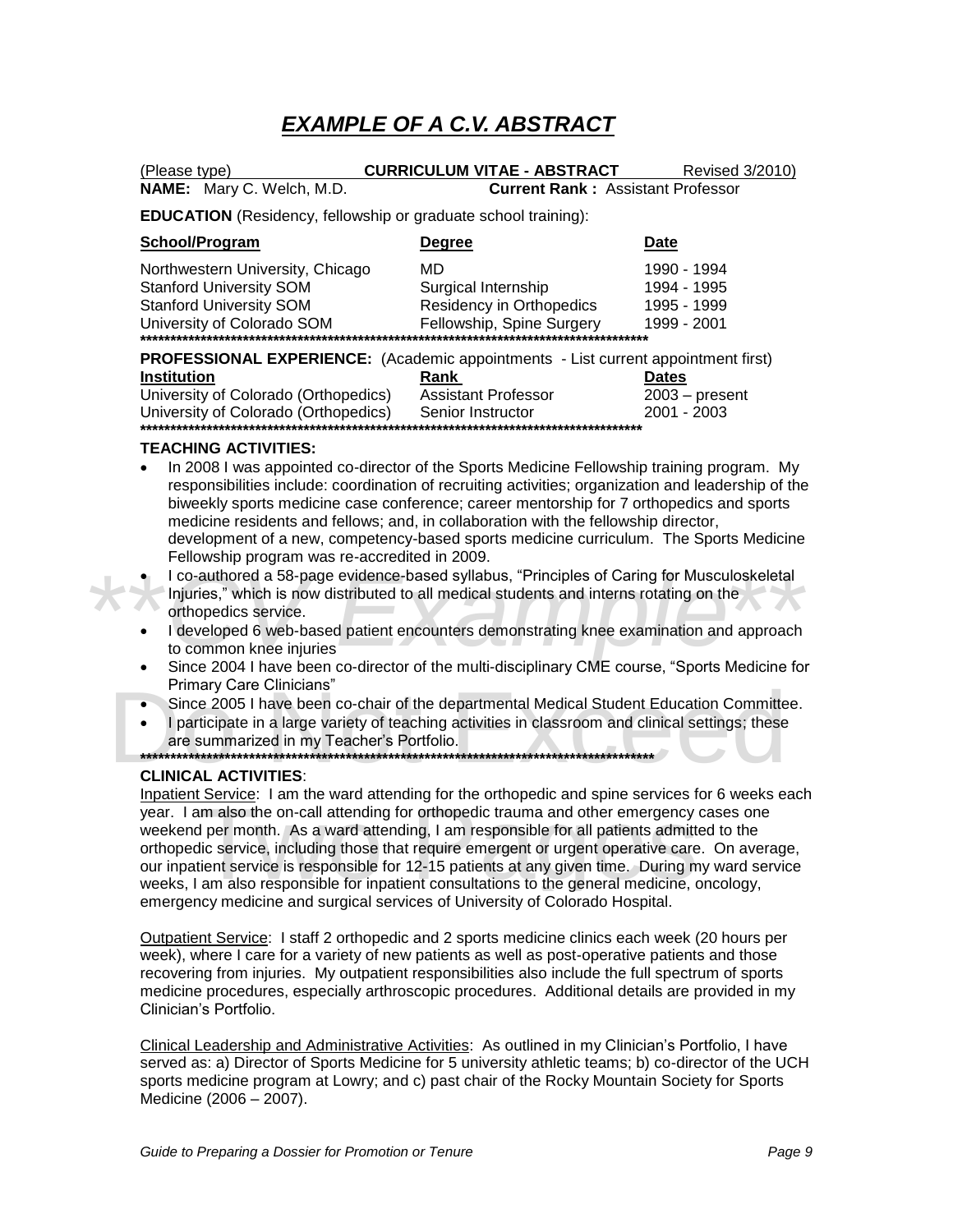#### **\*\*\*\*\*\*\*\*\*\*\*\*\*\*\*\*\*\*\*\*\*\*\*\*\*\*\*\*\*\*\*\*\*\*\*\*\*\*\*\*\*\*\*\*\*\*\*\*\*\*\*\*\*\*\*\*\*\*\*\*\*\*\*\*\*\*\*\*\*\*\*\*\*\*\*\*\*\*\*\*\*\*\*\*\*\***

#### **RESEARCH AND SCHOLARSHIP:**

My scholarly activities are driven by my clinical practice and surgical responsibilities. As noted above, a large portion of my scholarship time has been devoted to education; I was sole author or co-author of the web-based case simulations and the evidence-based musculoskeletal care syllabus listed above.

I am also focusing on clinical research related to prevention of concussion and traumatic brain injury in middle-school, high school and college athletes. I have served as a member of the UCH Traumatic Brain Injury Interdisciplinary Team; together with my colleagues, we have analyzed more than 800 sports-related TBIs in Colorado. We have focused on delayed recognition of TBI and also unmet needs for follow-up care in underserved populations. We have presented our results at two regional and two national meetings, and we have published 3 review articles and one original scientific paper in peer-reviewed journals. The TBI Interdisciplinary Team received funding (\$180,000) from the state Department of Public Health and Environment to continue these investigations.

#### **\*\*\*\*\*\*\*\*\*\*\*\*\*\*\*\*\*\*\*\*\*\*\*\*\*\*\*\*\*\*\*\*\*\*\*\*\*\*\*\*\*\*\*\*\*\*\*\*\*\*\*\*\*\*\*\*\*\*\*\*\*\*\*\*\*\*\*\*\*\*\*\*\*\*\*\*\*\*\*\*\*\*\*\*\*\***

#### **PUBLICATIONS/SCHOLARSHIP:**

Number of original articles in peer-reviewed journals (TOTAL):  $9/9$ 

First-author 3 Senior-author  $\frac{3}{2}$  Other co-author  $\frac{3}{2}$ Number of books:

Number of books:<br>
Number of other publications (scholarly reviews, symposium papers, editorials & book chapters): 4<br>
Number of published or presented scientific abstracts (TOTAL): 3<br>
Refereed abstracts 1 Un-refereed abstra Number of other publications (scholarly reviews, symposium papers, editorials & book chapters): 4

Number of published or presented scientific abstracts (TOTAL): 3

Refereed abstracts 1 Un-refereed abstracts 2

Letters-to-the-editor, other publications: 2

Patient education materials, case studies or other creative works. List only if completed and available for review in written or electronic format 2

**\*\*\*\*\*\*\*\*\*\*\*\*\*\*\*\*\*\*\*\*\*\*\*\*\*\*\*\*\*\*\*\*\*\*\*\*\*\*\*\*\*\*\*\*\*\*\*\*\*\*\*\*\*\*\*\*\*\*\*\*\*\*\*\*\*\*\*\*\*\*\*\*\*\*\*\*\*\*\*\*\*\*\*\*\*\***

# PUBLIC AND UNIVERSITY SERVICE ACTIVITIES/ PROFESSIONAL SOCIETY<br>
MEMBERSHIPS/HONORS:<br>
• Chair, Department of Orthopedics Medical Student Education Committee (2005 – present) **PUBLIC AND UNIVERSITY SERVICE ACTIVITIES/ PROFESSIONAL SOCIETY MEMBERSHIPS/HONORS:**

- 
- Member, UCH Operating Room Efficiency Committee (2006 present)
- Member of the UCH Traumatic Brain Injury Interdisciplinary Team (2007 present)
- Chair of the Rocky Mountain Society for Sports Medicine (2006 2007)
- of the UCH Traumatic Brain Injury Interdisciplinary Team (2007 present<br>the Rocky Mountain Society for Sports Medicine (2006 2007)<br>co-chair (2005 present), Western Chapter, Society for Academic Sport<br>of the Proton Ho Program co-chair (2005 – present), Western Chapter, Society for Academic Sports Medicine
- Volunteer tutor, Denver Urban Horizons High School Sciences Program (2005 present)

**\*\*\*\*\*\*\*\*\*\*\*\*\*\*\*\*\*\*\*\*\*\*\*\*\*\*\*\*\*\*\*\*\*\*\*\*\*\*\*\*\*\*\*\*\*\*\*\*\*\*\*\*\*\*\*\*\*\*\*\*\*\*\*\*\*\*\*\*\*\*\*\*\*\*\*\*\*\*\*\*\*\*\*\*\*\***

#### **MAJOR GRANTS (RESEARCH, TRAINING OR OTHER) IN PAST 5 YEARS** (List PI grants only)

| <b>Active Grants</b>           | <b>Number of Grants</b> | Total Costs (Direct & Indirect) |
|--------------------------------|-------------------------|---------------------------------|
| Federal (NIH, NSF, VA, etc.)   |                         |                                 |
| Foundation (RWJ, AHA, etc)     |                         |                                 |
| Industry                       |                         | 38,000                          |
| Other non-competitive awards   |                         |                                 |
| Inactive Grants (past 5 years) | Number of Grants        | Total Costs (Direct & Indirect) |
| Federal (NIH, NSF, VA, etc.)   |                         |                                 |
| Foundation (RWJ, AHA, etc)     |                         | 65,000                          |
| Industry                       |                         | 18,500                          |
| Other non-competitive awards   |                         |                                 |
|                                |                         |                                 |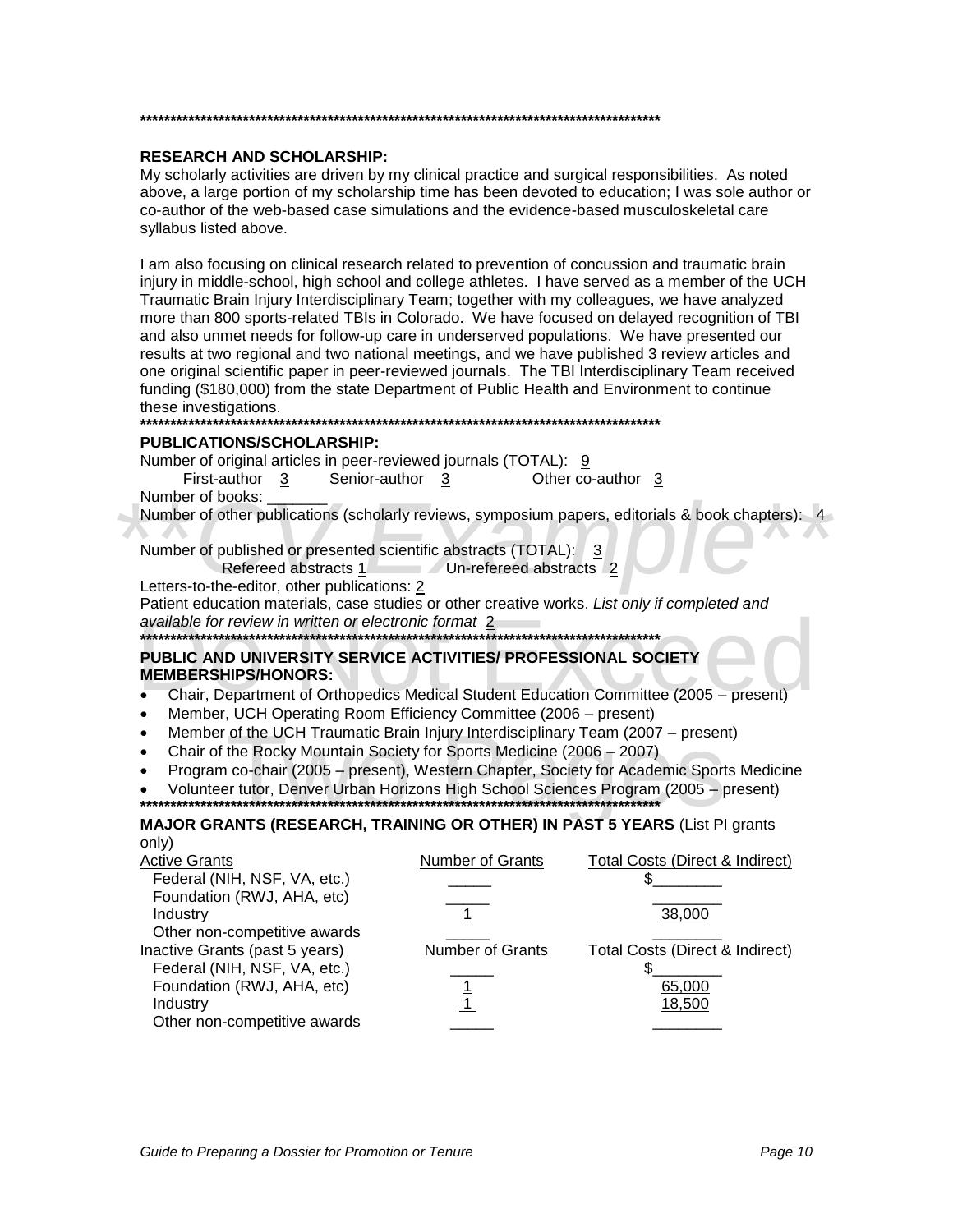# **TAB 2 – SUGGESTED CURRICULUM VITAE FORMAT**

### **1. Personal history or biographical sketch**

- $\bullet$  Begin with "Current Position" --- include title(s) and professional address (with email and FAX)
- Optional: Marital status, spouse's name, children
- Do NOT include birth date or Social Security Number

### **2. Education**

- In chronologic order, list institutions attended and degrees (Begin with college or university)
- Include internship, residency, fellowships, post-doctoral training
- Do not include CME or other courses; this information may be included in a teacher's or clinician's portfolio

#### **3. Academic appointments**

- List these chronologically (including dates)
- Include full-time and adjunct faculty positions

#### **4. Hospital, government or other professional positions**

- List positions chronologically
- May divide into sections (hospital, government, etc.)
- Include military service, if applicable
- May list consulting positions

#### **5. Honors, special recognitions and awards**

- Graduate school honors and distinctions
- Clinical, teaching, research or service awards
- Elected and honorary society memberships
- Honorary fellowships

#### **6. Membership in professional organizations**

- List organizations (and dates)
- Include offices held and other leadership positions

#### **7. Major Committee and Service Responsibilities**

- Group (as appropriate) under headings: Departmental, SOM, university and hospital
- Include state and national committees, tasks forces, boards and commissions
- List important community service or public health activities
- Note leadership positions, key responsibilities

#### **8. Licensure and board certification**

- Include dates of state certification, board certification and recertification
- Do NOT list medical license numbers

### **9. Inventions, intellectual property and patents held or pending**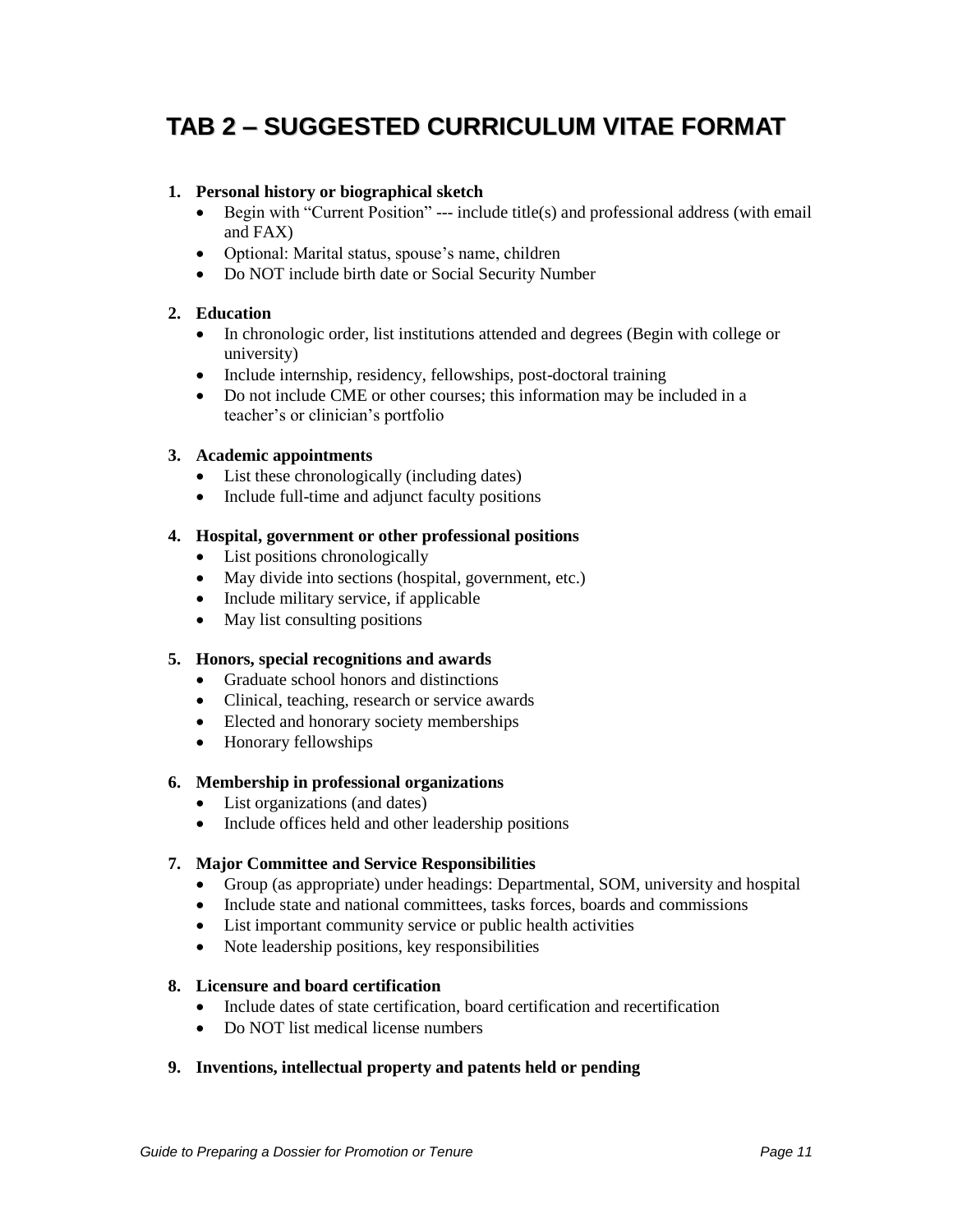### **10. Review and referee work**

- Service on editorial board (Include dates)
- Grant review committees and study sections
- Service as ad hoc reviewer for journals professional societies or scientific meetings (State dates, journals, meetings)

### **11. Invited extramural lectures, presentations and visiting professorships**

As list lengthens, may divide into headings: Local, regional, national, international

### **12. Teaching record**

- *In separate sections,* list major presentations to medical (or other undergraduate) students, graduate students, house officers
- List course numbers and dates
- State ward/clinic attending duties (e.g., *"2000-03: Supervision and bedside teaching of residents, high-risk hypertension clinic - 6 hours/week"*)
- Key administrative positions (course or training program director) and dates
- List specific accomplishments (course development, innovative syllabus, etc)
- Teaching awards may be listed here or in Section 5
- All supporting details should be provided in separate teacher's portfolio
- Trainees and mentees may be listed here; however, it is preferable to list them, with a summary of their accomplishments, in your teacher's portfolio

### **13. Grant support**

- List all grants awarded; list active grants first
- Include your role (e.g., principal investigator, co-investigator), funding source (and grant number), dates, percent effort, and total direct costs
- As list lengthens, may divide into headings as appropriate (current and prior funding, whether competitive, by type of funding agency, etc)

### **14. Bibliography**

- Check all bibliographic citations for accuracy
- Number all publications (beginning with the earliest) and list in order of publication
- Underline your name (or highlight in bold) as it appears in author list
- Include, *in separate sections*, the following items:
- Papers published in peer-reviewed journals (may include in-press and accepted articles)
- Books and monographs
- $\bullet$  Book chapters, invited articles & reviews in non peer-reviewed journals
- Other publications, non-published documents, reports, research or policy papers, lay press articles (must be complete and available for review)
- Other "products of scholarship" (software, CD's, case simulations, videos, etc.)
- Letters to the Editor
- Scientific abstracts published or presented at scientific meetings
	- o List meeting, journal reference and type of abstract (plenary, oral or poster)
	- o Divide into headings (Competitive, non-competitive)
- Do not list manuscripts that have been submitted or that are "in preparation"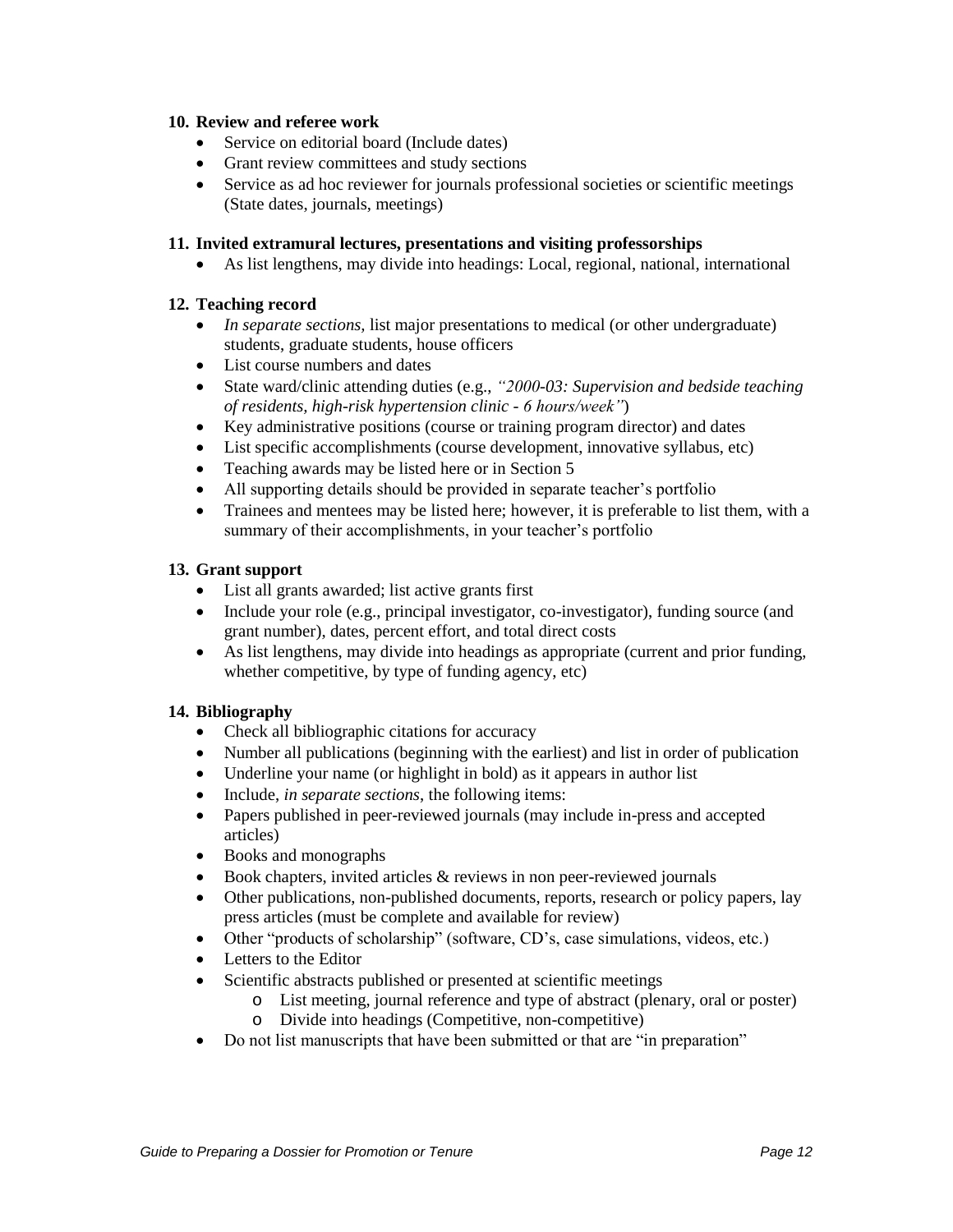# **TAB 3 – CHAIR'S LETTER OF RECOMMENDATION**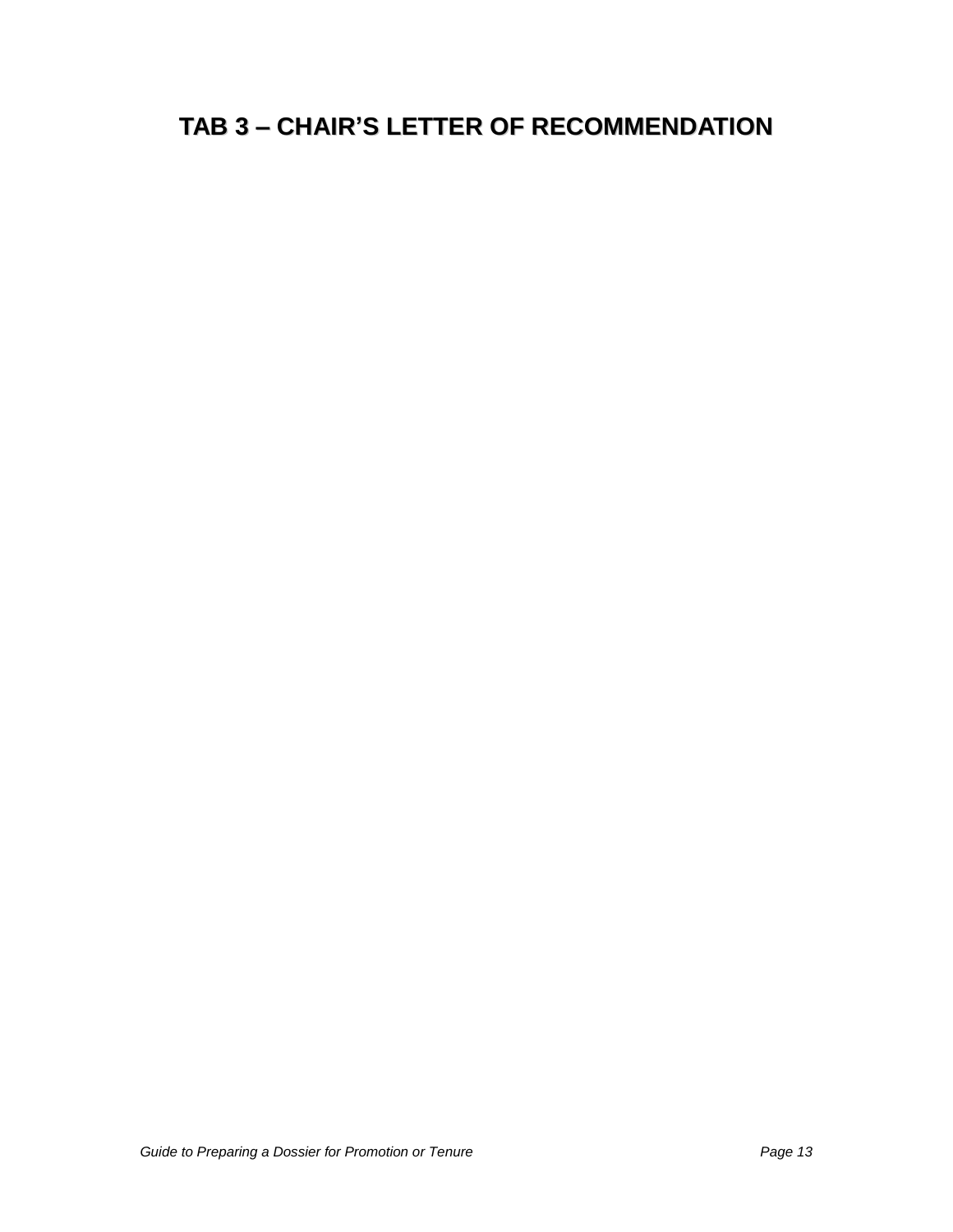# **TAB 4 – LETTER FROM DEPARTMENT EVALUATION COMMITTEE**

The letter from the Department Evaluation Committee should include the vote and an explicit statement explaining how the candidate meets the criteria for the proposed rank.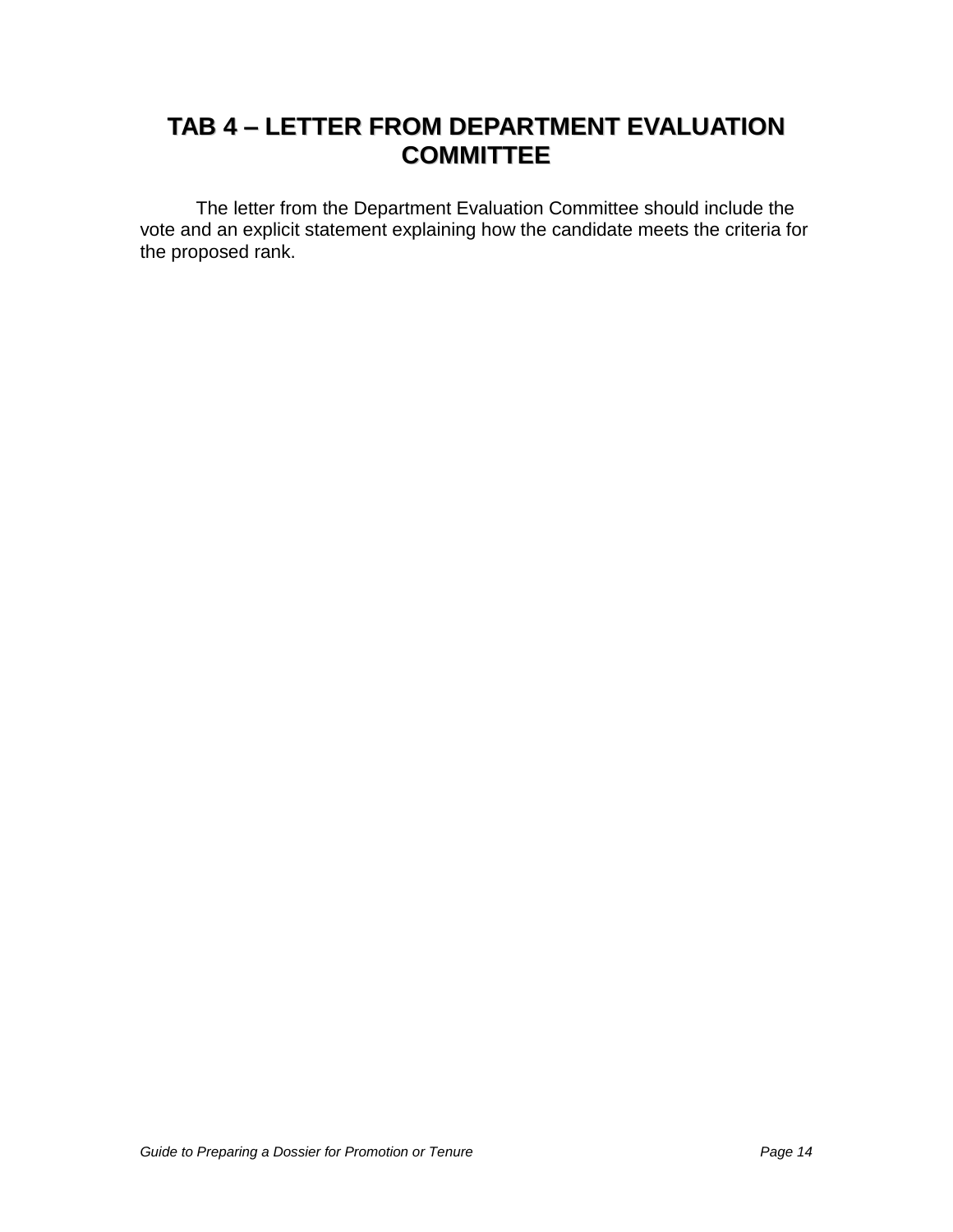# **TAB 5 – LETTERS OF REFERENCE**

Three to six letters of reference must be included, at least three of which must be from outside the University ("external"). If the candidate is applying for tenure, all external letters of reference must address specifically whether the candidate meets the School of Medicine"s standard for tenure.

Letters of recommendation from referees who are outside the candidate's primary department are confidential under Colorado law and may not be reviewed by the candidate.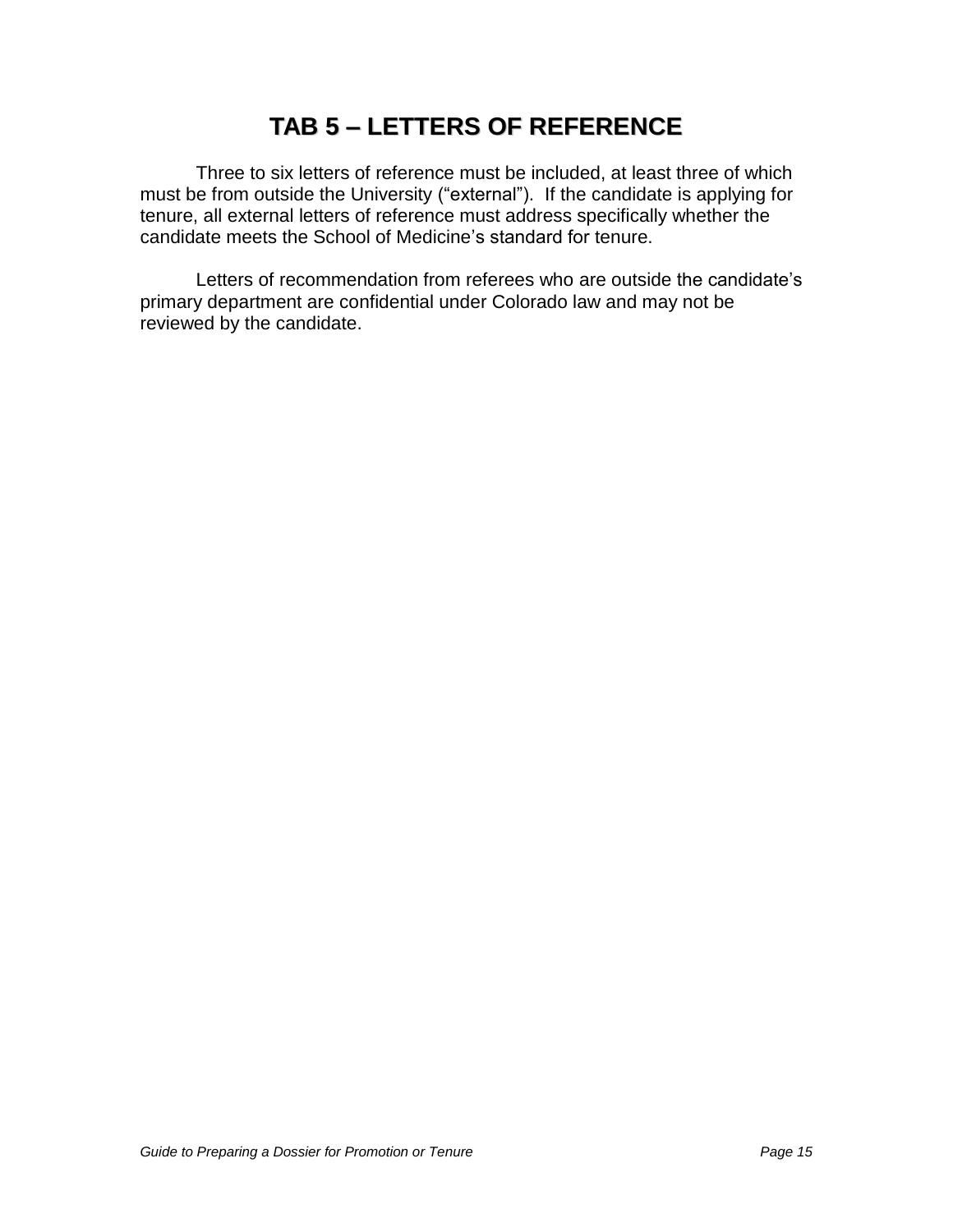# **TAB 6 –BUILDING YOUR TEACHER'S PORTFOLIO**

Teaching is an important responsibility and privilege of faculty members at the School of Medicine. Evidence of accomplishments in teaching is also required for promotion and tenure. **Each candidate for promotion or tenure must submit a formal teaching portfolio as part of a comprehensive promotion dossier**.

The purpose of a "teaching portfolio" is to document a faculty member"s teaching activities, effectiveness and impact. The teaching portfolio does what a C.V. cannot: it captures and explains what teachers do. More specifically, a teacher"s portfolio accomplishes the following goals:

- Describes the faculty member"s every-day activities as an educator;
- Helps the faculty member take credit for specific accomplishments;
- Assists the Faculty Promotions Committee to conduct a semi-structured evaluation of the faculty member"s achievements, adding weight, rigor and parity to this component of the promotion evaluation; and
- Helps match the activities and accomplishments of the educator to the SOM"s promotion rules.

**Please refer to the** [Rules of the School of Medicine](http://www.ucdenver.edu/academics/colleges/medicalschool/facultyAffairs/Documents/Rules2007.pdf) **[\(http://medschool.ucdenver.edu/faculty\)](http://medschool.ucdenver.edu/faculty) (especially the** [Promotion Matrices](http://www.ucdenver.edu/academics/colleges/medicalschool/facultyAffairs/Documents/CriteriaMatrixRev2007.pdf) **[\(http://medschool.ucdenver.edu/faculty\)](http://medschool.ucdenver.edu/faculty), which are included as Appendix C) for examples of "meritorious" and "excellent" performance in teaching.**

It is also likely that preparation and submission of a teacher"s portfolio can foster a culture of teaching at the SOM and prompt reflection, self-improvement and career development by faculty members.

See page 16 for the suggested format for a Teacher"s Portfolio. Please note that faculty members are not expected to have activities in every area.

Also, be advised that faculty members should include narratives, charts, tables or annotated lists in each of the sections of the Teacher"s Portfolio. The purpose of these narratives, charts and tables is to summarize and explain the scope, importance and impact of the faculty member"s principal teaching activities. For examples of teacher"s statements, narratives, charts of teaching activities and other documentation tools, please see page 21. For more information about preparing teaching narratives, please see page 18.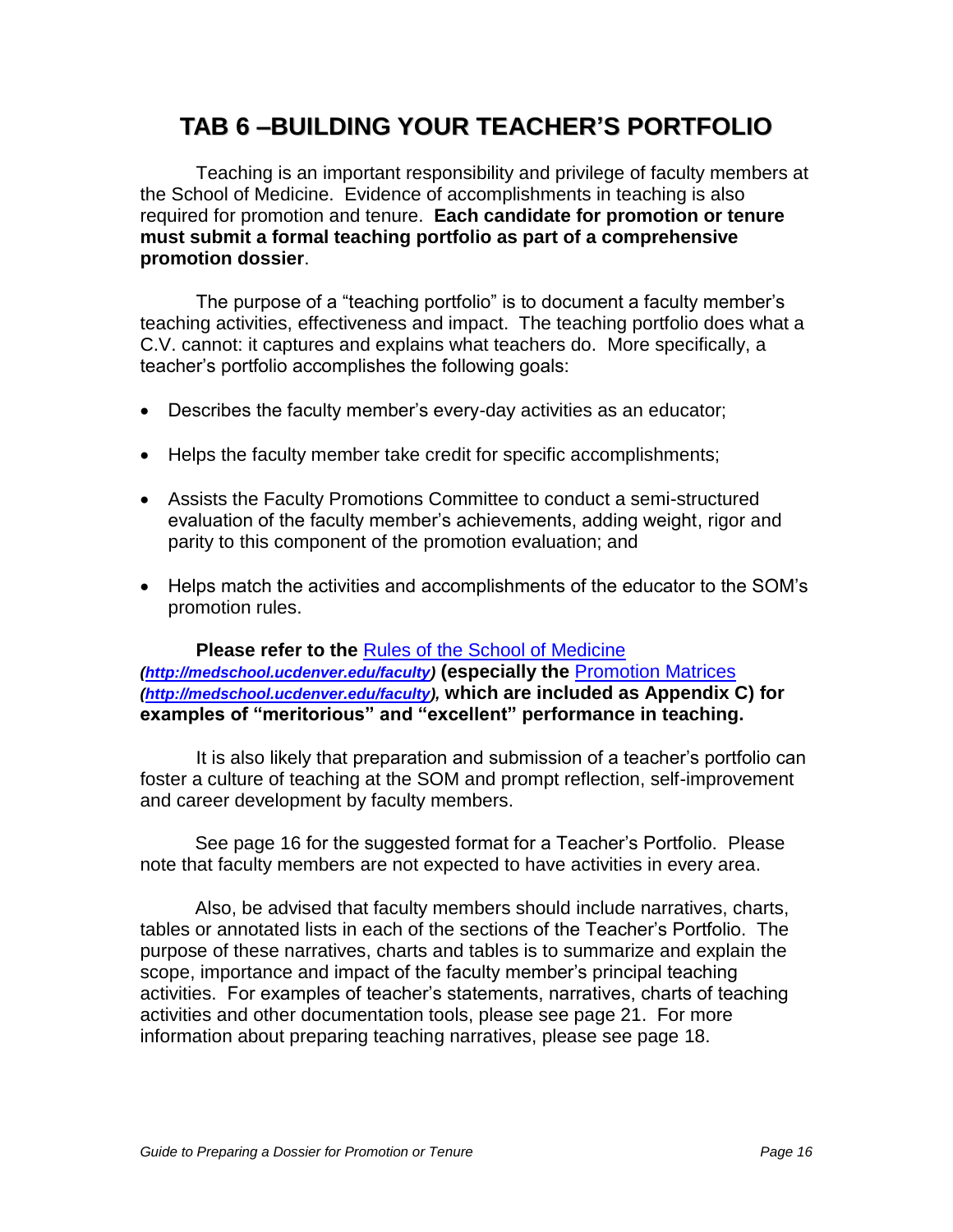# **TEACHER'S PORTFOLIO: SUGGESTED FORMAT**

#### **New for 2010-2011!!**

The Faculty Promotions Committee **highly recommends** that each candidate complete a **Matrix Table** that documents "excellence" in teaching according to the School of Medicine Promotion Criteria Matrix. This is only needed if the candidate is seeking a rating of "Excellence in Teaching." See page 46 for an example.

- **A teacher's statement**, which articulates your personal teaching goals and philosophy. The statement may address questions such as: What and how do you teach? What is unique or most important about your teaching? How do you assess students" learning or measure whether your teaching is effective? What, specifically, do you want to improve about your teaching?
- **Classroom instructional activities**: List course name & number, dates, number of students and your role in course (lectures given, laboratory or small-group leader, etc).
- **Clinical teaching activities** (e.g., bedside rounds, ward attending, ambulatory care preceptor): specify site, nature of teaching activity, dates, numbers of trainees.
- **Other didactic teaching activities** (e.g., grand rounds, seminars, journal clubs, morning report).
- **Teaching leadership and administration**: List courses, clerkships, training programs or CME programs you developed or have directed; also, list national service, such as board examiner, participation on residency review or curriculum committees, leadership of faculty development activities, etc.
- **Curriculum innovation and teaching scholarship:** Describe your work in developing or revising high-quality syllabi, laboratory exercises, novel lectures, problem-based learning cases, CD-ROMs, evaluation tools or other instructional materials. Also, describe research activities, education grants or other written scholarship that focus on understanding the best methods, or outcomes, of teaching. Include references to any publications, web sites, presentations or other "products of teaching scholarship" that are available for review.<sup>2</sup>
- **Mentorship**: List students, residents, fellows or graduate trainees you have mentored; specify your role as research preceptor, thesis director or thesis committee member, and list their achievements, including publications, grants, national presentations, awards or attainment of academic or other positions. Outside of research, describe your other work in guiding or mentoring students, house officers or junior faculty.

<sup>&</sup>lt;u>2</u><br><sup>2</sup> In this section, include *narrative summaries* of your most important teaching accomplishments. For more information about the difference between "excellent teaching" and teaching scholarship, see Appendix A, "How the Faculty Promotions Committee Defines and Judges Scholarship;" and Appendix B, "Teaching Innovations and Scholarship."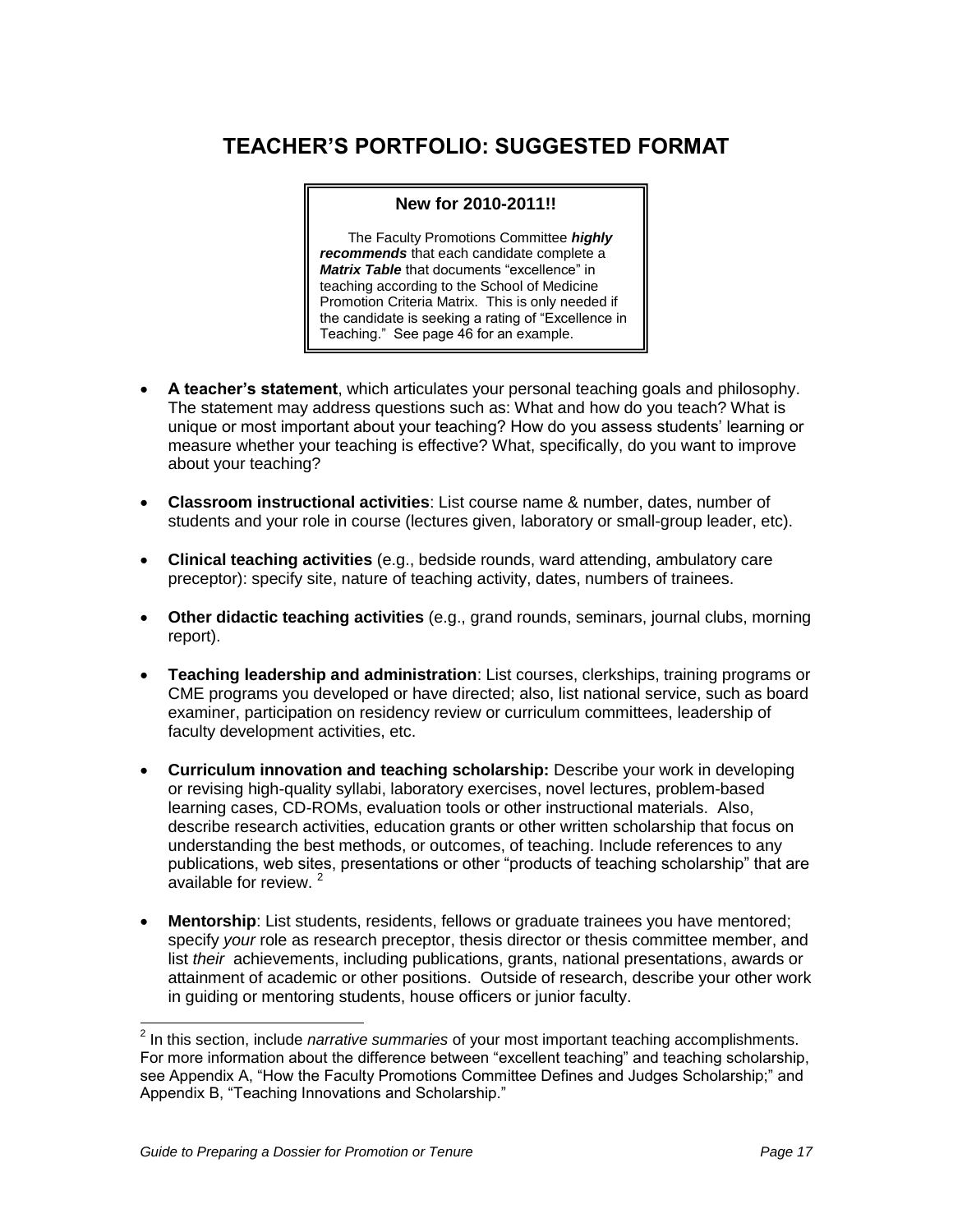- **Outside education activities, including outreach**. Describe your participation in CME or outreach education, including visiting professor invitations.
- **Self-study and improvement**: List meetings, workshops or fellowships you have attended aimed at improving your skills and effectiveness as a teacher.
- **Teaching awards or nominations**.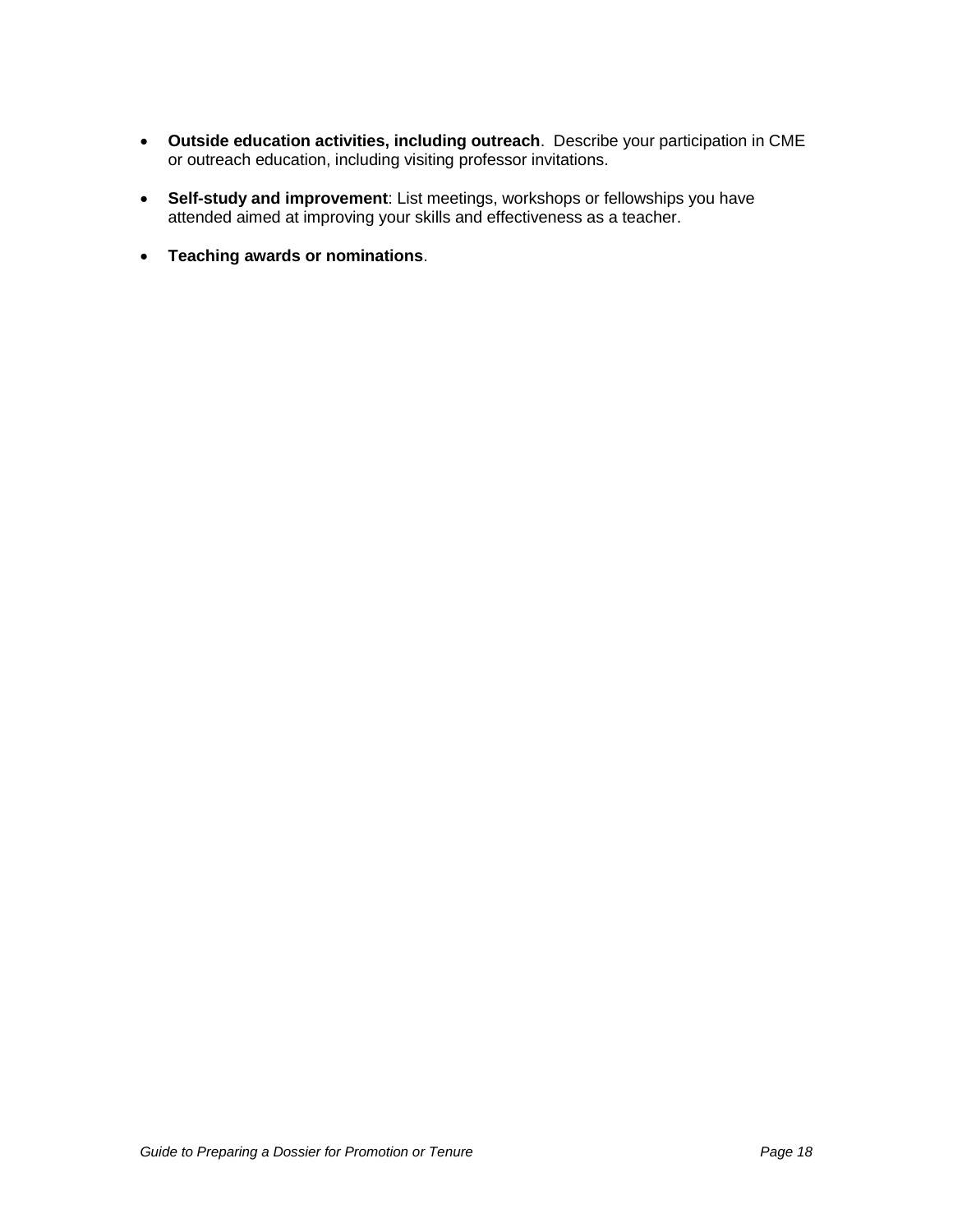# **TEACHING EVALUATIONS**

A teaching portfolio must also contain teaching evaluations, letters from students or mentees or other documents that address your teaching effectiveness. Evaluations may include ratings by learners as well as by peers. Most candidates for promotion or tenure include copies or summaries of teaching evaluations in an "appendix" at the end of their teacher"s portfolio.

- **Learner ratings** may include quantitative scores, comments from students or letters from former trainees. Trainees who have been mentored can be asked to write letters describing the ways in which you (the mentor) have helped them advance their careers. For example, trainees can be asked to comment about the ways in which you helped them understand research methods, scientific writing or research ethics.
- **Peer ratings** may include written comments from peers who have observed you in various teaching settings or who have reviewed your syllabi, handouts, laboratory manuals or other teaching materials. Peer evaluations may include a general assessment of your knowledge, a statement about the clarity and effectiveness of your delivery, comments about the types of methods you employ in teaching or assessments of the scope, organization, clarity and accuracy of your teaching materials and lecture/seminar content.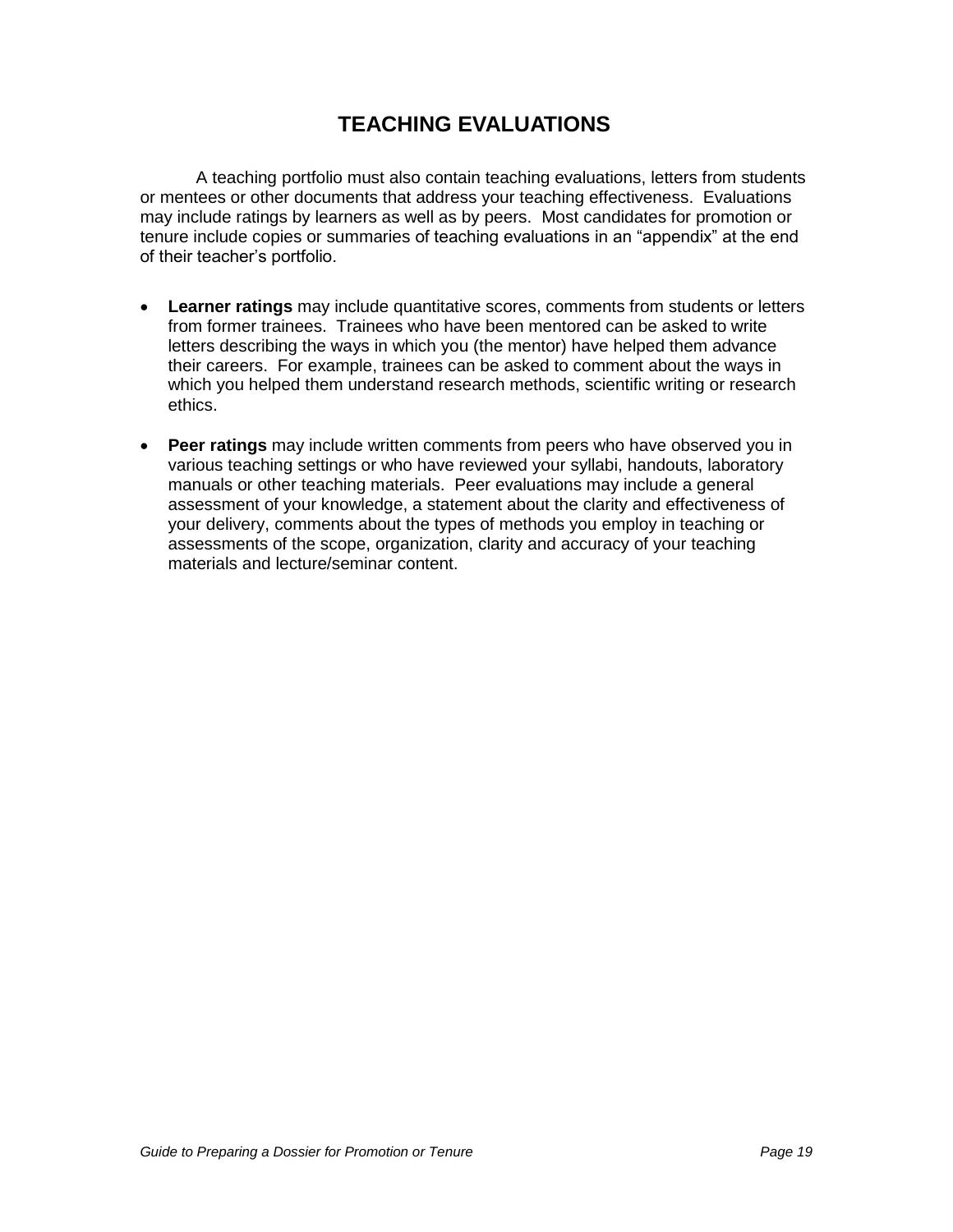## **A GUIDE TO PREPARING TEACHING NARRATIVES**

Narratives are an important component of your teacher"s portfolio. Narratives explain to the promotions committee the importance, reach and impact of your work as a teacher, course leader or educational administrator.

Of course, you do not need to prepare narratives for every lecture or clinical teaching activity. However, you should prepare narratives for your main teaching activities --- that is, for teaching activities that are repeated, that account for a significant portion of your time, that you initiated or led, that were innovative, that were particularly effective, or that were noteworthy in some other way.

Narratives are especially important if you are seeking a rating of "excellent" in teaching. Writing detailed narratives will help convince the Faculty Promotions Committee that you have accepted responsibility for one or more "big-picture" areas --- for example, a training program, block, a thread, a new course, a laboratory module or a new teaching method.

Teaching narratives are typically one-half to two pages, but sometimes they are longer. In your narratives, consider describing any or all of the following:

- **The goals of the course**: What need or gap in the curriculum did the course fill?
- **Content of the course**: How was the content of the course or program selected (for example, published model curricula, scientific literature review, consensus guidelines)? What literature was reviewed? Did you integrate information and perspectives from different clinical, biologic or sociologic disciplines?
- **Appropriate teaching methods**: What techniques were selected (problem-based learning, lectures, on-line resources, simulations). Why? Did you incorporate methods in your course to encourage and evaluate independent learning and critical thinking by students?
- **Significant results**: What was the impact of the course? Who has taken the course? Was learning measured? Include test scores, changes in attitudes, knowledge or behavior, favorable evaluations or other measures. Describe the manner in which you relied on feedback from learners or colleagues to evaluate or improve the course. Has it been integrated into the core curriculum? Has the course content been presented, published or otherwise disseminated locally or nationally?
- **Educational products**: Include or describe innovative syllabi, laboratory manuals, simulations, web sites or videos that can be reviewed by promotions committee members.
- **Clear description of your leadership or creative role**.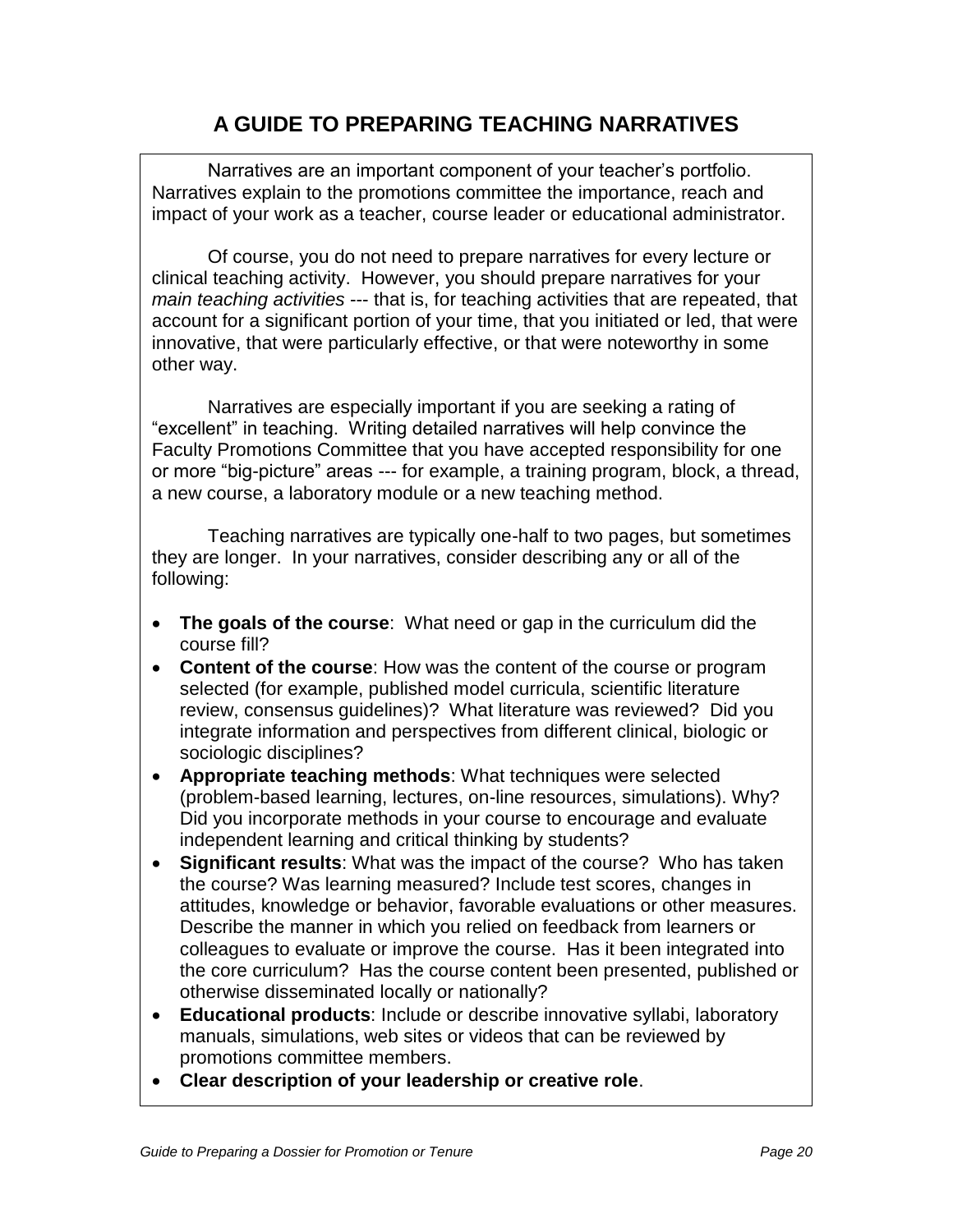# **EXAMPLES:**

## *TEACHERS' STATEMENTS, TEACHING*

## **NARRATIVES AND OTHER DOCUMENTATION TOOLS**

*Each Teacher's Portfolio is different. This section contains examples of teachers' statements,*  **narratives and other documentation tools to help you summarize your teaching activities and accomplishments. These examples were taken, with permission, from** *the teachers' portfolios of School of*  **Medicine faculty members who were successfully promoted.** 

**Note:** Most faculty members will include a one-page "Table of Contents" in the front of each major section of their dossier. For this section, the "Table of Contents" will follow the format of the Teacher"s Portfolio. See the following page for an example.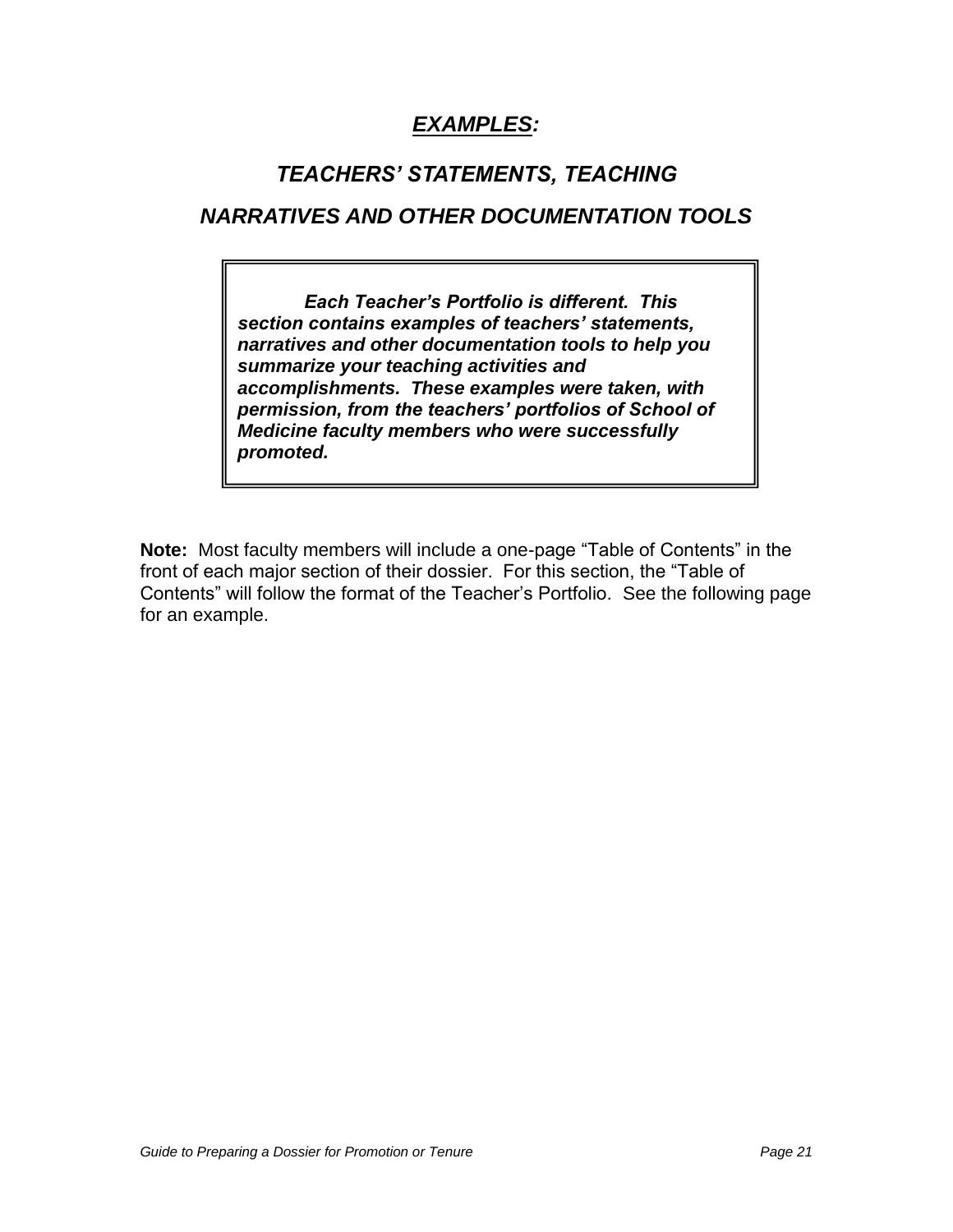# **Example: Teaching Portfolio Table of Contents**

| Α. | <b>Descriptions of Teaching Activities</b> |                                                       |  |
|----|--------------------------------------------|-------------------------------------------------------|--|
|    | I.                                         | <b>Teacher's Statement</b>                            |  |
|    | II.                                        | <b>Classroom Instructional Activities</b>             |  |
|    | III.                                       | <b>Clinical Teaching Activities</b>                   |  |
|    | IV.                                        | <b>Other Didactic Teaching Activities</b>             |  |
|    | V.                                         | <b>Teaching Leadership and Course Administration</b>  |  |
|    | VI.                                        | <b>Curriculum Innovation and Teaching Scholarship</b> |  |
|    | VII.                                       | <b>Mentorship and Advising</b>                        |  |
|    |                                            | VIII. Self-study and Improvement                      |  |
|    | IX.                                        | <b>Teaching Awards</b>                                |  |
| В. |                                            | <b>Evidence of Teaching Effectiveness</b>             |  |
|    | I.                                         | <b>Evaluations: Didactic Teaching Activities</b>      |  |
|    | Ш.                                         | <b>Evaluations: Clinical Teaching Activities</b>      |  |
|    | III.                                       | Mentorship: Letters of Support                        |  |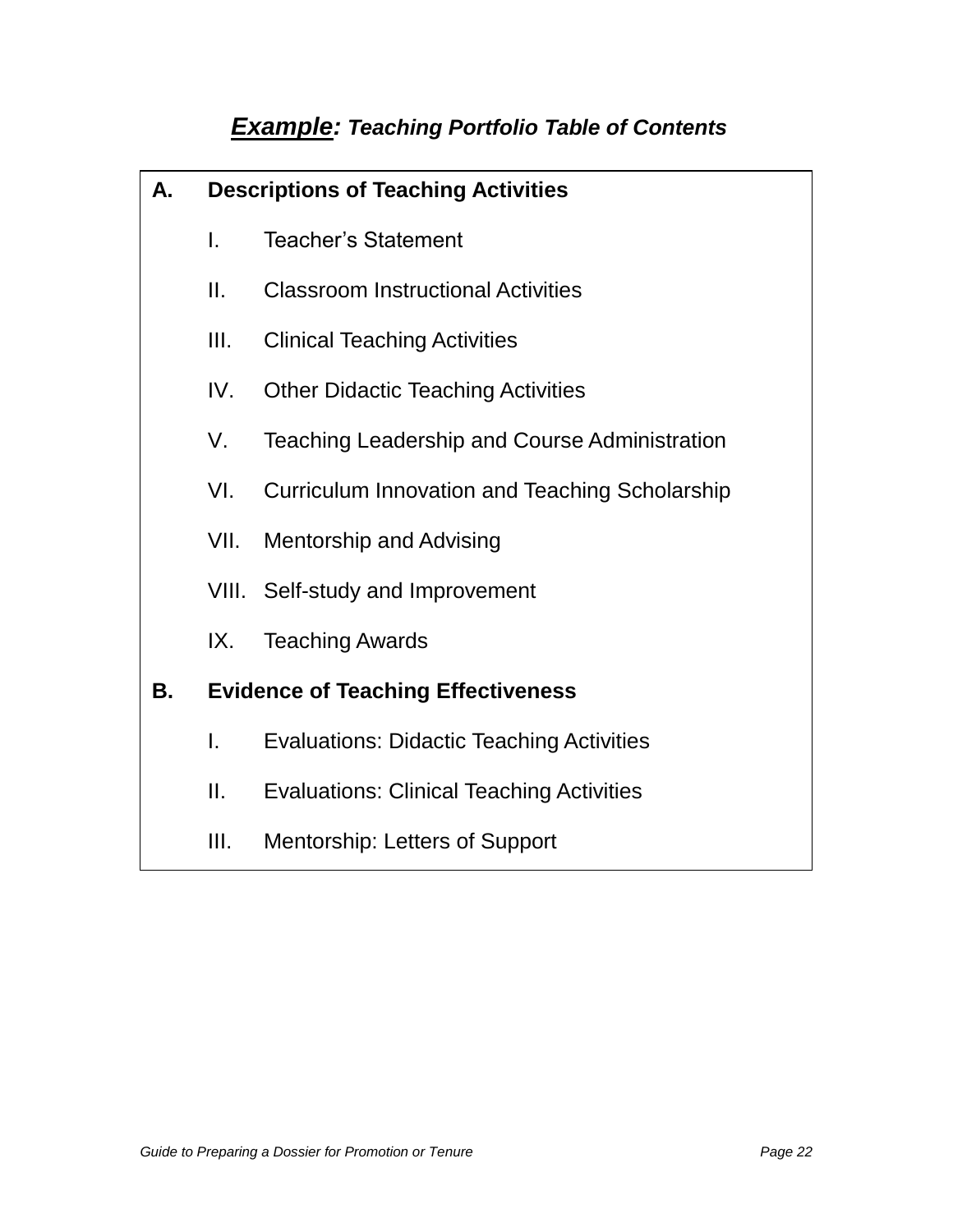Teaching students the principles of microbiology and endowing them with the intellectual tools for continued growth in modern medicine or medical research is a vibrant and challenging aspect of my career. The challenge is that biomedical science is growing at a rapid pace. Given the time constraints and immense size of the medical curriculum, students are asked to undertake a painful memorization process, required as part of their initiation to the clinical sciences.

As a microbiologist and a teacher, I am interested in fomenting a lasting appreciation of microbiology, a field where genetics, biochemistry and cellular biology converge. In my courses and lectures, I establish clear learning objectives. To help students achieve these objectives, I provide organized lecture notes, scientific articles, textbooks and cases for class discussions. I take advantage of direct contact hours within the classes and laboratories to go over concepts that might represent obstacles in mastering the material.

 I like to use the Socratic method in my classes, because I have noticed that students who participate actively in the class have fewer opportunities to lose their concentration and become estranged from the material being presented. In other words, I am a strong believer that active participation arouses thinking and curiosity. Even in large lectures, where the Socratic method is far more challenging to implement, I make an extra effort to use questions to encourage students to participate actively and to learn in a more relaxed environment.

 The Socratic method of teaching is also invigorating for the instructor, since the answers are not always anticipated, and the students keep me alert as well. Although a good teaching point can be made upon receiving the correct answer, wrong answers are of extraordinary teaching value, because they present the opportunity to correct misunderstandings. I am also very fond of using pictures (for example, dramatic photos of a cholera cot illustrating the profuse watery diarrhea that follows Vibrio cholerae infection), newspaper clippings of recent outbreaks, or movies showing the dynamic interactions of bacterial pathogens and their hosts. These graphic teaching aids reinforce concepts and facilitate retention by bringing the subject matter into the students' daily lives. There is no substitute for a good story that is relevant to the subject for capturing students" imagination and bringing the subject matter to life. I am convinced that collecting this varied graphic material has been an important asset in my development as a teacher.

 I have discovered over the years that my teaching is continuously evolving. The teacher that I am today is a result of the careful mentoring by past advisors and current coworkers and the thoughtful criticism by my students. In the years to come, with more experience and the unabated support from colleagues and students, I hope to continue to improve my ability to impart the fascinating subject matter that I teach.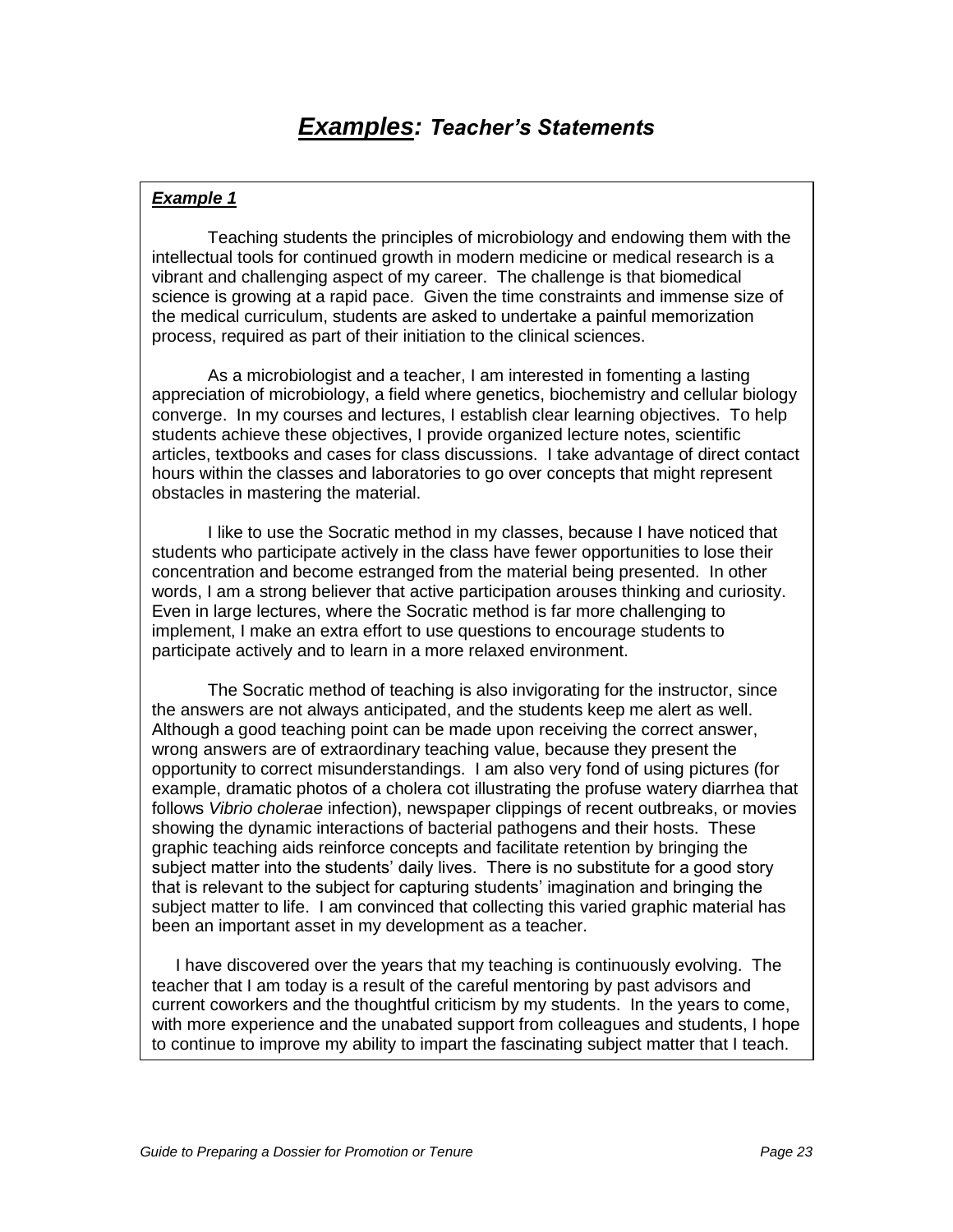For the past ten years, I have devoted a large portion of my time to teaching the principles and practice of bedside diagnostic ultrasonography.

Emergency bedside ultrasonography challenges the learner to glean clinical information from grey scale 2-dimensional images and to interpret these images in concert with other clinical information to inform medical decision-making. The challenges to teachers are obvious. First, in emergency medicine, none of the learners of ultrasonography is a radiology or body imaging trainee. Second, there is great variation among the learners and among the human subjects who are being scanned. Third, effective teaching of ultrasound imaging techniques and interpretation requires flexibility and patience by the teacher. When teaching bedside ultrasonography, I face the twin challenges of teaching a technical, machinecentered skill along with clinical medicine, and I have to teach, simultaneously, patient assessment, differential diagnosis and clinical management, along with proper ultrasound techniques and the nuances of image interpretation. I pride myself on working with many different learner groups and having the ability to overcome cultural and language barriers to teach these skills effectively and enthusiastically.

### **Example 3**

 Almost all my lectures to medical students are on the chemotherapy of parasitic infections. Medical students are required to cover a large amount of material in the second year. Consequently I focus my lectures on the salient features of the drugs used to treat these infections and the major toxicities and contraindications to use, rather than providing a comprehensive discussion of each drug. Wherever possible, I try to use case studies or anecdotal material that assist in learning and understanding the material. For example, in one year, the Denver Nuggets basketball player Dikembe Mutumbo had been diagnosed with Malaria and his treatment was used as illustration of the lecture material. More recently, outbreaks of Malaria originating in Virginia from a local colony of infected mosquitoes provided excellent case studies. Parasitic infections are a relatively minor cause of disease in the USA. However, these infections are some of the most pervasive killers in other parts of the world. It is my philosophy to present this material as part of a much wider perspective of global health care and treatment.

### **Example 4**

Teaching has been both one of my greatest rewards and greatest challenges. It is a skill that, at least for me, requires continuous and ongoing feedback, introspection and improvement. When I am at my best as a teacher, I ask and hear what my students need from me and am able to respond appropriately. Each student, small group and class are different and, regardless of the number of times that I have taught a given subject or in a given setting, I always try to remind myself that repeating what I have done before is unlikely to be good enough. I seek to continually improve my teaching by reaching out to, and receiving honest feedback from, my students and by watching and learning from the many great teachers that surround me every day.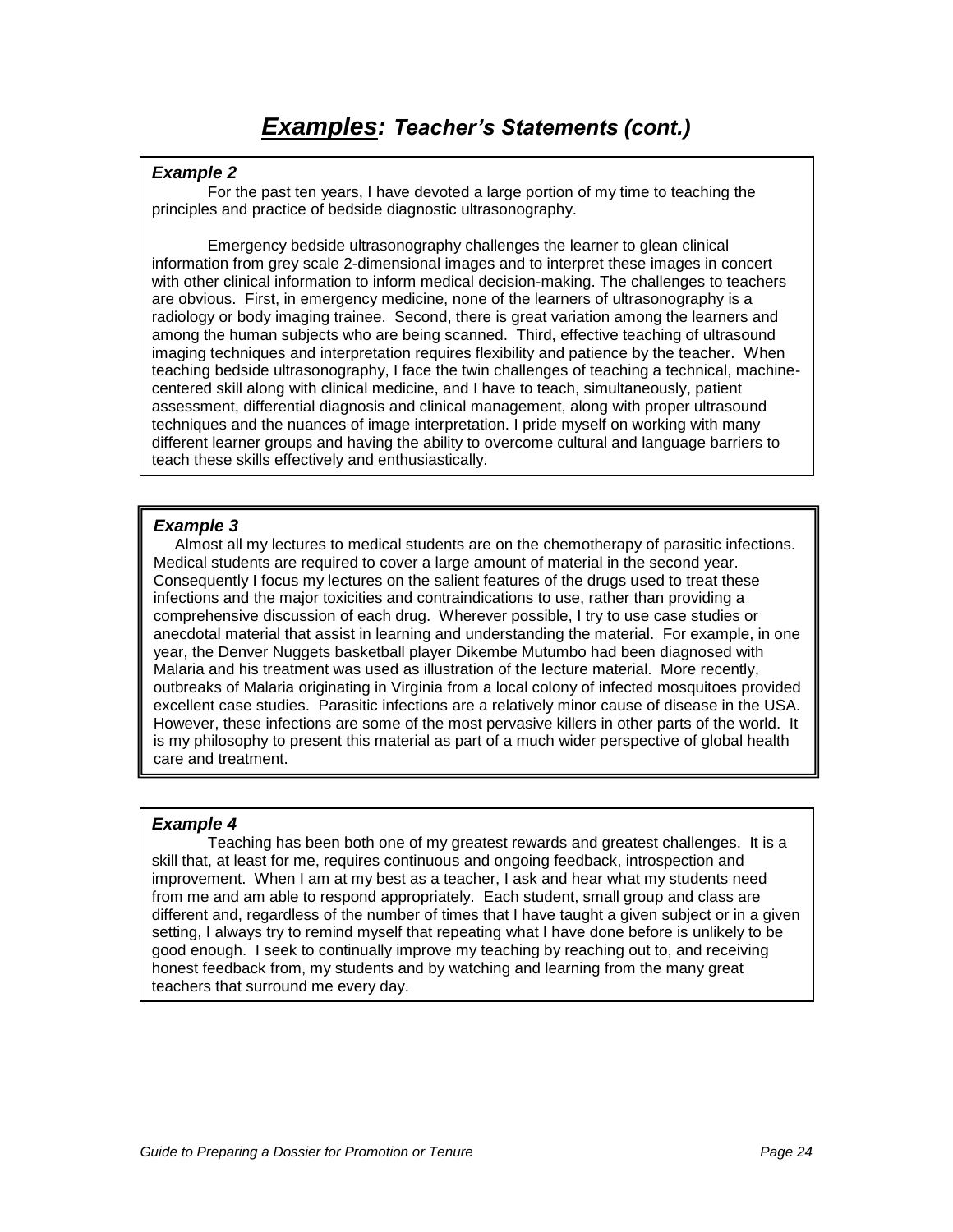Most of the students I interact with are advanced learners. They have developed a passion for science, and they come to me to learn more about my favorite topic, tumor immunology. Graduate students who enroll in the Special Topics in Tumor Immunology class that I direct are already curious about tumor immunology. The first-year medical students in the Blood and Lymph Block (which I also co-direct) are also enthusiastic learners. And the graduate students who want to rotate through my laboratory also want to be a part of this interesting field. The fact that my audiences are already motivated and excited means that I have a big responsibility. My primary aim is to support and cultivate their excitement; in fact, I want all these students to leave more excited about the topic than when they arrived.

My own experiences as a student and as a teacher have taught me several principles about teaching and learning.

- First, if I present material that is clearly connected to other information they know and are interested in, they will learn it, retain it and, subsequently, be able to draw new connections of their own. I help them make these early connections by showing how the material relates to other content in their curriculum, and by using analogies and real-world examples that pique their interests.
- Second, I try to encourage them to be active learners; students are asked to develop questions, look up answers, engage in interactive discussions, make presentations and, yes, even surf the internet for current or controversial writings.

Thus, my teaching philosophy is to provide students with appropriate connections and a platform for active learning. I try to avoid lecture hall monologues and focus on trying to help students get the concepts right.

These principles also guide my teaching and mentoring in the laboratory setting. I provide basic content and numerous examples, and students are able to adjust the details to work for them. Learning to do research is about developing a deep understanding of a topic, developing hypotheses and testing them. Students do experiments, and they redo them. They share results in laboratory meetings and seminars, and they learn to write manuscripts for publication. I try to encourage graduate students to learn as much as possible from each other.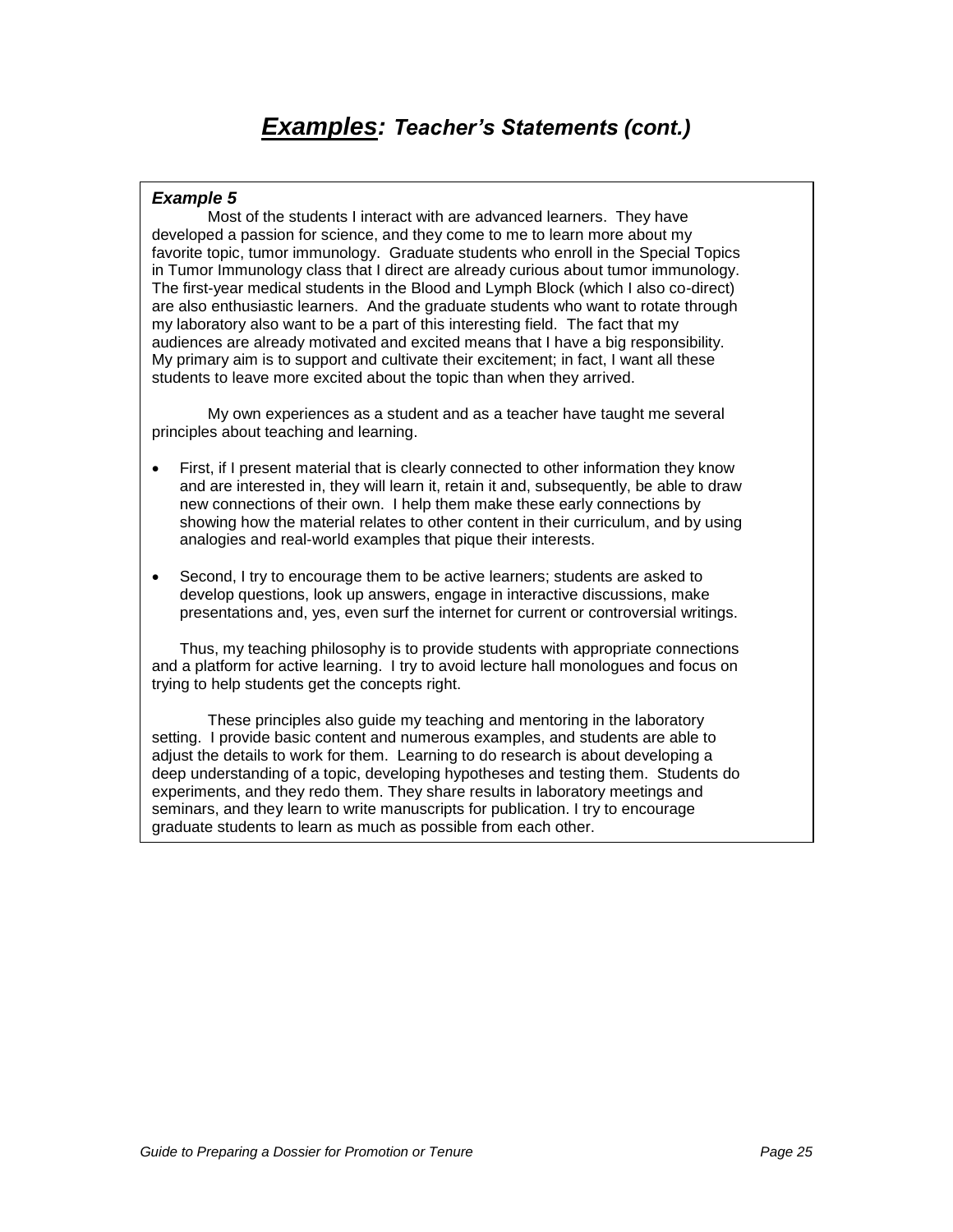I came to the CU School of Medicine after 10 years of what I commonly call the "real world" of medical practice. At the university, I have found a community of colleagues who thrive on teaching, asking questions, and nurturing and guiding others. Teaching makes me a better physician – it requires me to articulate my practice and answer the question "why?" when I care for patients. Over the past two decades, I have grown to accept the following philosophies and lessons about teaching in medicine:

Positive reinforcement works better than negative reinforcement. This lesson, originally from B. F. Skinner, is true in parenting as well as in teaching. To nurture and encourage a behavior performed correctly is powerful. Correction should not be shied away from – we need to resist the tendency to believe that everybody is "above average." The primary way to help somebody move forward and improve, however, is to encourage the right behaviors by giving them recognition.

Adult learners need to be anchored in the real world of cases and problems that they experience themselves. I think this has been the success of my lecturing over the years. At national conferences, I am asked back to teach on what most of the world considers very mundane topics: abdominal pain in women, vaginal discharge, medical illness in pregnant patients. Much of the ethics content about autonomy, beneficence and justice, which needs to be understood by medical students, is likewise often considered boring or "fluff." My approach – to tell stories from my own experience and to share my own dilemmas and mistakes – has helped others as they recognize their own situation in mine.

Lecturing should be different from book-learning**.** In an era in which a multitude of facts is available at our finger-tips (literally), the purpose of a teacher should be to present information in shapes and arrangements that are different from the textbook or the hand-held differential diagnosis generator. The teacher"s purpose is to give the student tools for organizing, understanding "why," and highlighting important issues in a way the printed word cannot. Usually that is case-based and pragmatic, and it provides a framework from which to access the facts when needed.

The most important modeling comes from our own conduct. Non-verbal language has been shown to be more powerful than verbal language, and how we conduct ourselves as we work is more powerful than what we say or how we tell others to act. The only way to teach respect is to be respectful of patients. We show curiosity and interest in their illnesses by going to the computer and textbooks to answer questions. We can ask for hard work from our students by working hard ourselves and by not taking shortcuts (for example, in performing histories and physicals and collecting clinical data).

The world becomes better one interaction at a time. For those of us raised to awareness in the 1960s, the drive to save the whole world is huge. One of the lessons that life teaches is that you only touch a few people in the course of your life, and you should make the most of those opportunities: one day and one act at a time. It is at the bedside, one on one with a student, that you make a difference.

Learning the pat*ient's story is vital to good patient care***.** One of the themes that sneaks most into my daily teaching in the emergency department comes from my bioethics perspective. It is the importance of the patient and how she lives her life: what is important to her, what are her hopes, what are her fears? This past year I heard a very good intern presenting a case in the ICU in which he said "social history negative times 3." (That means, by the way, no smoking drinking or drugs.) It was incredible to hear a patient"s life outside the hospital narrowed to that. My goal is to keep physicians from marginalizing the rich context and meaning of illness in persons" lives, and instead to bring the patient"s situation to the front and center.

*"Nothing is less real t*han realism. Details are confusing. It is only by selection, by elimination, by *emphasis that we get at the meaning of things."* I end with a quote that hangs in my office, from the painter, Georgia O"Keefe. It is meant to grate in our world of scientific security, so I hope it does. For me it is always a reminder that science and technology do not exist as ends, but as tools to ends that we choose – either intentionally or implicitly. It is so safe and satisfying to get caught up in the myriad facts in which we immerse ourselves as physicians and teachers. But to what end? If we don"t know why we are doing these things, and who we are caring for, it is meaningless realism.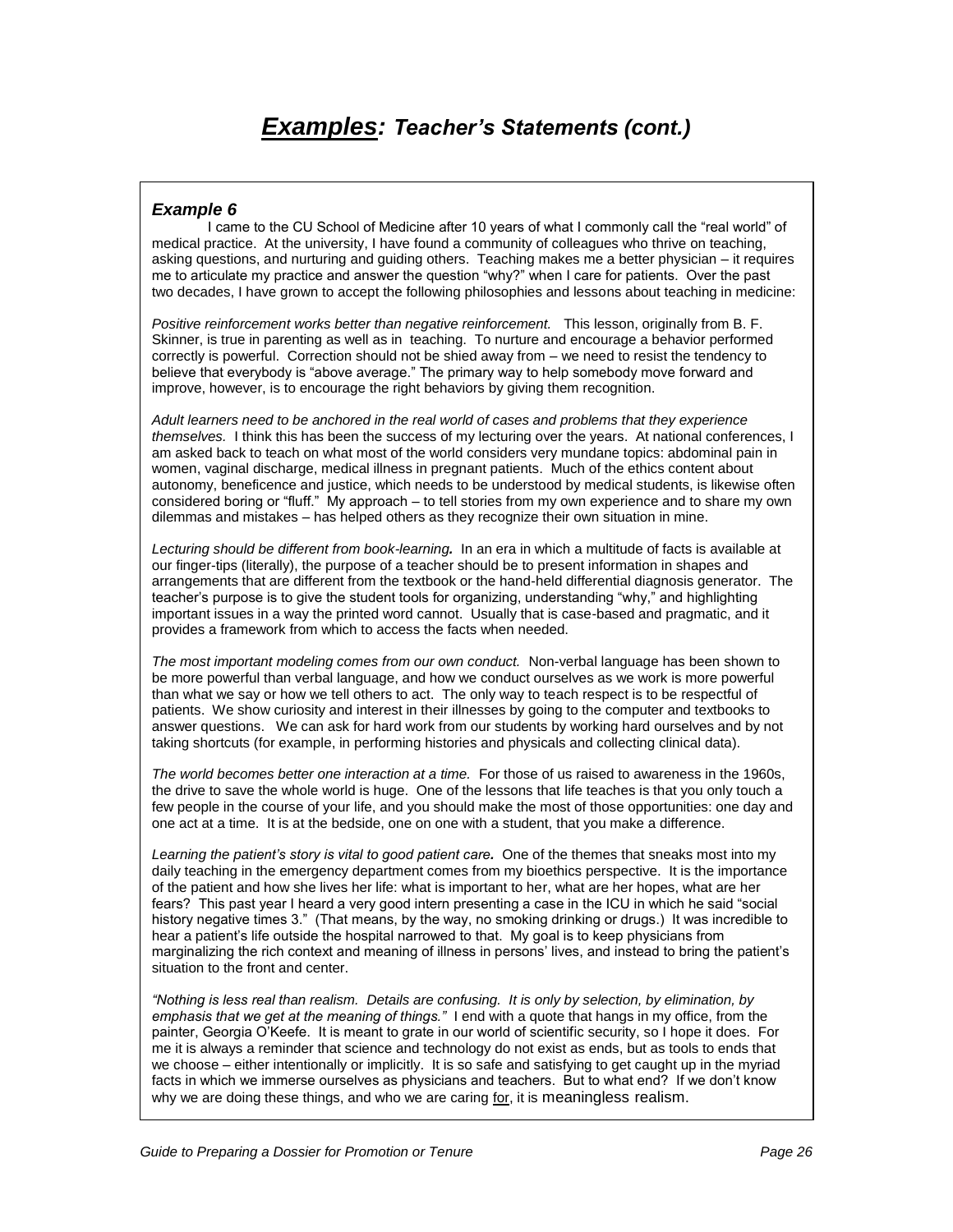# **Examples:** *Teacher's Statements* **(cont.)**

### **Example 7**

 In both the clinical and research environments, I consider myself a "hands on" teacher. History and physical exam skills are honed at the patient"s bedside, and it is there that I prefer to teach clinical medicine to students, residents and fellows. Clues obtained from the history and physical exam lead to the formation of a differential diagnosis of the disease process and a management plan. I ask open-ended questions to trainees, allowing them to organize their thoughts on the subject and pushing them to make original medical decisions. I challenge my students to research the literature with regard to the patient"s disease and to provide this in-depth information to the team during hospital rounds.

At the same time it is important for me, as a clinical teacher, to present basic knowledge of pediatric gastroenterology, hepatology and liver transplantation. I seek to accomplish this through more formal lectures in the hospital setting.

I measure the effectiveness of my teaching through question and answer sessions during hospital rounds and case studies presented during formal lectures. I try to ensure that the student knows the medical facts, as well as the pathophysiology of the disease. I also try to ensure that students and residents can formulate a broad differential diagnosis and generate a primary and secondary management plan.

Most importantly, I try to teach knowing that trainees will observe my own actions as a physician. My empathy towards patients, the bond that forms with the family and the thoroughness of the medical care that I strive to provide are readily available to students to witness, judge and learn from.

 In the research setting, the same concepts of teaching apply. I teach "hands on" in many settings: at the laboratory bench; during conferences; during laboratory meetings; during research-in-progress seminars; while analyzing and troubleshooting data during weekly laboratory meetings; and while critiquing articles and providing advice during journal clubs and during manuscript preparation. I expect the trainees to research their projects thoroughly, to make the first attempt at troubleshooting experiments and to "dig deeper" into the scientific literature to aid in their own research. I know that I have succeeded in teaching in research when trainees begin to develop their own ideas for research projects and can extrapolate what they have learned in the laboratory to areas outside their primary research focus.

Overall, my goals are to be a teacher and role model for physicians-in-training, to inspire trainees to have empathy for their patients and to teach them how to practice evidence-based medicine. I will also take pride in anything I can do to encourage more medical students and residents to become physician-scientists.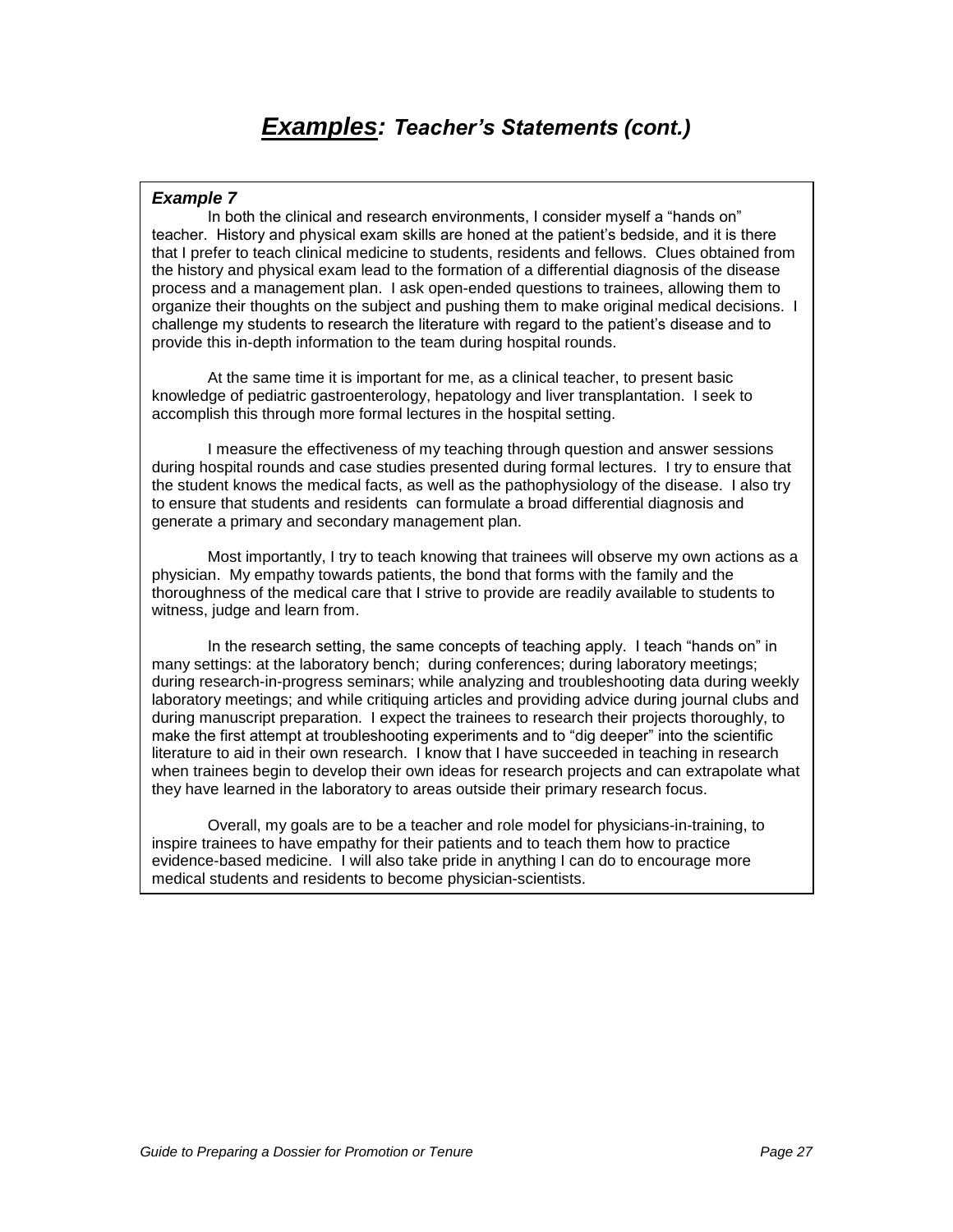## **Examples: Summarizing Classroom, Seminar and Journal Club Teaching**

### **Example 1**

### **IDPT 7801** Biomedical Sciences Core Course **How Proteins are Studied: NMR Spectroscopy**

A Lecture- and laboratory-based course, introducing students to the theory and application of NMR spectroscopy to the study of protein structure and dynamics.

|                   | Number of students: Approx. 55 graduate students |
|-------------------|--------------------------------------------------|
| My contributions: | 2 lectures (4 hours)                             |
|                   | 1 group discussion                               |
| Dates:            | 2002-2003 and 2004-2005                          |

### **PHCL 7605 Ethics in Research**

Seminar presentations and small-group discussions addressing ethical topics in the conduct and reporting of research.

|                   | Number of students: 18 students & research associates |
|-------------------|-------------------------------------------------------|
| My contributions: | Facilitator of 5 discussion groups                    |
| Dates:            | $2004 - 2008$                                         |

## **Example 2**

### **Seminar Facilitator: Problem-Based Learning Course**

The Problem-Based Learning (PBL) course is a required small group seminar spanning the first two years of medical school. Its goal is to introduce students to clinical reasoning and help them integrate information from the basic sciences courses to their future role as a clinician. I have facilitated a small group of 8 students each year since my arrival in August, 2006.

| <b>Ratings of Teaching Effectiveness</b> | $2006 - 2007$ |                |
|------------------------------------------|---------------|----------------|
| $(Best = 5)$                             | My ratings    | Course Average |
| Discussion facilitation                  | 5.0           | 4.5            |
| Overall teaching effectiveness           | 5.0           | 4.2            |

Comments: "Best instructor I"ve encountered here at UCHSC." "Dr. XXX is a great facilitator; she has a perfect mix of allowing our group to work through things when necessary and keeping us on track with suggestions of areas to explore. She has been very helpful and I feel the reason that our PBL group works so well together."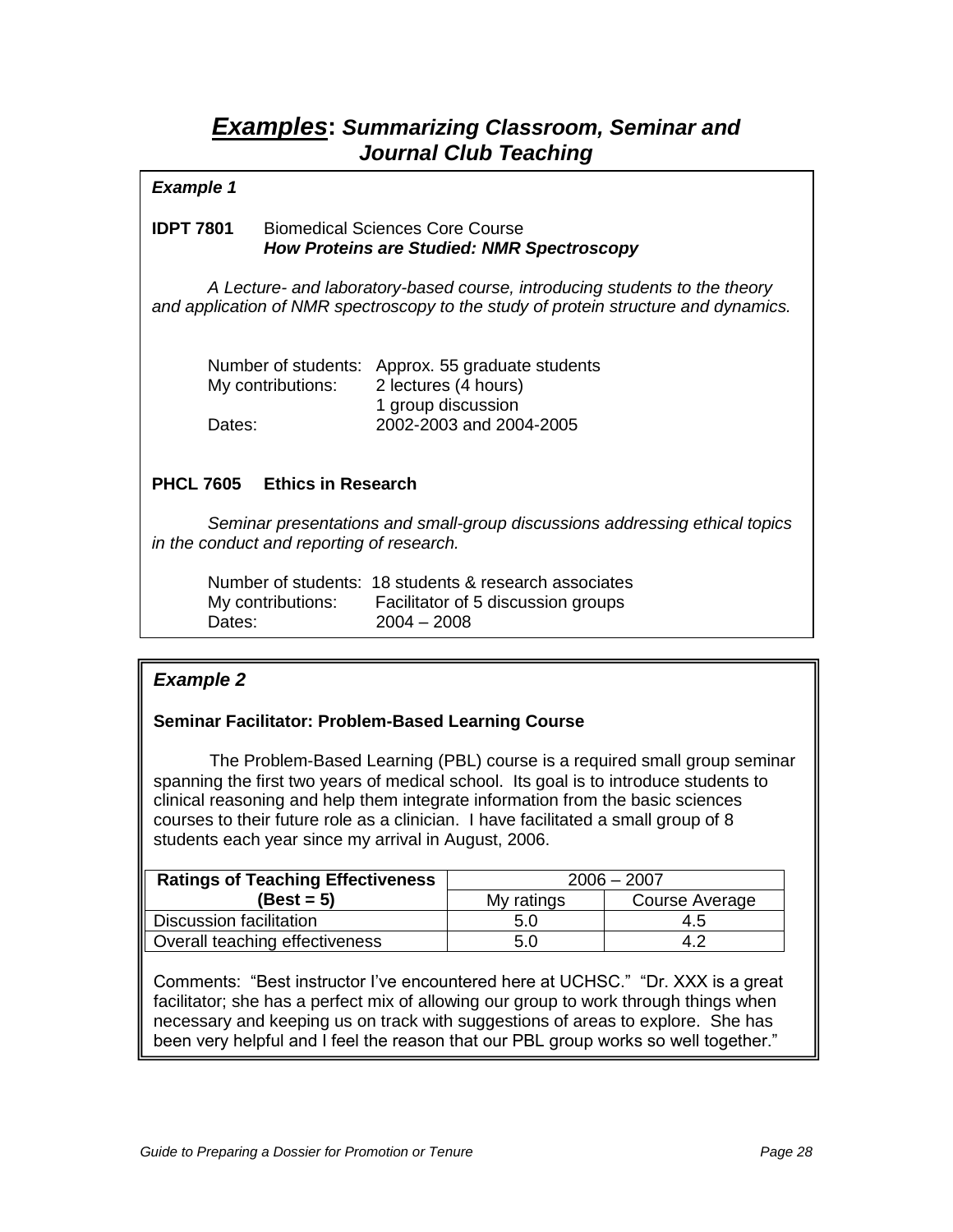# **Examples: Summarizing Classroom, Seminar and Journal Club Teaching (cont.)**

### **Example 3**

### **Summary of My Classroom and Seminar Teaching Activities**

- MICB 7621 Microbial Pathogenesis. This course is offered each year by the Department of Microbiology. I am responsible for three weeks of classroom lecturing and small-group seminars on the topics of mucosal immunology, host antimicrobial mechanisms and bacterial host cell invasion. For this course, my contributions involve a total of 9 direct contact hours.
- IDPT 7803 This course is part of the Biomedical Sciences Core Course III, headed by Dr. Kathryn Howell. For each of the past three years I have presented the lecture, "Delivery of microbial effectors into cells." My teaching responsibilities included a total of three contact hours, divided into one lecture and two paper discussions.
- MICB 7704 Course Co-Director.

Beginning in 2006, I have served as one of three co-directors of this course, which emphasizes interactions between pathogen and host. The course consists of lectures and small-group seminars, which focus on the reciprocal changes and adaptations that occur during infectious diseases. The curriculum covers host responses from the innate to the adaptive, and from intracellular to systemic. We discuss a wide range of infections, including bacteria, viruses, fungi and parasites. I am responsible for several lectures and content areas, including "innate defenses and effecter mechanisms," "host-parasite interactions" and "intracellular bacterial infections." I serve as facilitator for a group of about fourteen students for the microbiology laboratory section of this course.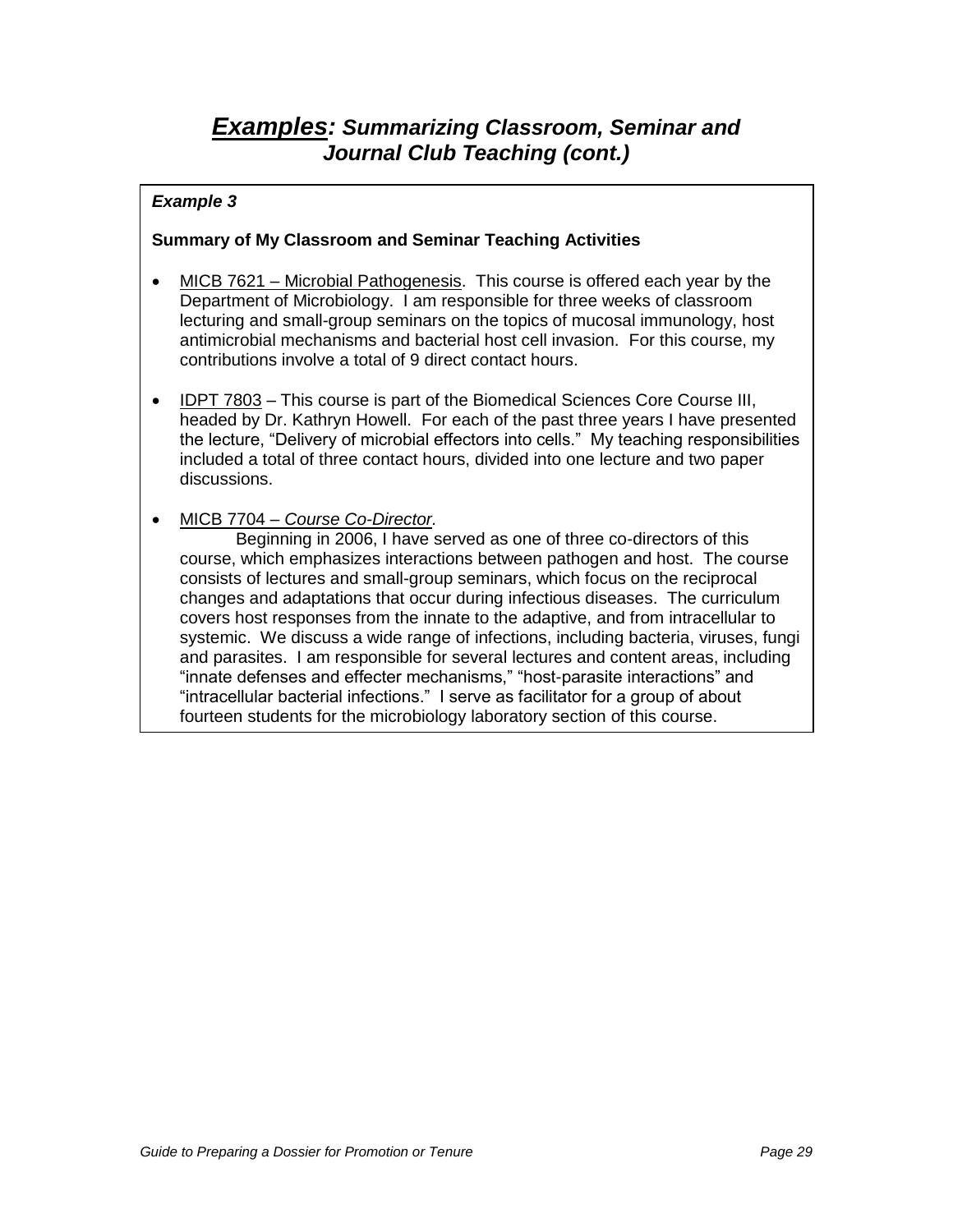# **Examples: Summarizing Teaching Activities in Clinical Settings**

### **Example 1**

## **Major clinical teaching responsibilities: 2004 - 2008**

| <b>Site</b>                                              | Nature of teaching<br>activities                                      | <b>Dates</b>        | <b>Examples of</b><br>lecture topics                                                                                                                                              | Number and<br>types<br>of trainees                                                                                                   |
|----------------------------------------------------------|-----------------------------------------------------------------------|---------------------|-----------------------------------------------------------------------------------------------------------------------------------------------------------------------------------|--------------------------------------------------------------------------------------------------------------------------------------|
| Same Day Sick<br>Clinic at Child<br><b>Health Clinic</b> | Didactic lectures (1-2)<br>45-minute lectures<br>per month)           | $1999 -$<br>present | Anticipatory guidance in<br>$\bullet$<br>first-year<br>Surveillance for<br>$\bullet$<br>developmental delay<br>Immunization review<br>Impact of television<br>viewing on children | • 2-4 Pediatric<br>and Family<br>Medicine<br>residents<br>$\bullet$ 1-2 medical<br>students<br>• 2 Physician<br>Assistant<br>interns |
| Same Day Sick<br>Clinic                                  | Patient-centered<br>teaching through<br>precepting                    | 1999 -<br>present   | Broad range of primary care<br>topics, depending on<br>patients' presenting illnesses                                                                                             | $• 2-4$<br>Pediatric<br>and Family<br>Medicine<br>residents<br>1-2 medical<br>students<br>• 2 Physician<br>Assistant<br>interns      |
| Short Stay Unit<br>at The<br>Children's<br>Hospital      | Lectures (3-5 one-<br>hour lectures per<br>week, 3 weeks per<br>year) | $2003 -$<br>2007    | Fever without focus<br><b>Bronchiolitis</b><br>$\bullet$<br>Community-acquired<br>pneumonia<br>Evaluating hematuria                                                               | • 2 Pediatric<br>residents<br>1 Physician<br>Assistant<br>intern                                                                     |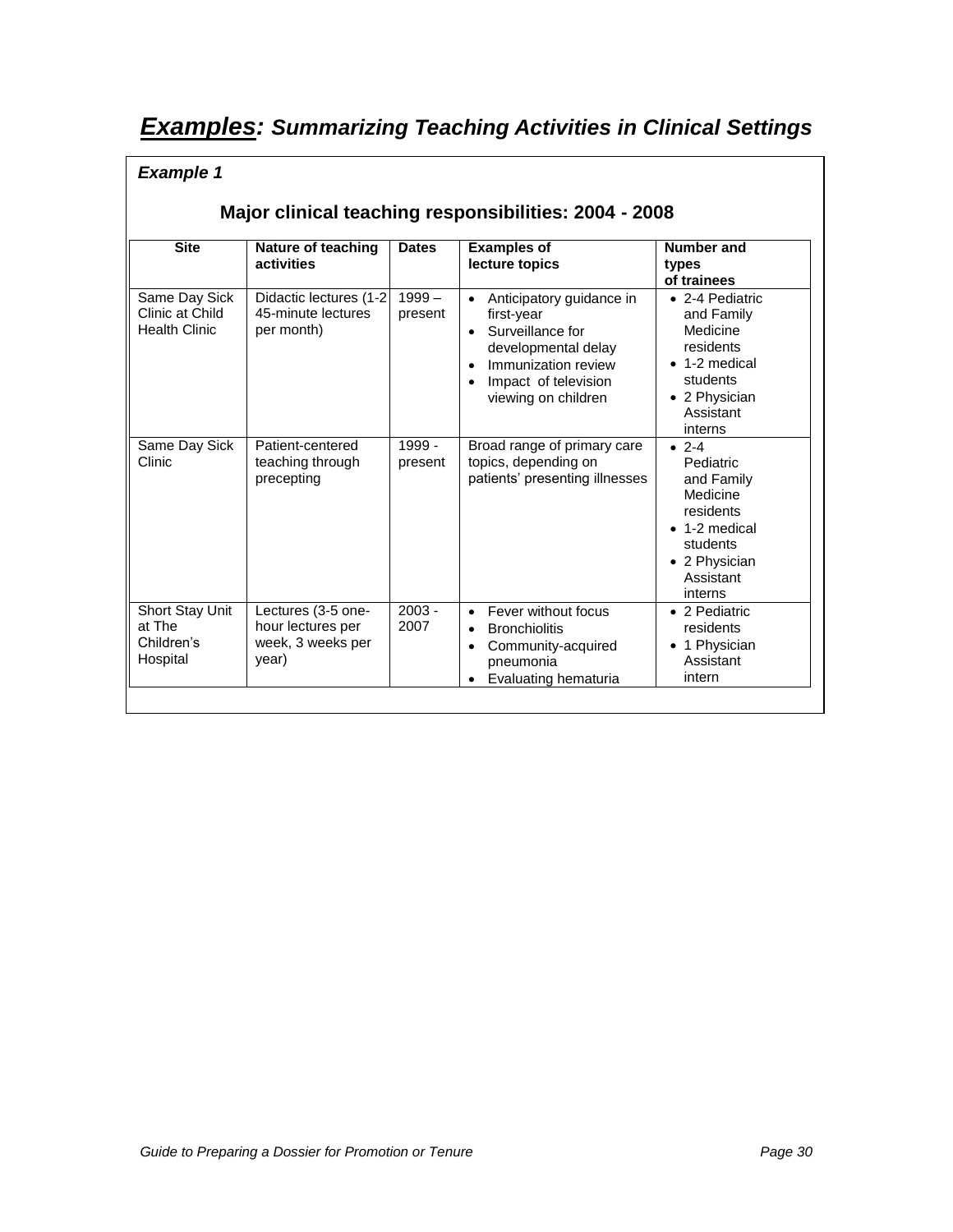# **Examples: Summarizing Teaching Activities in Clinical Settings (cont.)**

### **Example 2**

Bedside Teaching – University of Colorado Hospital Emergency Department

My main teaching responsibilities lie in the bedside teaching of emergency medicine. I work an average of 20 clinical hours every week in the Emergency Department, side by side with first-, second- and third year Emergency Medicine residents and with interns from Medicine, Surgery and Obstetrics-Gynecology. The interns or residents often will see the patients first, or perhaps together with me. We discuss each patient and design a specific diagnostic plan, after reviewing the history and clinical examination. Importantly, we establish a differential diagnosis for each patient, first in the order of which diagnoses are most emergent and life threatening, and second according to which are most common or likely. I am also responsible for teaching the residents the importance of continually re-triaging the entire ED to establish which patients are the most sick, or potentially sick, and which need priority. Another skill that I teach is the efficient balancing of multiple (sometimes as many as 12) patients simultaneously, while answering calls from paramedics, referring physicians, consultants, pharmacists, lab technicians and patients" family members.

Additional clinical teaching responsibilities:

- I am on the Emergency Medicine Education Committee where I help plan and organize our department"s M & M conferences, lectures and bedside educational activities.
- I routinely provide verbal and written feedback to residents after their lectures and M & M conference presentations.
- I participate frequently in monthly EM Residency Journal Clubs and annual resident educational retreats.
- More recently I have been involved in medical simulations at the Wells Simulation Center, where I am responsible for evaluating case scenarios such as beta blocker overdose and tension pneumothorax and using these simulations to enhance resident learning.
- I have mentored a "Foundations of Doctoring" student every year since I joined the faculty. In this longitudinal clinical course, I am responsible for one-on-one mentorship of at least one medical student who is learning bedside skills. These students work directly alongside me for 4-8 hours a week, including nights and weekends, and I am responsible for assessing, evaluating and improving their physical examination and history-taking skills.

#### Teaching Evaluations

I have always received excellent evaluations from my peers as well as from interns and residents, for both bedside teaching and didactic lectures. The residents continually report that I provide immediate feedback to them at the end of their shifts and I give helpful advice on their monthly evaluations.

My teaching evaluations for 2003 – 2008 are included in a later section of my Teaching Portfolio.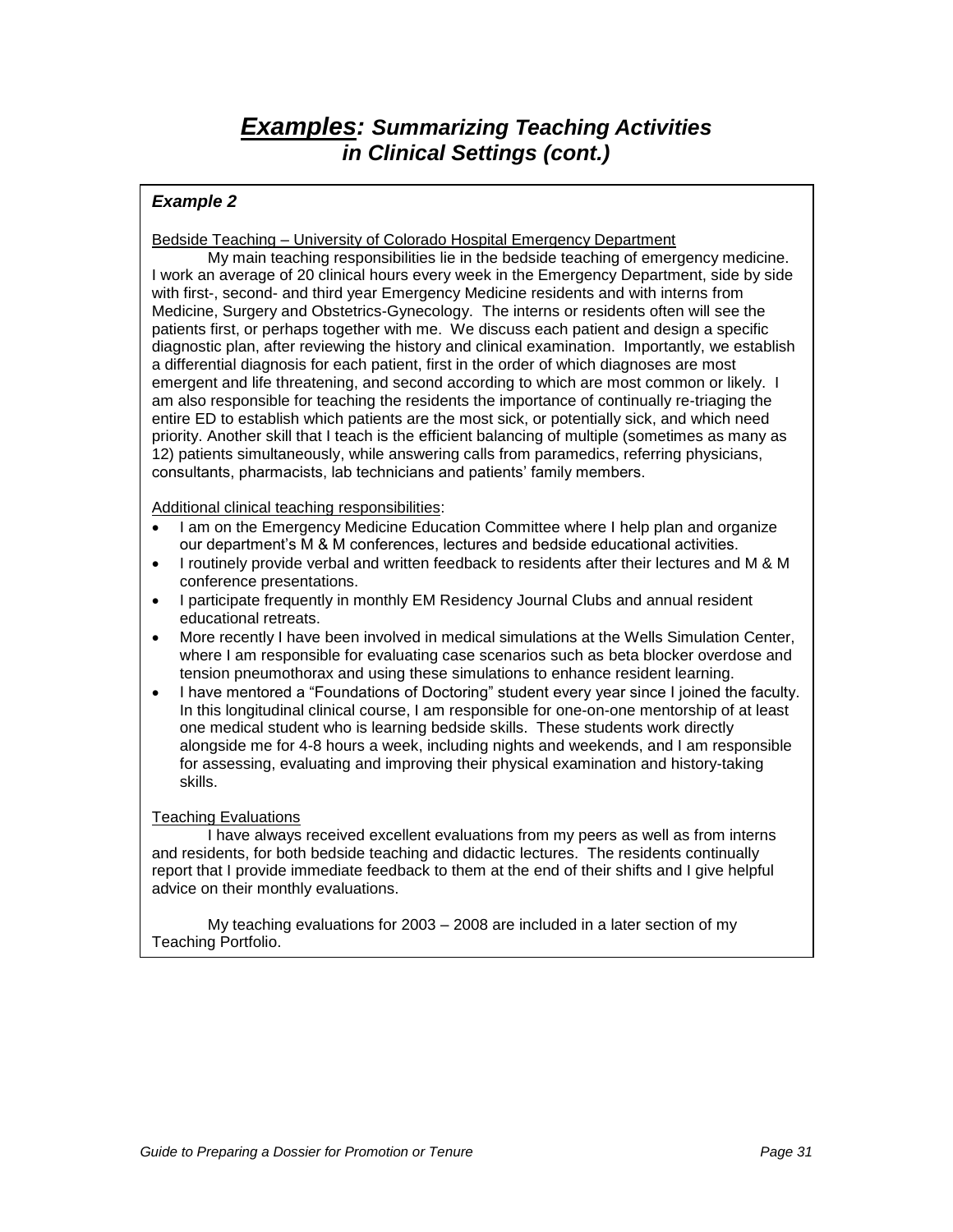# **Examples: Summarizing Teaching Activities in Clinical Settings (cont.)**

## **Example 3**

My principal clinical teaching activities are summarized in the table below:

| <b>Clinical Teaching Activity</b>              | <b>Teaching Involved</b>                                                                                                                                                                                                                                                                                                                                                                                                                                                                                                         |
|------------------------------------------------|----------------------------------------------------------------------------------------------------------------------------------------------------------------------------------------------------------------------------------------------------------------------------------------------------------------------------------------------------------------------------------------------------------------------------------------------------------------------------------------------------------------------------------|
|                                                |                                                                                                                                                                                                                                                                                                                                                                                                                                                                                                                                  |
| Cardiology service attending                   | Teach cardiology consult fellows and<br>rotating residents and medical students; includes<br>teaching at the bedside and on rounds, as well as in<br>small didactic sessions.                                                                                                                                                                                                                                                                                                                                                    |
| Non-invasive cardiology attending              | One-on-one teaching with the non-invasive<br>cardiology fellow in the following areas:<br>interpretation and performance of transthoracic<br>echocardiography; transesophageal<br>echocardiography (see more detail below); exercise<br>treadmill testing; holter and event monitoring; and<br>ECG interpretation. This rotation serves as a critical<br>introduction to the interpretation of echo-<br>cardiography (TTE and TEE), and is the only<br>rotation with formal one-on-one interpretation of<br>ECG's in our system. |
| Cardiology outpatient attending                | Primary teaching role centers on the staffing of<br>patients being seen by cardiology fellows and nurse<br>practitioners; includes one-on-one presentations,<br>followed by shared patient interviews and<br>examinations and formulation of a diagnostic<br>assessment and treatment plan.                                                                                                                                                                                                                                      |
| Trans-esophageal<br>echocardiography attending | This is an important teaching role to emphasize,<br>because, it is often the first exposure to this<br>procedure for the cardiology fellows, and has<br>significant patient safety implications (ranging from<br>conscious sedation to the procedure itself).                                                                                                                                                                                                                                                                    |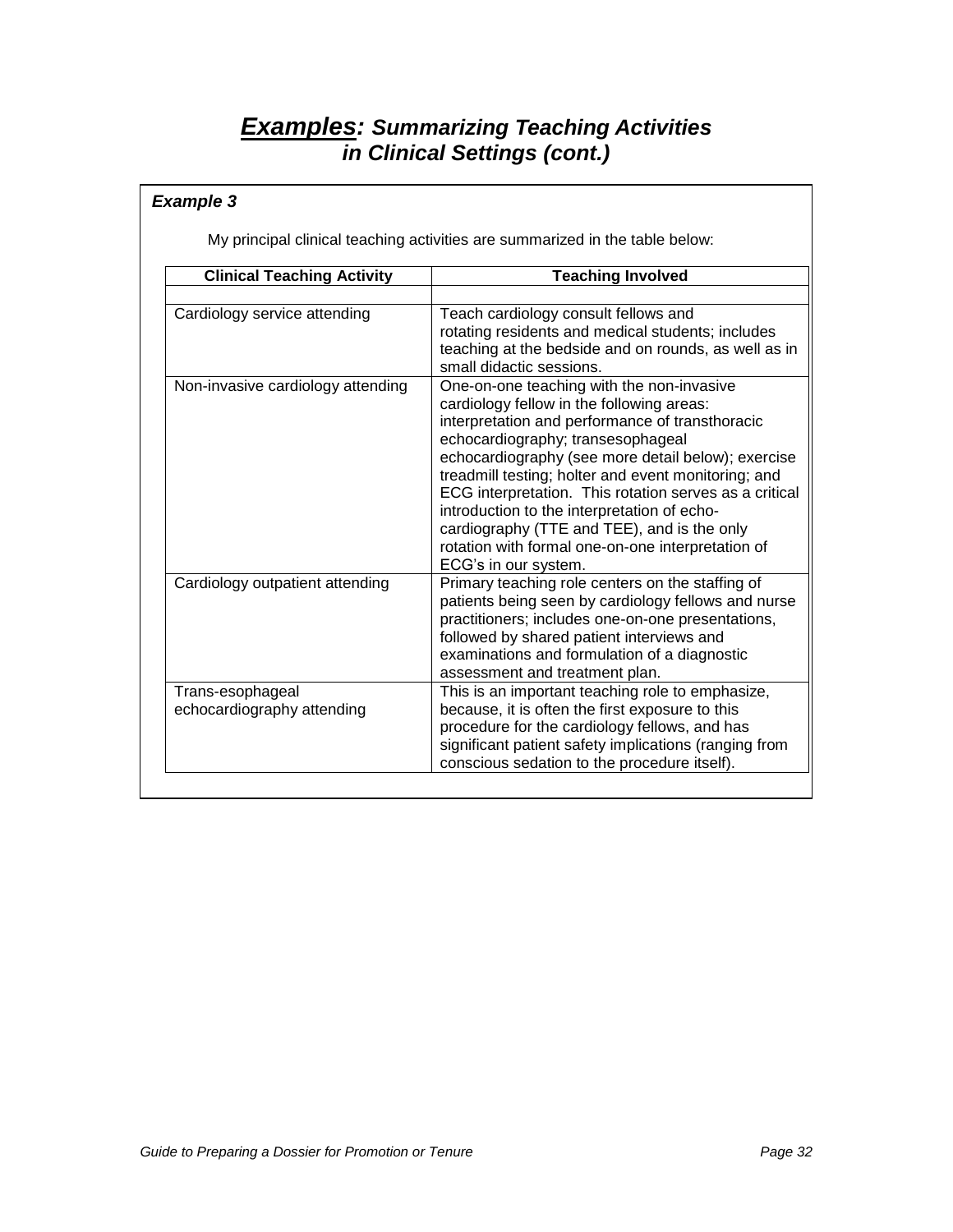## **Director, Advanced Cardiac Life Support Course (IDPT 8002)**

I developed and directed (1986-2001) the Advanced Cardiac Life Support curriculum for 4th-year medical students (IDPT 8002). This course was designed to synthesize the clinical and theoretical concepts that underlie diagnosis and management of cardiopulmonary arrest. Each year the course content, the algorithms, the simulated "COR-ZERO" exercises and the examinations were revised, based on new published evidence or consensus recommendations. Two years ago, we further modified the ACLS curriculum to build on the extensive pharmacology and pathophysiology topics the students had recently learned.

Over the past 20 years, more than 1,700 students have taken this course, which provides vital preparation for residency years. Students frequently wrote that this course "finally put all the pieces together" and was "one of the best courses in medical school."

Ideally, the faculty member would expand this narrative to include various measures of the impact of the course, such as numbers of students enrolled, pre- and post-test results, student pass rates or peer evaluations of the scientific content. Also, the faculty member would describe the teaching methods and the development of the clinical algorithms and the case simulations in more detail.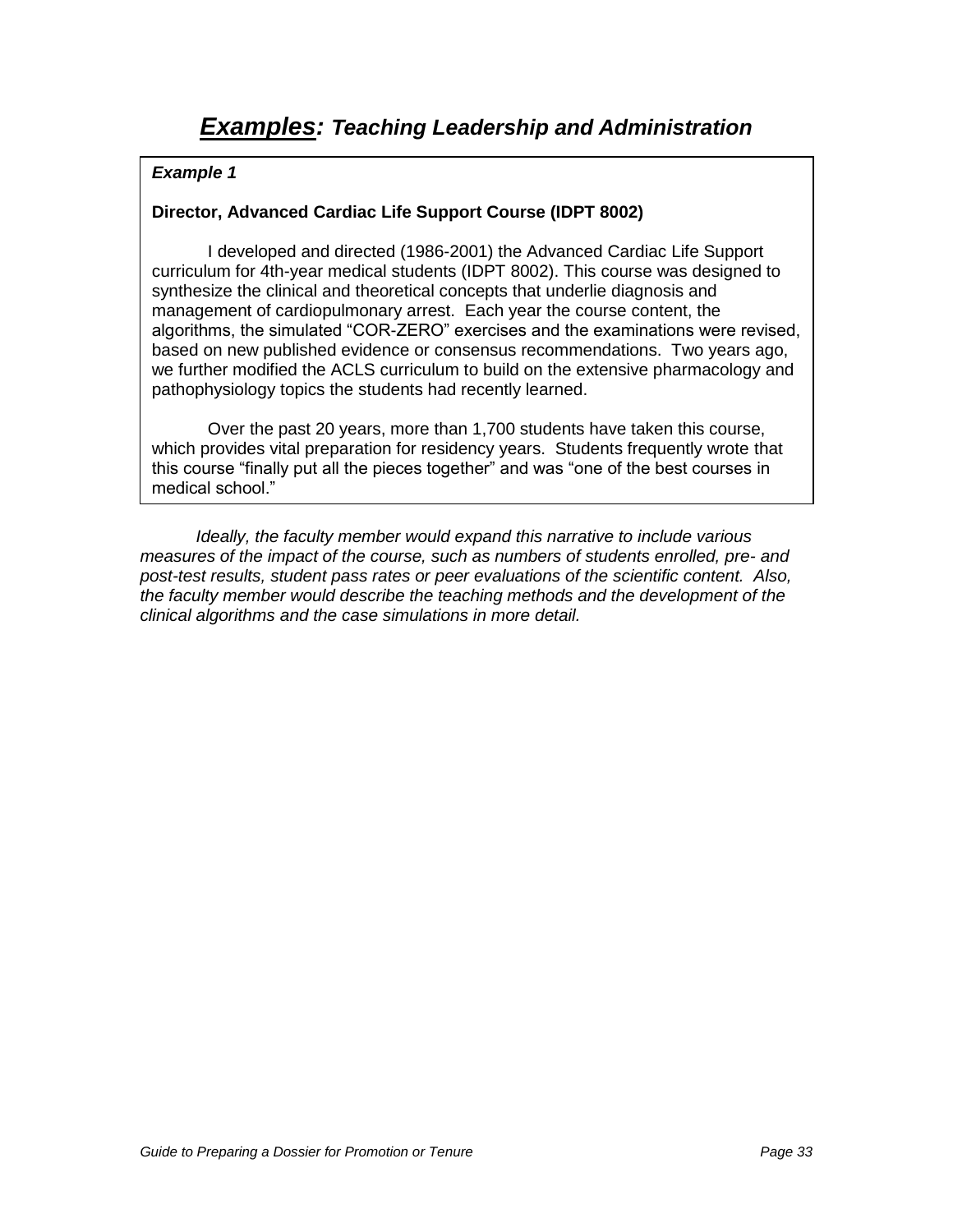### Senior Associate Program Director, Internal Medicine Residency

Since 2003, I have served as Associate Program Director (APD) of the Department Medicine Residency Program, I meet regularly with the rest of the leadership team and staff for the residency program. This includes bi-weekly APD meetings, as well as monthly Residency Review meetings. A list of duties in this position includes: review of  $1/5<sup>th</sup>$  of all residency program applications; supervision of 15 interview dates with morning and noon sessions; regular review of evaluation forms submitted by residents after inpatient and outpatient rotations; preparation for site visits; review of scholarly work completed by residents; review of peer teaching talks presented by residents; and assistance, whenever needed, with resident remediation plans and counseling. I also serve as acting Program Director in the absence of the Residency Program Director.

Ideally, the faculty member would also include a description of various measures of success as Senior Associate Program Director. For example, she might include summaries of feedback from residents, programs developed, success in competitive recruitment of top residents, results of accreditation site visits, ACGME compliance measures, resident performance on in-*service examinations, summaries of residents'*  scholarly activities or later board certification examination scores.

## **Example 3**

### **CME Course Director: Fundamentals of Critical Care Support**

For the past 4 years I have directed Fundamentals of Critical Care Support, a 2-day course sponsored by the Society of Critical Care Medicine (SCCM). This course teaches health care providers in Colorado the key elements of stabilizing a critically-ill patient. The course consists of lectures and skill stations and offers guidance for decision-making in the care of critically-ill patients during the initial hours of management, when critical care specialty consultations may not be available. Knowledge of these stabilization and early patient evaluation skills hopefully will help avoid patient morbidity and prevent mortality, by increasing diagnostic accuracy and avoiding complications of the underlying critical disease processes. The course is designed for a broad cross-section of health care providers, including paramedics, interns and residents of numerous specialties, emergency department physicians and nurses, family physicians and other interested providers.

As one of only two FCCS franchises in the state of Colorado, and one of only a handful in the Rocky Mountain Region, this course is critical to serving the critical care needs of Colorado. As the founder of the National Jewish/Rose Medical Center FCCS class, as well as the course director for the April and September 2007 classes, I was responsible for returning this course to Colorado. I have trained an additional 4 Instructors, 4 Associate Instructors and 33 trainees to date. In 2008 we anticipate training over 140 additional providers.

Enclosed is the SCCM National Consultant review of our inaugural class, in which the reviewers stated*: "Overall, this was the best directed course I have ever attended or consulted."*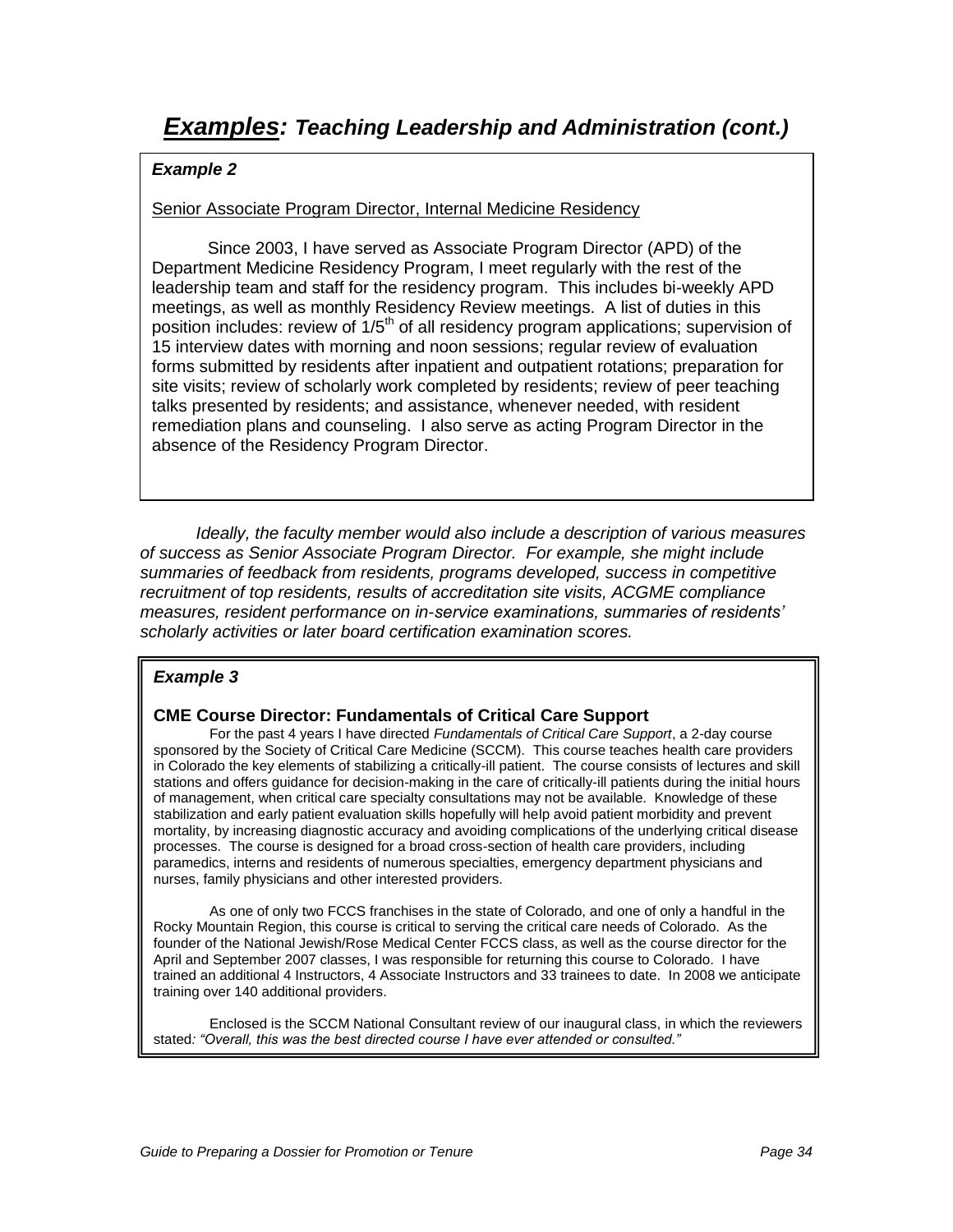Elective in Caring for HIV Patients for Internal Medicine Residents

In 2007 I created an innovative HIV elective for internal medicine residents. This unique experience is not offered anywhere else in the country. The month-long elective includes didactic sessions, journal clubs, case reviews and clinic experiences. Once the elective is completed, primary care residents at the start of their second year of training have the option of entering into a longitudinal track, where they will spend one of their two ambulatory clinic sessions for the next 2 years at an integrated HIV outpatient clinic. The focus is on primary care of the well HIVinfected individual, and the clinic experience includes a continuing series of didactic lectures throughout the training years. The curriculum is modeled after the American Academy of HIV Medicine, and residents also take the AAHIVM certifying examination upon completion. In the first year, 4 residents are taking the elective and 3 are entering the longitudinal program.

## **Example 5**

### **Development of Novel Lectures**

- Controversies in Prostate Cancer Screening Over the past several years, I developed two formal, 50-minute classroom lectures. The most recent, in June, 2007, was for graduate students in the Cancer Prevention and Control course (PRMD 6622), entitled "Controversies in Prostate Cancer Screening." The material included an overview of the test characteristics of the prostate-specific antigen (PSA) blood test, modifications of the PSA to improve accuracy, downstream diagnostic dilemmas in the face of abnormal PSA results, conflicting professional guidelines for screening, and the challenges associated with counseling patients about screening and treatment.
- Race, Ethnicity and Culture in Biomedicine I also developed a lecture, complemented by small group follow-up discussions, entitled "Race, Ethnicity and Culture in Biomedicine" (with special reference to cancer). I presented this material in 2003 to 100 first-year medical students at UCSF during my last year as a general medicine fellow. The goal was to upend students" "taken-for-granted" assumptions about the meaning of "race" and to help them identify overly simplistic uses of this concept in the medical literature. The lectures and discussions that followed were well-received by students and by the social sciences and genetics faculty who participated in the course.

**Informed by this experience, I wrote a chapter, "Cross-Cultural Communication" for the Lange textbook, Behavioral Medicine in Primary Care, now in its third edition.**

The reference above (bolded) provides clear evidence of educational *scholarship. This information should also be included in the "Teaching Innovations and Scholarship" section of the candidate's Teacher's Portfoli*o. For more information about scholarship, see: Appendix A*, "*How the Faculty Promotions Committee Defines and Judges Scholarship*"*; and Appendix B, *"*Documenting Teaching Scholarship.*"*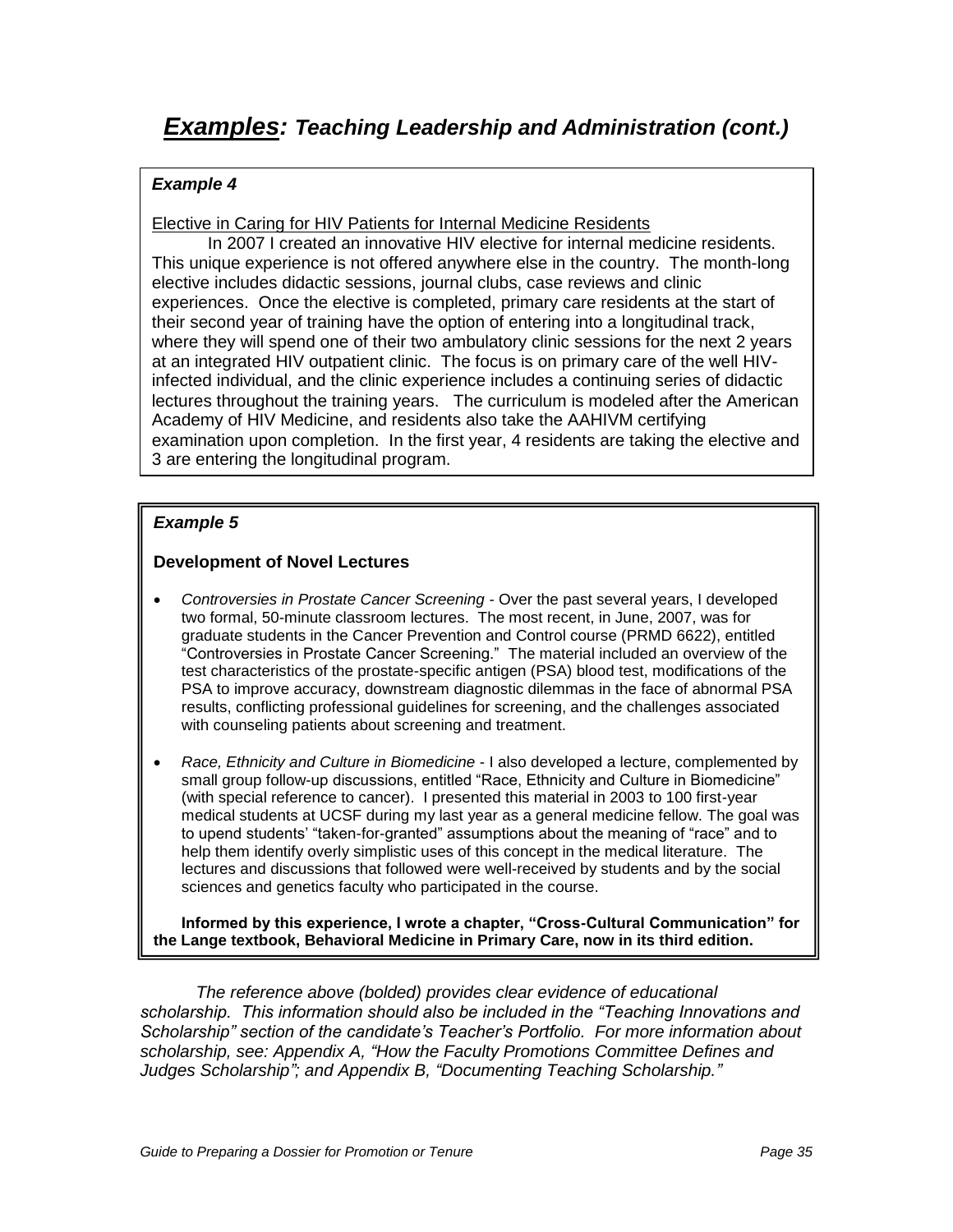# **Examples: Teaching Leadership and Administration (cont.)**

**Example 6** – Another tool to document teaching excellence

One way to demonstrate "excellence" is to tie your activities to the specific examples of teaching "excellence" that are included in the School"s Promotion Matrices. In this example, a clinician-educator sought to match her accomplishments to the specific criteria for "excellence" contained in the [Promotion Matrices](file://HSC-SOMDRKIVE/facaffairs/Dossier%20Guide/Promotion%20Matrices) [\(http://medschool.ucdenver.edu/faculty\)](http://medschool.ucdenver.edu/faculty). In the left column, the faculty member quoted from one of the "excellence" standards of the promotion matrices; in the right-hand column, she highlighted her recent accomplishments that proved she had met that standard for teaching excellence.

| <b>TEACHING EXCELLENCE</b><br>Provides educational<br>leadership by writing syllabi or<br>textbooks or assuming<br>administrative roles | Developed "Sports Medicine" teaching<br>module for orthopedic residents<br>Wrote 84-page evidence-based syllabus<br>Developed 6 web-based patient encounters<br>demonstrating the knee examination and<br>approach to common knee injuries<br>• Co-director of multi-disciplinary CME course,<br>"Sports Medicine for Primary Care Clinicians" |
|-----------------------------------------------------------------------------------------------------------------------------------------|------------------------------------------------------------------------------------------------------------------------------------------------------------------------------------------------------------------------------------------------------------------------------------------------------------------------------------------------|
|                                                                                                                                         | Co-chair, departmental Medical Student<br><b>Education Committee</b>                                                                                                                                                                                                                                                                           |

This faculty member also prepared short narratives to describe each of her principal administrative and leadership accomplishments in education. She also provided a summary and URL links to the evidence-based syllabus and to the webbased patient encounters referred to above.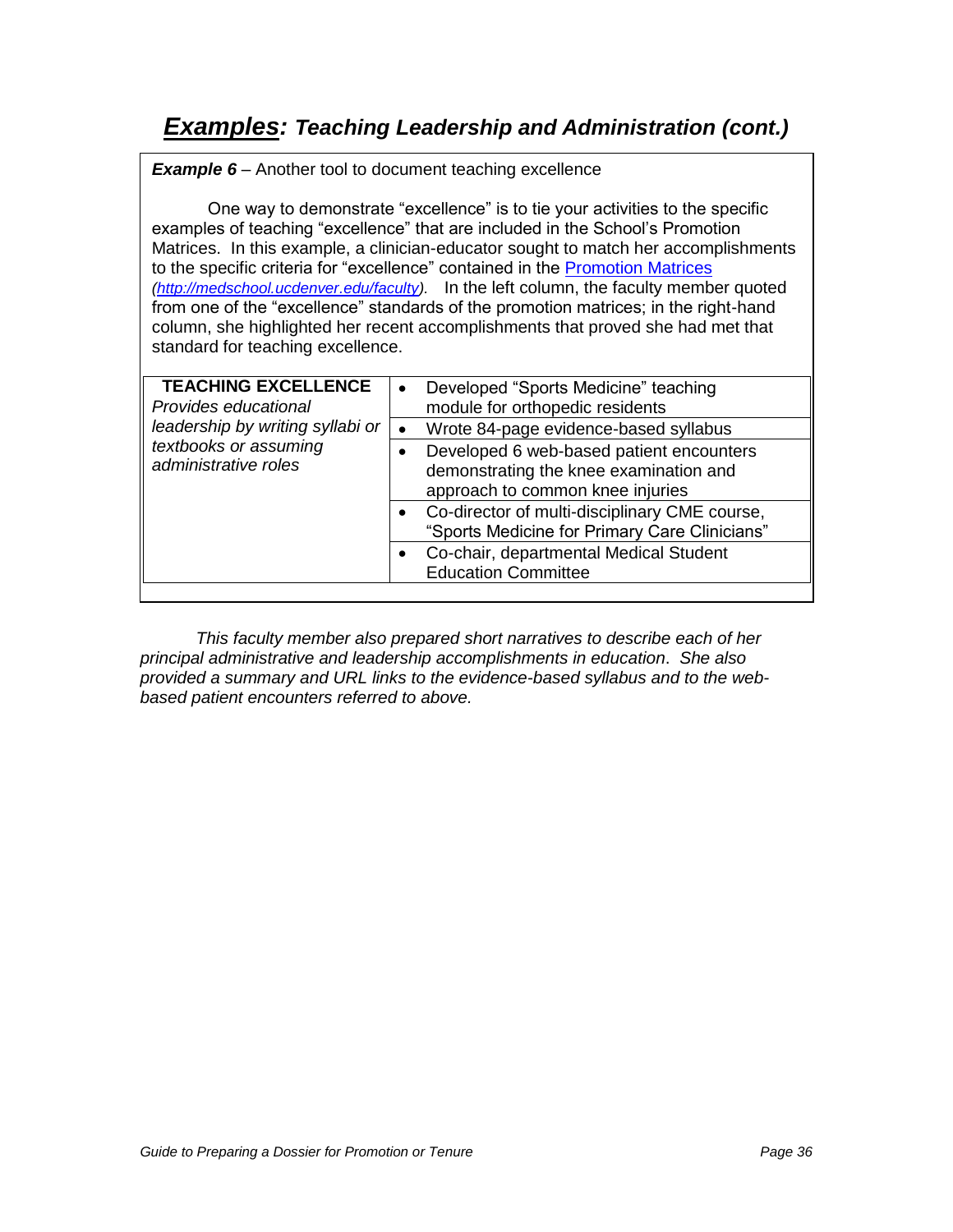#### **2005 – 2008: Member, Society for General Internal Medicine (SGIM) Education Committee**

Our national committee, which includes 14 academic internists, meets quarterly to advise SGIM on educational activities and scholarship opportunities for local and national meetings. We develop workshops and lectures and suggest other new educational initiatives at the local and national levels. Our committee also administers the educational awards within SGIM and provides advice to the Journal of General Internal Medicine on educational scholarship. Currently, we are working to develop educational scholarship collaborations at the national level.

I have included a letter from the 2006-2008 national committee chair, outlining my contributions to this national advisory and policy-making committee.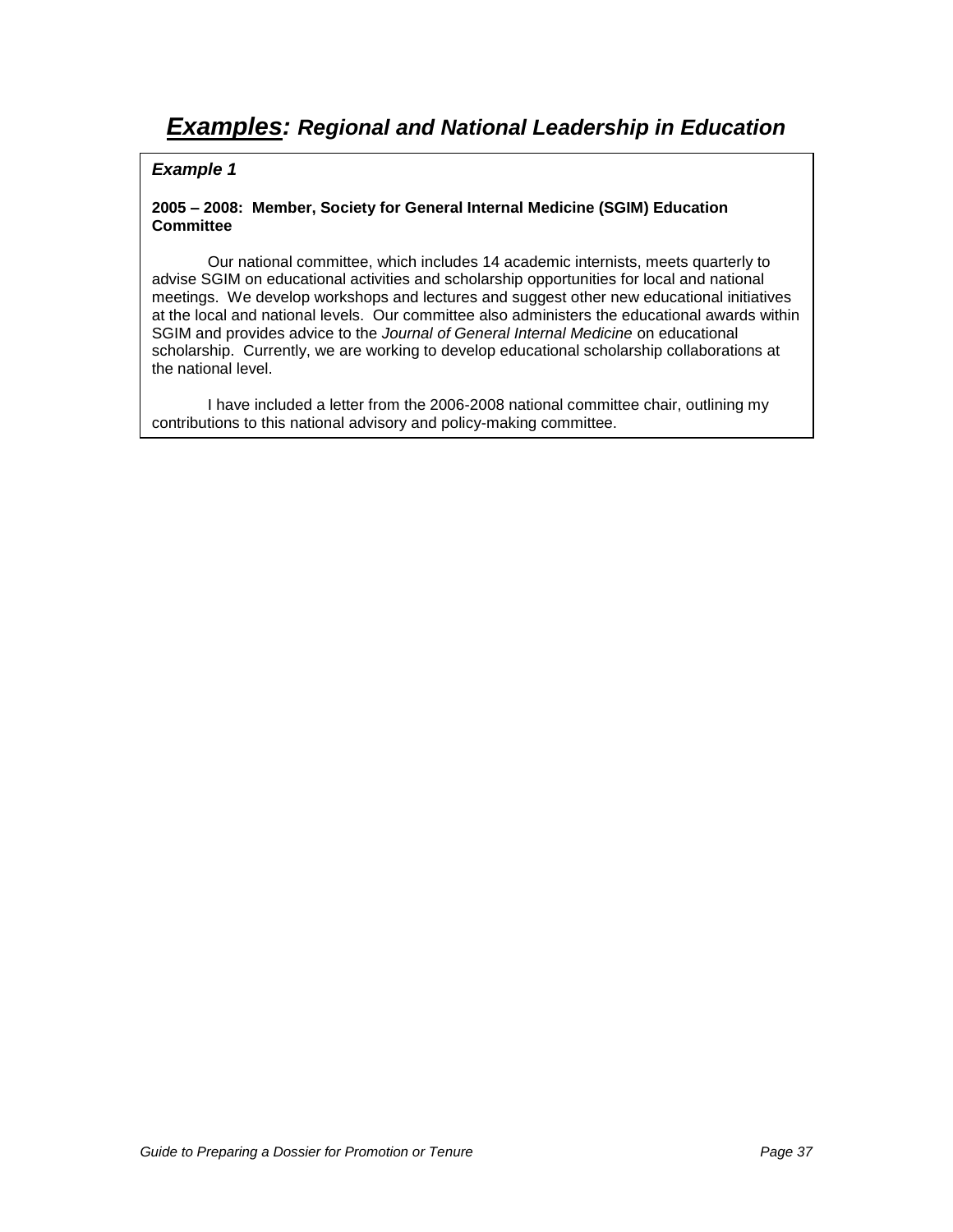# **Examples: Regional and National Leadership in Education (cont.)**

#### **Example 2**

For many years I have been interested in teaching about bedside ultrasonography. In 1995 I participated in an ultrasound training course in San Antonio, sponsored by the Society for Academic Emergency Medicine. This led to my serving as lead editor of a monograph on emergency ultrasonography that was published in 1995 in Emergency Medicine Clinics of North America [provide reference]. I was also lead author of a frequently-cited review article on "Ultrasound in the Evaluation and Management of Blunt Abdominal Trauma," published in the Annals of Emergency Medicine in 1997 (29: 357-366).

As bedside screening ultrasonography began to gain recognition as a critical component of emergency medicine, I sought increasing opportunities to teach these new techniques on a national and international scale:

- Beginning in the spring of 2002, I have joined my colleague, Mark Smith, in teaching over 20 ultrasound courses through the Colorado Chapter of American College of Emergency Physicians. We began giving local courses in Denver to 25 board-certified emergency medicine physicians, with faculty:learner ratios of 5:1, to enable them to begin the credentialing process for bedside clinical ultrasonography. These courses covered trauma, venous access, procedures and clinical evaluations alternating between lectures and hands-on skills laboratories, involving both real patients and mock vascular access models. We expanded these courses to surrounding states, and have taught more than 300 board-certified emergency physicians.
- In 1998, and again in 2003, I was invited to present Grand Rounds at The Johns Hopkins Hospital. After a lecture on ultrasound imaging of the gallbladder, I presented a two-hour, hands-on teaching session to the Johns Hopkins Emergency Medicine faculty and residents, which was very well received (See "Evaluations" section of my Teaching Portfolio).
- In 2003 I lectured to hundreds of emergency physicians at the national conference of the American College of Emergency Physicians (ACEP); my teaching sessions involved extensive hands-on and one-on-one skills and laboratory sessions.
- I was also an invited instructor for the "Bedside Emergency Medicine Ultrasonography" course at the Rocky Mountain Winter Conference for Emergency Medicine from 2002- 2004.
- I served as a faculty member for the Rocky Mountain Summer Conference on Trauma in June 2007. Again, I provided small-group ultrasound training with a heavy emphasis on individualized learning.
- Beginning in 2004, I have been invited to teach Advanced Bedside Emergency Ultrasound techniques to emergency physicians in Hong Kong. These 2-day courses, which are comprised of lectures as well as hands-on teaching, have been so well received, that my colleagues and I have been invited back to give at total of six two-day courses in Hong Kong on Advanced Emergency Ultrasound.
- I was author lead on an important chapter entitled "First Trimester Pregnancy Evaluation" in Cosby and Kendall's Practical Guide to Emergency Ultrasound (Lippincott, 2006). This chapter discusses the evaluation of emergency department patients in the first trimester of pregnancy presenting with pain or bleeding and the manner in which ultrasound guides patient management. This chapter has been well-received and is an important teaching tool for many audiences.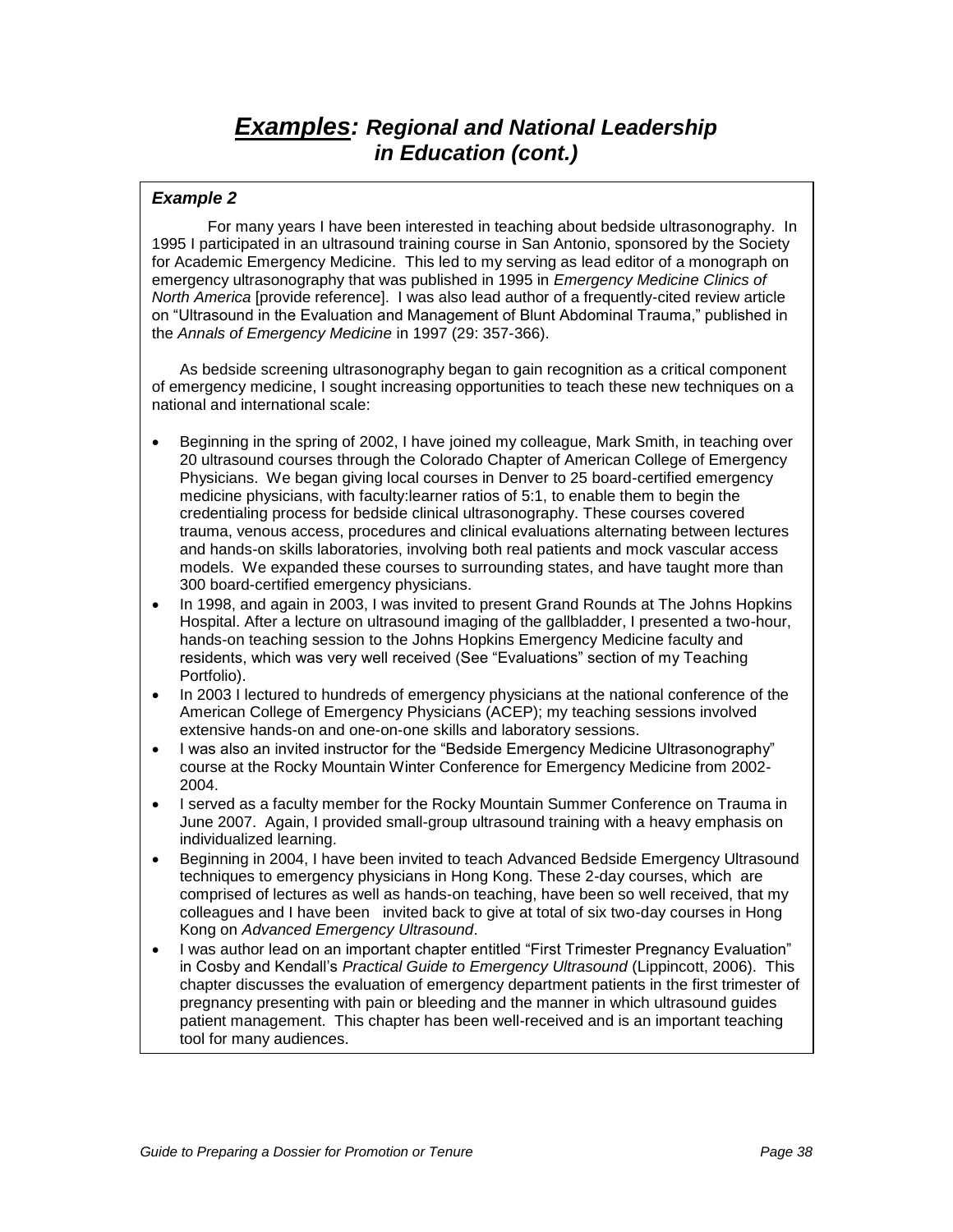| <b>Examples: Summarizing Mentoring Activities</b> |  |
|---------------------------------------------------|--|
|---------------------------------------------------|--|

| <b>Example 1</b>                                |                                                                                                        |                                                                                                                                                         |
|-------------------------------------------------|--------------------------------------------------------------------------------------------------------|---------------------------------------------------------------------------------------------------------------------------------------------------------|
| <b>NAME</b>                                     | <b>MY RESPONSIBILITIES AS</b><br><b>MENTOR</b>                                                         | <b>ACHIEVEMENTS OF MENTEE</b>                                                                                                                           |
| Kevin Smith,<br>Ph.D.                           | [Include a description of your role]<br>as research supervisor, thesis<br>committee chair, instructor, | AHRQ R01 (2008)<br>$\bullet$<br><b>Hartford Scholars Award</b><br>$\bullet$<br>(2006)                                                                   |
| Post-doctoral<br>fellow (2003-<br>2008)         | career counselor, or other duties]                                                                     | <b>Current Position: Assistant</b><br>$\bullet$<br>Professor, Stanford University<br>Also list important<br>presentations and<br>publications by mentee |
| Manual<br>Josephs                               | [Include a description of your role]<br>as research supervisor, thesis<br>committee chair, instructor, | <b>RWJ Clinical Outcomes</b><br>$\bullet$<br>Research Award, 2002<br><b>Current Position: Associate</b><br>$\bullet$                                    |
| Graduate<br>student<br>(Neurosciences<br>Ph.D.) | career counselor, or other duties]                                                                     | Professor and Director of<br>Pediatric Research, University<br>of Iowa<br>Also list important<br>presentations and<br>publications by mentee            |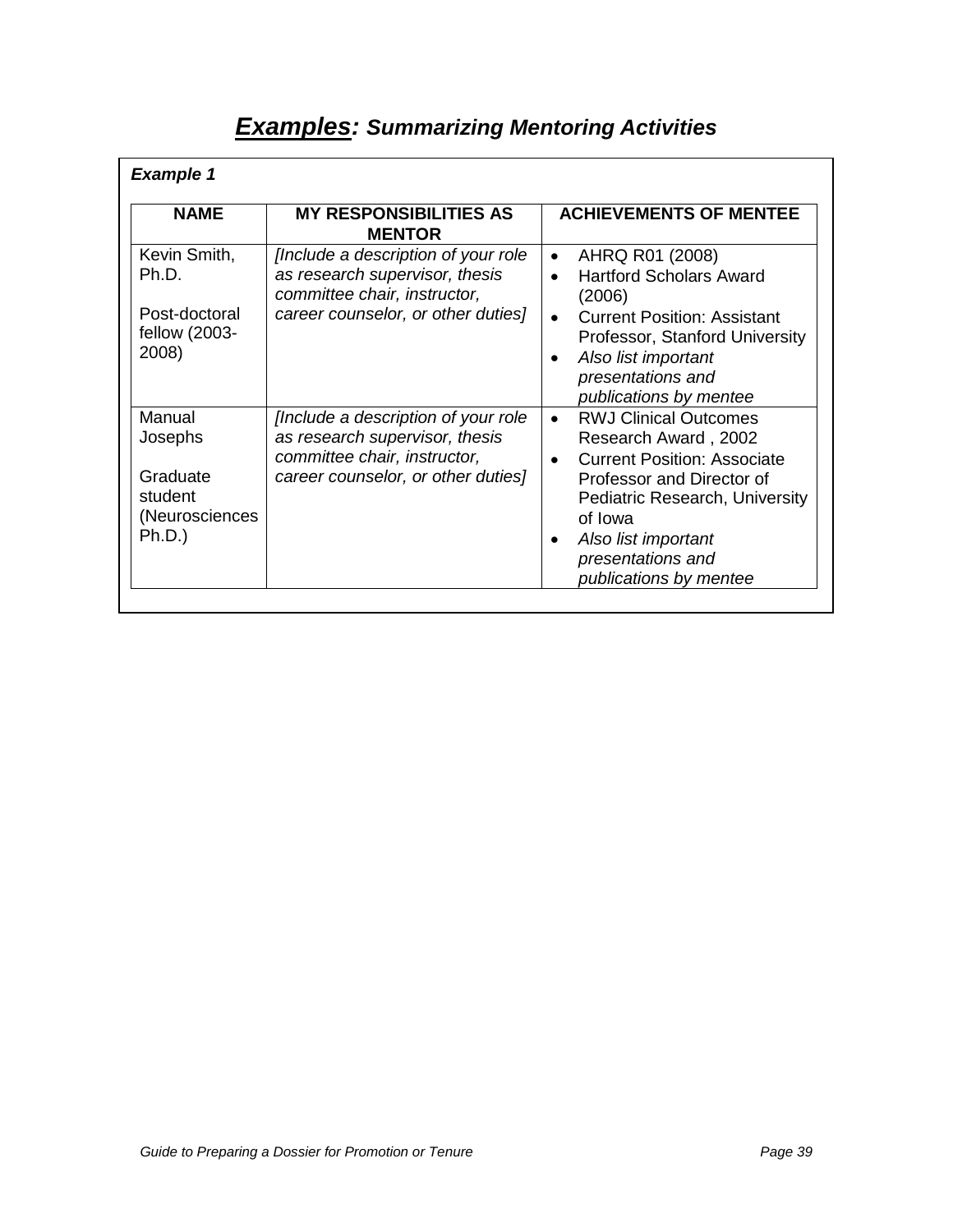# **Examples: Summarizing Mentoring Activities (cont.)**

# **Example 2**

I have provided supervision and direction for the following graduate school research projects that have led to advanced degrees. Research presentations, peer review publications and awards received by the students are listed. "Chair" indicates that I served as project director and thesis committee chair. *"Director"* indicates that I served as project director (but not thesis committee chair)

| STUDENT,<br><b>RESIDENT OR</b><br><b>FELLOW</b> | <b>DEGREE</b><br>(DATE)                                                                                                              | <b>THESIS TITLE</b>                                                                                                                                                                                                                 | <b>MENTEE'S</b><br>PUBLICATIONS,<br>PRESENTATIONS,<br><b>AWARDS</b>                                                                                                                                                                                                |
|-------------------------------------------------|--------------------------------------------------------------------------------------------------------------------------------------|-------------------------------------------------------------------------------------------------------------------------------------------------------------------------------------------------------------------------------------|--------------------------------------------------------------------------------------------------------------------------------------------------------------------------------------------------------------------------------------------------------------------|
| Mary Ann Jones, RN                              | MS, School of Nursing<br>(1989)<br><b>Project Director</b>                                                                           | Lack of Utility of<br>Orthostatic Vital<br>Signs in Emergency<br><b>Department Patients</b>                                                                                                                                         | Annals Emerg Med,<br>1991<br>1989 Emergency<br>Nursing<br>Scientific Assembly,<br>1989<br>ENA/Micromedex<br><b>Best Original</b><br>Research Award                                                                                                                 |
| Michael McGee                                   | Master of Science, Public<br><b>Health</b> (1989)<br>Funding: Colorado<br>Department of<br>Transportation<br><b>Project Director</b> | An Evaluation of the<br>Colorado Mandatory<br>Safety belt Law                                                                                                                                                                       | Report to the<br>Colorado General<br>Assembly and<br>Colorado Department<br>of Transportation<br>Colorado Public<br><b>Health Association</b><br>Annual Meeting,<br>1989                                                                                           |
| Francis Foster, M.D.                            | Master of Science, Public<br>Health (1991)<br>Chair                                                                                  | Prevalence and<br>Clustering of Injury<br>Risk Factors in a<br>Primary Care Medical<br>Practice<br>Safety Belt Use by<br><b>Internal Medicine</b><br>Patients: A Missed<br>Opportunity in<br><b>Clinical Preventive</b><br>Medicine | Ann Intern Med, 1990<br>J Gen Intern Med,<br>1992<br>Amer J Med, 1995<br>Ann Meeting, Society<br>Gen Intern Med,<br>1991; Ann Mtg,<br>Southern Section,<br>SGIM, 1992; Ann<br>Mtg, SGIM, Wash<br>DC, 1992<br>Mark Lipkin Sr.<br>Award, Best Scientific<br>Research |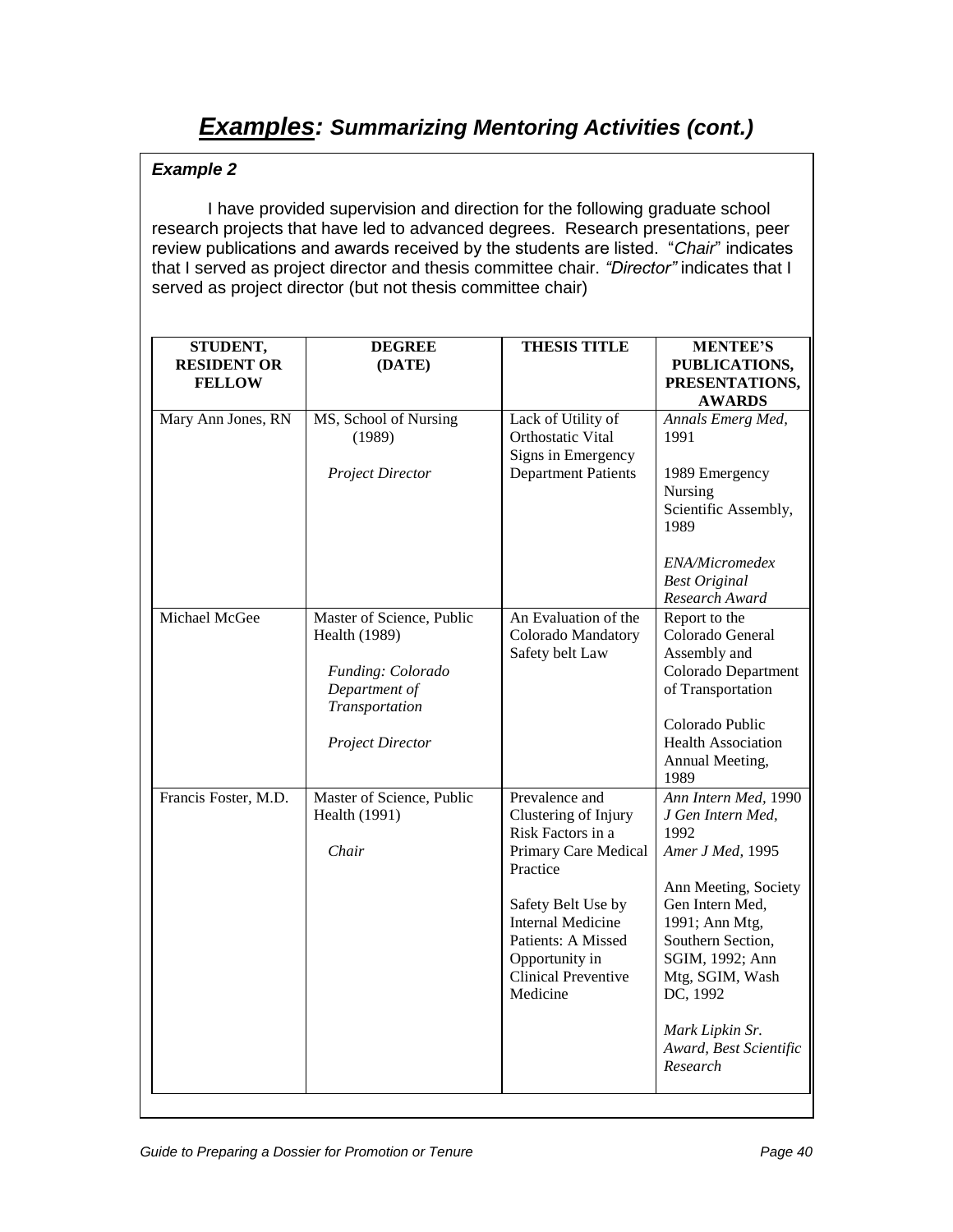Below, I list 5 clinical trainees to whom I have provided research mentorship and career guidance:

- **Kenneth Maloney, M.D.**, Categorical Resident in Internal Medicine (R2-3)
	- o I Supervised Dr. Maloney"s research project, "Barriers to colorectal cancer screening: Patients' perspectives." Dr. Maloney was involved in background library research, development of a survey instrument, data collection and analysis and presentation to faculty members and residents at three UCD research conferences. He also presented his work at a regional meeting of the Society of General Internal Medicine, and he coauthored a manuscript published in 2008 in the Annals of Internal Medicine. Dr. Maloney was awarded the Resident Research Top Honors award at the 2006-2007 meeting of the Mountain West Society for Ambulatory Care Medicine.
- **Joanna Pepper, M.D**., Gastroenterology Fellow
	- o I served as both a career advisor and a research mentor for Dr. Pepper, during her three-year gastroenterology fellowship. Dr. Pepper participated in two studies related to identifying patients' preferences regarding timing and types of cancer screening. Her work involved patient interviews and tracking of visit "no-shows" and patient non-adherence to screening recommendations, and we published two manuscripts (with Dr. Pepper as first-author) in the Journal of Community Health (in 2006) and the Archives of Internal Medicine (in 2008). Dr. Pepper also presented this work at the Western Regional Meeting of the Society of General Internal Medicine and at the 2008 Annual Meeting of the American College of Physicians. I also mentored Dr. Pepper on a narrative literature review of Barriers to Effective Screening for Cancer in Geriatric Patients," which has been accepted for publication in the Journal of the American Geriatrics Society.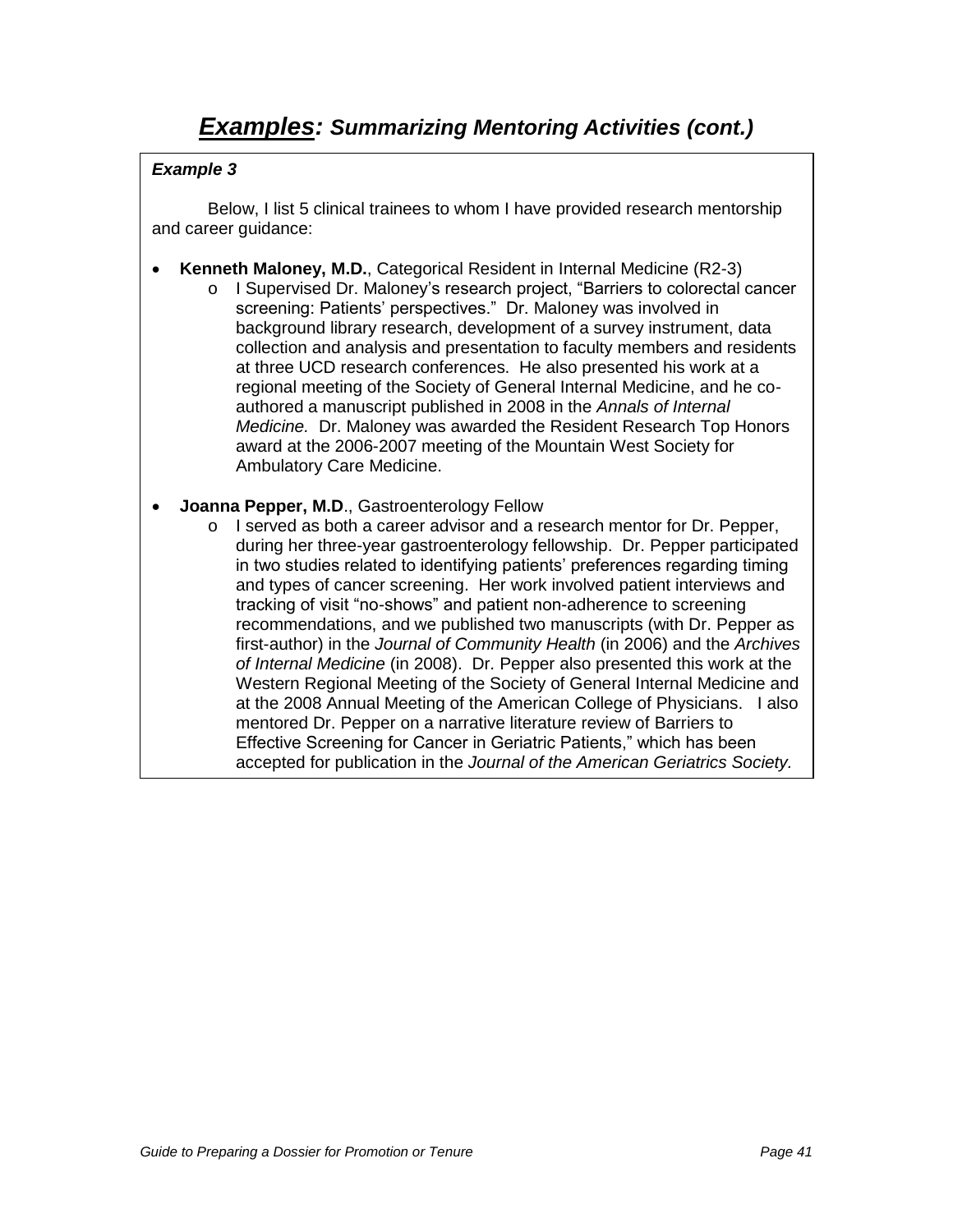**Trainee**: **MaryAnn Horton, Ph.D. Position:** Postdoctoral Fellow **Training Period:** 1998-2000 **Research Project:** Role of the JNK pathway in SCLC stress signaling **Current Position:** Biotech Industry, Paris, France

### **Publications**:

- **Horton M**., Butterfield L, Zentrich, E, Heasley LE.. Akt negatively regulates the cJun N-terminal kinase pathway in PC12 cells. J Neurosci. Res. 2000; 62:799-808.
- Stack KL, Hunter S, Heasley LE, **Horton M,** Leon RP, DeGregori, J, Anderson SM. Prolactin stimulates activation of cJun N-terminal kinase. Mol. Endocrinol. 200; 14:1592-1602.
- **Horton M**, Marek L, Blumberg D, Heasley LE. Regulation of platinum compound cytotoxicity by the cJun N-terminal kinase and cJun signaling pathway in small cell lung cancer cells. Mol. Pharmacol. 2002; 62:689-697.
- Marek L. **Horton M**, Amura C, Zentrich E, Van Putten, V, Nemenoff RA, Heasley LE. Multiple signaling conduits regulate global differentiation-specific gene expression in PC12 cells. J. Cell. Physiol. In press.

### **Grants obtained**:

- Fellowship grant from the Cancer League of Colorado (1999-2000)
- Career Development award, UCHSC Lung SPORE grant (1999-2000)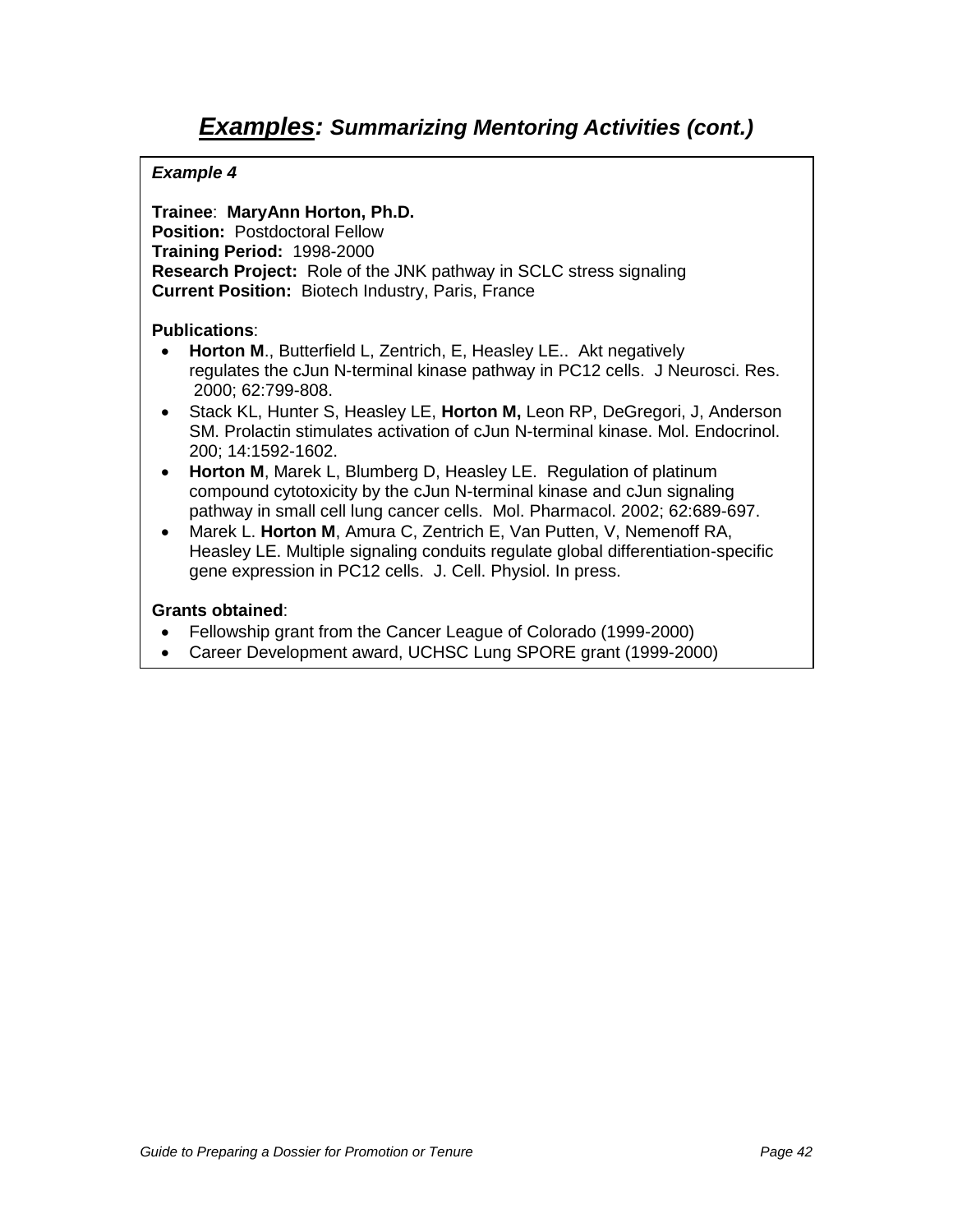# **TEACHING INNOVATIONS AND SCHOLARSHIP**

See page 42 for examples of narratives describing educational innovations and scholarship. In each of the examples, the **bolded sections** provide clear evidence of educational scholarship.

For more information about scholarship, see: Appendix A (How the Faculty Promotions Committee Defines and Judges Scholarship); and Appendix B (Documenting Teaching Scholarship).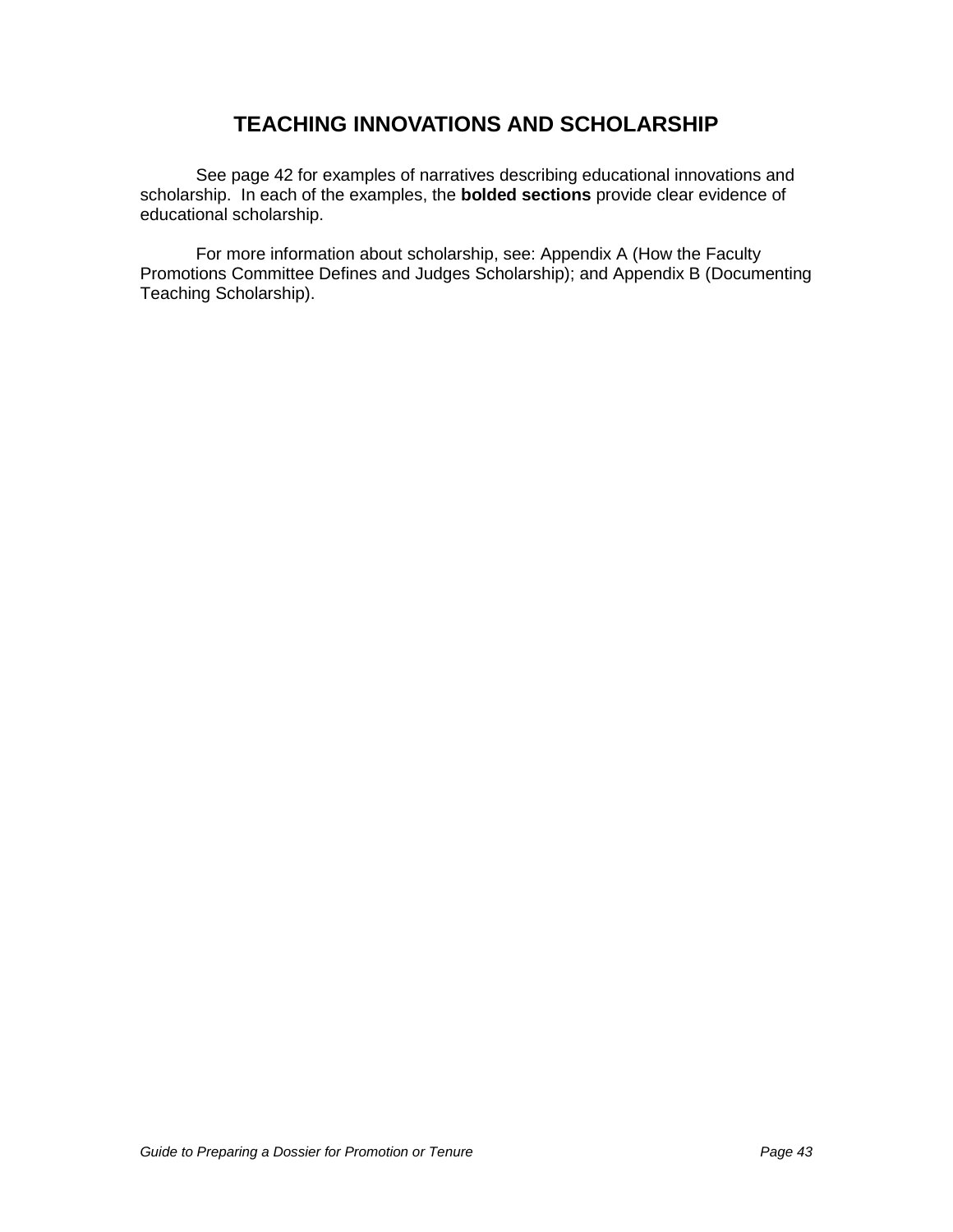# **Examples: Narratives Describing Teaching Innovations and Scholarship**

### **Example 1**

### **Gastroenterology Bench-to-Bedside Seminar Series**

I developed, directed and taught a novel case-based, bench-to-bedside course for fellows and residents in gastroenterology. This course emphasized principles of immunology, genetics and molecular science that apply to GI diseases. One effective teaching tool that I employed was to use quotations from textbooks of gastroenterology published over the pasts 5 decades, to illustrate how our understanding of basic disease mechanisms has changed with advances in cell biology, biochemistry and genetics. The course also include a critical review of 12 recent, published articles illustrating common flaws in using animal models to simulate human disease.

Last year, in response to feedback provided by fellows, we expanded the "critical appraisal of the literature" module. Participants actively debated the role of blinding and randomization in animal studies, the use of statistical methods such as repeated measures ANOVA with random allocation, and the importance of measuring time-group interactions. As indicated by the course evaluations, these exercises appeared to be an important addition to the evidence-based medicine curriculum for residents who must evaluate the validity and applicability of research conducted using animal models.

Since 2001, 24 medical residents and fellows have taken this course. I have included the course objectives and syllabus, along with course evaluations and the results of pre- and post-tests in my teaching portfolio.

**In May, 2006 I presented an abstract describing this innovative course at the Western Group on Educational Affairs of the Association of American Medical Colleges.** 

### **Example 2**

Recently, I have developed an Internet-based course entitled, "Improved Strategies for Detecting Ketoacidosis and Monitoring Patients for the Prevention of Diabetic Ketoacidosis." This course is mainly targeted toward diabetes care providers; it was sponsored by a New Jersey-based company, Postgraduate Healthcare Education, LLC and Abbott Laboratories. This course is addressed to multiple groups of providers who see patients with diabetes, particularly those who take care of life-threatening complications, including DKA. **The course is available online at** [http://www.powerpak.com.](http://www.powerpak.com/)

Last year I was also involved in the development of another web-based interactive course intended for Emergency Department physicians addressing new modalities in the treatment of DKA. **This course --- Umpierrez G, Rewers A: New Advances in the Diagnosis and Management of Diabetic Ketoacidosis** *–* **Web Conference, September, 2008 --- is available at** [http://www.accesscme.org.](http://www.accesscme.org/)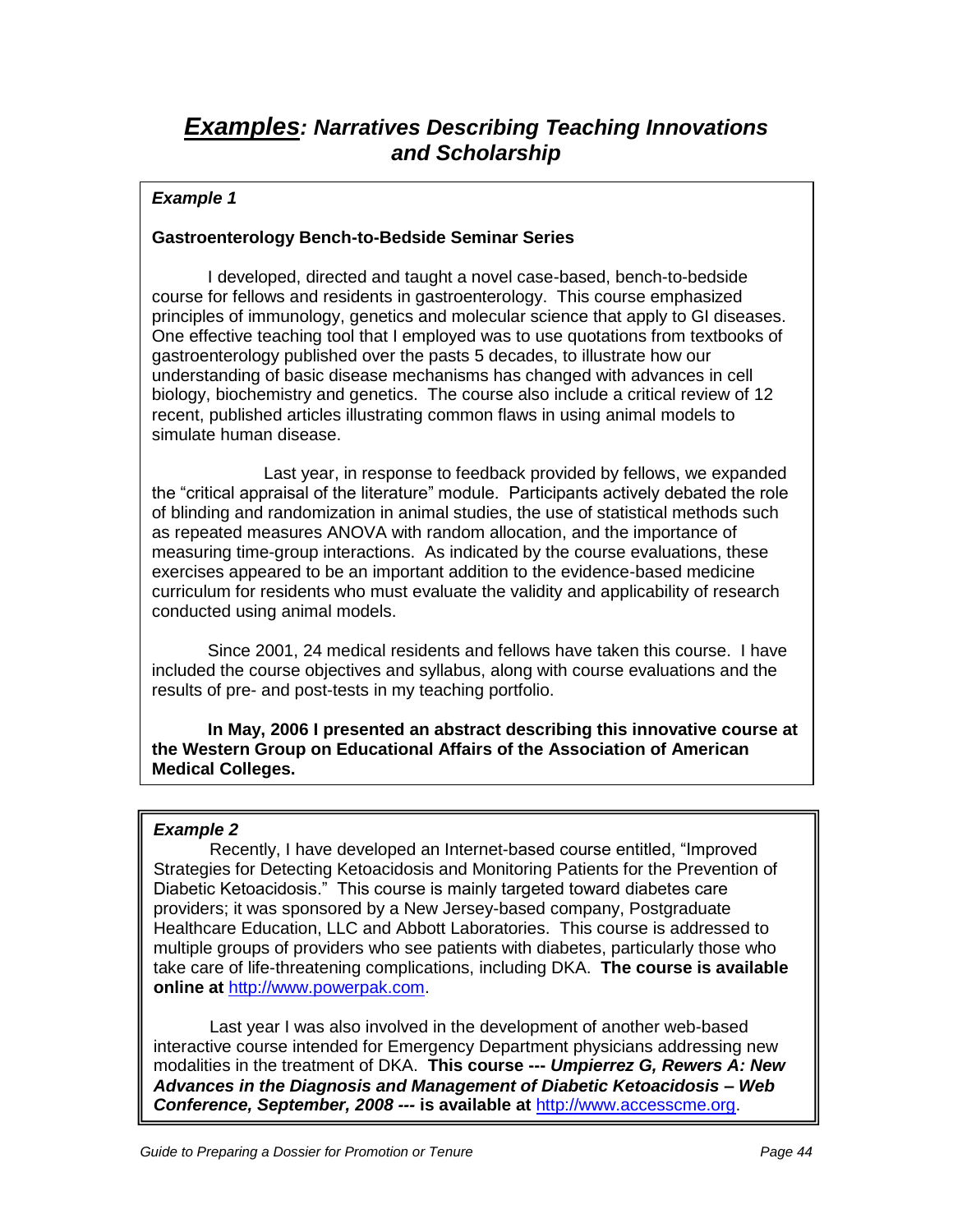# **Examples: Narratives Describing Teaching Innovations and Scholarship (cont.)**

#### **Example 3**

Beyond my traditional attending duties, I have been fortunate to be involved in a unique and innovative project for resident education. My time at Denver Health has coincided with the new ACGME work hour mandates, which were implemented at the time I assumed administrative leadership for the Hospital Medicine service. Prior to 2003, and for as long as anyone can remember, the Denver Health wards were staffed in a traditional call format, with one team taking the vast majority, if not all, the admissions for a twenty-four hour period.

With the new work hour restrictions, we added a day float, moonlighters and a backup call system, but we still ranked "first" among all the University of Colorado affiliated institutions in duty hour violations. These continuing violations placed our accredited training programs in jeopardy. I was charged with redesigning the ward coverage system to accomplish three goals: a) Meet all ACGME work hour requirements; b) improve patient care; and c) improve the educational environment on the medical service at Denver Health.

In conjunction with a working group of housestaff and attendings, we created a completely new system of staffing for the medical wards at Denver Health. The new system eliminated work hour violations, making it the leader in work hour compliance.

And along with decreased work hour violations, we accomplished our other goals. As a result of the ACGME work hour standards, a national phenomenon has emerged, with decreased continuity of care that house officers have with their patients. So, in implementing our new ward call system at Denver Health, we anticipated an increased need for improved transfers of care (handoffs) of patients from one clinical team to the next.

**It was my responsibility to develop a "handoff teaching curriculum" for our residents.** For the past three years, every intern rotating at Denver Health has received individual instruction feedback regarding the efficiency and effectiveness of their handoffs. Additionally, they have received specific instruction on best practices for patient handoffs. Formal, anonymous surveys have shown that our program has been well-received by our house staff (See summary included in the "Evaluations" section of my Teacher"s Portfolio). **Our innovative curriculum has also garnered considerable interest from residency programs around the country. Two letters from other internal medicine training programs are also included in the "Evaluations" section; they provide evidence that our program has been implemented successfully in other institutions**.

Our Handoff Curriculum was developed with a specific goal: to help interns and residents perform safe patient handoffs. The content for this course was selected de novo, as no prior attempts at teaching medical students or house officers about best practices in patient handoffs could be identified. **In a separate Appendix to my Teacher's Portfolio, I have included a summary of our course manual, including background studies of the risks of poorly planned patient handoffs, communication challenges and best practices.**

**I presented the results of our handoff teaching program, including duty hour and patient care outcomes and interns' perceptions of the program's utility, at the national meeting of the Society for Hospital Medicine in May, 2007. Our abstract was selected as a finalist in the "Innovations" category. I am first-author of a publication describing our handoff curriculum, which was recently published in Academic Medicine**  [provide reference].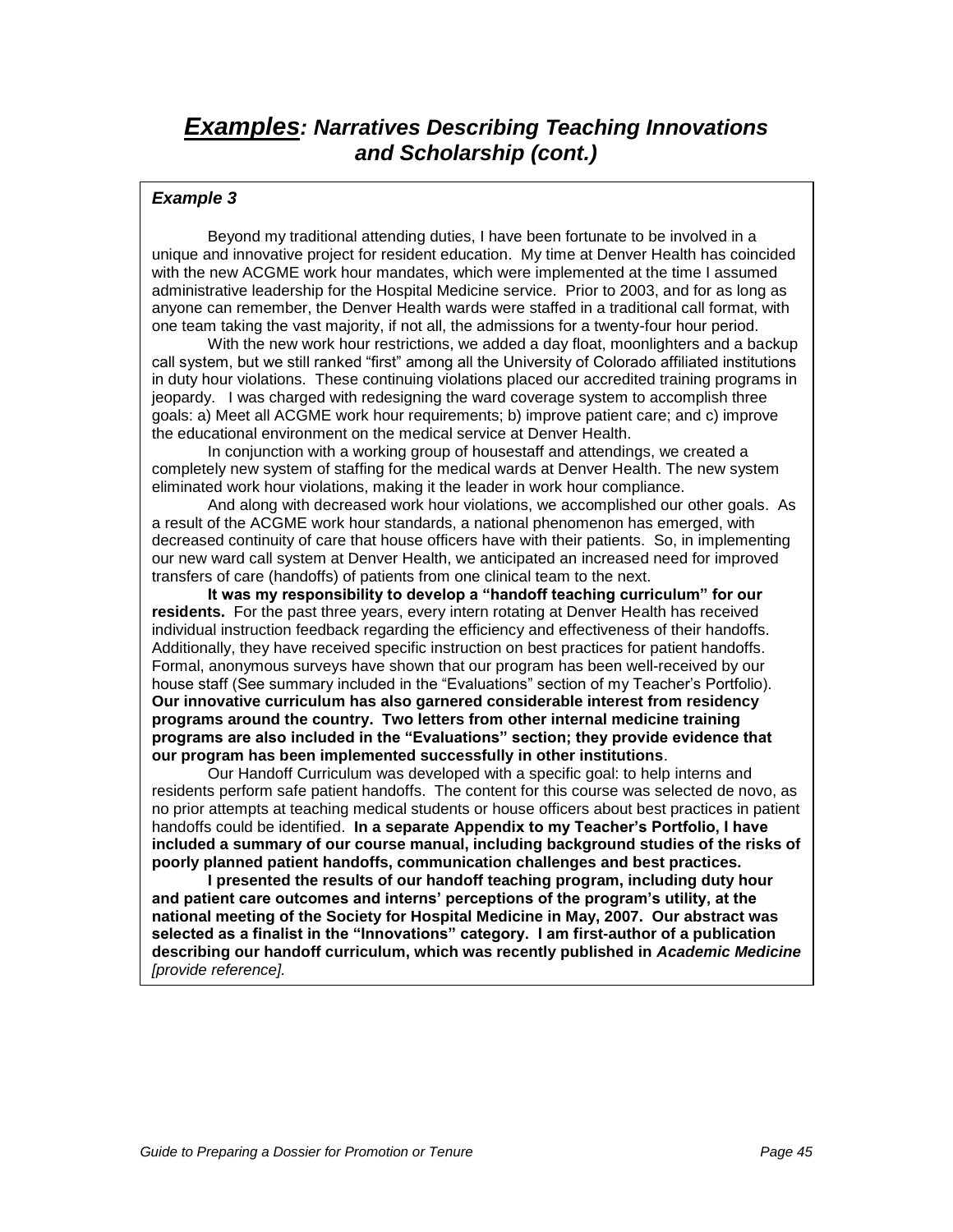# **SUMMARIZING EXCELLENCE IN TEACHING**

Another effective way to document "excellence" is to tie your activities and accomplishments to the specific examples of teaching excellence that are included in the School"s Promotion Matrices. In the example on the next page, a clinician-educator sought to match her accomplishments to the criteria for "excellence" contained in the [Promotion Matrices](http://www.ucdenver.edu/academics/colleges/medicalschool/facultyAffairs/Documents/CriteriaMatrixRev2007.pdf)

[\(http://medschool.ucdenver.edu/faculty\)](http://medschool.ucdenver.edu/faculty), which are included as Appendix C. In the left column, the faculty member quoted from the different "excellence" standards of the matrices; in the right-hand column, she highlighted (in bulleted lists) her recent accomplishments that proved she had met that standard for teaching excellence. The faculty member also prepared short narratives to describe each of her principal administrative and leadership accomplishments in education. She also provided web site links, copies of important syllabi or other documentation of teaching scholarship, wherever appropriate.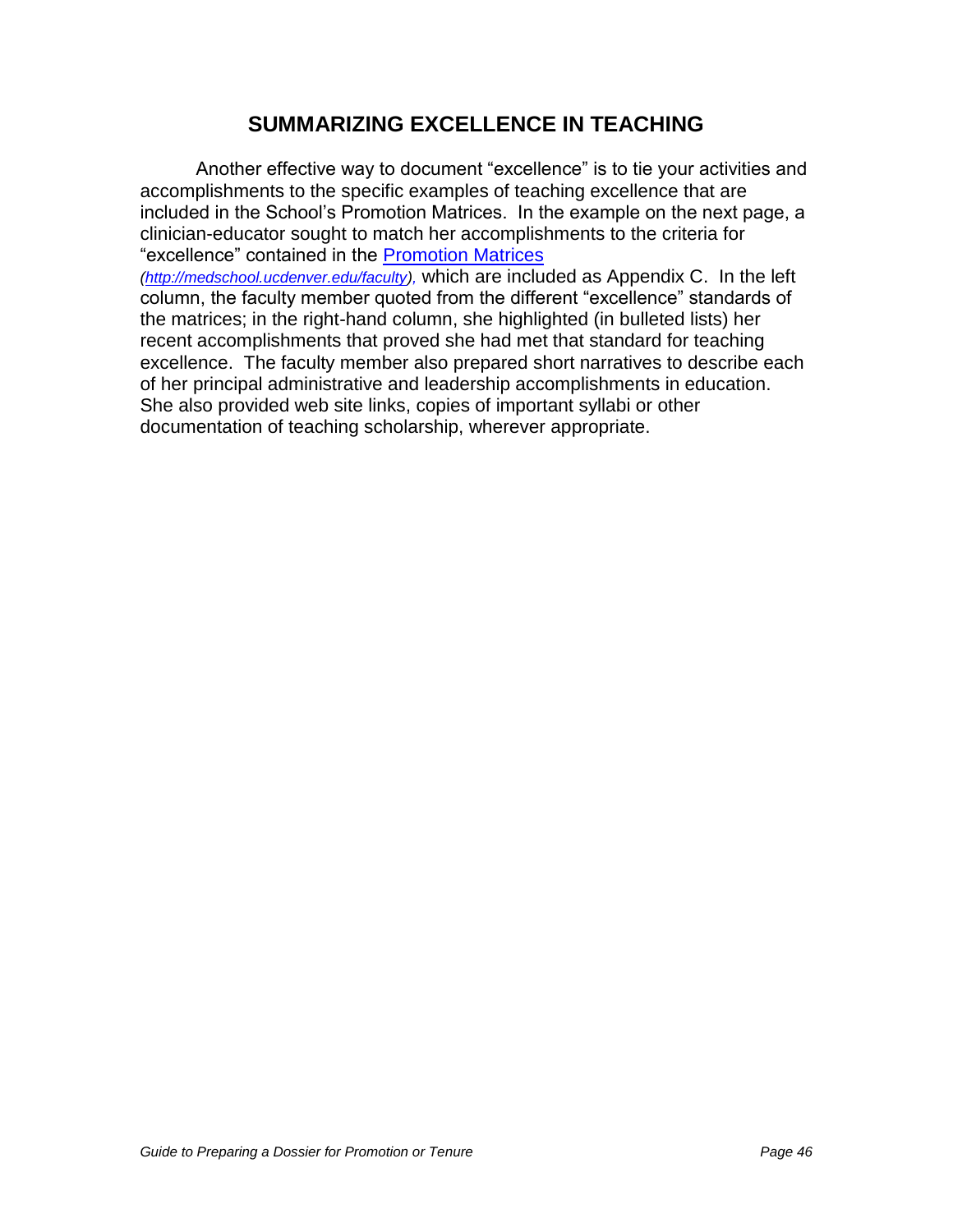# **Matrix Table**

| <b>EXCELLENCE IN TEACHING</b>                                                                                                                                                                                    |                                                                                                                                                                                                                                                                                                                                                                                                                                                                                                                                                                                                                                                                                      |  |  |
|------------------------------------------------------------------------------------------------------------------------------------------------------------------------------------------------------------------|--------------------------------------------------------------------------------------------------------------------------------------------------------------------------------------------------------------------------------------------------------------------------------------------------------------------------------------------------------------------------------------------------------------------------------------------------------------------------------------------------------------------------------------------------------------------------------------------------------------------------------------------------------------------------------------|--|--|
| <b>EXCELLENCE</b>                                                                                                                                                                                                |                                                                                                                                                                                                                                                                                                                                                                                                                                                                                                                                                                                                                                                                                      |  |  |
| Regularly assumes greater than average<br>share of teaching duties - e.g., course<br>director, residency fellowship director.                                                                                    | $\bullet$<br>Preceptor, Foundations of Doctoring seminar series for Phase 3 and<br>Phase 4 medical students (2003 - present).<br>Attending physician/clinician-educator: Supervisor for residents, Rose<br>$\bullet$<br>Family Medicine Residency Program (2 half-day clinics per week).<br>Attending physician/clinician-educator: Clinic teaching and direct<br>$\bullet$<br>supervision of sports medicine fellows, CU Sports Medicine Center (1<br>full day clinic per week).<br>Co-chair, departmental Medical student Education Committee (2000 -<br>$\bullet$<br>present).<br>Associate Director of Primary Care Sports Medicine Fellowship (1999 -<br>$\bullet$<br>present). |  |  |
| Consistently receives outstanding<br>teaching evaluations or teaching awards,<br>recognition as an outstanding role model<br>for students.                                                                       | Consistently excellent-to-outstanding evaluations from medical<br>$\bullet$<br>students, family medicine residents and sports medicine fellows. (See<br>Appendix to Teacher's Portfolio).<br>Preceptor of the Year, 2003 and 2009 (Award presented by Family<br>$\bullet$<br>Medicine residents).<br>Teacher of the Year, 2000 (Presented by the St. Anthony Hospital<br>$\bullet$<br>Family Medicine residents).<br>Selected as a School of Medicine Teaching Scholar (2009-2010).<br>$\bullet$                                                                                                                                                                                     |  |  |
| Trains residents or fellows who pursue<br>outstanding academic careers                                                                                                                                           | A matrix of mentoring activities is included in my Teacher's Portfolio.<br>$\bullet$<br>The matrix includes a list of clinical and research mentees, along with<br>information about their completed projects, presentations, publications,<br>funding and other measures of academic success.                                                                                                                                                                                                                                                                                                                                                                                       |  |  |
| Develops innovative teaching methods,<br>such as educational software.<br>videotapes, packaged courses or<br>workshops, etc.                                                                                     | Developed workshop, "Supporting the injured competitive athlete."<br>$\bullet$<br>Presented nationally at the Society for Teachers of Family Medicine<br>Annual Spring Conference, Boston, MA, 2006.<br>Developed 6 web-based patient encounters demonstrating the knee<br>$\bullet$<br>examination and approach to common knee injuries.                                                                                                                                                                                                                                                                                                                                            |  |  |
| Provides educational leadership by<br>writing syllabi or textbooks or assuming<br>administrative roles.                                                                                                          | Developed "Sports Medicine" teaching module for orthopedic residents.<br>$\bullet$<br>Wrote 84-page evidence-based Sports Medicine syllabus.<br>$\bullet$<br>Authored or co-authored 4 sports medicine textbook chapters.<br>$\bullet$<br>Developed series of seminars and then developed and directed two<br>$\bullet$<br>regional CME courses on "Diagnosing and Treating the Aging Athlete.<br>Courses presented in Denver (3007), Philadelphia (2009) and Boston<br>(2010).                                                                                                                                                                                                      |  |  |
| Consistent participation in national<br>educational activities - e.g., Residency<br>Review Committee, programs sponsored<br>by professional organizations, re-<br>certification, workshops and symposia,<br>etc. | Co-director of multi-disciplinary CME course, "Sports Medicine for<br>$\bullet$<br>Primary Care Clinicians."<br>Repeated invitations to present Grand Rounds and seminars at regional<br>$\bullet$<br>and national meetings (See C.V. and Teacher's and Clinician's<br>Portfolios).                                                                                                                                                                                                                                                                                                                                                                                                  |  |  |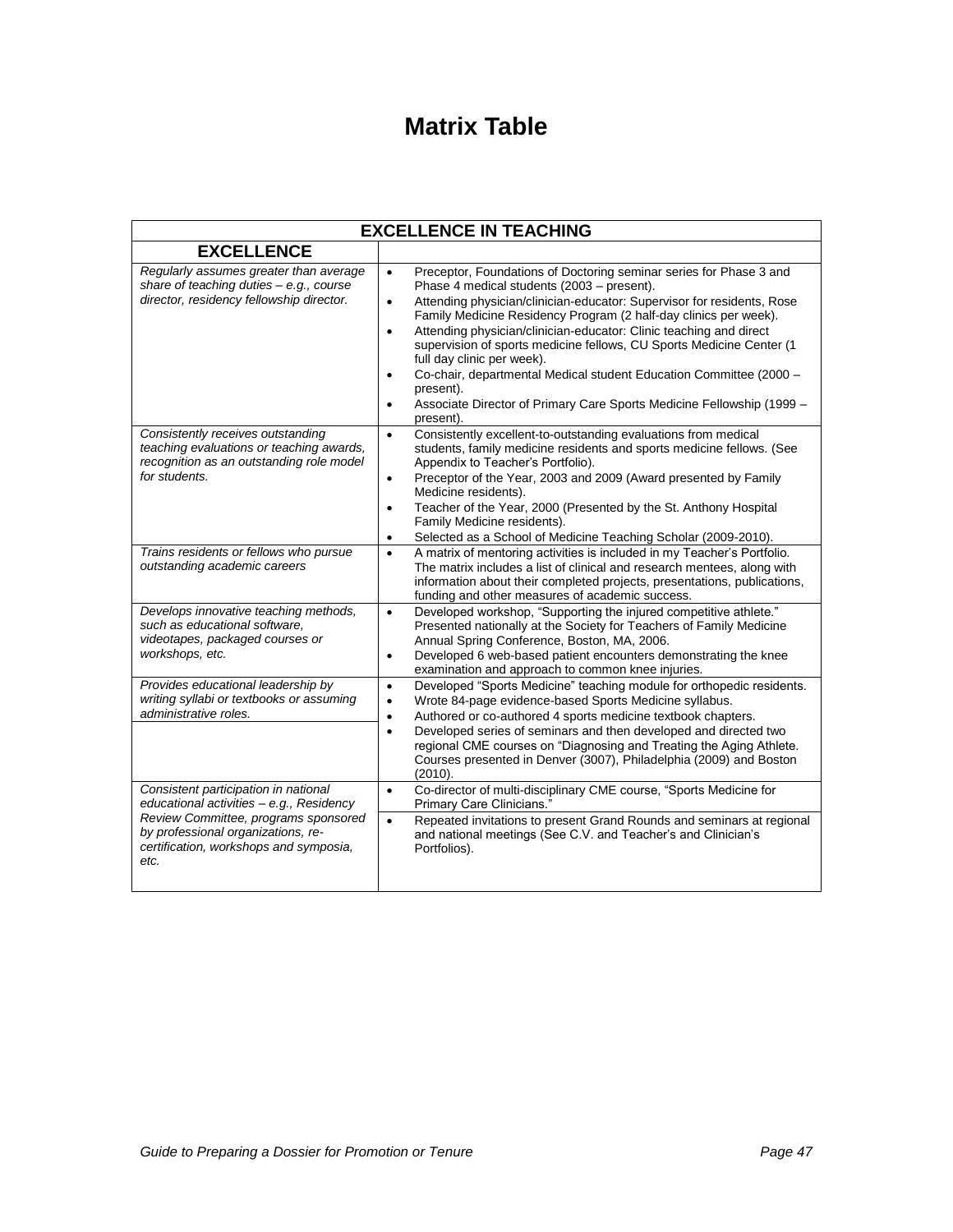# **TAB 7 – BUILDING A CLINICIAN'S PORTFOLIO**

The purpose of the clinical portfolio is to make your patient care activities and accomplishments understandable to a diverse group of people, who may not understand the nature of your clinical practice, but who are charged with reviewing faculty members for promotion.

The clinical portfolio presents a picture of your clinical work over a period of years. The portfolio summarizes your efforts and accomplishments, including direct patient care (inpatient, outpatient or surgical responsibilities), quality improvement activities, continuing medical education, practice leadership and national service. The clinical portfolio also includes evidence of the quality of your clinical care, which may be gathered from clinical peers, nurses, practice managers or patients themselves. Clinical excellence may also be demonstrated through introduction of new techniques or models of practice, invitations to speak or write about clinical topics, book chapters, reviews or other clinical scholarship, studies that demonstrate favorable health outcomes or receipt of local, regional or national awards.

Your clinician"s portfolio should contain detailed descriptions of your clinical effort and activities, plus supporting documents that demonstrate clinical effectiveness. A carefully assembled clinical portfolio provides essential documentation for the Faculty Promotions Committee, which must judge whether your clinical accomplishments meet the School"s "meritorious" or "excellent" standards.

### **Please refer to the** [Rules of the School of Medicine](http://www.ucdenver.edu/academics/colleges/medicalschool/facultyAffairs/Documents/Rules2007.pdf)

[\(http://medschool.ucdenver.edu/faculty\)](http://medschool.ucdenver.edu/faculty) **(especially the Promotion Matrices** [\(http://medschool.ucdenver.edu/faculty\)](http://medschool.ucdenver.edu/faculty)**, which are included as Appendix C) for examples of "meritorious" and "excellent" performance in clinical service**.

The clinical portfolio is a highly individualized product; there is no single format that perfectly fits every faculty member"s clinical activities, and most faculty members will not have activities in every area. Nonetheless, the following outline is suggested, to help you describe your clinical contributions in a manner that is understandable to members of the Faculty Promotions Committee. Also, you do not need to duplicate information that is listed in your C.V.; use the portfolio to summarize and explain the highlights of your clinical career.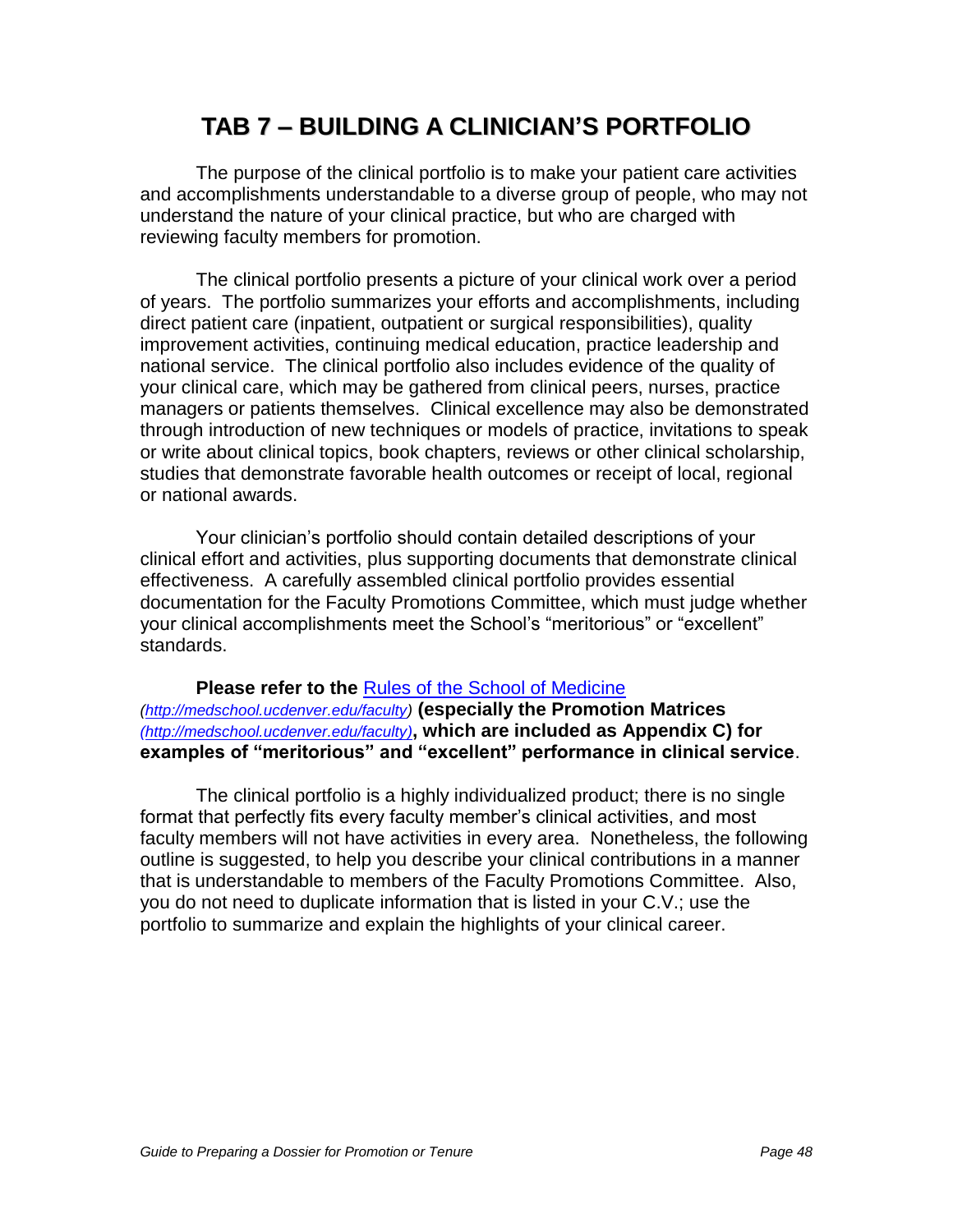# **CLINICIAN'S PORTFOLIO: SUGGESTED FORMAT**

#### **New for 2010-2011!!**

The Faculty Promotions Committee **highly recommends** that each candidate complete a **Matrix Table** that documents "excellence" in clinical work according to the School of Medicine Promotion Criteria Matrix. This is only needed if the candidate is seeking a rating of "Excellence in Clinical Work." See page 74 for an example.

#### **A. Descriptions of your clinical work**

- I. Reflective Statement Outline your areas of clinical focus and expertise. Explain what is unique about your clinical practice. Explain how you evaluate your clinical effectiveness and outcomes.
- II. Scope of Clinical Activities Describe your clinical activities and responsibilities in detail. Include information about sites of practice, hours or months, numbers of patients (or procedures) and responsibilities. You may include a sample weekly calendar that depicts the range of your clinical duties. Also, describe mastery of specific clinical techniques.
- III. Self-improvement Describe steps taken to improve your knowledge or clinical practice skills, such as CME courses or recertification examinations. Describe any changes in practice that resulted from self-evaluation, outcomes studies or acquisition of new skills.
- IV. Role as a clinician-teacher Describe your activities as a clinician-educator, including numbers of students, residents or fellows supervised on a monthly or yearly basis. Often a tabular presentation is helpful. List teaching rounds, didactic lectures and seminars. This material should also be included in your *"Teacher's Portfolio" under the subheading "Clinical Teaching Activities."*
- V. Administrative Leadership and Service
	- a. Local leadership activities Describe active participation on departmental or hospital clinical committees. Include, for example, membership on committees for quality improvement, infection control, utilization review, operating rooms, etc. Note any important leadership positions such as committee chair, medical staff president, clinic or practice director, division head, etc. Supporting letters that describe your leadership role and how you positively influenced patient care programs are helpful.
	- b. Regional or national service List important contributions to professional societies, clinical task forces and state and national agencies. Do not simply list the same memberships that are included in your C.V.; instead, describe your specific contributions to these regional and national commissions. Letters from national committee chairs should be sought to help you document the impact of your service.
- VI. Development of Innovative Techniques or Patient Care Practices Describe innovative techniques that have changed or influenced practice. Describe quality improvement work, health outcome studies, clinical pathways, leadership of interdisciplinary teams or other creative activities designed to evaluate and improve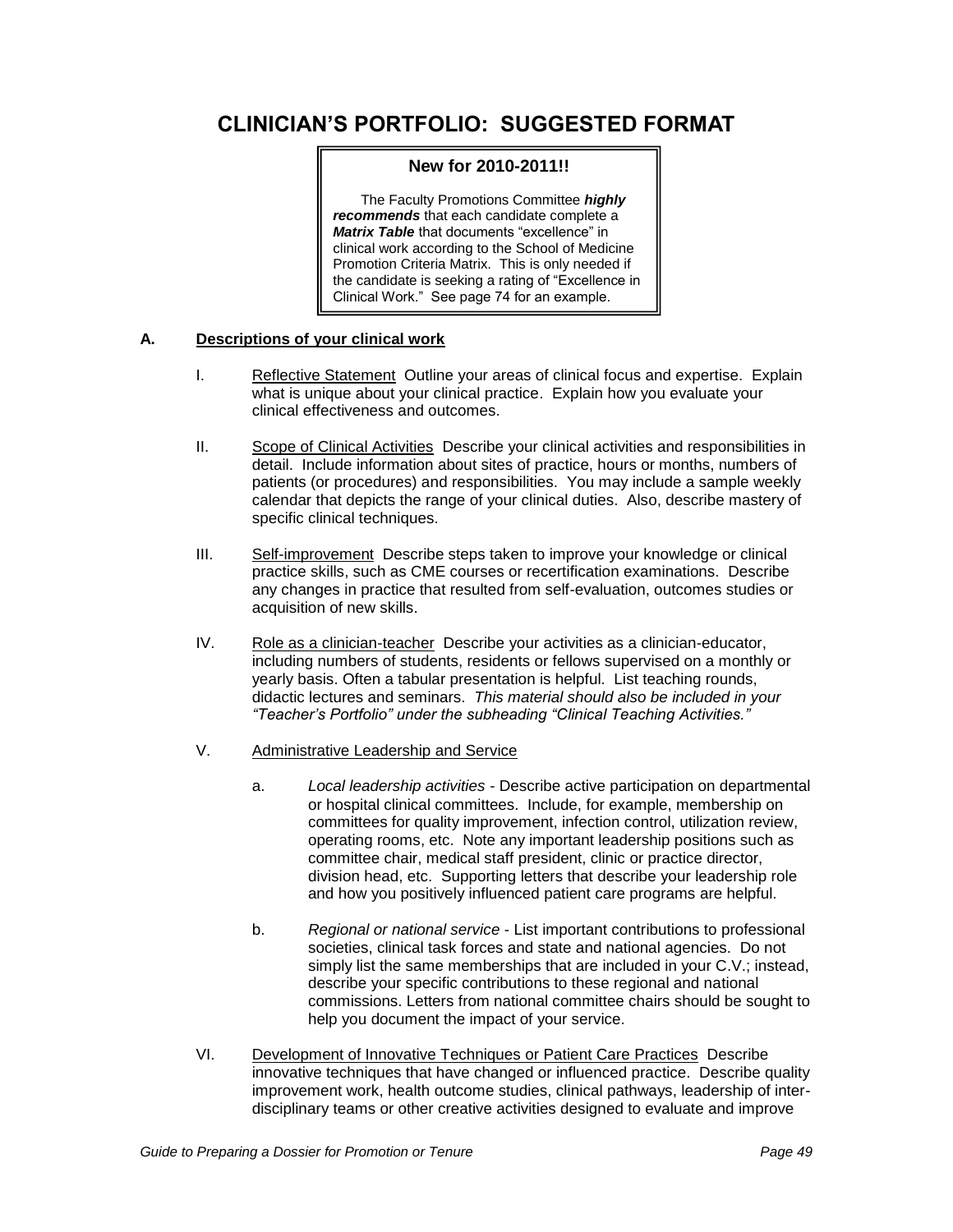the quality of medical care. Also include practice reorganizations, analyses of health care delivery, improvements in access or cost-effectiveness or other creative interventions that have improved the health of populations.

VII. Scholarship: Contributions to books, journals or clinical information systems Highlight your contributions to clinical scholarship and your regional and national reputation, by summarizing your most important invited lectures, leadership of CME courses, books, book chapters, review articles, videos, case reports or other contributions in your field of interest. Summarize any published or unpublished materials relating to the care of patients, including new practice modules, clinical guidelines, quality improvement studies, utilization reviews or health care outcomes reports. Describe participation in clinical research, including clinical trails. Some of this material may also be included in the *"Scholarship" section of your dossier.*

#### **B. Evaluations and other documentation of outstanding clinical care**

- I. Statements from colleagues who have observed you at a clinical site or who have referred patients to you. Include letters from consultants, specialists or referring physicians inside or outside the institution. Surgeons and specialists often submit supporting letters from referring doctors, while primary care physicians often obtain letters from colleagues who can describe the faculty member"s commitment to primary care, quality, continuity and accessibility.
- II. Documentation of clinical activities from departmental, UPI, hospital or clinic records.
- III. Results of quality or utilization reviews, practice audits or health outcome studies that directly measure your performance in providing personal care to patients.
- IV. Statements from the clinical service directors, chairpersons, practice managers or others that define clearly your role in the clinical enterprise. The practice director or chair"s letter is especially helpful if it: Highlights how your performance compares with other practitioners (inside or outside the institution); enunciates the quantity and value of your contributions as a clinician and educator; or describes how the practice has benefited from your clinical talents.
- V. Letters or evaluations by students, interns, fellows or residents that comment specifically about your professional behavior and clinical excellence (as opposed to teaching skill).
- VI. Information from patients, which may include letters or emails or the results of ongoing patient satisfaction surveys. **Do not include any patient identifiers or protected health information.**
- VII. Honors or recognition from colleagues (for example, "clinical excellence" awards), or election to medical staff or professional society leadership positions.
- VIII. To demonstrate, regional or national standing, summarize local, regional and national invitations from other campuses, outside agencies or health providers to discuss clinical topics or health care delivery issues. Invitations from public and lay groups, including news media, should also be listed here, if they reflect on the faculty member's standing as a clinician.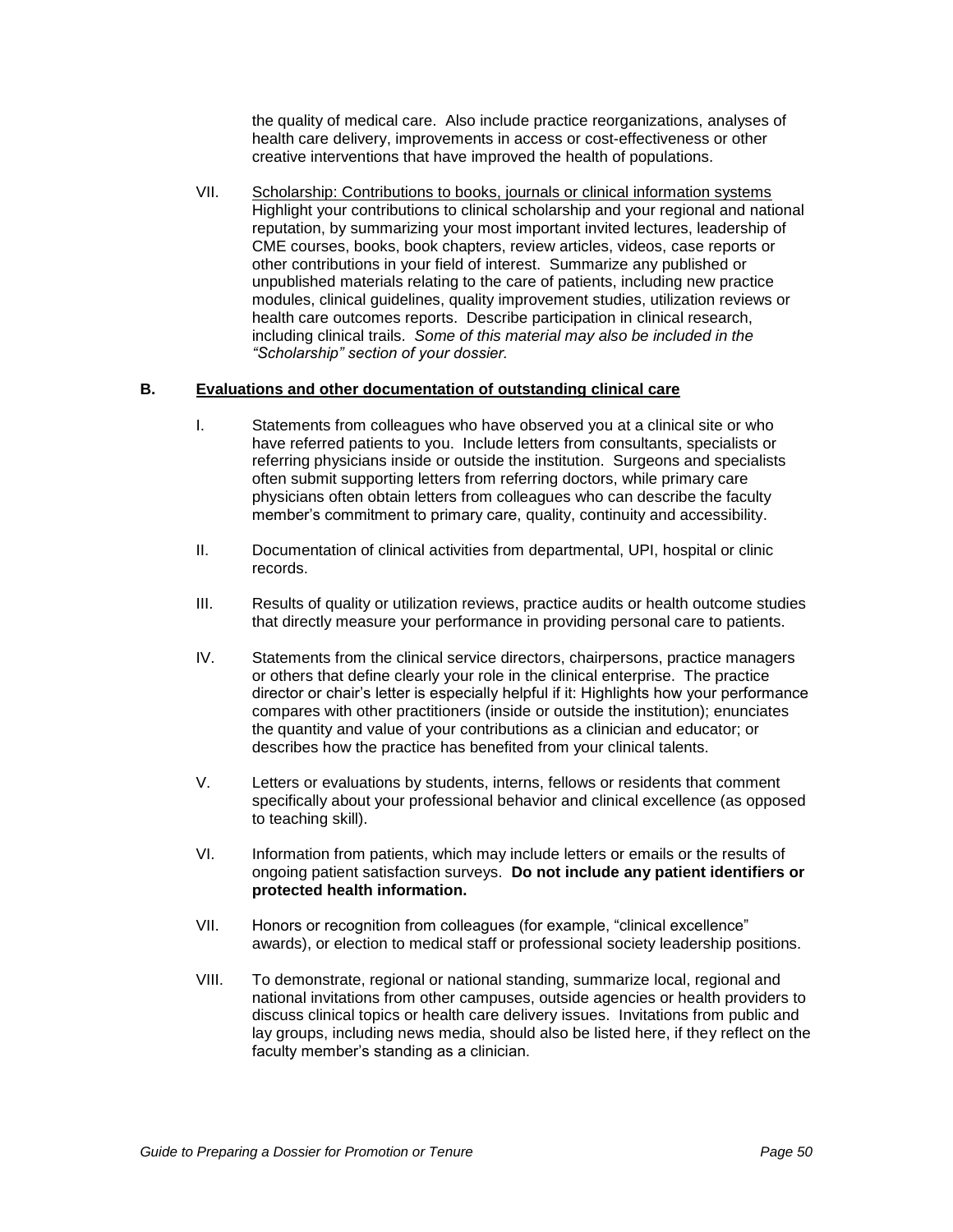# **EXAMPLES:**

# *CLINICIANS' STATEMENTS, CLINICAL NARRATIVES*

# **AND OTHER DOCUMENTATION TOOLS**

*This section contains examples of clinician's*  **statements, narratives and other documentation tools that you can use to help you summarize your achievements. These examples were compiled (with permission) from School of Medicine faculty members who were successfully promoted.** 

**Note:** Most faculty members will include a one-page "Table of Contents" in the front of each major section of their dossier. For this section, the "Table of Contents" will follow the format of the Clinician"s Portfolio. See the following page for an example.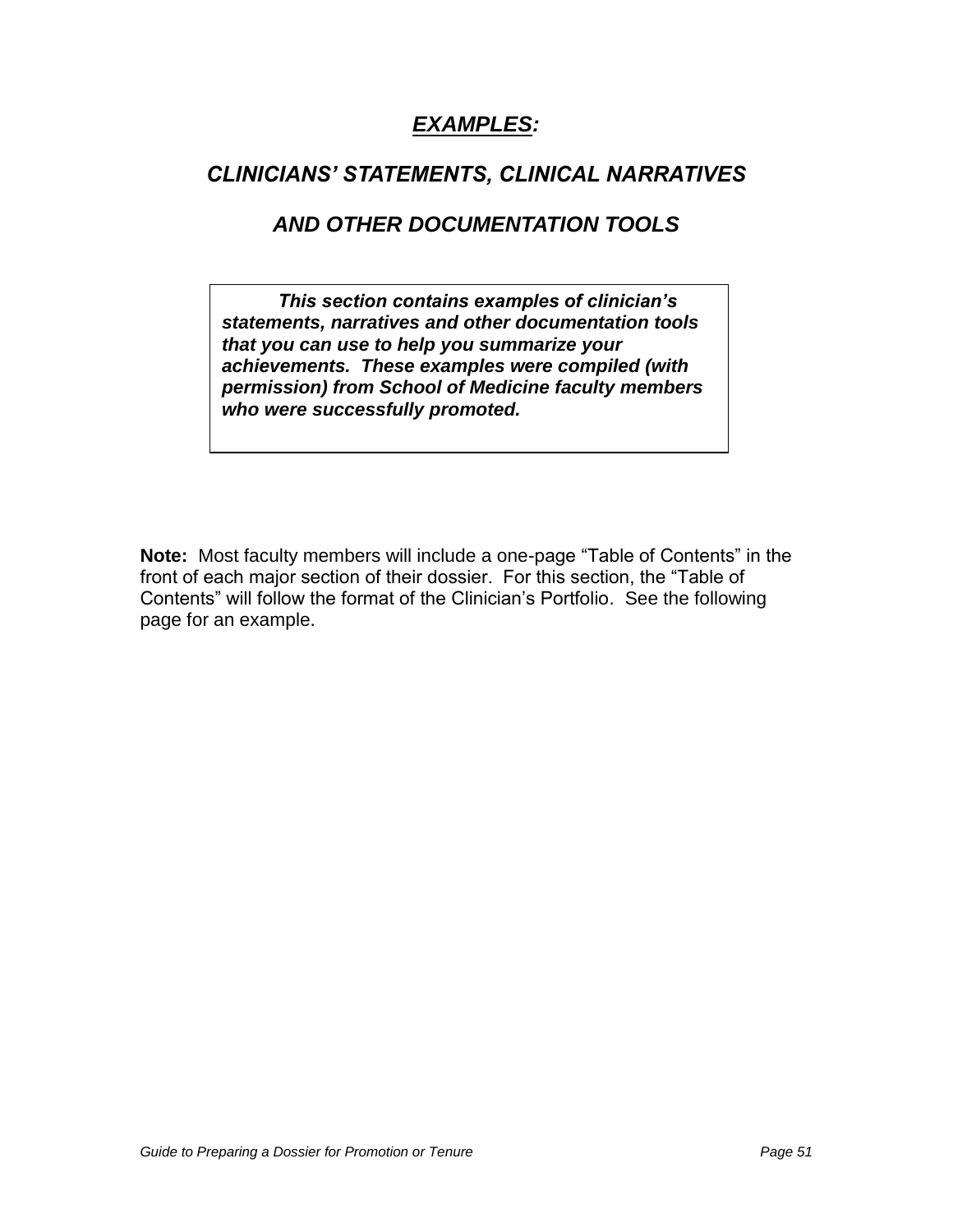# **Example: Documentation of Clinical Activity Table of Contents**

| А.                                 |              | <b>Descriptions of Clinical Work</b>                                                                   |  |  |
|------------------------------------|--------------|--------------------------------------------------------------------------------------------------------|--|--|
|                                    | $\mathbf{L}$ | <b>Reflective Statement</b>                                                                            |  |  |
|                                    | Ш.           | <b>Scope of Clinical Activities</b>                                                                    |  |  |
|                                    | III.         | Self-Improvement                                                                                       |  |  |
| Role as a Clinician-Teacher<br>IV. |              |                                                                                                        |  |  |
|                                    | V.           | <b>Administrative Leadership and Service</b><br>a. Local Leadership<br>b. Regional or National Service |  |  |
|                                    | VI.          | Development of Innovative Techniques or Patient Care<br><b>Practices</b>                               |  |  |
| В.                                 |              | <b>Evaluations and Other Documentation of Outstanding</b><br><b>Clinical Care</b>                      |  |  |
|                                    | I.           | Letters of Support from Peers and Colleagues                                                           |  |  |
|                                    | П.           | <b>Information from Patients</b>                                                                       |  |  |
|                                    | III.         | Letters and Evaluations by Trainees                                                                    |  |  |
|                                    | IV.          | <b>Results of Practice Audits, Utilization Reviews and</b><br><b>Health Outcome Studies</b>            |  |  |
|                                    | V.           | Honors and Recognition                                                                                 |  |  |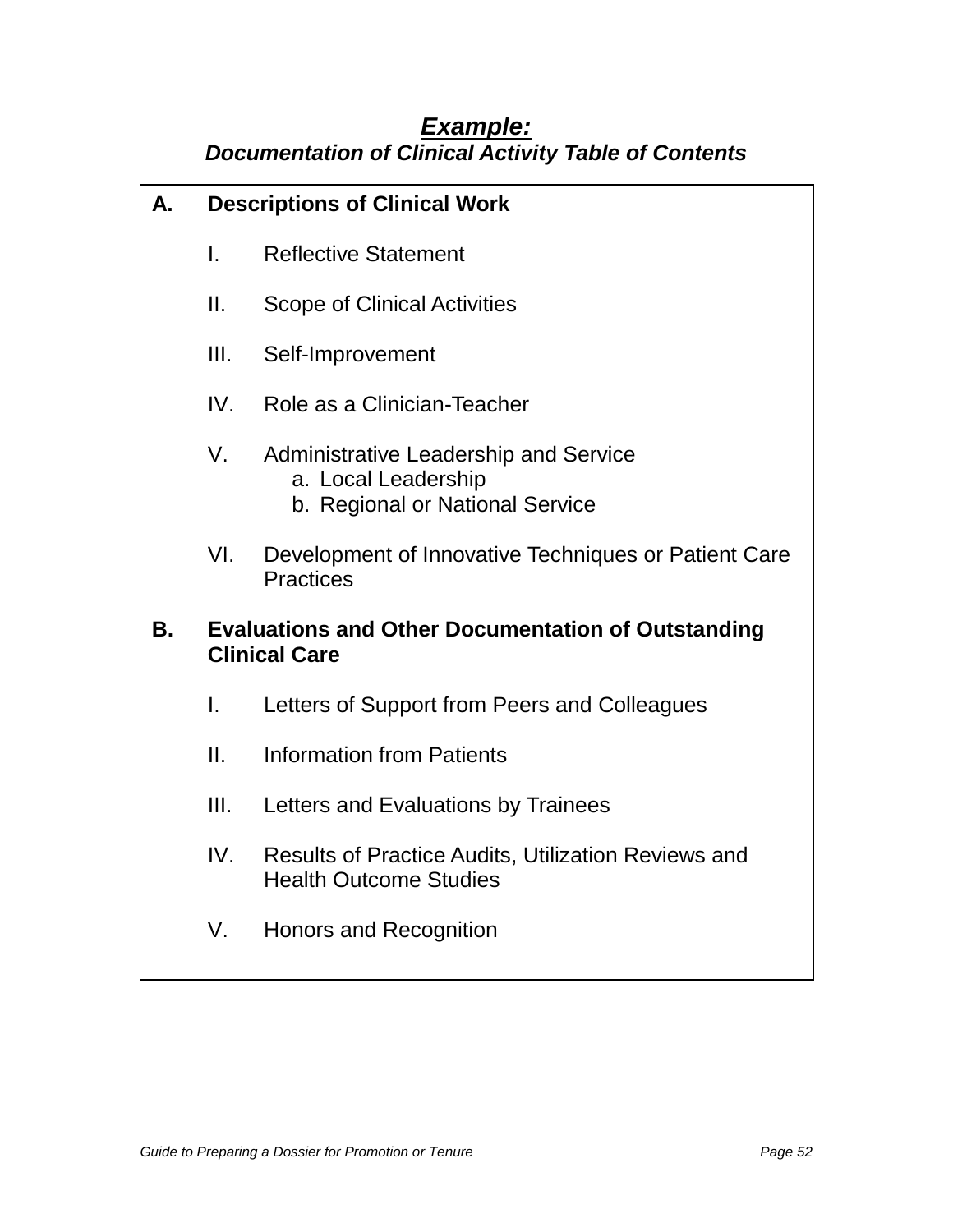I recently reviewed my personal statement for residency applications in Primary Care Internal Medicine. In it, I alluded to my love of the "diagnostic puzzle" of human illness, and the importance of the biopsychosocial model of care. My purpose was to explain the importance I placed on determining the cause of the patient"s symptomatic complaints, while never forgetting the context of this illness in the life of the person sitting near me in the examination room. Since that time, I have traveled down several clinical paths, with titles that have included primary care physician, urgent care doc and hospitalist. I have worked in academic settings, private practice and a staff model HMO. I have grown as a physician and a person. However, it is still these principles that provide the foundation of my love for clinical work.

My love of learning has kept me deeply engaged in my clinical work. There are few careers in which people can honestly say that they learn something new every day. Yet, I can and do. Whether it is a new diagnosis, a medical breakthrough, or a discovery about the personal lives of my patients, a day does not pass that I do not learn something new. Each day, this keeps me excited about coming to work. In addition, it has inspired me to train others, and to serve as a role model, mentor and advisor for trainees. I love to see the excitement that I feel for my work reflected in their faces, as we see a patient together and discover what we will learn today.

Although I feel blessed by a career that constantly challenges and teaches me, it is my personal relationship with patients that sustains me. I have found that it is possible to develop healing relationships with patients regardless of the clinical setting. Whether caring for a patient over years in the clinic, or for 10 minutes in the urgent care clinic, I have found it is possible to forge a bond. For me, the key seems to be being present in the moment – listening, hearing and responding. I am constantly amazed at what I can learn about people in such a short period of time – features of their life that are critical to understanding their illness, their response to it, or the appropriate treatment plan. In addition to helping me provide the best possible care for the patient, it gives back to me a reward that is impossible to measure.

As I reflect upon my clinical work, I can say there is no clinical theme. I have not focused on a single disease, a single population or even a single clinical setting. Rather, my theme is one of a love of learning and a love of patient care in all its forms. I have been blessed to work in a variety of settings, with different clinical populations, different clinical teams and different forms of care. In each, I have found the same thing. Each day there is something new to learn; all I have to do is listen.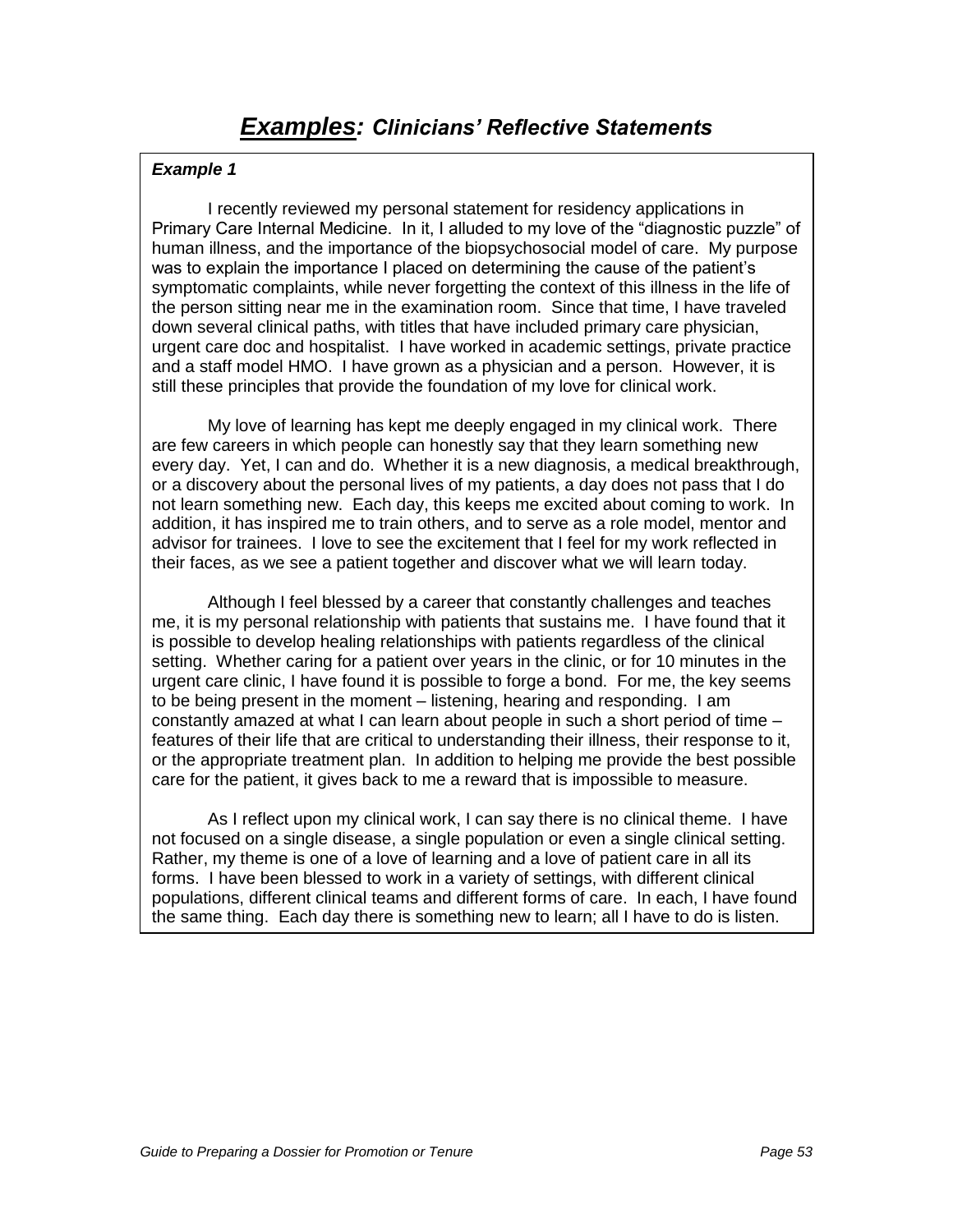Pediatric Emergency Medicine is a unique field. We are at the bedside 24 hours a day. We routinely have to perform as well at 3 am as we do at 10 am. The faculty must share the collective clinical responsibility for days, nights, weekends and holidays. There is no such thing as a routine shift, but rather a continually changing milieu of acutely ill and injured children. As someone who feels the need to be constantly challenged, I find the practice of pediatric emergency medicine a perfect fit. Nowhere else in medicine is there the juxtaposition of a major trauma resuscitation requiring life-saving procedures such as intubation, chest tube placement and central line placement in a room next to a concerned first time mother with a fussy infant (who may not be sick at all). Although these different cases may require different assessment and treatment skills, the same standard for professionalism and interpersonal communication must be met.

It is not without some irony that I note that we care for patients and their families in the most stressful and most intense situations, without the luxury of a prior relationship or its accompanying trust. Often, we remain anonymous to the family, as they may have only vague memories of their visit. Being an ED physician has forced me to forego the continuity of consistent relationships with patients and their families. But the opportunity to provide excellent clinical care with compassion during stressful events such as injuries or illness, even if I remain nameless, is still gratifying to me. For those families, I strive to match the Flight for Life motto: "To be the best part of your worst day."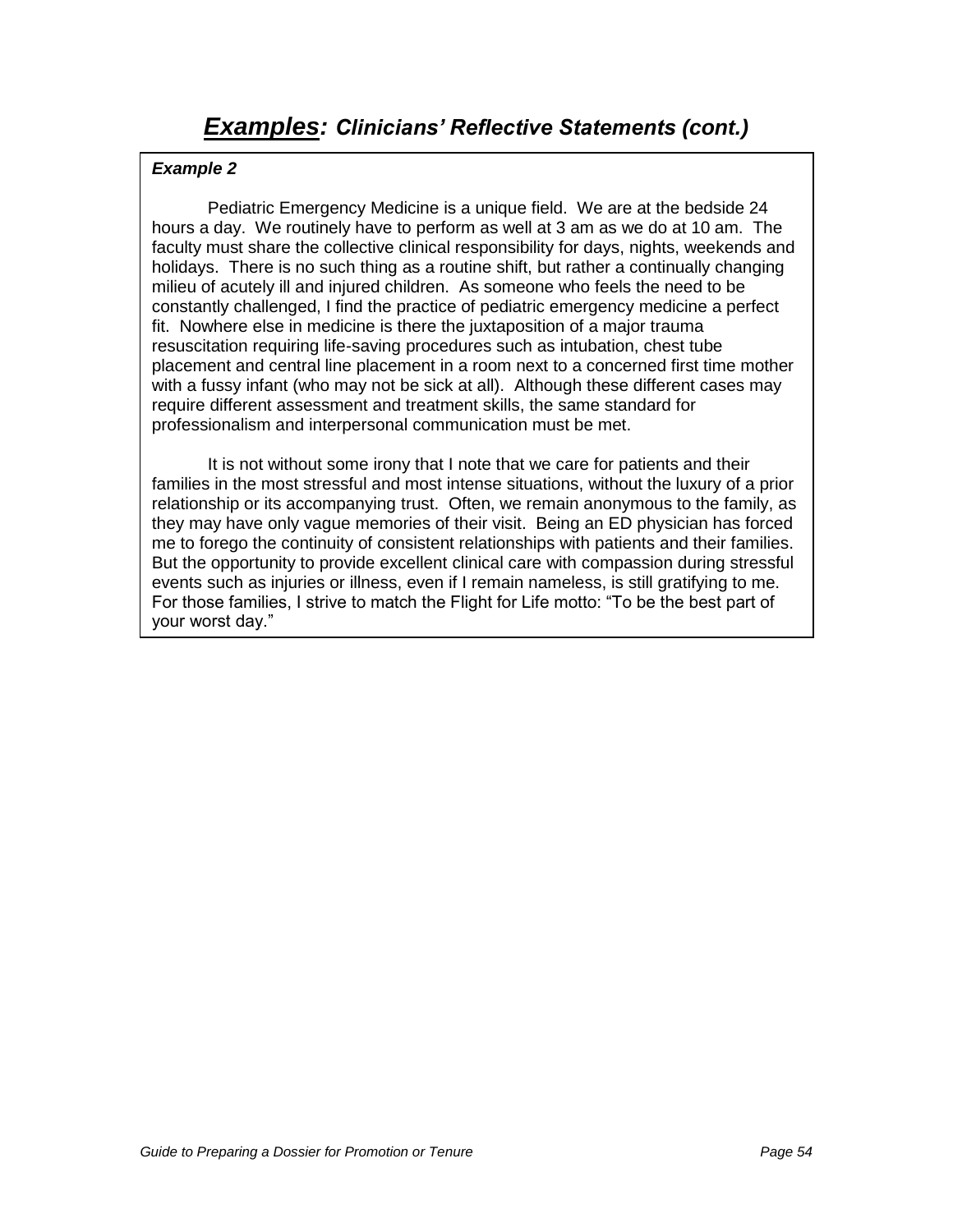Inpatient Service: I am the ward attending for Gastroenterology and Transplant Hepatology for 6 weeks per year and the ward attending for Transplant Hepatology for another 6 weeks per year. I am on weekend call for inpatient Transplant Hepatology one weekend per month and also for Gastroenterology one weekend every 3 months.

As a ward attending, I am responsible for all patients admitted under Transplant Hepatology or Gastroenterology; the number of patients averages from 4- 12 inpatients at any given time. During my ward service I am also responsible for inpatient consultations to Gastroenterology and Hepatology; the number of inpatient consults requested in any given week is approximately 5-10 patients.

Outpatient Service: I staff 2 Liver Clinics each month (8 hours per month), where I care for children with a variety of liver diseases as well as post-liver transplant patients. I see approximately 16-20 patients per month. In the outpatient setting I also staff the GI Procedure Unit one afternoon every other month and perform endoscopies, colonoscopies, liver biopsies and variceal banding or sclerotherapy. I perform approximately 30-40 procedures per year.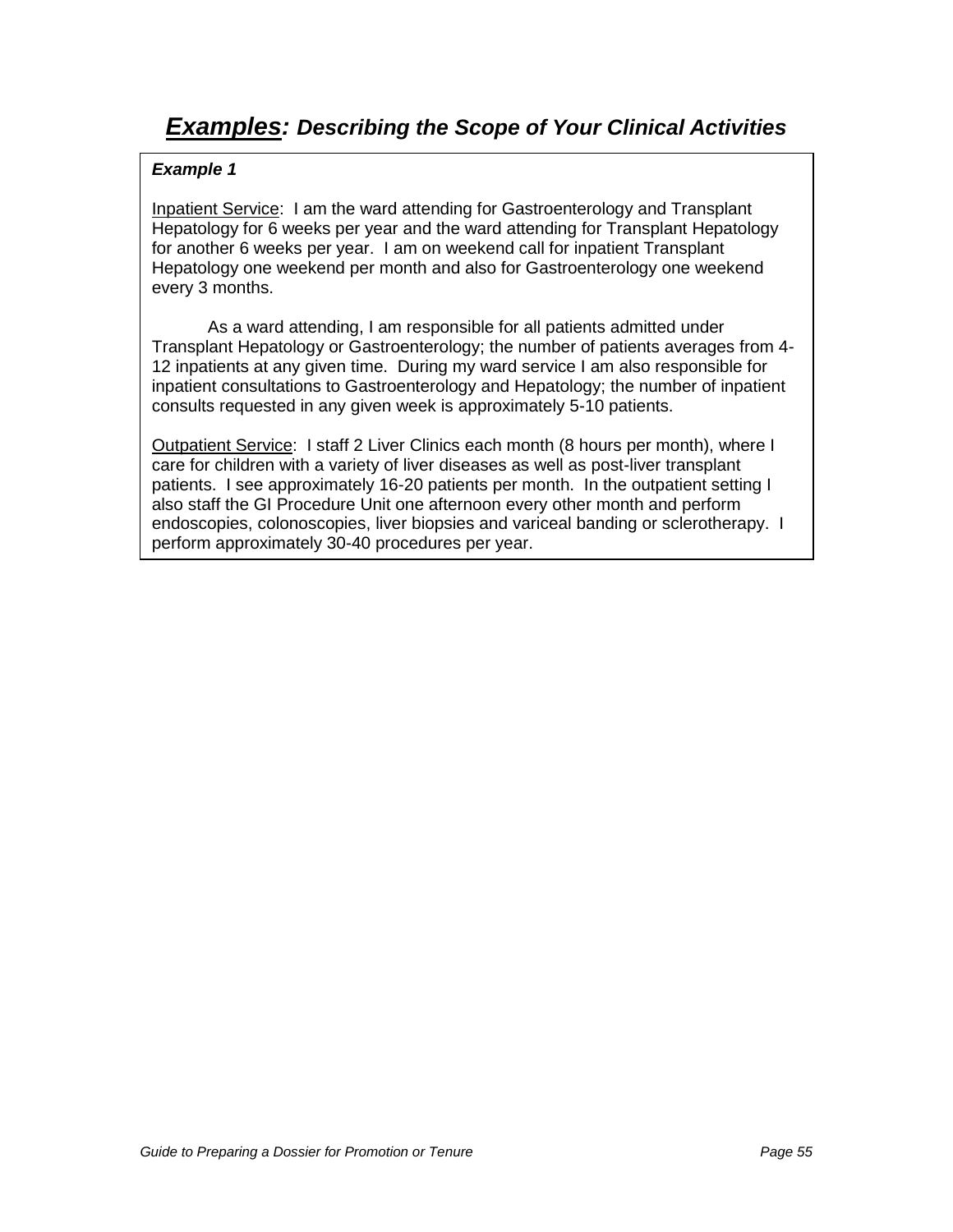# **Examples: Describing the Scope of Your Clinical Activities (cont.)**

### **Example 2**

The focus of my clinical work over the past 14 years has been general surgery, general trauma and orthopedic trauma. Since I started my practice at Denver Health Medical Center in June, 2006, I have been focusing on orthopedic trauma exclusively, especially the management of spine injuries.

- I have personally performed a total of 4,500 to 5,000 surgical procedures until present. These include general surgery procedures, general and orthopedic trauma surgery, elective orthopedic surgery and spine surgery.
- Here at Denver Health Medical Center, where I"ve worked since June, 2006, my surgical specialty comprises the management of musculoskeletal injuries, complex periarticular fractures, non-unions and spine injuries.
	- o I take about 6-8 orthopedic trauma calls per month and about the same number of spine calls, whereby I usually cover these two specialty calls on identical days.
	- o I work 5-7 days a week as a clinician at the Denver Health Medical Center.
	- o My duties also include daily attendance and leadership of the morning fracture conference. This is a review of all the night"s work with the residents, fellows, students and other attendings, in which we review every admission as well as operations from the previous day. This is an educational as well as quality assurance meeting, which is followed by rounds, operations or clinics during the remainder of the day.
	- o I operate every Monday, Wednesday, and Thursday. Tuesday is my academic day, which is split as follows: 50% is for work related to the patients on our ward (morning), and 50% is allotted to research activities (afternoon).
	- o I supervise a full clinic with about 50 to 70 outpatients every Friday.
	- I also direct the quality assurance (QA) program for our Orthopedic Department at Denver Health, which includes a weekly 30 minute peer-review. I"ve expanded the prior QA program, which consisted of bimonthly peer review of selected complications, to a once-a-week event every Friday morning that now includes a review of all major and minor complications, including "near-miss" events and "no harm" events. All too often, the latter two scenarios are ignored, neglected or trivilialized, instead of being reported and reviewed as "true" complications. The aim of this detailed weekly peer-review process is to increase patient safety in our Department. **I have further expanded this task by founding a new online, open-access, peer-reviewed journal on "Patient Safety in Surgery," which was recently launched by BioMed Central.** [\(www.pssjournal.com\)](http://www.pssjournal.com/). **This is described in more detail in a later section of my dossier (See "Clinical Innovations and Scholarship").**
	- o I take call every Wednesday night, which is technically an out-of-house call, but due to our high volume at Denver Health Medical Center is primarily in-house call. In addition, I take a full weekend call from Friday 5 p.m. until Monday 7 a.m. for orthopedics and spine, once every 4 to 6 weeks. I directly manage all the patients under my care in association with the resident and fellows. I am present and assist or perform all the surgical procedures on my patients. This operative case load is split 50:50 with my partner, Dr. Steven Morgan.
	- o Overall, I work approximately 80 hours per week, of which about 60 hours are clinical work, while an additional 20 hours are related to basic and clinical research and administrative work. On the weekends when I"m on call, I usually spend and extra 30 to 40 hours on primarily clinical work. I perform approximately 40 to 50 operative procedures per month.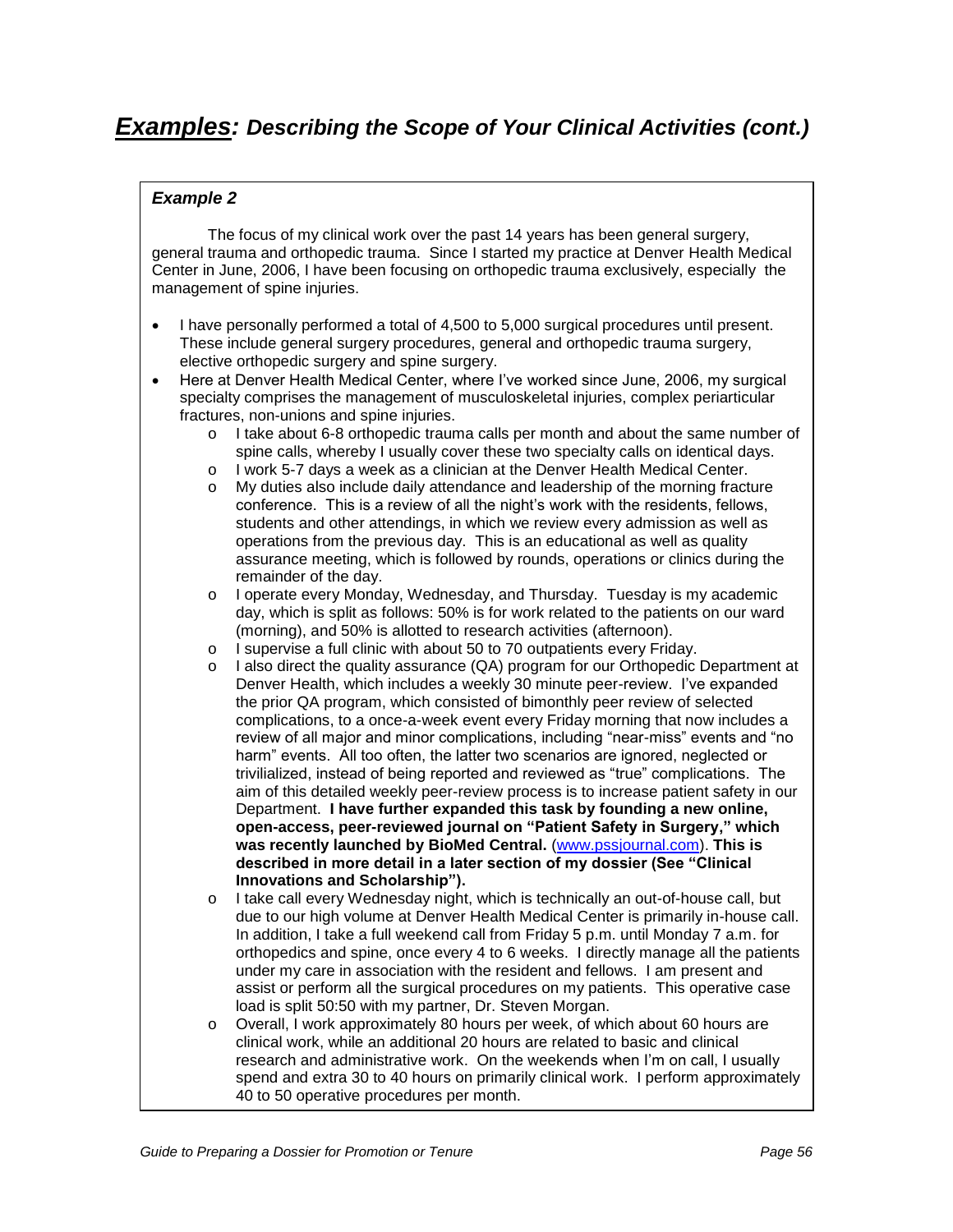# **Examples: Describing the Scope of Your Clinical Activities (cont.)**

### **Example 3**

My primary clinical responsibilities are in direct patient care (70%) and program leadership and administration (30%). The latter includes my service as Director of the Breast Center and the WISH (Women"s Integrated Services for Health) program. My administrative responsibilities are described in a later section of my Clinician"s Portfolio.

### **Weekly Schedule:**

|           | <b>Monday</b>  | Tuesday                                        | <b>Wed</b> | Thurs     | <b>Friday</b>                   |
|-----------|----------------|------------------------------------------------|------------|-----------|---------------------------------|
| $7-8$ am  | Administration | <b>Breast Cancer Research</b><br>Conference    | <b>OR</b>  | <b>OR</b> |                                 |
| $8-9$ am  | Administration | Multidisciplinary<br>Path/Radiology Conference | OR         | <b>OR</b> | Administration                  |
| $9-12$ am | Administration | Multidisciplinary Breast Cancer<br>Clinic      | <b>OR</b>  | <b>OR</b> | Administration                  |
| $1-5$ pm  | Administration | <b>Breast Surgery Clinic</b>                   | <b>OR</b>  | <b>OR</b> | <b>Breast Surgery</b><br>Clinic |

#### **Case Review Responsibilities**

I participate on, and help to lead, the Multidisciplinary Pathology-Radiology Case Conference. All patients with breast cancer positive biopsies or surgeries are presented, and information from the clinical history and examination, imaging studies and pathological material is discussed. All patients with surgical, medical oncology, radiation oncology, radiology or pathology questions are presented at this multidisciplinary case management conference.

#### **Operating Room Responsibilities**

I operate two full days a week; 85% of my surgical caseload is breast disease, and 15% is general surgery or other malignancies. Operating room volume has been steadily increasing.



### **Relative Value Unit (RVU) Data**

For fiscal year 2007-08, my total RVU"s generated were 9,447. The University Hospital Consortium benchmark for .7 FTE at the 90<sup>th</sup> percentile is 8,142 RVU.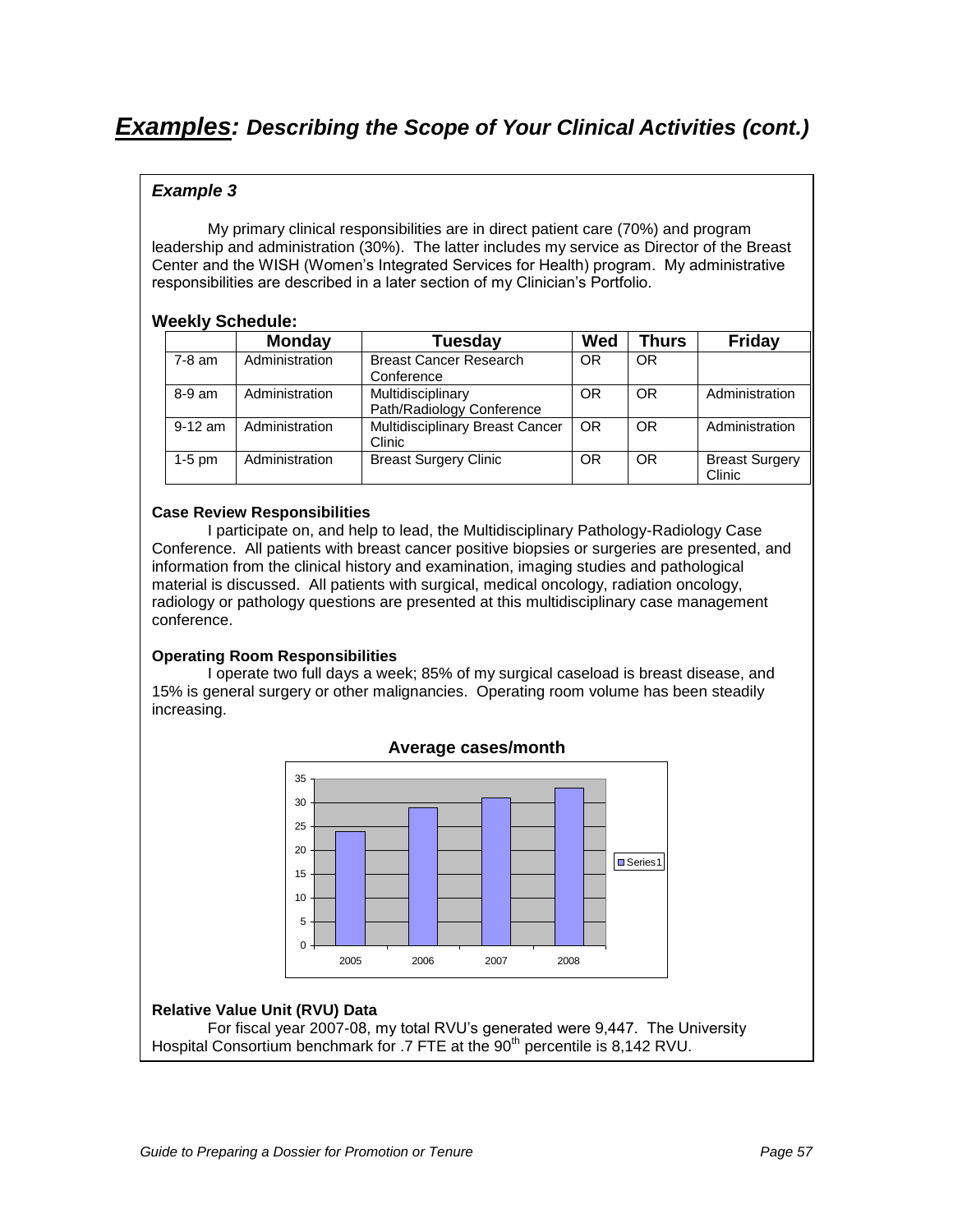### **The Child Health Asthma Initiative**

In December, 2006 I assumed responsibility for a new quality improvement program for patients with asthma. The objectives of the Child Health Asthma Initiative were: a) to educate asthma clinic providers about best practices in asthma care, patient education and follow-up; and b) to improve rates of patient compliance with recommended treatments and follow-up care.

Working with my colleagues, we developed the following new components to our asthma care protocols:

- I lead a monthly 8 A.M. conference for clinical staff and trainees. Held on the first Friday of each month, this conference includes case discussions and demonstrations of new approaches to comprehensive asthma care, which I lead.
- A "front desk awareness program" that strengthens scheduling of follow-up visits and stresses the importance of continuity of care.
- Intake questionnaires, administered by medical assistants, to measure patients" current asthma symptom scores.
- Templates for improved asthma documentation in the EPIC electronic medical record system.
- Asthma action plans, with systems to ensure patient understanding and charting in the electronic medical record.
- Streamlined referrals, where indicated, for pulmonary function tests, allergy testing or other recommended specialty care.
- System for prompt contact by medical assistants with each "asthma no-show."
- Weekly telephone calls to families of all hospitalized asthma patients and those treated in the emergency department.

#### Clinical Outcomes Measures

Quality improvement and outcomes data are now being collected. Preliminary data indicate that development and documentation of Asthma Action Plans increased from 10% of all asthma patients in the Child Health Clinic to 40% (See attached graph). **We recently presented our preliminary quality improvement data at the 2007 meeting of the Regional Society for Pediatric Asthma Care.** [Attach or list reference to published or presented abstract].

 $\overline{a}$ 3 In many of the examples in this section there is evidence of the scholarship of application (**See bolded sections**). As a general rule, to qualify as scholarship, the clinical innovation, the utilization review, quality assessment or other project should include: evidence of creativity and leadership; clear objectives; use of appropriate methods to assess quality or measure outcomes; significant results that can be reviewed; and evidence of dissemination of the results, through articles or presentations or integration into current practice. For more information about scholarship see Appendix A, "How the Faculty Promotions Committee Defines and Judges Scholarship."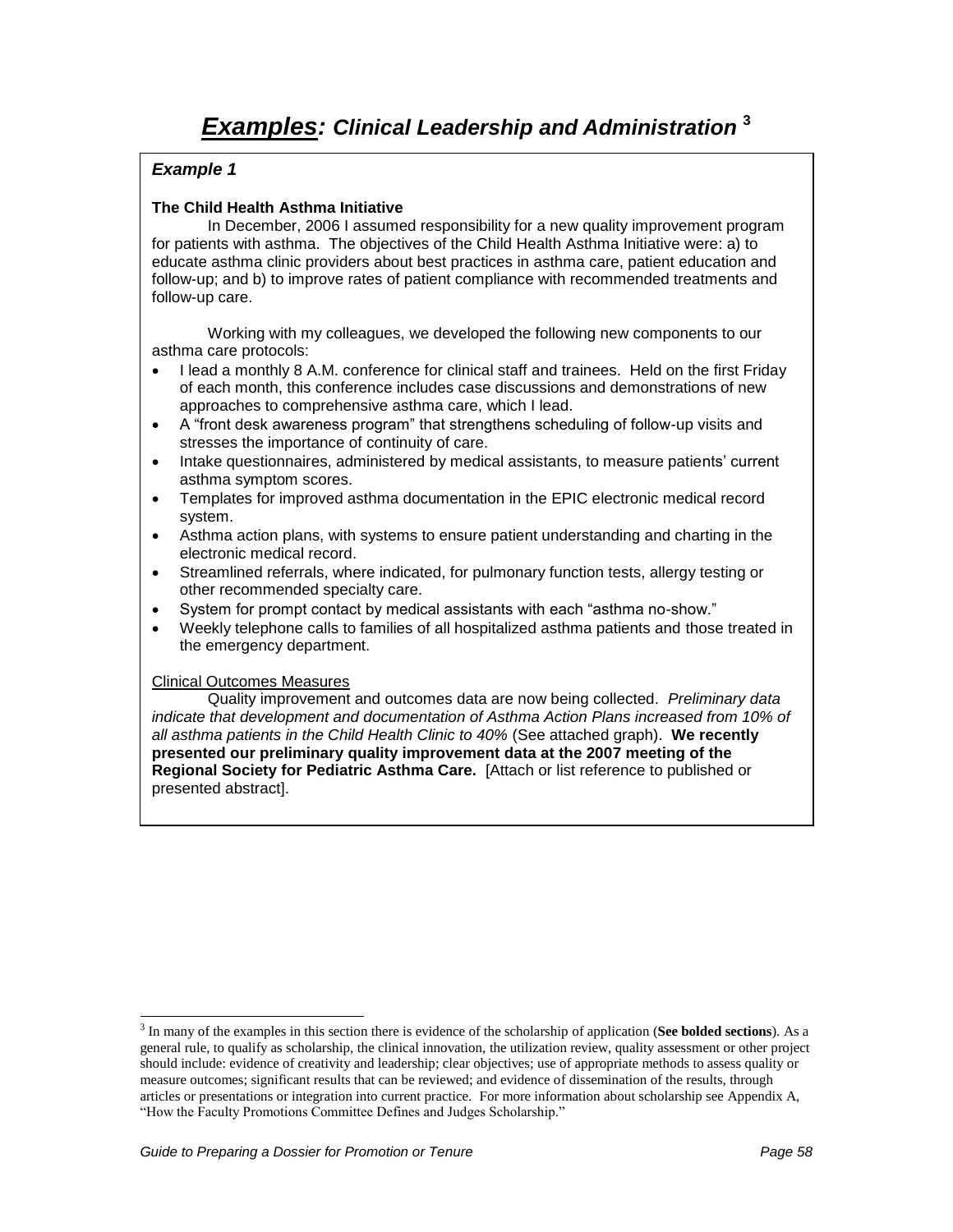### **Example 2**

#### **Director of the University of Colorado Hospital Breast Center**

- At the time I assumed leadership of the Breast Center in 1997, I performed an average of 7 breast operations per month; the non-surgical medical oncology service saw an average of 10 patients per month.
- I introduced sentinel lymph node biopsy technology to Colorado and performed the first of these procedures at the University Hospital.
- The focus of our building efforts was to provide best clinical care in the world, exemplary customer service and quick access. I built upon the unique strengths of a medical school faculty practice in designing processes that provided, as much as possible, "one stop shopping." Our goal for a woman presenting with a new breast complaint was that she would leave with a diagnosis that day. This was accomplished by a visit with me, immediate access to breast imaging (located in an adjacent space) and the on-call services of cyto-pathologists who could perform a fine needle aspiration (FNA) with a real-time reading. Today, our visits are a bit long, but over 80% of our patients leave the center at the end of the day with a diagnosis. We developed a similar program for one-stop shopping for multidisciplinary management of breast cancer, which is described more completely later in this document.
- We currently average 600 patient visits per month to the breast center and 33 breast operations per month. The growth in our clinical volume has also led to the desired outcome of building a very robust clinical research program.

#### **Other Clinical Practice and Quality Measures**

 Today, breast cancer represents 8% of the cancers seen at the University of Colorado Cancer Center. **Types of Cancer**



 Breast cancer survival rates for patients treated at the Dianne O"Connor Thompson Breast Center are consistently above the state average, after adjustment for disease stage.

**Breast Cancer**

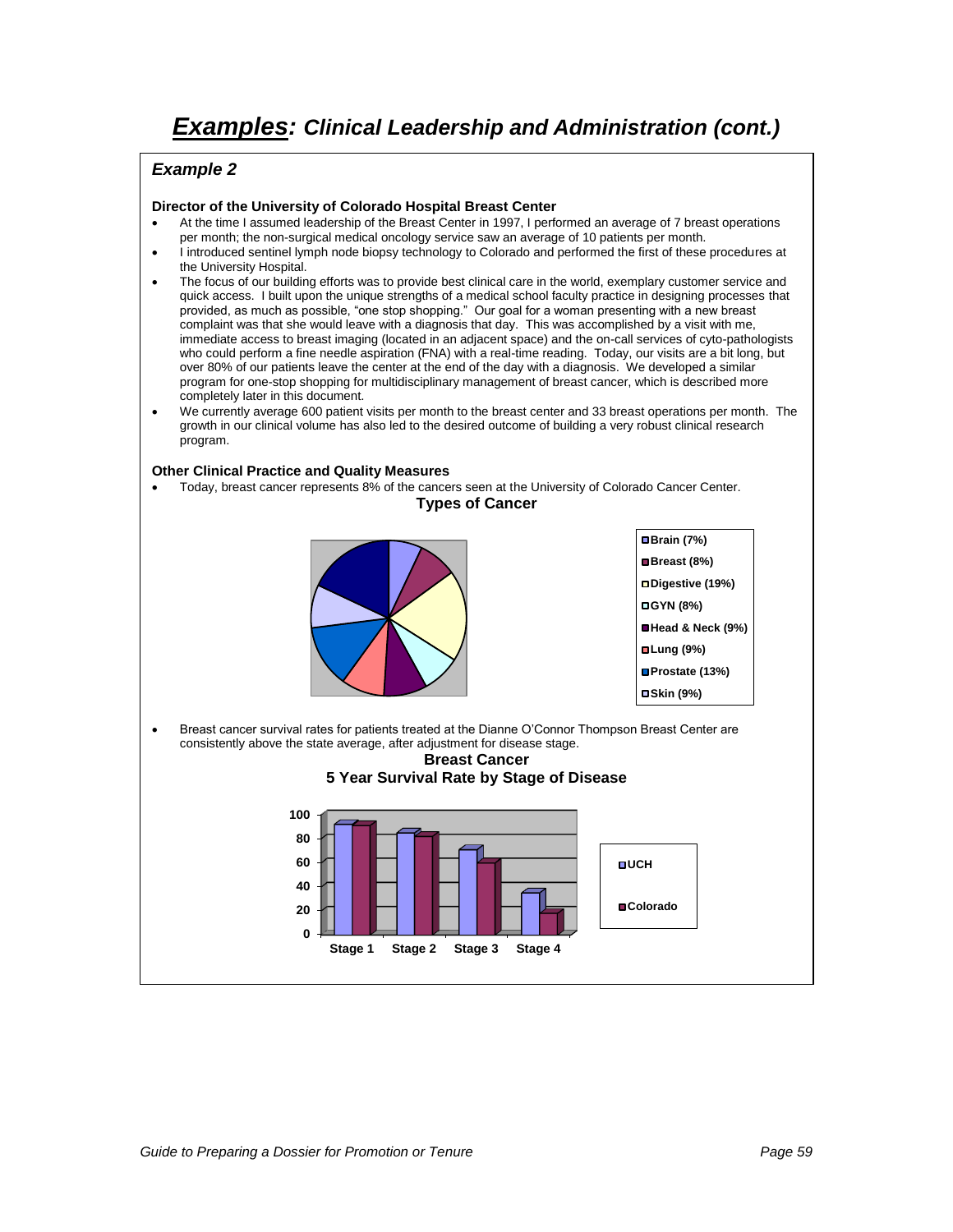**Development of the International Adoption Clinic at The Children's Hospital.** The primary innovative clinical endeavor that I have been involved with is the development of the International Adoption Clinic at the Children"s Hospital. During the 1990"s the number of children adopted into the U.S. from abroad soared, from 7,088 in the year 1990 to 18,120 in the year 2000. In 1999, a small number of international adoption clinics existed in the U.S., specializing in the assessment of medical records prior to adoption and evaluation of children after adoption. No such clinic existed in the Rocky Mountain region.

In the summer and fall of 1999, working in collaboration with another pediatrician (Sara Carpenter, M.D.) and with the support of my section head (Stephen Berman, M.D.), I helped to start The International Adoption Clinic at The Children"s Hospital. The clinic was founded on the premise that international adoptees often face unique medical, behavioral and developmental issues, and that many would benefit from health care that bridged these distinct areas. Dr. Carpenter and I both had an interest in pediatric infectious diseases, broad training in developmental issues and international health experience. I co-directed the clinic with Dr. Carpenter from 1999 to 2001, and I have been the sole clinic director since 2002.

The clinic is multi-disciplinary and provides general pediatric care, nutrition services, clinical psychology and counseling, occupational therapy and physical therapy. Speech therapists also participate on an as-needed basis. The clinical services provided include: 1) pre-adoption assessments of the medical records of prospective adoptees; 2) pre-adoption evaluations of photographs and videotapes; 3) preparation for foreign travel for children; 4) consultation by telephone or email while abroad; 5) post-adoption screening for infectious diseases; and 6) comprehensive post-adoption evaluations addressing medical, nutritional, developmental and behavioral issues.

The clinic has seen and evaluated children from Russia, Ukraine, Belarus, Moldova, Romania, China, South Korea, Vietnam, Cambodia, Thailand, India, Nepal, Ethiopia, Liberia, Guatemala and Columbia. The clinic sees an average of 75 children per year for post-adoption assessments and 50 families per year for pre-adoption assessments of medical records. Therefore, in the 8 years that the clinic has been in existence, the clinic has provided international adoption expertise to approximately 1,000 families.

In addition to serving families, the clinic serves as a resource for community pediatricians and family physicians, as well as for local international adoption agencies.

#### Impact

Several letters of support from community pediatricians are included in this packet. In addition, the clinic staff and I have frequently been asked to give talks at adoption agencies, such as Adoption Alliance in Aurora and Chinese Children"s Adoption International (CCAI) in Englewood. Finally, from 2001 to 2006 I served on the Board of Directors of CCAI, which is reported to be the largest international adoption agency for Chinese children in the world. In that role, I provided medical guidance to the agency regarding the broad array of health issues encountered in international adoptees.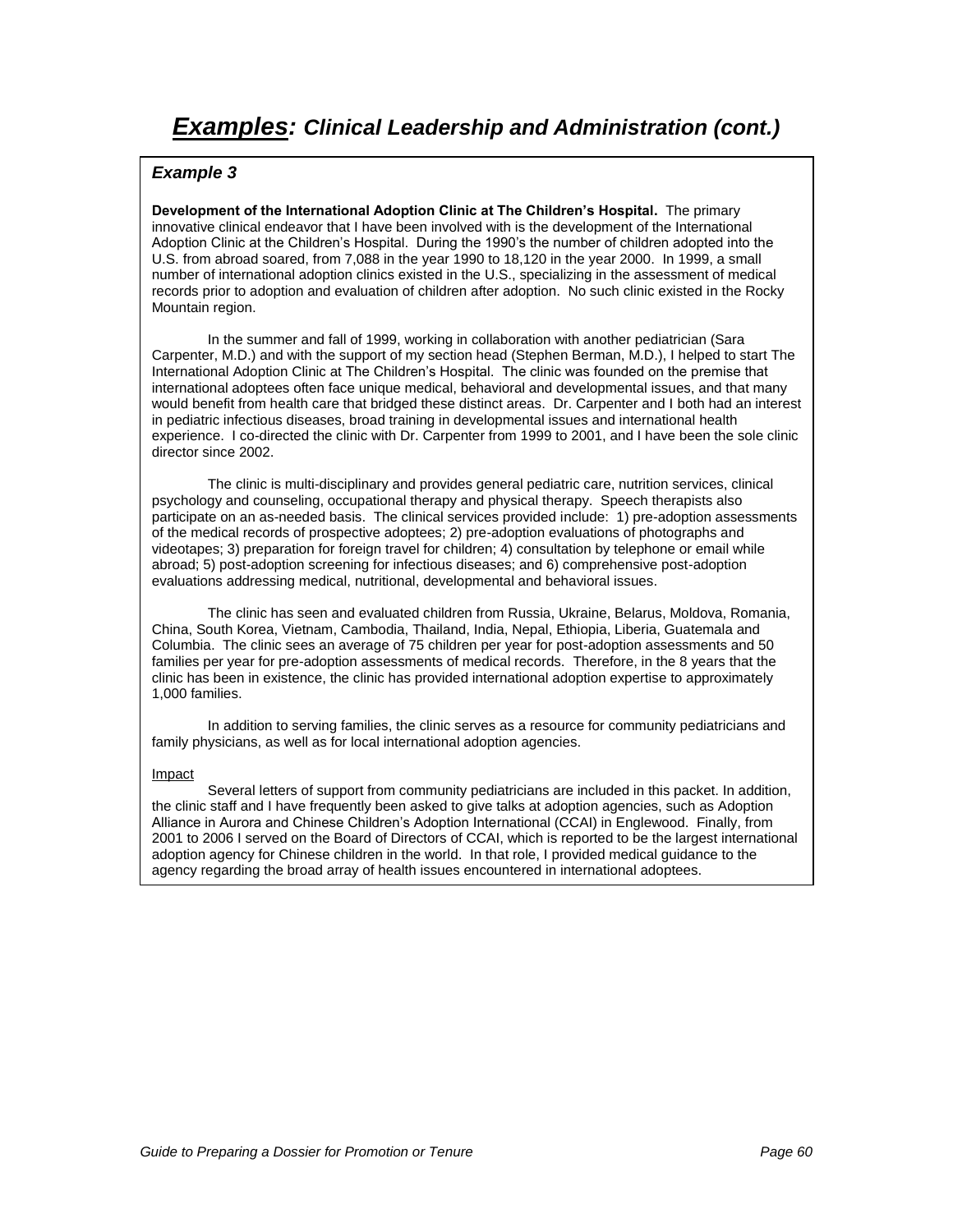Regional and National Impact: Establishing Denver Health"s Medical Intensive Care Unit as a Leader in Quality Improvement

Since November, 2004 I have served as Medical Director of the Denver Health Medical Intensive Care Unit. In June, 2007 I was also appointed Section Head of Pulmonary and Critical Care Medicine at Denver Health. In my role as Medical ICU Director and more recently as Section Chief for Pulmonary and Critical Care Medicine, I have committed significant time and energy over the last five years to build an integrated, academic, multi-professional medical critical care program for gravely ill adults admitted to Denver Health. By working closely with colleagues in nursing, respiratory therapy, pharmacy and the other medical services, the program is widely recognized as a model for integrated critical care and regularly attracts national and international visitors to review and evaluate the performance characteristics of this highly reliable model of safe, effective and equitable critical care for vulnerable patients.

Today, the DH MICU is an "out-performer" when benchmarked against other major academic medical centers participating in the University HealthSystem Consortium (UHC) program.

- In the area of "outcomes for patients requiring mechanical ventilation for respiratory failure," Denver Health critical care has improved over the last three years to become a top performer among the 153 affiliated academic hospitals for many reporting periods. [Provide data]
- I have worked to integrate the science of critical care and evidence-based practice by integrating electronic protocols and clinical decision support into the CPOE system. This has attracted national and international attention. With hospital administration, I have hosted visits by the CDC, NIH, CMS leadership and the Surgeon General during a recent multi-city tour. We have also hosted State and Federal congressional delegations, leadership from CMS, the Joined Commission, IHI and Leapfrog groups. In recent months, visiting international delegations from South Africa health service, the United Kingdom NHS and Singapore have visited the MICU with the specific purpose of learning how medical critical care has become a core component of the integrated health model at Denver Health.
- At a regional level, I founded and am vice-chair of the Colorado Critical Care Collaborative a multi-professional care provider group under the umbrella of the Colorado Hospital Association that champions the implementation of evidence-based care for critically ill adults throughout Colorado. We have worked to build this organization into a highly influential and productive consortium now representing 16 healthcare systems in Colorado. This type of initiative seeks to influence clinical care for individual patients and public policy in the region and nationally. We are presently seeking federal and foundation funding for ongoing statewide implementation of a post-cardiac arrest induced-hypothermia protocol.
- Nationally and internationally, I serve on several committees of the American Thoracic Society and the Partnership for excellence in Critical Care. For example:
	- o I served on the program committee for the ATS International **Conference** in 2007 and chaired a scientific symposium at the meeting.
	- o I serve on the international steering committee for a pivotal multi-national critical care trial currently underway that test the safety and efficacy of activated protein C in patients with severe sepsis and shock.
	- $\circ$  I serve on the Editorial Board of the CHEST, the Journal of the American College of Chest Physicians.
	- o I recently received a young-leadership award from the ACCP.
	- I will be an alternative reviewer for the NIH/NHLBI Lung Injury Repair and Remodeling Study Section, beginning in 2008.

It is always helpful to provide letters from state or national committees or *program chairs that document faculty member's roles, responsibilities and contributions.*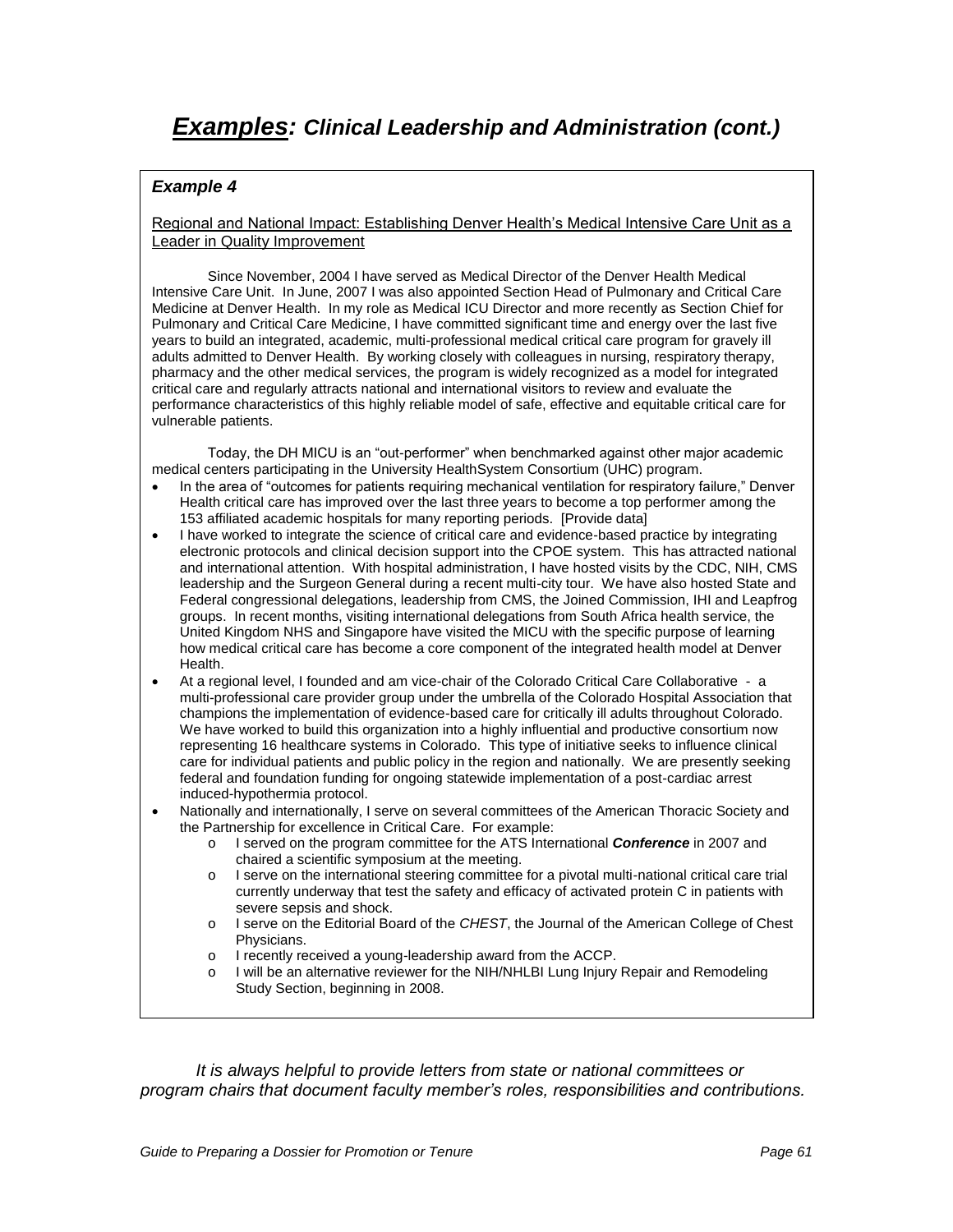#### **Example 5**

As a Hospitalist Clinician-Educator, I have devoted myself to the study and practice of teambased care --- and the manner in which team-based care can improve flawed hospital systems to benefit vulnerable patient populations. In this section, I describe my role in developing and directing an inpatient unit to the care of elderly patients.

I developed and am the Medical Director of the Acute Care for the Elderly (ACE) clinical service; I also serve as the medical director of the 12W unit, which is the primary site of care for elderly patients at the University of Colorado Hospital. This service includes novel interdisciplinary rounds to facilitate effective team-based care, measures to increase patient involvement in their care and improve patient satisfaction, and a standardized brief geriatric assessment for all patients to assist in recognizing and compensating for frailty.

The ACE service has been studied in a grant-funded randomized trial and demonstrated to improve clinical process measures and staff and patient satisfaction. As a result of my experience with the ACE service, I have been asked to present conferences and workshops at regional and national meetings on optimizing care for the geriatric hospital patient. I believe strongly in the importance of objective measures to track clinical outcomes for patients on our service. As a result, we have systematically analyzed the quality and cost effectiveness of care on the ACE service and, consequently, have initiated and monitored a number of quality improvement projects.

#### Acute Care for the Elderly: Missions and Values

The mission statement of the University of Colorado Hospital (UCH) Acute Care for the Elderly (ACE) service is to improve the outcomes of care of elderly hospitalized patients while providing an educational training model for exceptional care that graduates can incorporate into their post-training practice. Guiding values set forth prior to commencing the service include compassionate, evidence-based care that maximizes patient autonomy, prioritizes quality of life and enhances resident education. Data-driven continuous process improvement is identified as essential to create and sustain system modifications and to provide an example for learners rotating on the service.

#### Leadership and Planning Process of the Unit

In order to develop the ACE service as a clinical and educational program, a number of essential pieces were needed each of which required commitment from hospital and university leadership. Curriculum development occurred first, but system engineering was critical to maximize improvements in clinical outcomes for elderly inpatients. As there was no explicit funding for this activity, meetings individually with managers in pharmacy, physical therapy, occupational therapy, case management/social work, and nursing obtained support for daily team rounds. Leaders in each of these disciplines were critical to creating the expectation of team-based care on the new unit. Later, as the issue of mobility, social isolation and need for re-orientation was addressed, chaplains were added to the team, and the Director of Volunteer services was contacted. Through this channel, pet therapy visits and community volunteers were brought in to provide cheer,<br>structured social stimulation and orientation. (Continues on next page) structured social stimulation and orientation.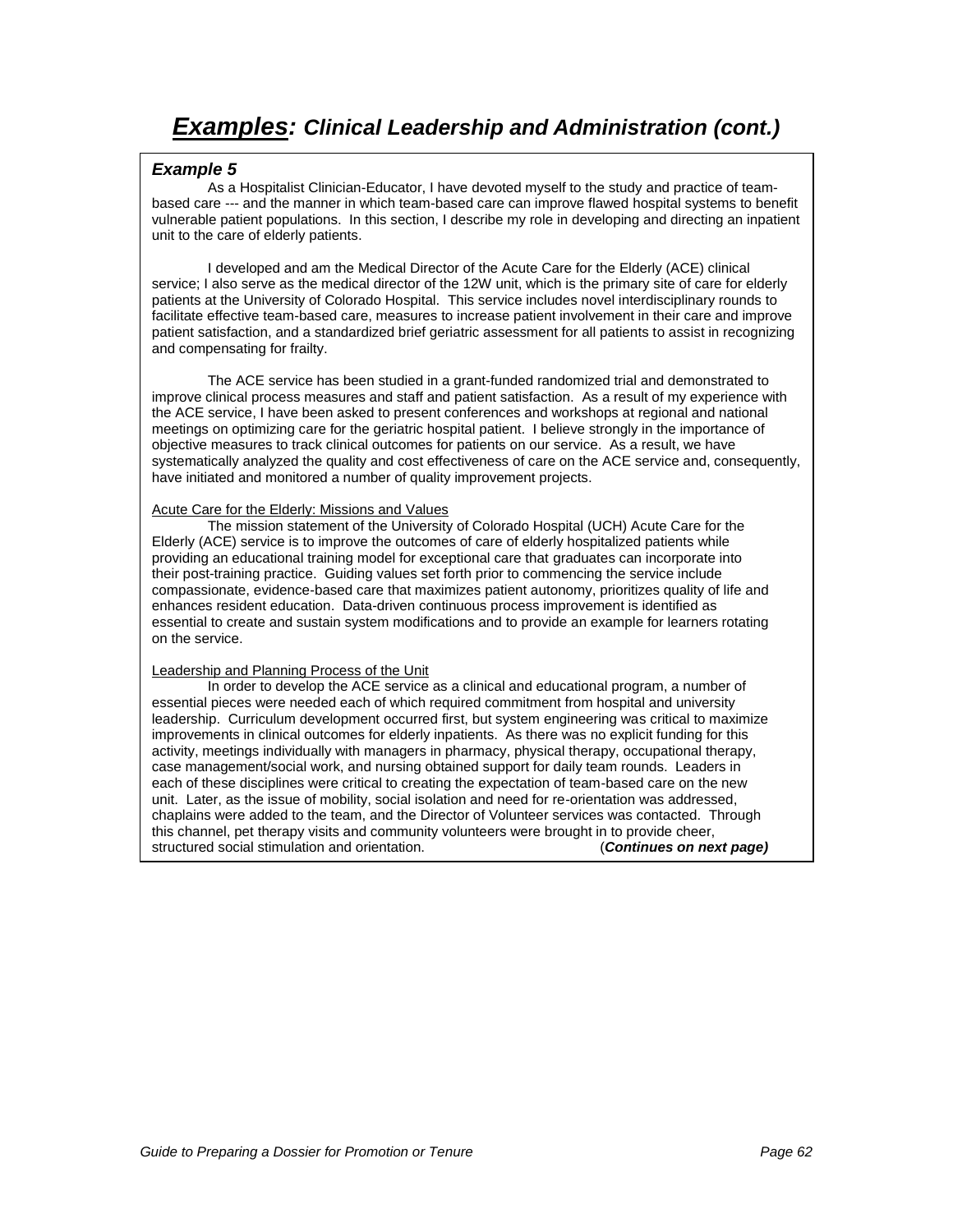#### **Example 5 - continued**

This interdisciplinary model has attracted the attention of top hospital leadership. The hospital Chief Operating Officer has attended interdisciplinary rounds with the ACE team. The ACE team model has been applied to achieve other hospital quality improvement initiatives such as improving hospital throughput, and there is an ongoing grant-funded project to export the successful methods hospital-wide. The ACE service has undergone a successful external review in 2008 by Dr. Brandon Koretz from UCLA through a program supported by the Reynolds Foundation. [Include letter or summary of results of external review].

#### Patient Activation

Patients were asked to actively participate in their own care with a handout on admission explaining the role and expectations for patients and caregivers to facilitate communication, mobility and recovery. The patient handout was created with input from the hospital"s Patient and Family Centered Care Council, and it encouraged use of sensory aids and increased mobility in the hospital. It emphasized asking questions and participating by raising awareness of problems with the hospitalization. It committed the medical team to keeping the outpatient physician informed of hospital progress. It also encouraged family or other caregiver"s contribution to daily rounds and sets forth a specific time when the family and patient could expect to see the physicians. Whiteboards in each patient room were used to describe daily patient goals as well as the care team"s plan for the day. Volunteer services was involved in the ACE team including a role to elucidate, clarify and bring to the care team"s attention any patient questions not addressed on rounds. [Include novel patient handout in dossier].

#### **State of the ACE Service**

The ACE service has been successful along a number of lines. The service has been held up as an example of excellence in resident education, hospital teamwork and improved patient throughput through use of hospital teams. Objective review of the accomplishments of the ACE service shows impressive results, and I continue to strive for national recognition of the University of Colorado Hospital as a center of excellence for the care of the hospitalized elderly.

#### Clinical Volume

The Acute Care for the Elderly Service cared for 700 admissions during the 2008-2009 academic year. This represents an incremental increase in patient volume of 59% from the prior year. The ACE service maintains an average daily census greater than the general ward teams. As a result of the increased census, my annual billing has increased 32.8% from \$212,714 to \$293,376 over the last two years.

#### Resource Utilization

- Case mix index for ACE patients was 1.15
- Length of stay 3.4 days
- Mean Patient Charges \$24,617
- 30 Day readmission rate 12.3%

#### Referral Patterns and Payer Mix

Among all admissions, 30% were from UCH General Internal Medicine Clinics. The remainder were: 14% from UCH Geriatric Clinics; 2% from UCH sub-specialty clinics; 38% from non-UCH primary care clinics in town; 4% from non-UCH geriatric clinics in town; 4% from Kaiser system PCP clinic; 4% from VA system; and 4% with out-of-town PCP or no PCP. (**Continues on next page)**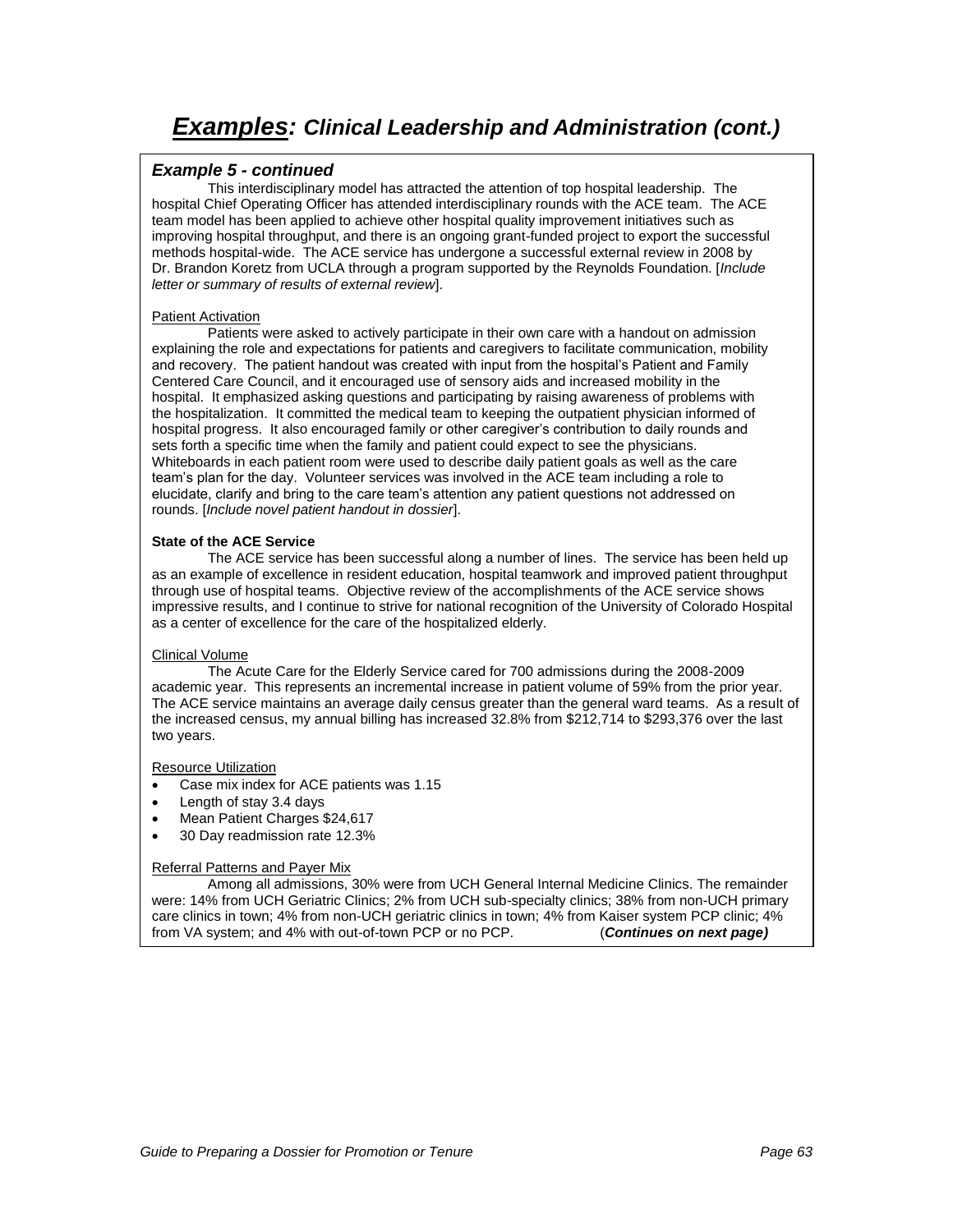#### **Example 5 - continued**

Not surprisingly, the majority of patients had Medicare (57.04%). The other payer sources were; Government Managed Care (22.68%); Medicaid (9.27%); DFFS Managed care (4.24%); Medically Indigent (3.43%); and Self Pay (3.34%).

#### **Organizational Performance and Patient Outcomes**

The performance of the ACE service has been assessed across a number of domains including patient satisfaction, objective performance on clinical process measures, and outcomes. A 360-degree evaluation was performed during the first year of the clinical service to assess staff, resident, and patient attitudes toward the care provided on the ACE service. **A pseudorandomized study compared the ACE model to general ward care of the elderly with randomization between groups by the last digit of the medical record number.**

#### Patient Satisfaction

Patient satisfaction was compared between patients on the ACE service with controls from the same unit who were not cared for by the ACE service during a 360-degree evaluation from January to March 2008. Seventeen ACE patient respondents were compared to 73 non-ACE respondents. **Increased ACE patient satisfaction was demonstrated.**

| <b>Satisfaction Survey</b><br>Question                                     | <b>ACE Patients</b><br>strongly agreeing | <b>Non-ACE Patients</b><br>strongly agreeing |
|----------------------------------------------------------------------------|------------------------------------------|----------------------------------------------|
| My doctors did a good job of<br>managing my medical<br>problems            | 94%                                      | 58%                                          |
| My doctors answered my<br>questions                                        | 100%                                     | 64%                                          |
| My opinion was respected by<br>the team                                    | 94%                                      | 54%                                          |
| My team tried to find out more<br>about me than just my<br>medical problem | 88%                                      | 53%                                          |
| Overall I received very good<br>care                                       | 94%                                      | 71%                                          |

#### Financial Performance

The service is financially self-sufficient and requires no external support greater than that provided to the general ward teams in the hospital, other than 5-10% time for the medical director (supported by the hospital for quality improvement). **A hospital Patient Safety and Quality Improvement small grant funded a professional research assistant for data collection of clinical impact of the service in comparison to standard ward care for the first year. There were no significant differences in length of stay or mean charges between ACE and non-ACE care of essentially identical elderly populations in the hospital. This demonstrated the model is capable of improving processes of care with equivalent costs. The case mix index for ACE patients was 1.15, and that for usual care control patients was 1.05. The difference potentially reflects improved documentation of co-morbidities and improved recognition of complications of hospitalization such as delirium. (Continues on next page)**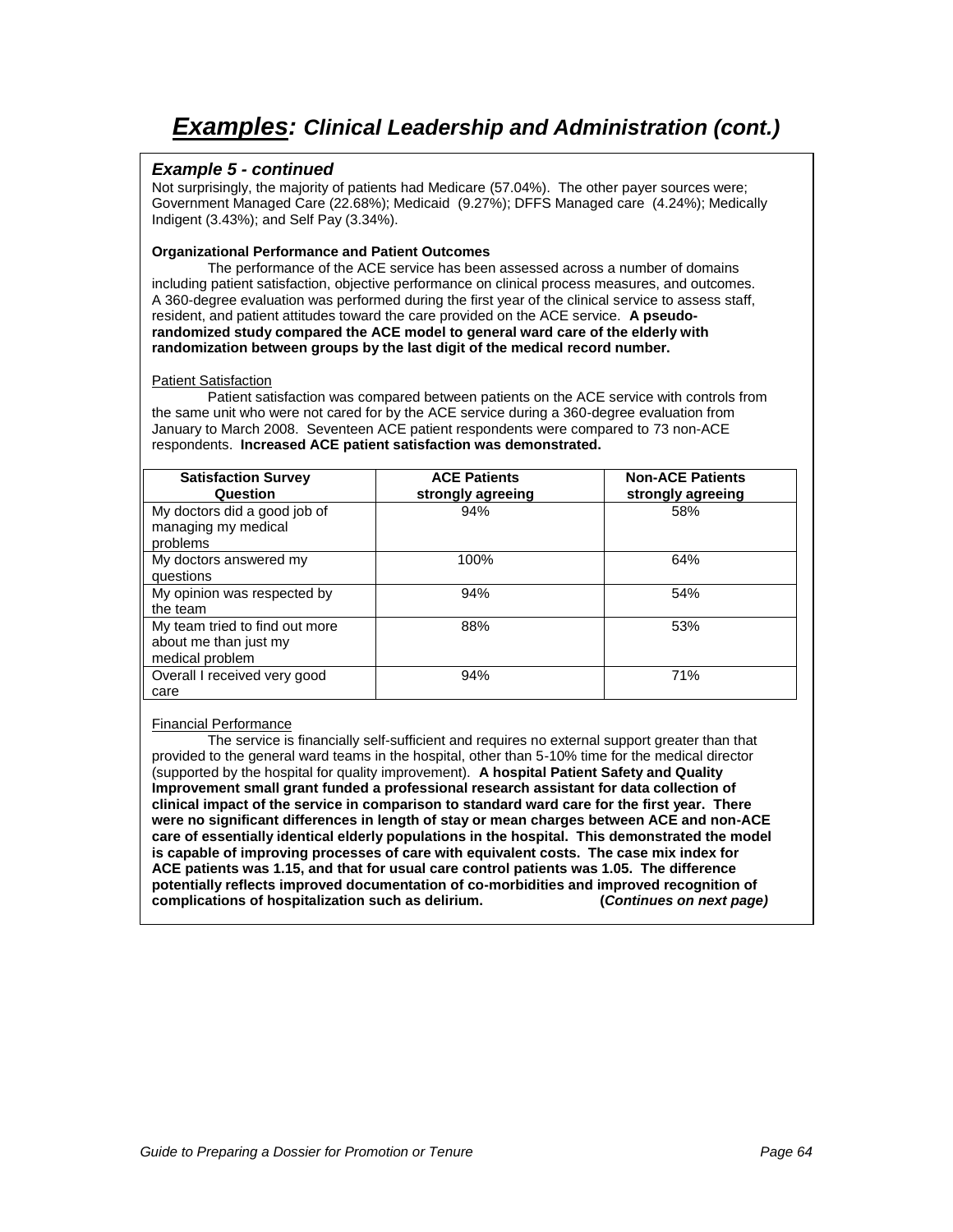### **Example 5** *–* **continued**

#### **Quality**

**The ACE model is now proven to improve processes of care for the elderly hospitalized patient.**

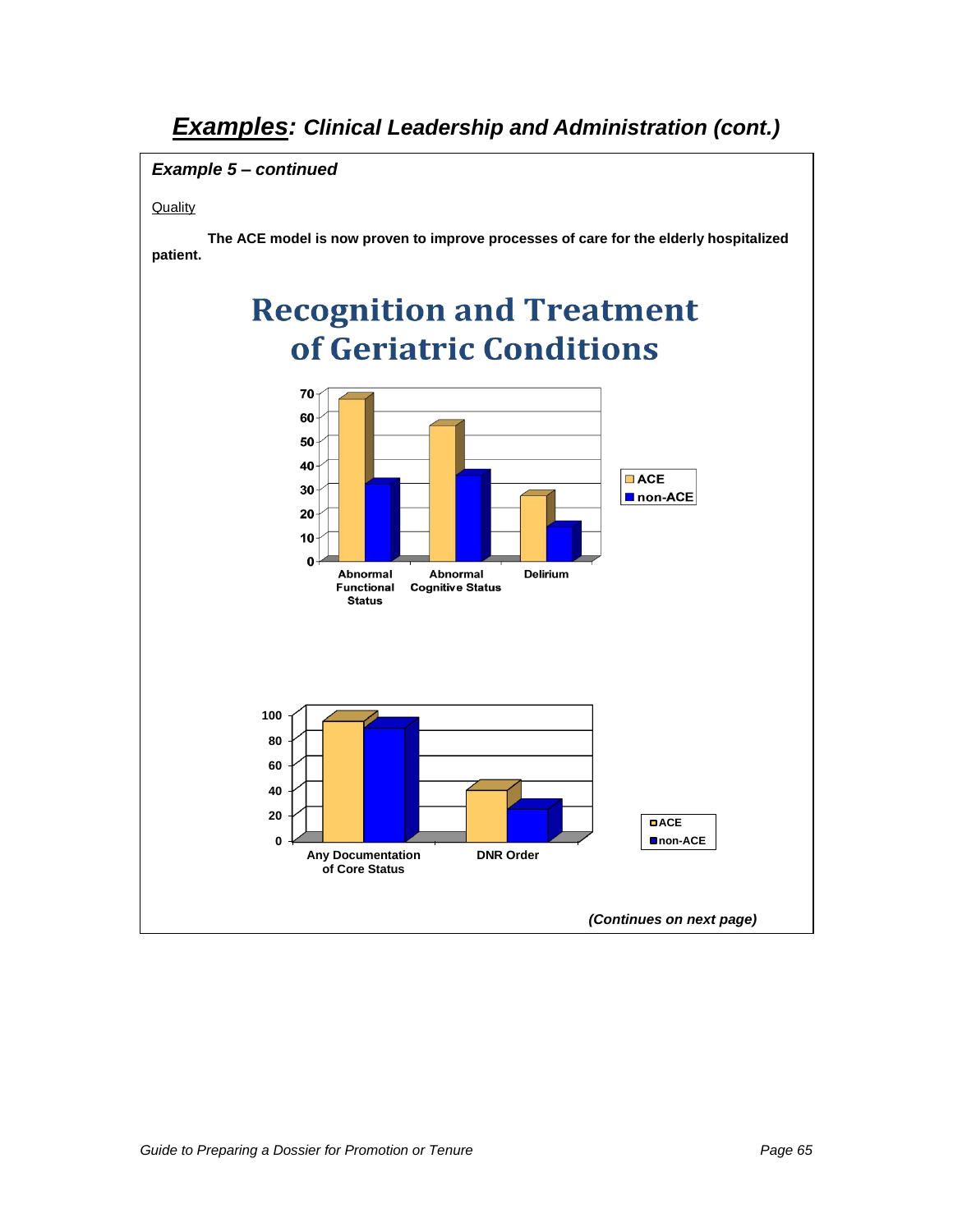#### **Example 5** *–* **continued**

#### LEAN Throughput Project

**In the second year, the ACE service was chosen to champion and pilot a hospital quality initiative using LEAN process improvement methods to increase the percentage of discharges before 2 pm. It set a goal of > 48% discharges before 2 pm. Percentage discharged at goal increased from baseline of 22% to end percentage of 84% This advances the patient-centered goal of reducing wait times in the Emergency Department for geriatric patients who require an inpatient bed.**



#### Social Responsibility

Improving processes of inpatient geriatric care is considered critical to meeting the needs of the growing population of the elderly. Increased attention to functional limitations and attention to transitions via mandating communication with primary care physicians on both admission and discharge serves to improve safety at transitions. Patient activation and increasing patient/family participation in hospital care is considered part of social responsibility to maximize patient autonomy. Finally, integration of pet therapy visits, recreational therapy, chaplains, and volunteer services as core elements of the care model is an attempt to decrease social isolation and provide a humanitarian touch to hospital care which can be frightening and disorienting for some elderly patients.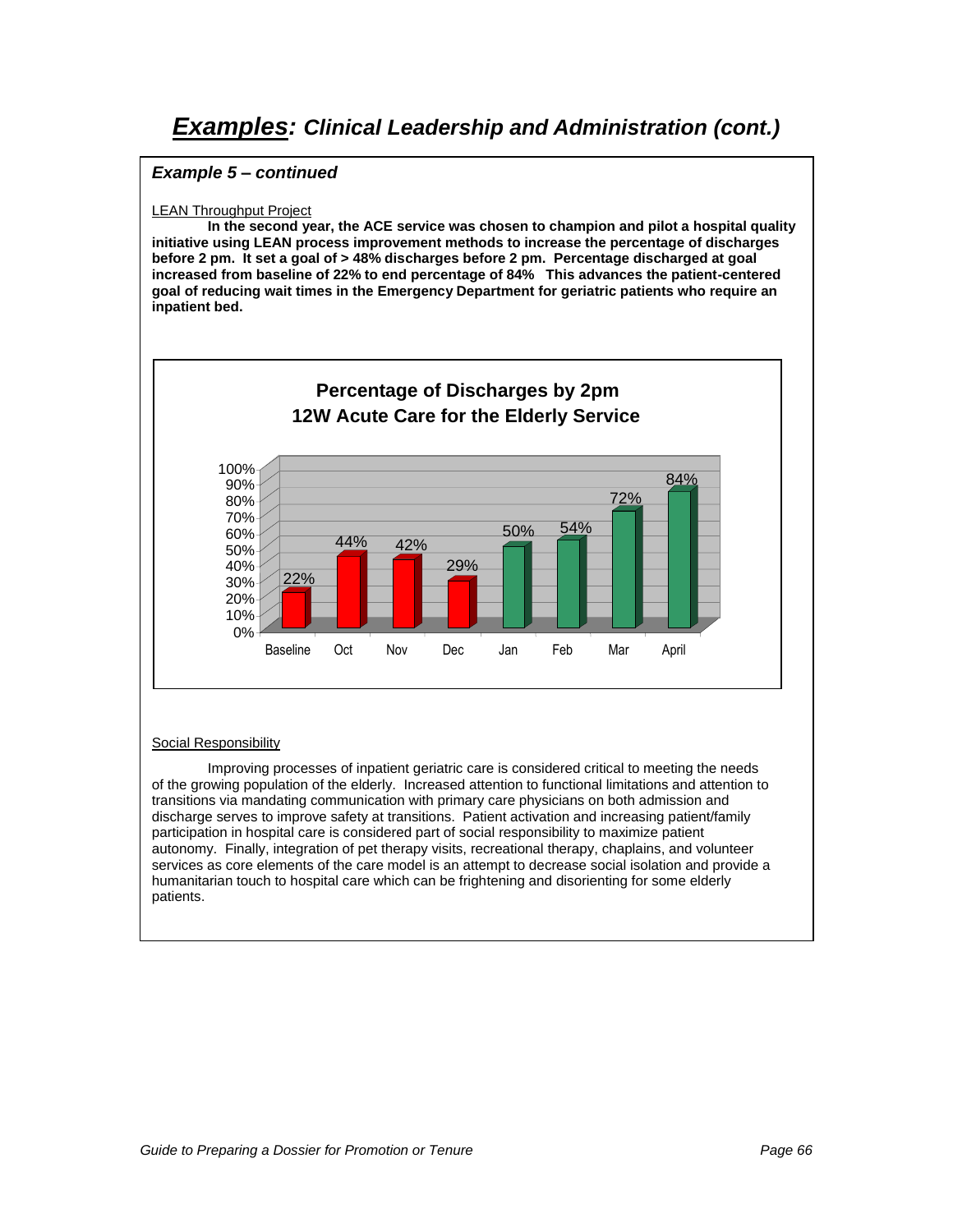# **Examples: Clinical Innovations and Scholarship**

As a general rule, to qualify as scholarship, the clinical innovation, the utilization review, quality assessment or other project should include: evidence of creativity and leadership; clear objectives; use of appropriate methods to assess quality or measure outcomes; significant results that can be reviewed; and evidence of dissemination of the results, through articles or presentations or integration into current practice. For more information about scholarship see Appendix A, "How the Faculty Promotions Committee Defines and Judges Scholarship."

### **Example 1**

#### **Development of a Kiosk-Based Tool for Patient Self-Care**

Working closely with Dr. Ralph Gonzales at UCSF, I developed two innovative kioskbased management tools for patient self-care. The first of these was a program for the evaluation and management of uncomplicated urinary tract infections in women. This program used existing telephone triage algorithms to develop an easy-to-use computer-based program that allowed women with this condition to be treated without waiting to see a physician. **We carefully evaluated the kiosk program and found that it was safe and effective; it also resulted in extremely high patient satisfaction (See references to presentations and publications, listed below).** 

We recently developed a similar program for the evaluation of sore throat in adults, which is currently under investigation. In addition, our group has begun development of an investigation of similar programs for non-English speaking and medically indigent patients, with the hope that such programs may be able to improve access and quality of care in these important, but underserved, populations.

**Aagaard EM, Nadler P, Adler J, Gonzales R. An interactive computer kiosk model for the treatment of recurrent uncomplicated cystitis.** 

**Aagaard, EM, Nadler P, Adler J, Maselli J, Gonzales R. An interactive Computer Kiosk Module for the Treatment of Recurrent Uncomplicated Cystitis in Women. Oral presentation, Society of General Internal Medicine Annual Meeting, May, 2005. Also: Journal of General Internal Medicine. 2006 Nov. 21(11):1156-9.**

#### **Example 2**

As outlined in an earlier section of my clinical portfolio, I direct the quality assurance (QA) program for our Orthopedic Department at Denver Health, which includes a weekly, 30 minute peer-review of important cases. I"ve expanded the prior QA program, which consisted of bimonthly peer review of selected complications, to a once-a-week event every Friday morning that now includes a review of all major and minor complications, including "near-miss" events and "no harm" events. All too often, the latter two scenarios are ignored, neglected or trivilialized, instead of being reported and reviewed as "true" complications. The aim of this detailed, weekly peer-review process is to increase patient safety in our Department.

**I have furthermore expanded this task by founding a new online, open-access, peer-reviewed journal on "Patient Safety in Surgery", which was recently launched by BioMed Central**. [\(www.pssjournal.com\)](http://www.pssjournal.com/). [Provide additional details of the objectives, content, editorial leadership of this new journal]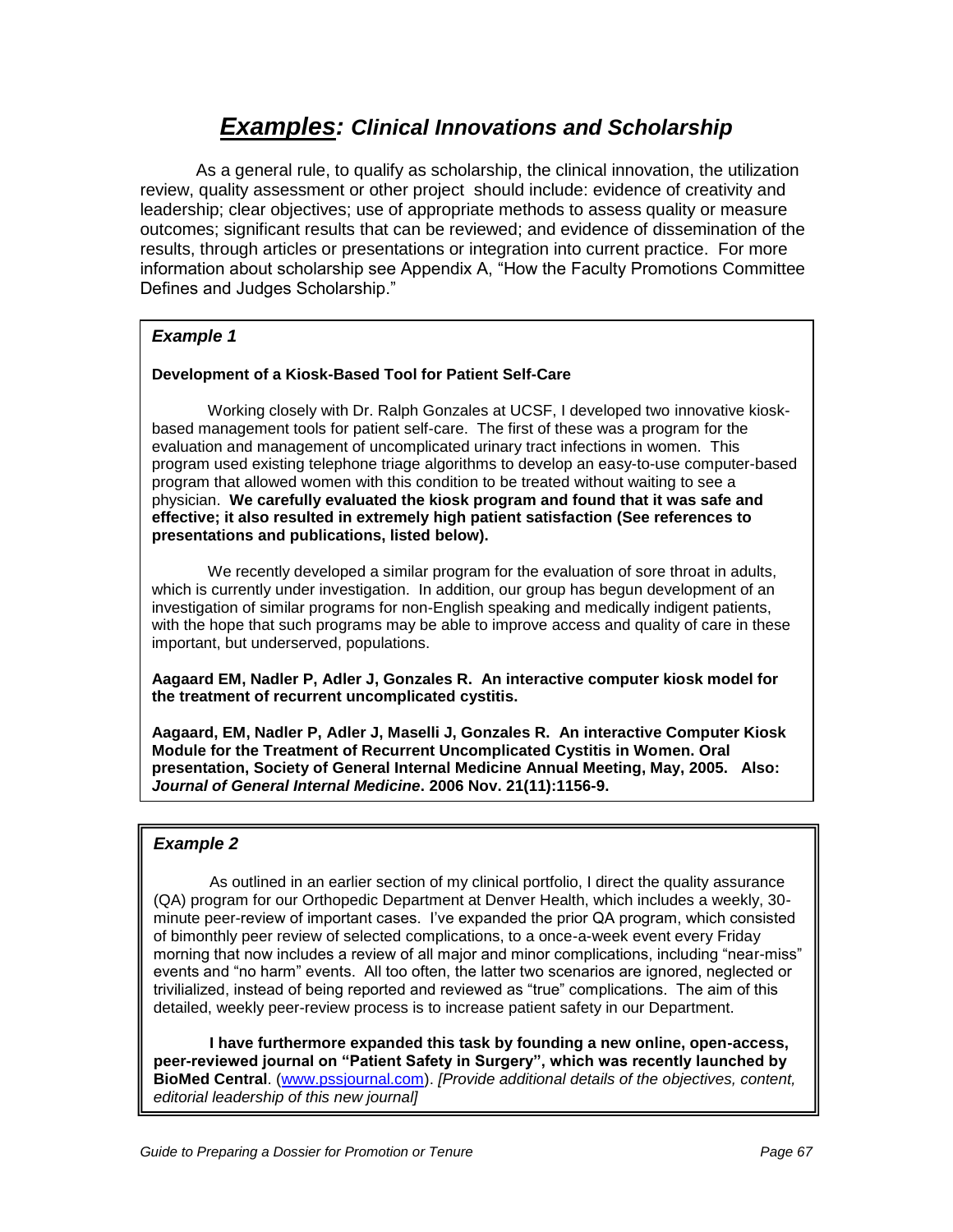#### **Innovations in Intensive Care at Denver Health**

#### Clinical Pathways to Improve Intensive Care Practices at Denver Health

As noted in an earlier section of my Clinician"s Portfolio, since November, 2004 I have served as Medical Director of the Denver Health Medical Intensive Care Unit. In my role as Medical ICU Director and more recently as Section Chief for Pulmonary and Critical Care Medicine, I have committed significant time and energy over the last five years to build an integrated, academic, multi-professional medical critical care program for gravely ill adults admitted to Denver Health. The program is widely recognized as a model for integrated critical care and regularly attracts national and international visitors to review and evaluate the performance characteristics of this highly reliable model of safe, effective and equitable critical care for vulnerable patients.

With respect to leadership, innovations and scholarship, I have developed or helped develop the majority of the clinical protocols being utilized in the medical intensive care units at Denver Health. Many of these protocols have been adopted and modified by colleagues at Rose and University Hospitals. These protocols include:

- Standard ICU Admission Order Set**.** Primary author.
- Alcohol Withdrawal Management Protocol. Primary author.
- Diabetic Ketoacidosis Management Protocol. Co- primary author.
	- o This protocol has resulted in a significant and sustained reduction in time to resuscitation and resource utilization since it was initiated in 2004. **These findings were published in a manuscript entitled: A Mandatory Protocol for Treating Adult Patients with Diabetic Ketoacidosis Decreases Intensive Care Unit and Hospital Lengths of Stay.** [Insert journal reference]
	- o Post cardiac arrest hypothermia Protocol. Primary Author.
	- o Major gastrointestinal hemorrhage management protocol. Co-primary author.
	- Standard Mechanical Ventilation and ARDS Ventilation Protocols. Primary author. These protocols have been standardized for implementation in both the MICU and SICU at Denver Health.
	- o ARDS Fluid management Protocol. Co-author and physician champion.
	- o Ventilator liberation protocol (weaning protocol**).** Primary author. Initiated in 2003 in all the ICUs, this protocol has significantly decreased our days of mechanical ventilation. **Our internal data have been presented to and corroborated by UHC external administrative dataset review.** [Provide link to data or summarize here]
	- o Deep Venous Thrombosis (DVT) prevention protocol. Primary author. This protocol was initiated in the medical and surgical ICUs in 2003.
	- o Sepsis Guidelines (Early Goal Directed Therapy). Co-Primary author. Initiated in 2006 in collaboration with the DH emergency medicine group**. Data from this initiative were presented as an abstract as part of the Colorado Critical Care Collaborative's Surviving Sepsis Initiative** [insert reference]; **a manuscript is in preparation**.
	- o Electrolyte replacement and stress Ulcer prophylaxis: Primary author.
	- $\circ$  Physician leader for the UHC evaluation of mechanical ventilation outcomes in patients requiring 72 or more hours of ventilation.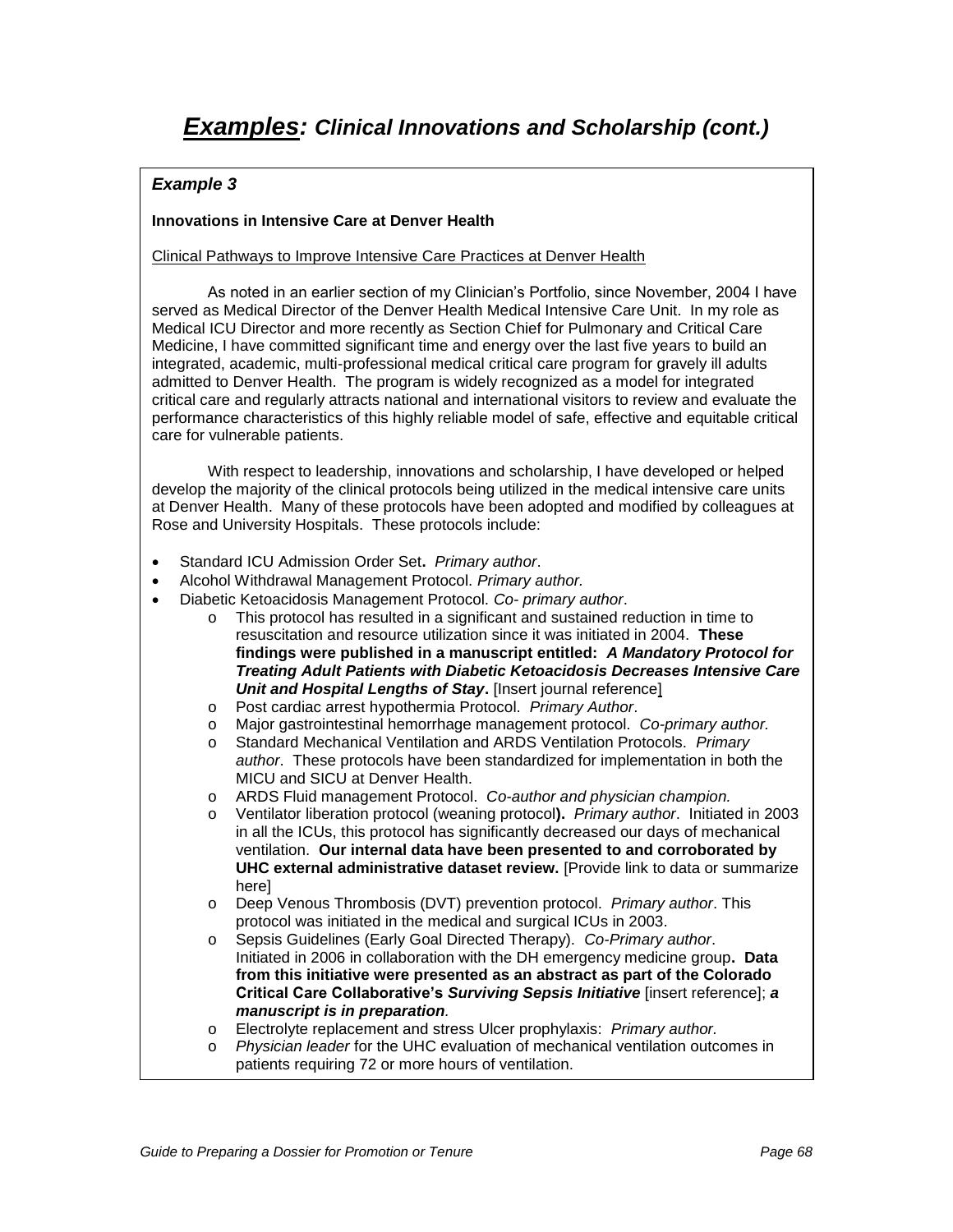#### **Clinical Scholarship**

For the past 12 years I have served as a member of the Appropriate Criteria for Radiation Oncology-Breast Cancer committee; I have been the Chair of this committee for the last 3 years. The committee's work is designed specifically to develop and disseminate treatment guidelines, narrative summaries of clinical scenarios and source material as teaching instruments for radiation oncologists. **All of these educational materials are published as open-access documents on the ACR website, where they serve the widest audience for teaching purposes. The current list of topics available is listed below, for which I am a co-author on all. The full documents are available in PDF format online at:** 

**[http://www/acr.org/SecondaryMainMenuCategories/quality\\_safety/app\\_criteria/pdf/Expe](http://www/acr.org/SecondaryMainMenuCategories/quality_safety/app_criteria/pdf/ExpertPanelonRadiationOncologyBreastWorkGroup.aspx) [rtPanelonRadiationOncologyBreastWorkGroup.aspx](http://www/acr.org/SecondaryMainMenuCategories/quality_safety/app_criteria/pdf/ExpertPanelonRadiationOncologyBreastWorkGroup.aspx)**

- 1. Conservative Surgery and Radiation Stage I and II Breast Carcinoma (Revised)
- 2. Ductal Carcinoma in Situ
- 3. Local Regional Recurrence and Salvage Surgery Breast Cancer
- 4. Locally Advanced Breast Cancer (Revised)
- 5. Postmastectomy Radiotherapy (Revised)

#### **Example 5**

#### **National Leadership and Scholarship: Cardiac Care and Resuscitation**

The International Liaison Committee on Resuscitation (ILCOR) is the umbrella organization that reviews all the scientific evidence prior to issuing updated recommendations for cardiopulmonary resuscitation. The ILCOR represents the American Heart Association, the European Resuscitation Council and several other resuscitation committees. This worldwide umbrella group meets every five years to review the state of emergency cardiac and stroke care and to set worldwide standards.

As an expert in advanced cardiac life support (ACLS), I was one of 384 world-wide content experts appointed to the scientific review board. As a primary worksheet author, I reviewed the scientific evidence for vasopressin, epinephrine, endothelin, metaraminol, norepinephrine, alphamethylnorepinephrine and their effects on coronary perfusion pressure and patient outcomes after cardiac arrest. **These monographs are now published in Circulation and Resuscitation [provide references] as resource documents for the new international guidelines for advanced cardiac care. This work helped establish the basis for the new American Heart Association guidelines for Advanced Cardiac Life Support (ACLS) in 2005.**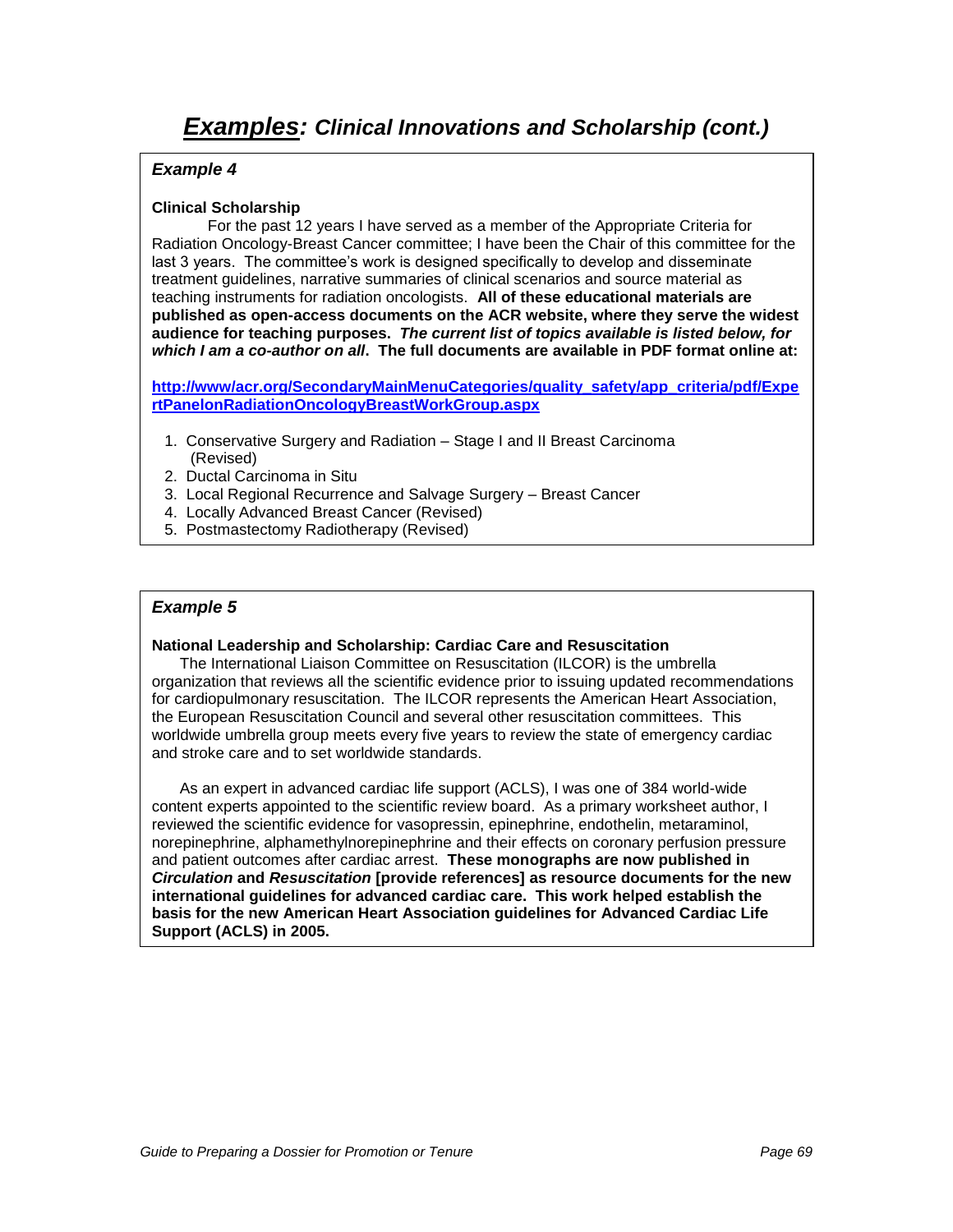### **Development of the Denver Health Chest Pain Observation Unit**

Since my arrival as a faculty member at Denver health, I have led efforts to create an efficient and effective chest pain observation unit at DHMC. I worked with Emergency Department and Cardiology colleagues to create a staffing system and evidence-based clinical guidelines to best serve patients presenting to DHMC with chest pain. **Our evaluations show that after implementation of the program, patients presenting with chest pain to the DHMC ED have a shorter length of stay, with evidence of improved outcomes.** 

**Krantz M, Zwang O, Rowan S, Statland B, Chu E, Reid MB, Cantrill S, Havranek E, Albert RK. A Cooperative Model: Cardiologists and Hospitalists Reduce Length of Stay in Chest Pain Observation Unit. Critical Pathways in Cardiology. 2005 (4) 55-58.**

### **Example 7**

#### **Development of a Novel Clinical Information System**

As alluded to in my Clinician"s statement, I led the development of a national VA clinical information system, The VA Cardiovascular Assessment Reporting and Tracking (CART) system. CART is the VA"s national reporting system and data repository for procedures done in cardiac catheterization laboratories. **CART is now fully implemented in all 76 VA's that have catheterization laboratories, and it will be installed in all remaining VA medical centers in the coming year as the program expands to capture other procedures and events (starting with in-hospital cardiac arrest).**

CART supports standardized procedure reporting (embedded in the VA"s electronic health record), device safety tracking and clinical workload capture. Moreover, CART is the "backbone" of a national quality improvement program for cardiovascular procedures including feedback with benchmarking on quality measures – internal VA benchmarking as well as external benchmarking through participation in the American College of Cardiology National Cardiovascular Data Registry. Data capture is part of routine documentation of care at the point of care, and thus CART has been described as a model of "transactional quality and clinical management" by VA leadership (See letter by Dr. Robert Jesse, Chief of Medical and Surgical Services, VA Central Office, Washington, D.C.).

The CART data repository also supports health services research, including the longitudinal care, outcomes, and costs of patients who undergo cardiac procedures in the VA.

I serve as the national Clinical Director for the CART program, and direct the CART Coordinating Center (located at the Denver VAMC).

[If possible, insert references to publications, VA internal reports, on-line sites or other documentation of the impact of CART.]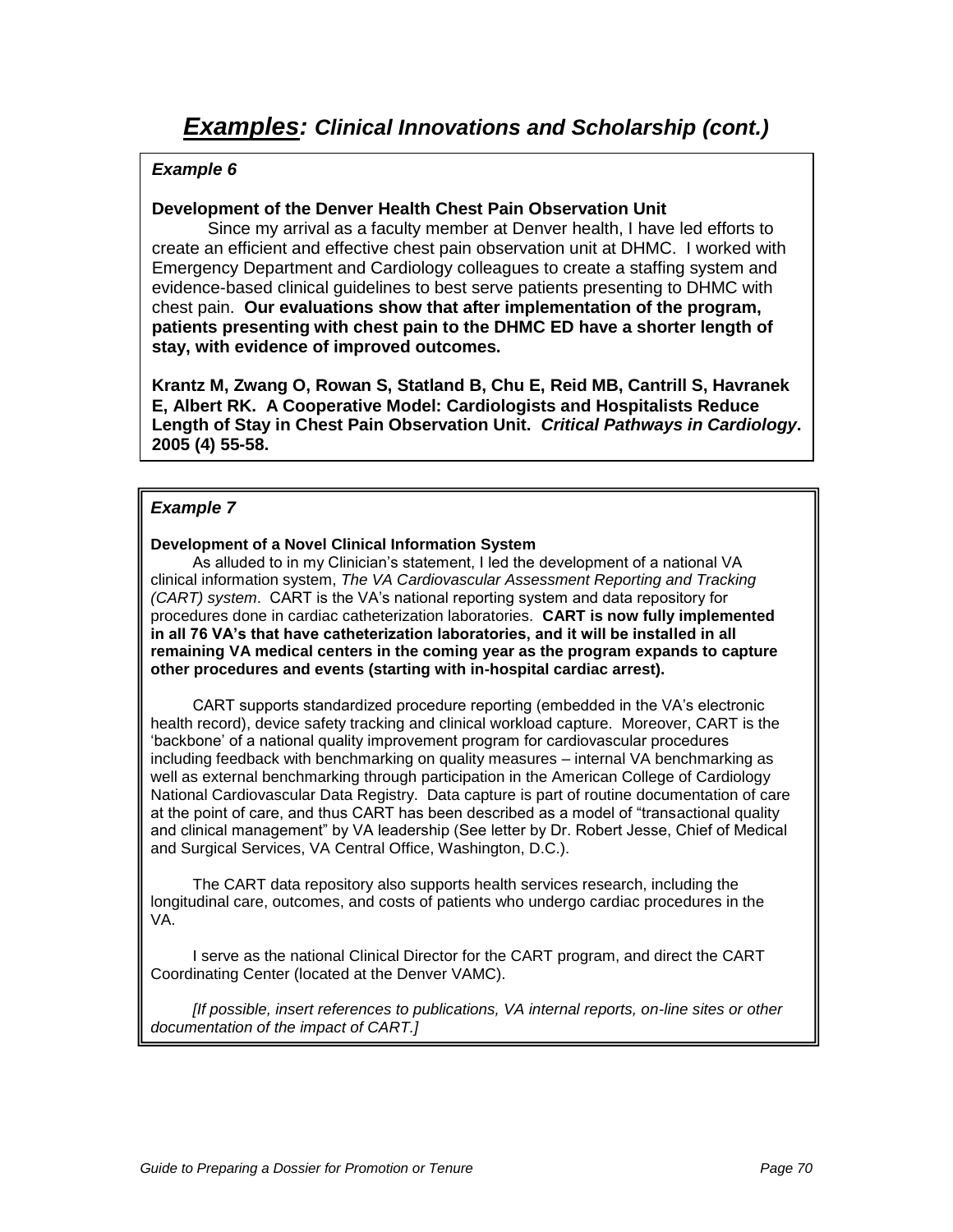### **Leadership and Clinical Scholarship in Ambulatory Pediatrics**

I have been involved in a number of quality improvement efforts in the Child Health Clinic. These have been in the areas of immunization delivery, asthma management and electronic medical record documentation.

- After a pneumococcal conjugate vaccine was licensed in 2000, I helped coordinate the use of letter and telephone reminders to parents to encourage them to come into clinic for this new vaccine. **Results of this project were published in Ambulatory Pediatrics in 2002: "Immunization registry-based recall for a new vaccine."**
- I also helped evaluate a year-long quality improvement project to increase overall immunization rates in the Child Health Clinic. The quality improvement interventions were designed to: 1) increase the use of medical record releases to document immunizations received elsewhere; 2) improve the accuracy of parental contact information; and 3) reduce missed opportunities to vaccinate by utilizing chart prompts, provider education and provider reminders. **The results of this project were also published in Ambulatory Pediatrics (2004): "Quality improvement in immunization delivery following an unsuccessful immunization recall."**
- With respect to asthma management, the clinic is currently involved in a comprehensive program to improve long-term asthma management, through identifying children with moderate or persistent asthma, standardizing treatment protocols, referring children to pulmonologists and using case management to increase visit rates. While I was not involved in designing this project, I have been involved in identifying children to enroll in this project.
- Finally, I have been involved in the developing and revising the electronic templates used for clinical documentation in the Child Health Clinic, with the goal of designing templates that are user-friendly but also meet the documentation required for billing purposes.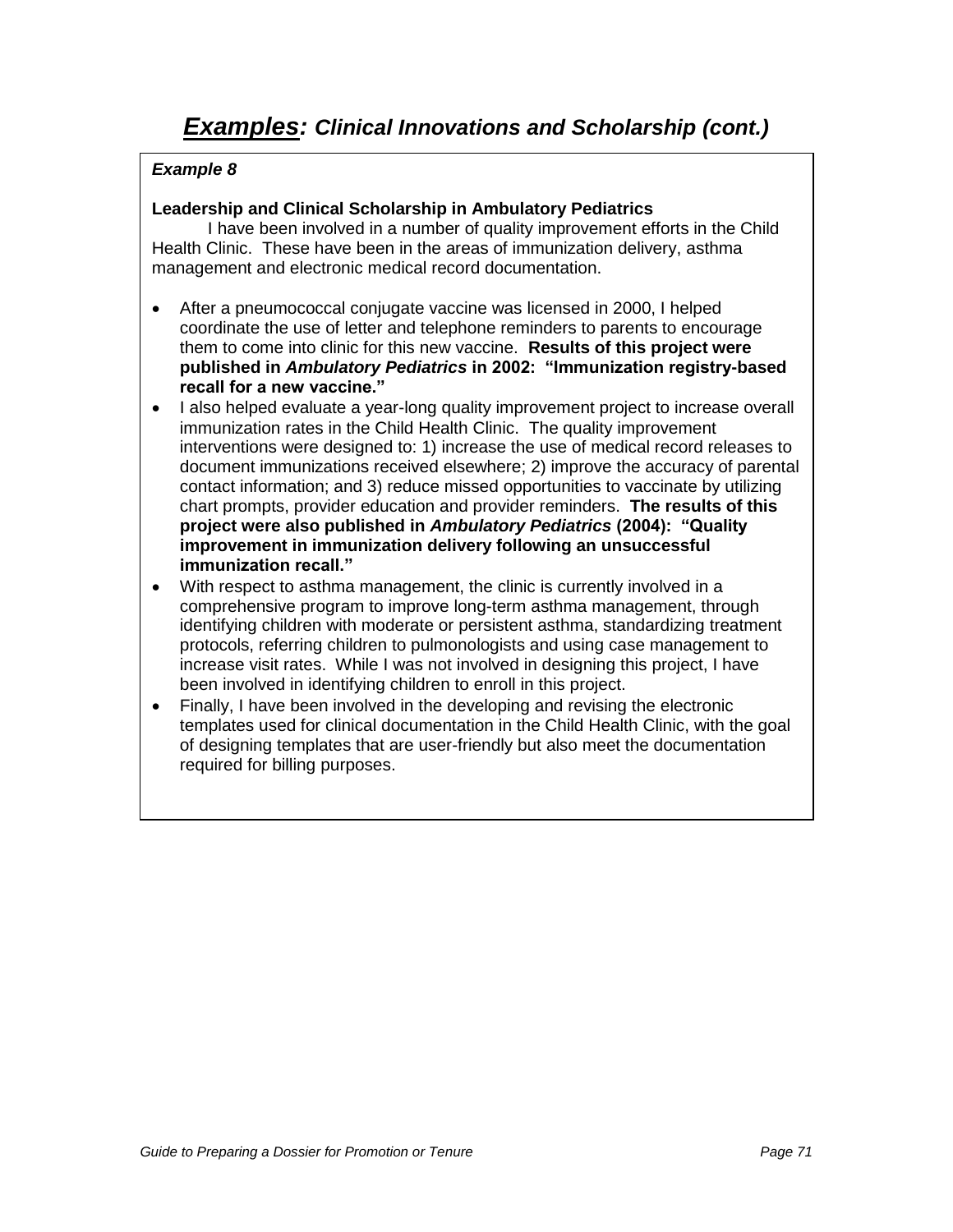# **Examples: Describing Your Role as a Clinician-Educator**

For examples of narratives, charts, bulleted lists and other documentation tools, see Tab 6 (Building Your Teacher"s Portfolio). It is acceptable to include information about clinical teaching in both portfolios.

One way to demonstrate "excellence" is to tie your activities to the specific examples of clinical "excellence" that are included in the School"s Promotion Matrices, which are included in Appendix C. In the example on the following page, a clinician-educator sought to match his accomplishments to the specific criteria for "excellence" contained in the promotion matrices. In the left column, the faculty member quoted from the "excellence" standard of the promotion matrices; in the right-hand column, he highlighted his leadership activities and accomplishments that proved he had met that standard for clinical excellence.

The faculty member should also prepare short narratives to describe each of his main administrative and leadership accomplishments in clinical service. The faculty member should also provide a summary, references or URL links wherever appropriate.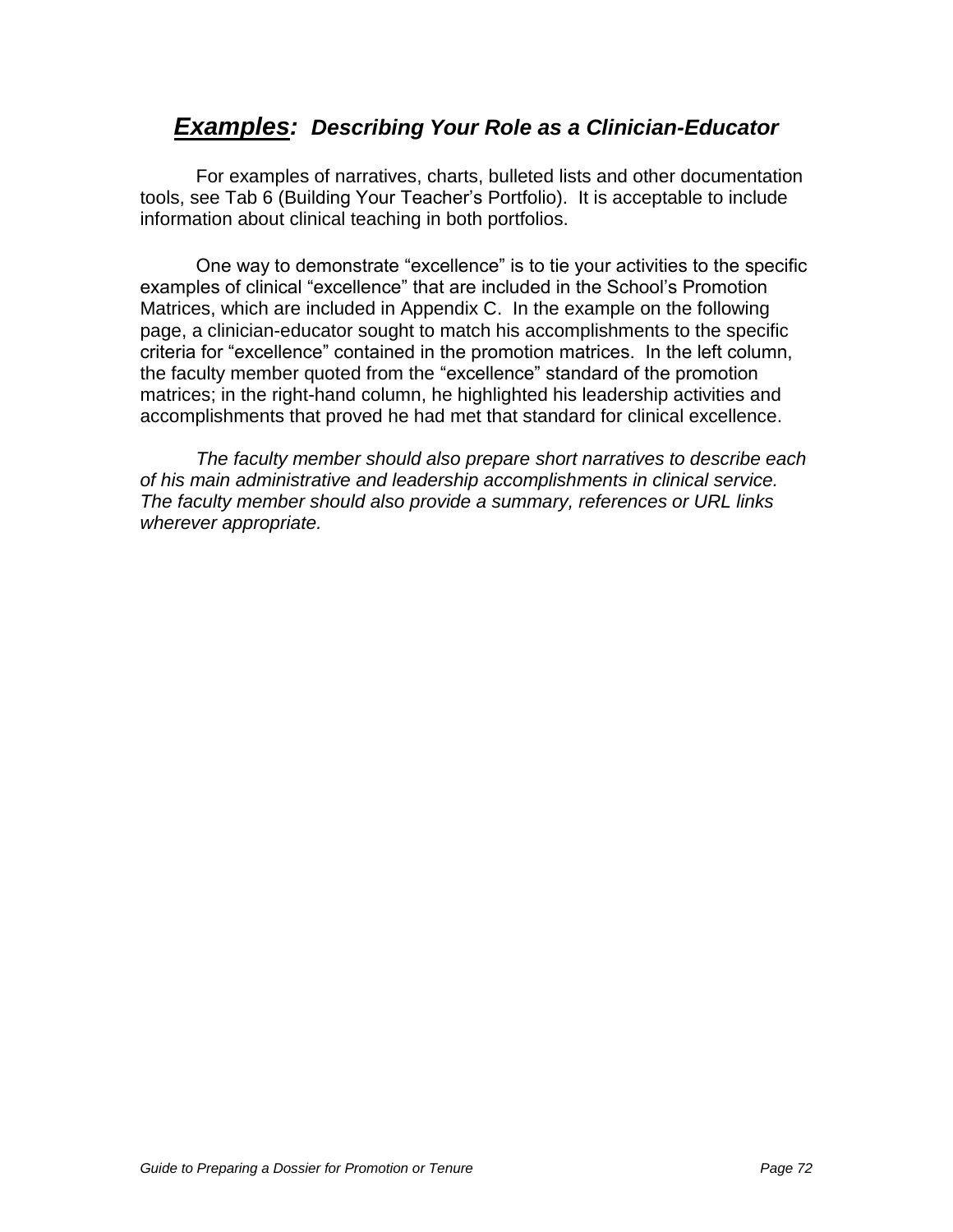## **Example 1**

I feel it is critical and essential to partake in yearly CME courses related to pediatric gastroenterology and hepatology. Each year I attend either the annual meeting of the North American Society for Gastroenterology, Hepatology and Nutrition or the annual meeting of the American Association for the Study of Liver Diseases. In addition, twice a month I attend our division"s Liver Team Meeting, where each clinic patient seen is discussed. I receive constructive criticism regarding diagnostic workup and management from senior attendings that improves my ability to care for some of the more complex children.

## **Example 2**

From 1999-2003 I attended the Society for Adolescent Medicine (SAM) annual meeting. In 2004, as I began to present my research, I attended the Pediatric Academic Societies (PAS) meeting, and I attended that meeting in 2005 and 2006 as well. The PAS meeting has more material regarding my research interest of obesity, whereas the SAM meeting focuses on general adolescent topics. In 2007 I presented a workshop on screening for obesity complications and attended the SAM meeting in Denver.

At Denver Health, we have a weekly CME conference on Wednesday mornings, which I regularly attend. In addition, I attend quarterly CME meetings of the local chapter of SAM.

I passed my adolescent medicine boards in 1999 and recertified in 2006. I recertified for my general pediatrics boards in 2001.

Since a significant number of patients at Denver Health are Spanish speaking, I have worked to improve my Spanish language skills. Last year I took a 3-day medical Spanish course. I work with our interpreter here at the Eastside Clinic to continually improve my Spanish skills.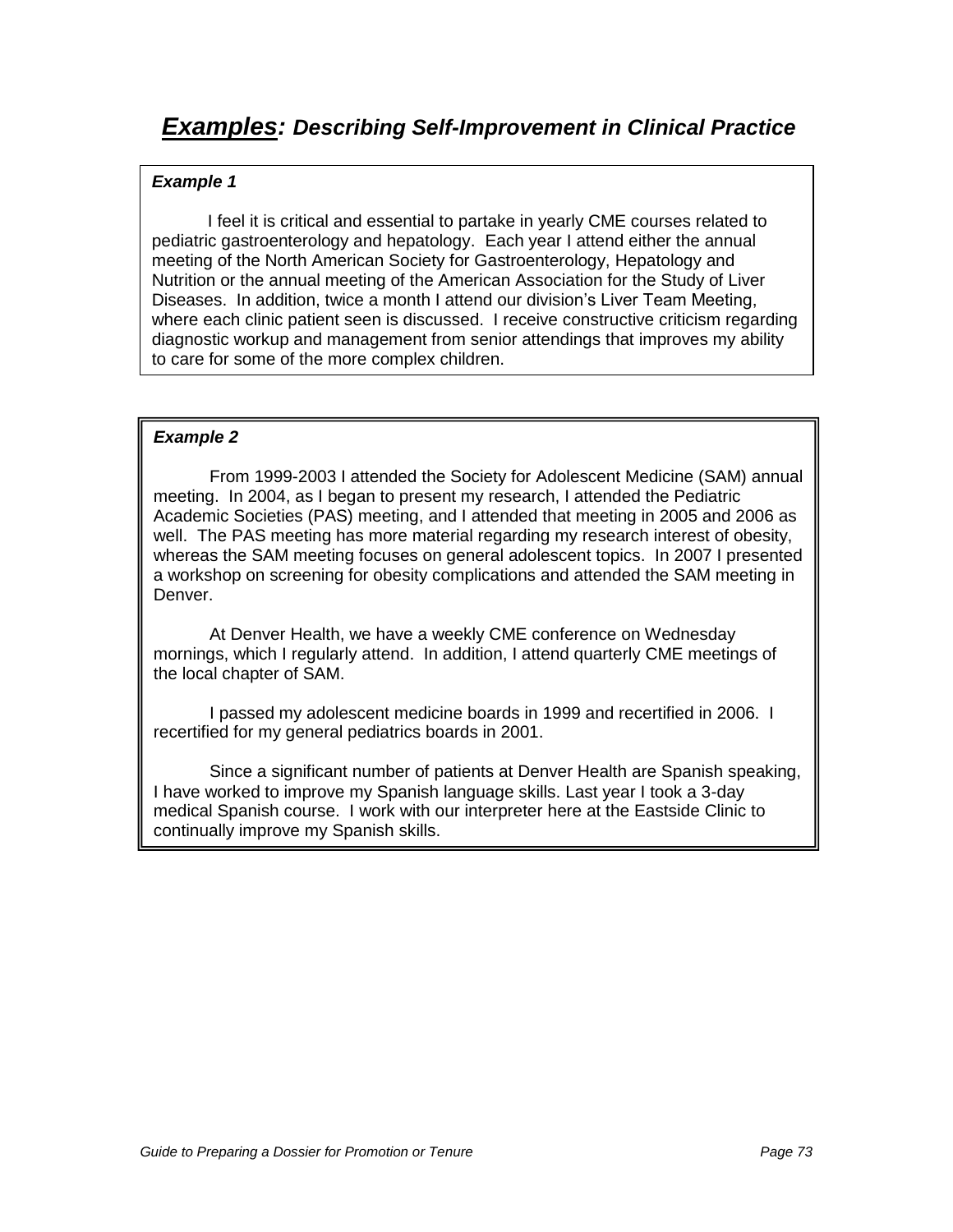## **SUMMARIZING CLINICAL EXCELLENCE**

Another effective way to document "excellence" is to tie your activities and accomplishments to the specific examples of clinical excellence that are included in the School"s Promotion Matrices. In the example on the next page, a clinicianeducator sought to match his accomplishments to the criteria for "excellence" contained in the [Promotion Matrices](http://www.ucdenver.edu/academics/colleges/medicalschool/facultyAffairs/Documents/CriteriaMatrixRev2007.pdf) [\(http://medschool.ucdenver.edu/faculty\)](http://medschool.ucdenver.edu/faculty), which are included as Appendix C. In the left column, the faculty member quoted from the different "excellence" standards of the clinical performance matrices; in the righthand column, he highlighted (in bulleted lists) his recent accomplishments that proved he had met that standard for clinical excellence. The faculty member also prepared short narratives to describe each of his principal administrative and leadership accomplishments in clinical service.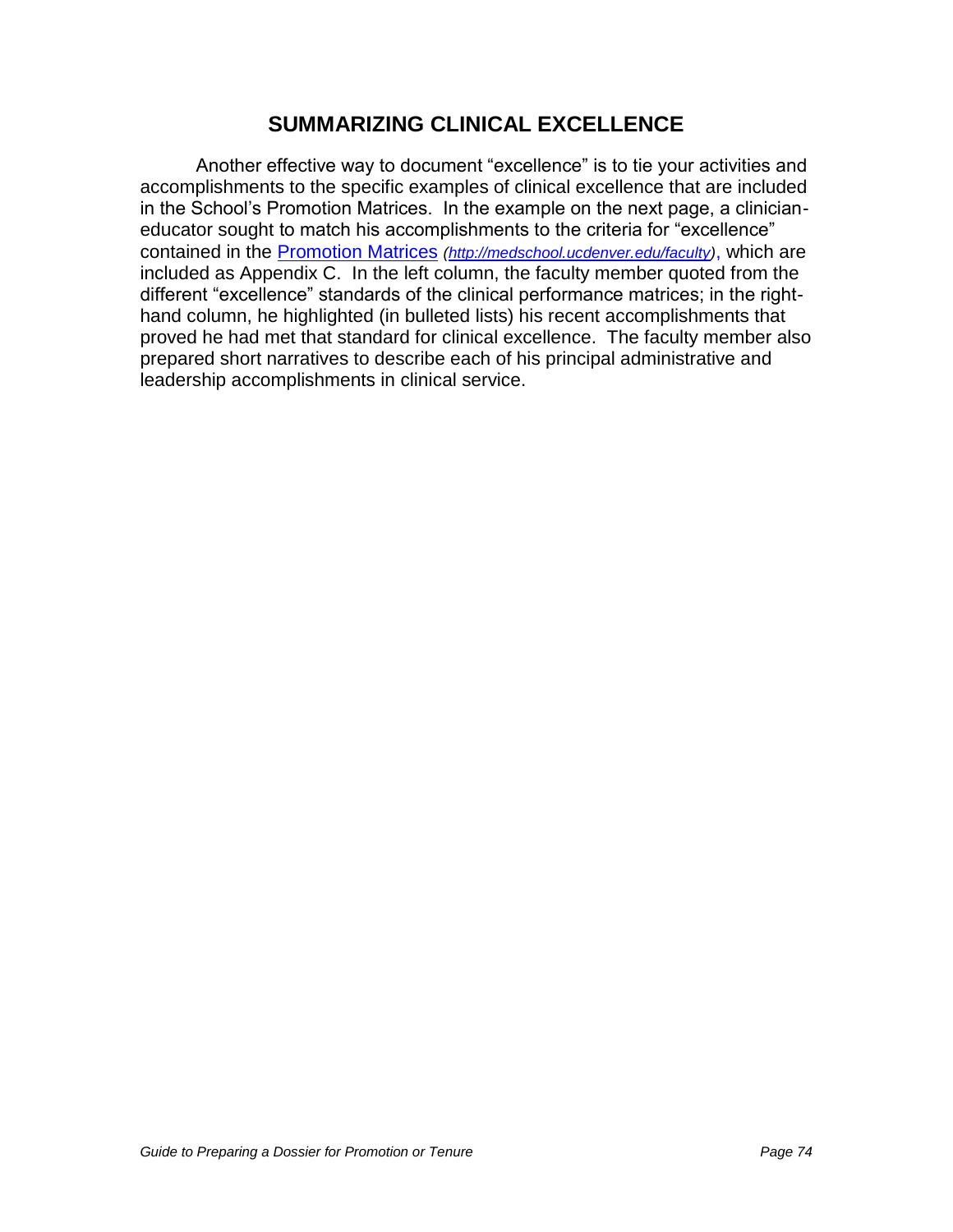# **Matrix Table**

| <b>CLINICAL ACTIVITIES</b>                                                                                                                                                                                                            |                                                                                                                                                                                                                                                                                                                                                                                                                                                                                                                                                                                                         |  |  |
|---------------------------------------------------------------------------------------------------------------------------------------------------------------------------------------------------------------------------------------|---------------------------------------------------------------------------------------------------------------------------------------------------------------------------------------------------------------------------------------------------------------------------------------------------------------------------------------------------------------------------------------------------------------------------------------------------------------------------------------------------------------------------------------------------------------------------------------------------------|--|--|
| <b>EXCELLENCE</b>                                                                                                                                                                                                                     |                                                                                                                                                                                                                                                                                                                                                                                                                                                                                                                                                                                                         |  |  |
| Continuing significant participation for<br>an extended period of time in clinical<br>activities that are highly effective                                                                                                            | Beginning in 1999, I have provided direct patient care as a member of<br>$\bullet$<br>the UCH Trauma Surgery Team; as outlined in detail in this portfolio, I<br>participate in emergency trauma call and operative, inpatient and<br>outpatient care of patients totaling > 40 hours per week.                                                                                                                                                                                                                                                                                                         |  |  |
|                                                                                                                                                                                                                                       | Served on, or led, 8 clinical task forces focusing on inpatient and<br>$\bullet$<br>surgical trauma care, including infection control, blood product<br>utilization, nutritional support and alcohol and drug use screening.                                                                                                                                                                                                                                                                                                                                                                            |  |  |
|                                                                                                                                                                                                                                       |                                                                                                                                                                                                                                                                                                                                                                                                                                                                                                                                                                                                         |  |  |
| Development of new techniques,<br>therapies or health care delivery<br>systems that have improved the health<br>of the populations served                                                                                             | Chaired the UCH Task Force to Improve the Care of Patients with<br>$\bullet$<br>Multi-System Trauma.<br>Developed evidence-based treatment guidelines for the emergency<br>$\bullet$<br>management of patients with suspected traumatic brain injury.<br>Chaired the UCH collaborative effort to "Improve trauma care                                                                                                                                                                                                                                                                                   |  |  |
|                                                                                                                                                                                                                                       | $\bullet$<br>efficiency and outcomes;" after two years of work with surgical,<br>medical, radiologic, laboratory and nursing colleagues, we achieved<br>reductions in ICU length of stay, lower rates of infectious<br>complications, a reduction in duplicate radiology and laboratory<br>utilization, improved adherence to national guidelines for managing<br>hyperglycemia and overall improvements in patient outcomes. These<br>favorable results were presented to the UCH Board of Directors and at<br>the 2008 regional meeting of the Western Society for Trauma and<br><b>Critical Care</b> |  |  |
| Recognition for excellence in clinical                                                                                                                                                                                                | Invited contributor (3 chapters) to the Mosby publication, Evidence-<br>$\bullet$                                                                                                                                                                                                                                                                                                                                                                                                                                                                                                                       |  |  |
| activity at the local, regional or national<br>level through letters of reference,<br>awards, institutional evaluations,<br>invitations to speak, invitations to write<br>reviews, etc.                                               | Based Care of the Multiply-Injured Adult (2008).<br>Served as Program Chair, 2007 meeting of the Western Society for<br>$\bullet$<br>Trauma and Critical Care.<br>7 Invited talks at regional and national meetings on topics related to<br>$\bullet$                                                                                                                                                                                                                                                                                                                                                   |  |  |
|                                                                                                                                                                                                                                       | trauma resuscitation (listed in my C.V.).<br>Winner, UCH Leadership Award (2009 by the UCH Medical Staff).<br>$\bullet$<br>Winner, 2007 Faculty Professionalism Award (by the housestaff).<br>٠<br>Invited four times to serve as a site visitor for trauma center<br>$\bullet$<br>accreditations (American College of Surgeons).                                                                                                                                                                                                                                                                       |  |  |
|                                                                                                                                                                                                                                       |                                                                                                                                                                                                                                                                                                                                                                                                                                                                                                                                                                                                         |  |  |
| Creative, active participation in the<br>evaluation of the effectiveness (quality,<br>utilization, access, cost) of the care<br>being provided                                                                                        | Developed electronic medical record system to facilitate<br>$\bullet$<br>documentation of care and adherence to clinical guidelines for trauma<br>patients.                                                                                                                                                                                                                                                                                                                                                                                                                                             |  |  |
|                                                                                                                                                                                                                                       | Lead investigator, "An evaluation of trauma care provided to patients<br>$\bullet$<br>in Colorado: A comparison across racial and ethnic lines" (publication<br>forthcoming in the Journal of Minority Health).                                                                                                                                                                                                                                                                                                                                                                                         |  |  |
| Demonstration of effective leadership at<br>the site of clinical practice $-$ i.e., director<br>of a clinical service, head of an<br>interdisciplinary team that creates and<br>manages a clinical pathway and<br>outcomes evaluation | Served as Trauma Surgery Director, University of Colorado Hospital,<br>$\bullet$<br>$1999 - present$ .                                                                                                                                                                                                                                                                                                                                                                                                                                                                                                  |  |  |
|                                                                                                                                                                                                                                       | Led the UCH multi-disciplinary (surgery, emergency medicine,<br>$\bullet$<br>radiology, neurosurgery and nursing) team that prepared for the<br>successful 2001 trauma center accreditation site visit; resulted in 5-<br>year (maximum) accreditation.                                                                                                                                                                                                                                                                                                                                                 |  |  |
| Assumption of a substantive leadership                                                                                                                                                                                                | Western States Regional Director, American College of Surgery<br>$\bullet$                                                                                                                                                                                                                                                                                                                                                                                                                                                                                                                              |  |  |
| role at the regional or national level -<br>chairing committees, national meetings,<br>professional task forces  editorial role<br>in a journal                                                                                       | Committee on Trauma.                                                                                                                                                                                                                                                                                                                                                                                                                                                                                                                                                                                    |  |  |
|                                                                                                                                                                                                                                       | Lead author of 3 evidence-based guidelines for trauma care,<br>$\bullet$<br>published in both the Annals of Emergency Medicine and the Journal<br>of Trauma.                                                                                                                                                                                                                                                                                                                                                                                                                                            |  |  |
|                                                                                                                                                                                                                                       | Member, Committee to Improve Trauma Care in Rural Colorado<br>$\bullet$<br>(Colorado Department of Public Health and Environment), 2003 -<br>present.                                                                                                                                                                                                                                                                                                                                                                                                                                                   |  |  |
|                                                                                                                                                                                                                                       | Manuscript reviewer and member of the Editorial Board, Journal of<br>Trauma and Critical Care.                                                                                                                                                                                                                                                                                                                                                                                                                                                                                                          |  |  |
|                                                                                                                                                                                                                                       | Chair, National Task Force on Trauma Care for Underserved<br>Populations (American College of Surgeons, Committee on Trauma)                                                                                                                                                                                                                                                                                                                                                                                                                                                                            |  |  |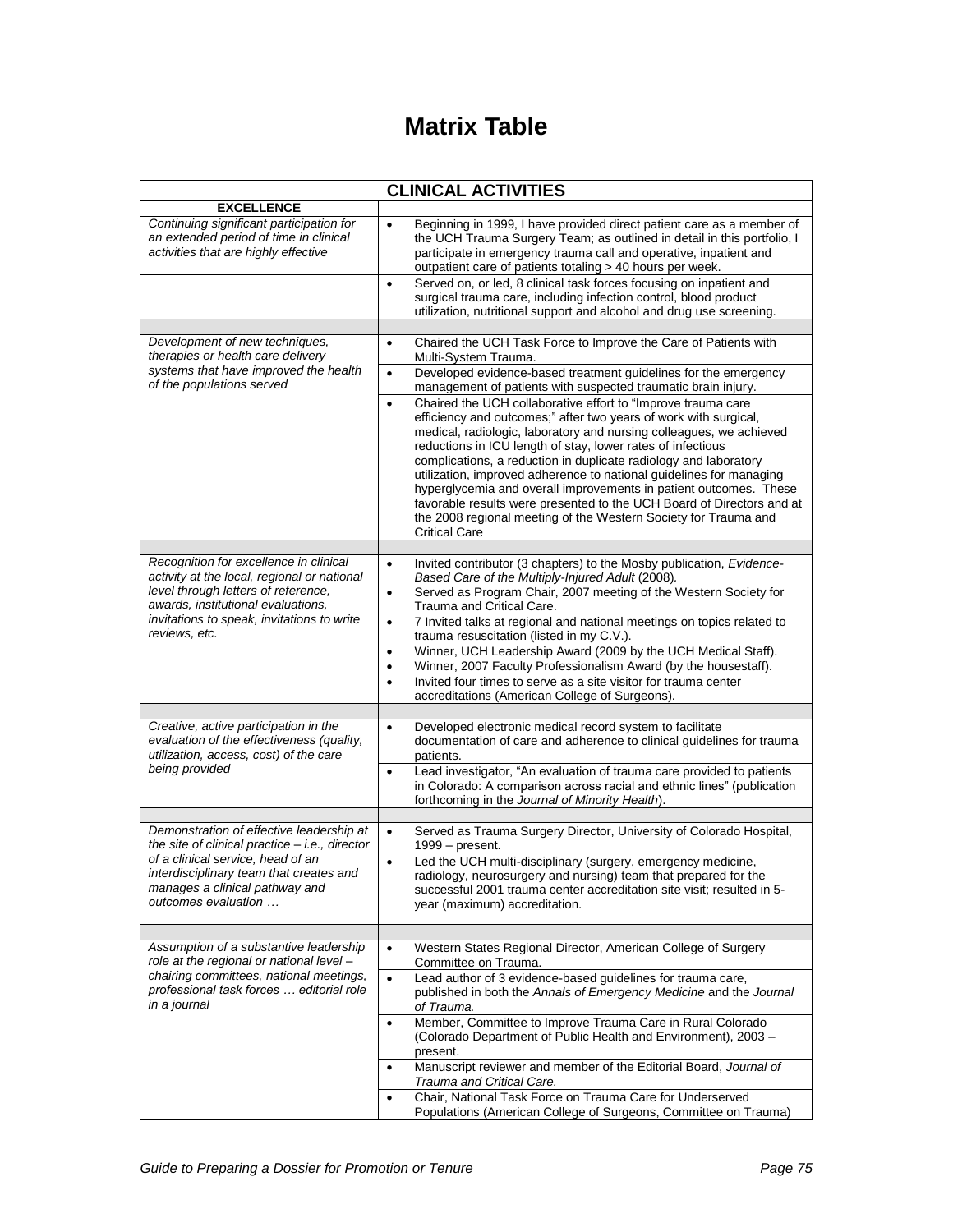# **TAB 8 – SCHOLARSHIP AND RESEARCH**

The "Scholarship and Research" section of your dossier is the place where you describe and document your success as an investigator or scholar. Your C.V., which lists your grants and publications, is not enough. If you prepare narrative summaries and annotated bibliographies (examples are provided under this tab), you will be able to explain the scope, importance and impact of your research and scholarly work to members of the Faculty Promotions Committee.

The SOM recognizes four types of scholarship: the scholarship of discovery, application, integration and teaching. For more information on these types of scholarship, and about how scholarship is judged during the promotion review process, please see the "Four Types of Scholarship" on page 23 of the [School of Medicine Rules](http://www.ucdenver.edu/academics/colleges/medicalschool/facultyAffairs/Documents/Rules2007.pdf) [\(http://medschool.ucdenver.edu/faculty\)](http://medschool.ucdenver.edu/faculty). Also see Appendix A: "How the Faculty Promotions Committee Defines and Judges Scholarship."

The "Scholarship and Research" section of your dossier should contain, at a minimum, three sections.

**NOTE:** If you are a clinician-educator, you have probably summarized *your clinical or teaching scholarship earlier in your dossier (in your clinician's or teacher's portfolio). In this case, your narrative statement* about your scholarship should be very brief and should refer to those earlier descriptions.

- **Narrative statement.** Summarize the focus of your research or scholarship. Emphasize your most noteworthy discoveries, insights or advances. Remember that this section of your dossier provides information about the importance, impact and reach of your creative and scholarly work, in a manner that your C.V. cannot.
- **Summary of funded research**. For your most important funded projects only: List the grant and describe (briefly) the purpose of the project. Highlight your role, especially if you are not the Principal Investigator. Provide a brief summary of the nature and importance of the problem (the "context") and the expected results or implications of the work.
- **Annotated bibliography**. Limit this section to a summary of your "best" publications or other creative works --- those that have been the most innovative or that have received the most attention. For each publication or creative product, provide a brief summary of the nature and importance of the problem (the "context") and the most important results.

See the following pages for examples of each of these documentation tools.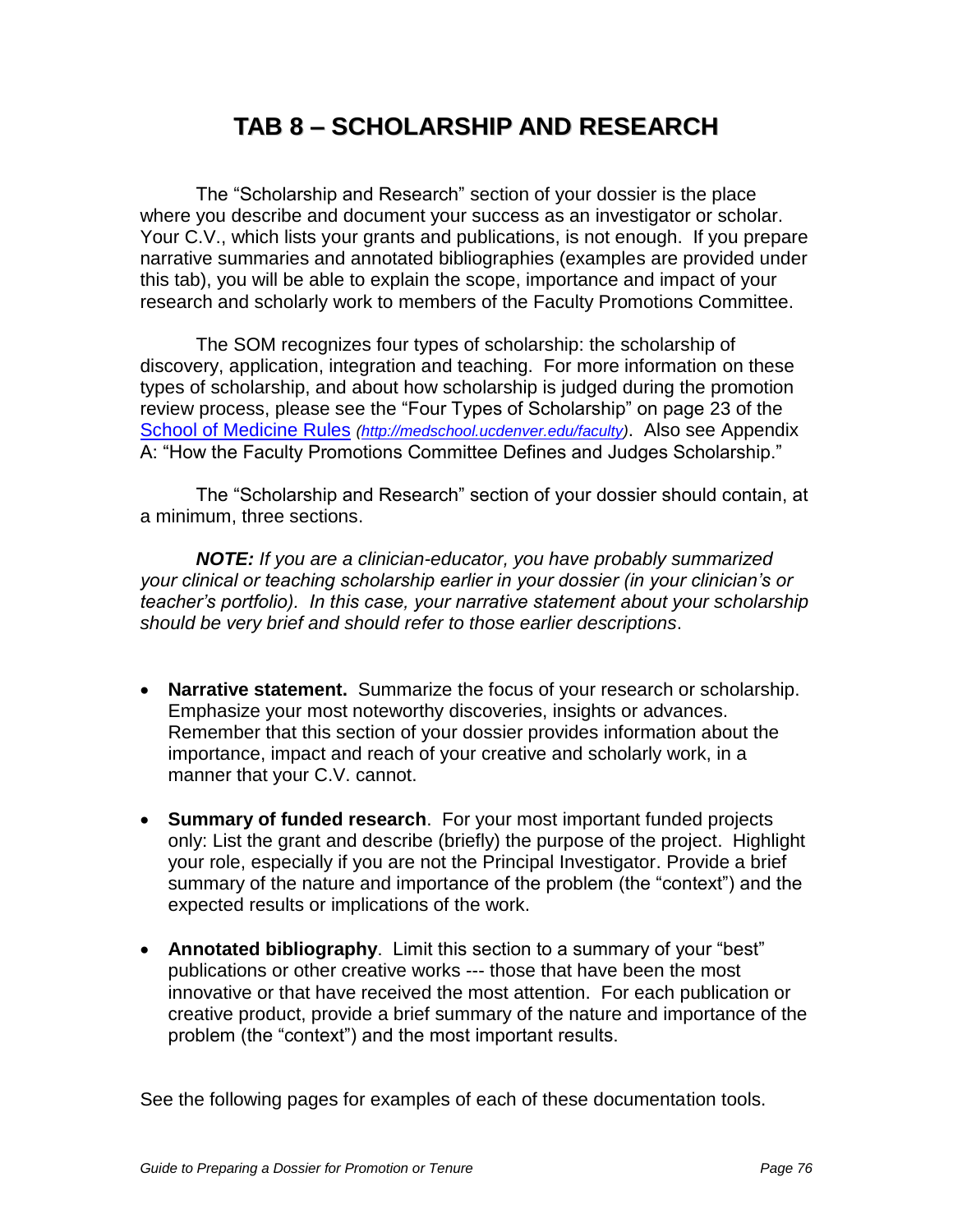# **Examples: Narrative Statement and Annotated Bibliography**

### **Example 1**

My research interests include: (1) Injury epidemiology and prevention; and (2) Clinical preventive services in emergency departments. As summarized in the grant and publications sections of my C.V., I have directed and published numerous original investigations in each of these areas.

For more than ten years, my research activities have centered around injury epidemiology and prevention, with a particular focus on injuries and fatalities related to traffic crashes and domestic violence. In particular, I have emphasized the use of rigorous data analysis and epidemiologic methods to inform public policy. Often, I have conducted studies that are of importance, not only to the academic community, but to legislators and to state and federal agencies. I have tried to focus on "consequential epidemiology" --- using research methods to help solve contemporary public problems.

Of the injury-related publications listed in my C.V., the following have received the most attention in Colorado and nationally:

- 1. An Evaluation of the Colorado Mandatory Safety Belt Law: The First Year (Report to the Colorado General Assembly, October, 1989). This study used time-series analysis to show an effect of the new safety belt law, after adjusting for other laws, changes in speed, driver licensure, weather and economic conditions, and temporal trends. The law led to an increase in seat belt usage and had a measurable, but temporary, effect on injuries and fatalities.
- 2. *Facts vs. values: Why legislators vote "No" on injury control laws (J Trauma, 1993).* This study was the first to examine decision-making by elected officials in the area of injury prevention. Legislators' knowledge, injury experiences, attitudes and beliefs were measured in a written survey and compared to their votes on Colorado"s safety belt law. Knowledge of injury facts and data was not the key determinant of legislators" votes for or against a seat belt law. The strongest predictors of voting behavior were concern for personal freedoms, perceived constituent support and attention paid to policy effectiveness.
- 3. Domestic violence against women: Incidence and prevalence in Emergency Department populations (JAMA, 1995). For years it had been asserted that one-third to one-half of women visiting Emergency Departments were there because of domestic violence. Prior chart reviews appeared to suffer from selection bias, non-uniform definitions of domestic violence, lack of blinding and confusion between acute violence and past exposures. This study was performed to provide accurate estimates of the incidence, one-year period prevalence and lifetime prevalence of domestic violence among women seeking care in Emergency Departments. Two ED"s, a community ED and two walk-in clinics were studied. Our results, published in JAMA, have since been replicated by other investigators in academic and community hospitals.
- 4. Detecting partner violence in the emergency department: The accuracy of three brief screening questions (JAMA, 1997). Intimate partner (domestic) violence is an important health risk for many women; as a result, routine screening has been recommended for women presenting for care in office and emergency department settings. However, no brief, accurate screening instrument had been developed or validated. This study tested a new three-question screen for partner violence among 491 women in two urban Emergency Departments. The screen was validated against two standardized measures of partner violence. The study found that three brief, directed questions accurately detected a large number of women with a history of partner violence.
- 5. Motor vehicle fatalities: A comparison of Hispanic and non-Hispanic motorists in Colorado. Ann Emerg Med (In press). Traffic safety has emerged as a key public health priority in Hispanic communities. This study linked two population-based data bases (death certificates and the Fatality Analysis Reporting System) to compare fatally injured Hispanic and non-Hispanic motorists. Compared to non-Hispanic whites, Hispanic motorists had higher population-based traffic-related fatality rates. After adjustment for age, gender and rural locale, Hispanic drivers had significantly higher rates of safety belt non-use, alcohol intoxication, speeding and invalid licensure, and they had older vehicles. Prior to publication, there data were shared with Hispanic community leaders in Colorado.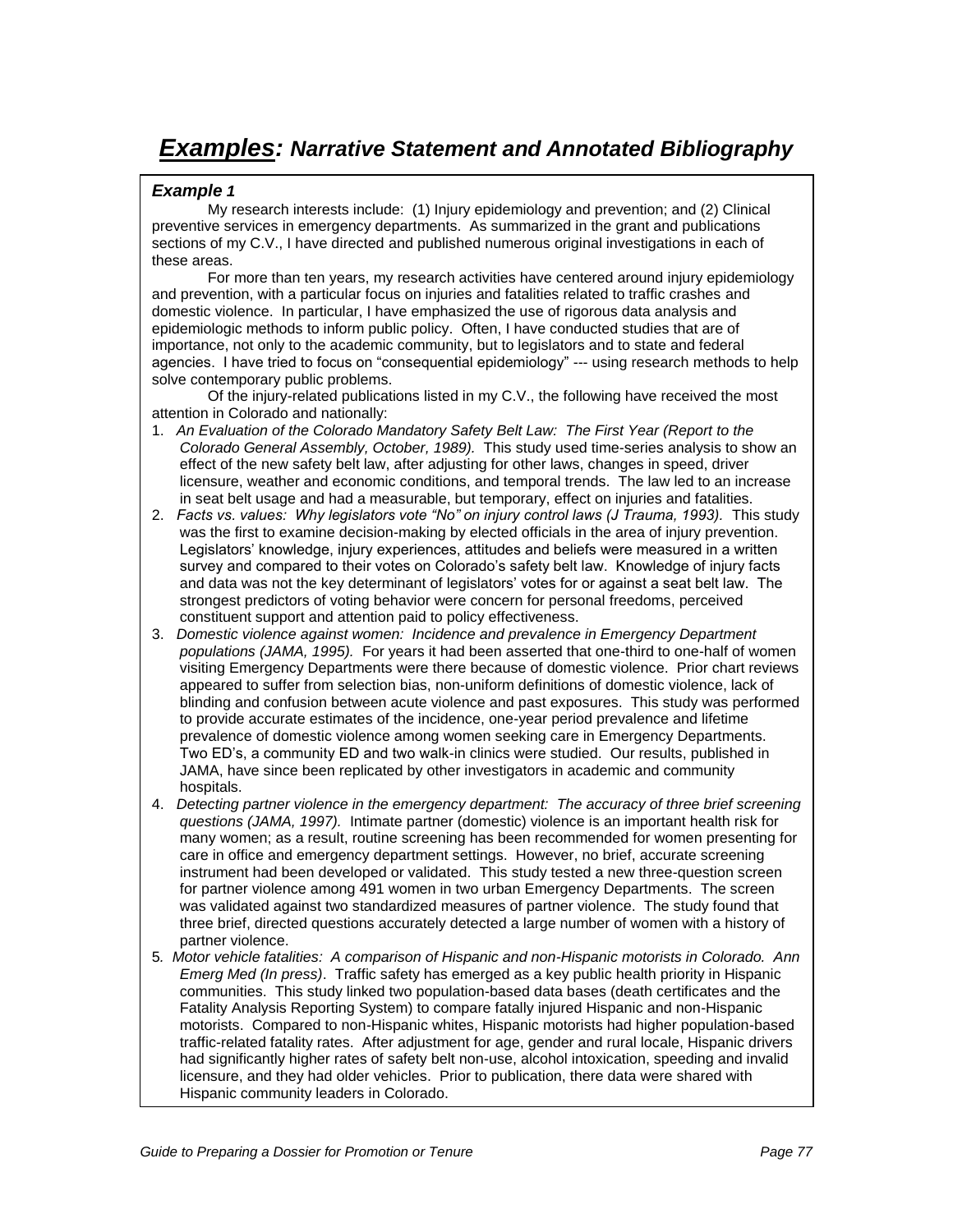## **Examples: Narrative Statement and Summary of Funded Research**

#### **Example 1**

My research program focuses on improving care at the end of life.

I have been developing aging research at the University of Colorado Denver since beginning my research fellowship training in 1994. My research career trajectory demonstrates a commitment to: 1) initially developing my own skills as a researcher; 2) quickly assuming a role as a mentor for others who are interested in aging research; and 3) developing research, clinical and educational programs aimed at improving care for older persons with serious advanced illness. I have established a highly successful agingfocused research program that is addressing fundamental issues in the care of persons with advanced illness.

I have demonstrated a consistent track record of peer-reviewed research funding since 1996, including more than \$4 million in competitive research grants as Principal Investigator. These are listed on my C.V. and are described briefly below:

#### The Population-Based Palliative Care Research Network (PoPCRN)

The 2004 NIH "State of the Science Conference Statement: Improving End-of-*Life Care"* concluded that research networks are necessary to advance the palliative care evidence base. My principal contribution to the field is the development of the Population-based Palliative Care Research Network (PoPCRN). PoPCRN is a national network of organizations providing palliative care that facilitates multi-site studies of hospice and palliative care, addressing operational as well as clinical issues. Building on the experience and model of primary care practice-based research networks, PoPCRN has demonstrated its effectiveness as a means of conducting high quality, clinically relevant end-of-life research in settings where palliative care is provided.

To date, the network"s research has focused primarily on symptom distress and quality of life, contributing significantly to the literature in these areas.

- To date, over 250 hospice and palliative care organizations from across the U.S. have expressed interest in participating in 27 PoPCRN-based studies.
- The multidisciplinary PoPCRN research team meets monthly to review research in progress and discuss development of new research ideas.
- Over the past 10 years of conducting PoPCRN-based studies, my research team and I have evolved novel experimental approaches to most effectively utilize the network. For complex studies, patientfocused data are often collected locally; alternatively, sufficient resources are budgeted to train and financially support on-site personnel and to conduct frequent site visits to assure adherence to study protocols. For less complex studies, PoPCRN has effectively employed web-based, email, telephone and mailed data collection approaches. A national Advisory Committee composed of representatives from participating sites, provides guidance regarding study topics, design, implementation, and data interpretation. A web page [\(www.ucdhsc.edu/popcrn\)](http://www.ucdhsc.edu/popcrn), email updates and a newsletter facilitate communication. Site-specific study results are disseminated to participating sites for use in internal quality improvement activities. Aggregate reports are distributed via the web site, newsletter, and the peer reviewed literature.

By including hospice/palliative care organizations that provide care through a variety of models and in diverse settings, PoPCRN is representative of a spectrum of end-of-life care. The collaboration between clinicians and administrators from the participating organizations and the PoPCRN research team ensures that the issues being studied are clinically relevant and that the studies themselves are rigorous. PoPCRN serves as a "laboratory" for addressing key issues in the care of persons with advanced illness and provides a rich resource for nurturing the development of research skills and careers.

[Provide information about key publications and novel findings and discoveries]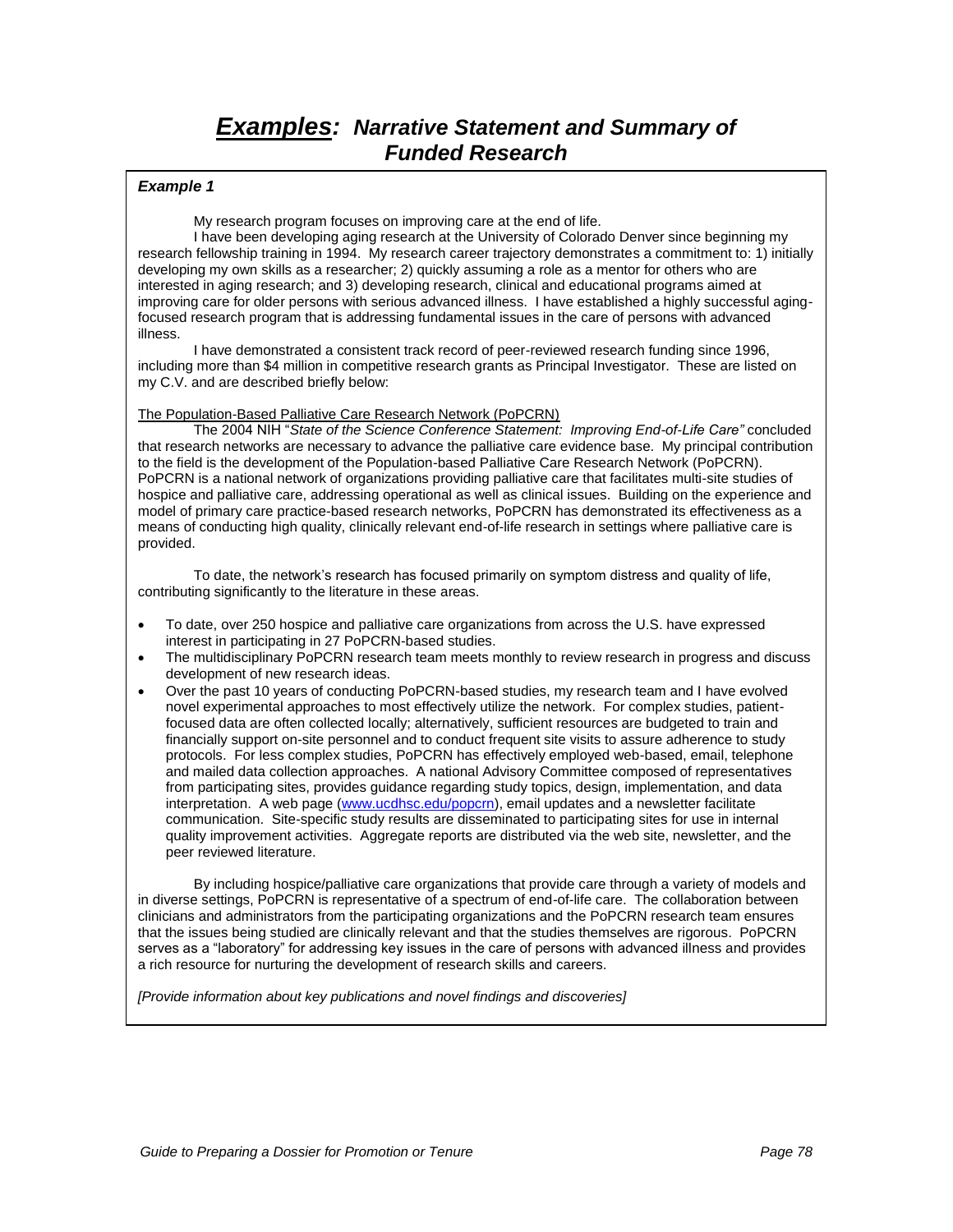# **Examples: Summaries of Funded Research**

## **Example 2**

Improving Patient Safety by Examining Pathology Errors

1 RO1 HS 13321-01 Funding Agency: Agency for Healthcare Research and Quality Dates: Grant Amounts:

I direct this multi-institutional project, which has involved the creation of a patient safety database, defining and characterizing laboratory medicine error, and designing and implementing quality improvement initiatives to decrease medical error. Our research team showed successful quality improvement implementation in many areas, including lung cancer diagnostic services, cervical cancer prevention services, breast cancer prevention services, thyroid gland fine needle aspiration services, laboratory standardization of diagnostic processes, and clinical office design of laboratory testing.

This funded grant has resulted in over 40 peer-reviewed publications, 41 abstracts and 125 invited lectures. A total of 12 institutions have participated in this study (originally only four were funded), and we identified and analyzed over 30,000 medical errors, 50% of which led to patient harm.

### **Example 1**

**Grant:** 5 U10HD41919-03 (Chase PI) **Funding Agency:** National Institutes of Health **Title**: Glucose Sensors in Children with Type 1 Diabetes **Role**: Co-Principal Investigator **Effort and Funding:** \$352,407 annual direct costs (\$1,926,831 total award); 21% effort. **Dates:** 9/30/01 – 8/31/07 **Description:**

This grant funds a multicenter collaborative study group with the purpose of developing shared protocols aimed at independently assessing the accuracy and clinical usefulness of new continuous glucose monitoring devices, as well as to answer clinical questions about the cause and prevention of hypoglycemia in children with type 1 diabetes. My role in this grant included the participation in quarterly face-to-face meetings and bi-weekly steering committee conference calls to discuss protocol development and implementation as well as progress of ongoing clinical studies and manuscripts. I also volunteered for various specific protocol development committees as well as manuscript writing committees. As a coinvestigator for the Barbara Davis Center, I was also responsible for overseeing patient enrollment and protocol implementation at our site. I was the lead author on two of the manuscripts generated by the Direcnet study group.

### **Results and Key Publications:**

*[It is best to provide a brief "annotated bibliography," which highlights presentations of data,*  important findings, novel insights, discoveries or other important contributions]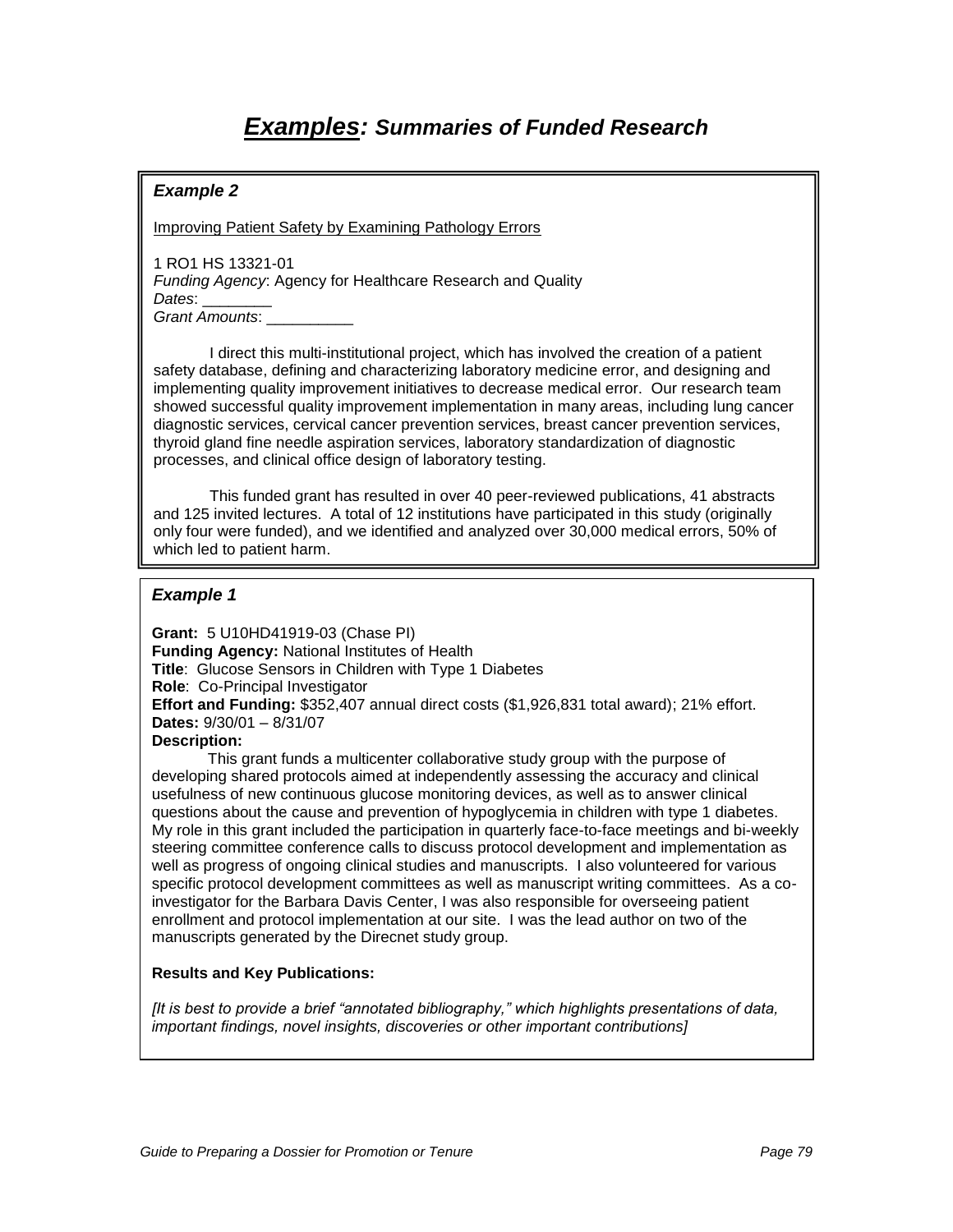# **TAB 9 – INSTITUTIONAL AND COMMUNITY SERVICE AND ADVOCACY**

**This is an optional section**. However, if you have been active in service --- at the departmental, School of Medicine, University, community or professional levels --- you may wish to prepare a formal service portfolio. Use bulleted lists and narratives to describe your most important advocacy or service activities. If you have summarized your service activities elsewhere (in your teacher"s or clinician"s portfolio), you should not repeat that information here.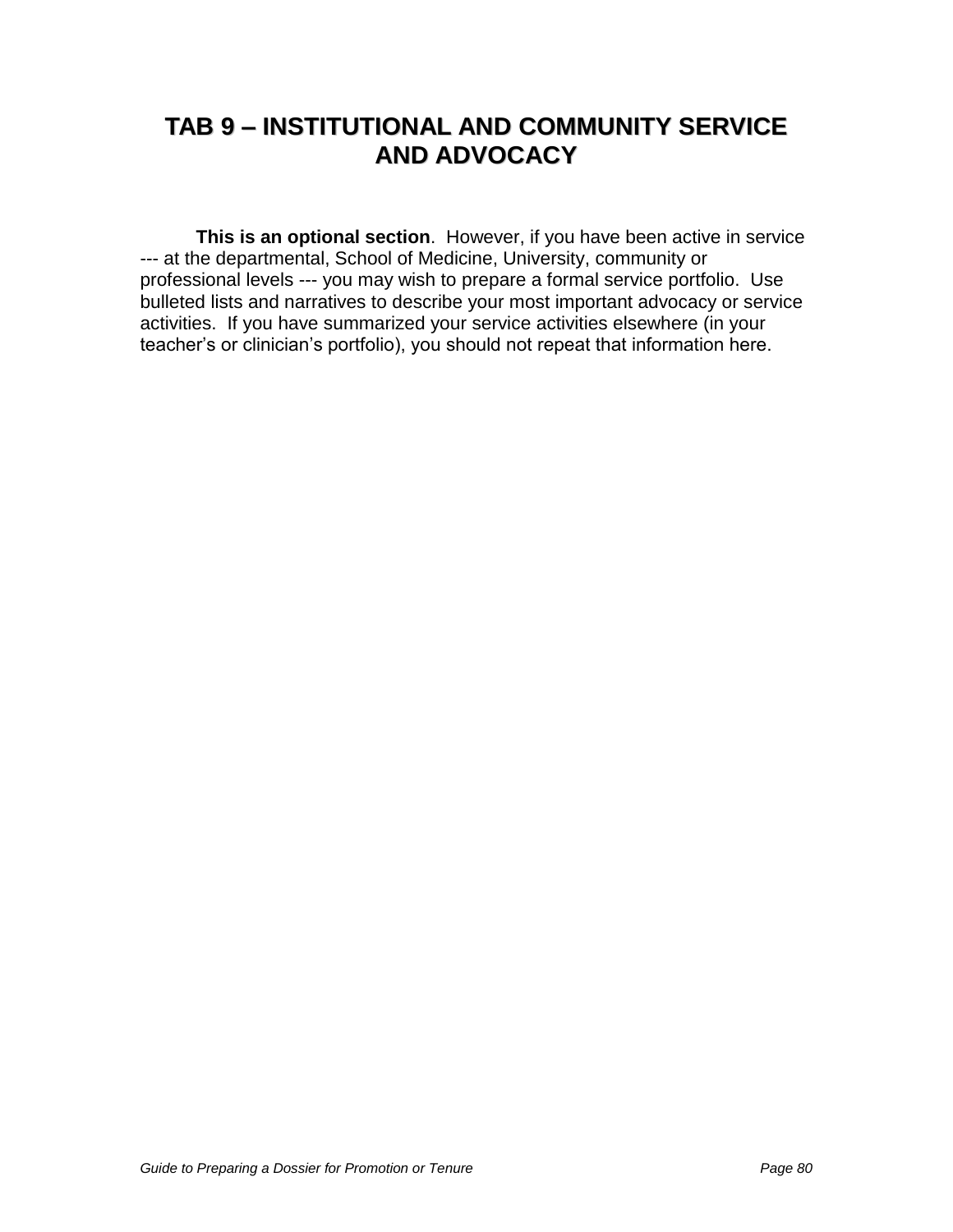# **APPENDIX A How the Faculty Promotions Committee Defines and Judges Scholarship**

According to the Rules of the School of Medicine, all faculty members, regardless of their job assignments or focus, "are required to participate in scholarship, as broadly defined." The SOM lists four types of scholarship:

- **The scholarship of discovery** traditional, hypothesis-driven research which "results in the generation of new knowledge." Almost always, successful scholarship of discovery results in peer-reviewed publications.
- **The scholarship of application** efforts to "build bridges between theory and practice" or to "apply knowledge to practical problems." Examples include development of a new medical treatment modality or efforts to shape public on health care. Among the most common "products of applied scholarship:" white papers or reports to state or national organizations; clinical guidelines that improve patient care (published, presented, distributed or posted on web sites); and leadership of quality improvement activities (with documentation of improved services or outcomes). In general, to qualify as scholarship, the clinical guidelines, utilization review, quality assessment or other project should include: a) evidence of creativity and leadership; clear objectives; use of appropriate methods to assess quality or measure outcomes; significant results that can be reviewed; and evidence of dissemination of the results, through articles or presentations or integration into current practice.
- **The scholarship of teaching** the development of new courses or teaching methods, learning outcomes assessments or preparation of high-quality syllabi, laboratory exercises, educational videos or web sites, patient simulations, problem-based learning cases or other instructional materials. For more information about the criteria for demonstrating educational scholarship, see: ["Turning Committee Work and Course Leadership into](http://www.ucdenver.edu/academics/colleges/medicalschool/facultyAffairs/Documents/EducationScholarshipMemo.pdf)  [Teaching Scholarship: A guide for educators at the University of Colorado](http://www.ucdenver.edu/academics/colleges/medicalschool/facultyAffairs/Documents/EducationScholarshipMemo.pdf)  [School of Medicine."](http://www.ucdenver.edu/academics/colleges/medicalschool/facultyAffairs/Documents/EducationScholarshipMemo.pdf) Also see Appendix B, "Teaching Innovations and Scholarship," for more information about demonstrating educational scholarship.
- **The scholarship of integration** creative synthesis or analysis. Also known as "horizontal scholarship," the scholarship of integration brings new insights to bear on original research and seeks to "interpret, analyze and draw together the results of the original research." For clinicians, the most common products of scholarship have been works of integration, such as case reports, book chapters or review articles.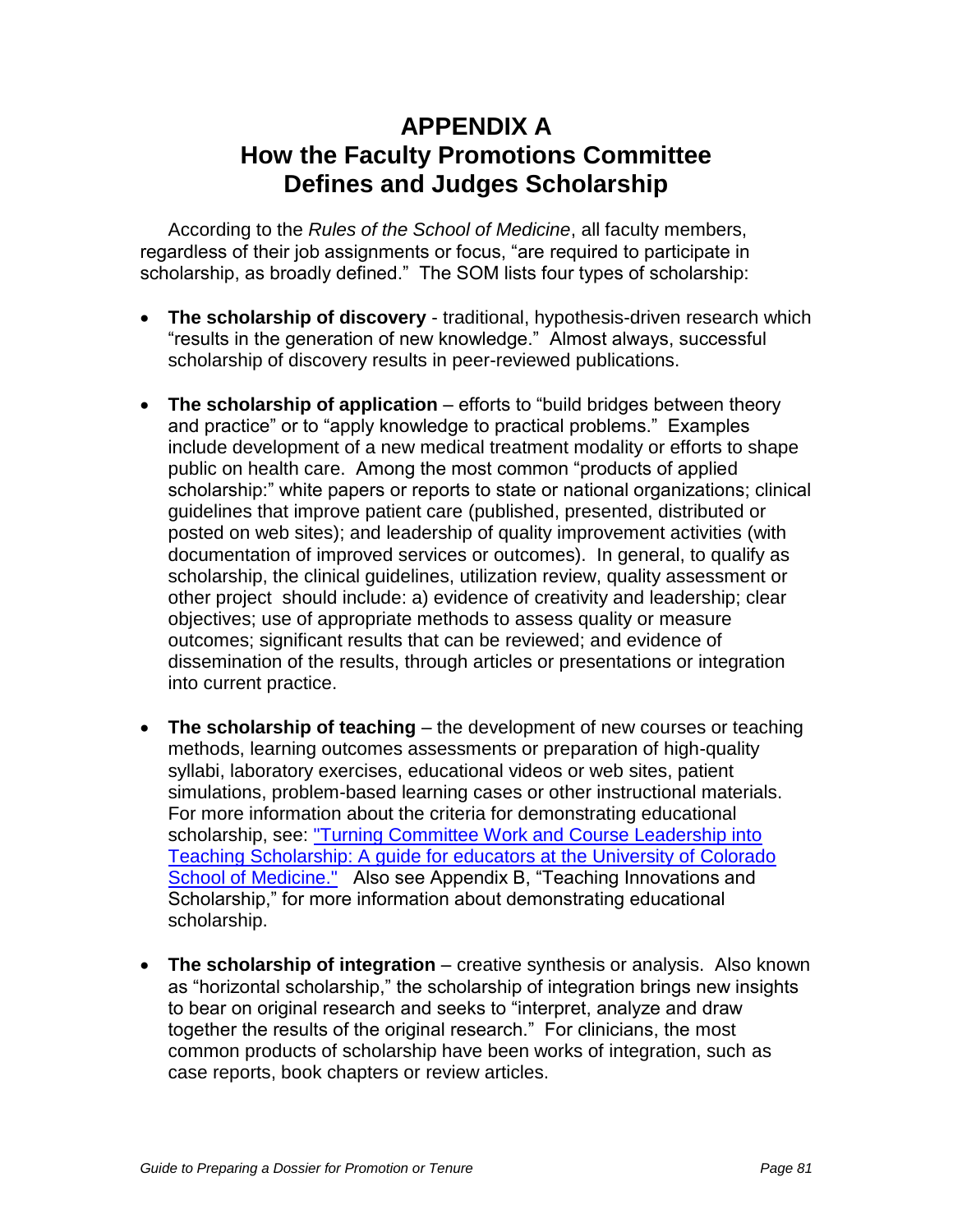# **APPENDIX A (cont.)**

The Rules of the School of Medicine also require that faculty members seeking promotion or tenure provide tangible evidence of their scholarship, whether published in traditional, peer-reviewed journals or in other formats. Specifically, the Rules state: "The products of all scholarship must be in a format that can be evaluated, which would normally mean a written format, but could include video or computer formats."

For more information about the types of scholarship, and about how scholarship is judged during the promotions process, please refer to the following documents (All are posted on the Office of Faculty Affairs web site):

- The **SOM Promotion Matrices (PDF)** [\(http://medschool.ucdenver.edu/faculty\)](http://medschool.ucdenver.edu/faculty) (also included as Appendix C), which list more than 60 examples of the scholarship of discovery, application, education and integration.
- [Education Scholarship Memo \(PDF\)](http://www.ucdenver.edu/academics/colleges/medicalschool/facultyAffairs/Documents/EducationScholarshipMemo.pdf) [\(http://medschool.ucdenver.edu/faculty\)](http://medschool.ucdenver.edu/faculty): "Turning Committee Work and Course Leadership into Teaching Scholarship: A guide for educators at the University of Colorado School of Medicine."
- [Scholarship Alternatives \(PDF\)](http://www.ucdenver.edu/academics/colleges/medicalschool/facultyAffairs/Documents/ScholarshipAlternatives.pdf) [\(http://medschool.ucdenver.edu/faculty\)](http://medschool.ucdenver.edu/faculty): "Alternative Scholarship and Faculty Success: Examples of the scholarship of application, integration and education."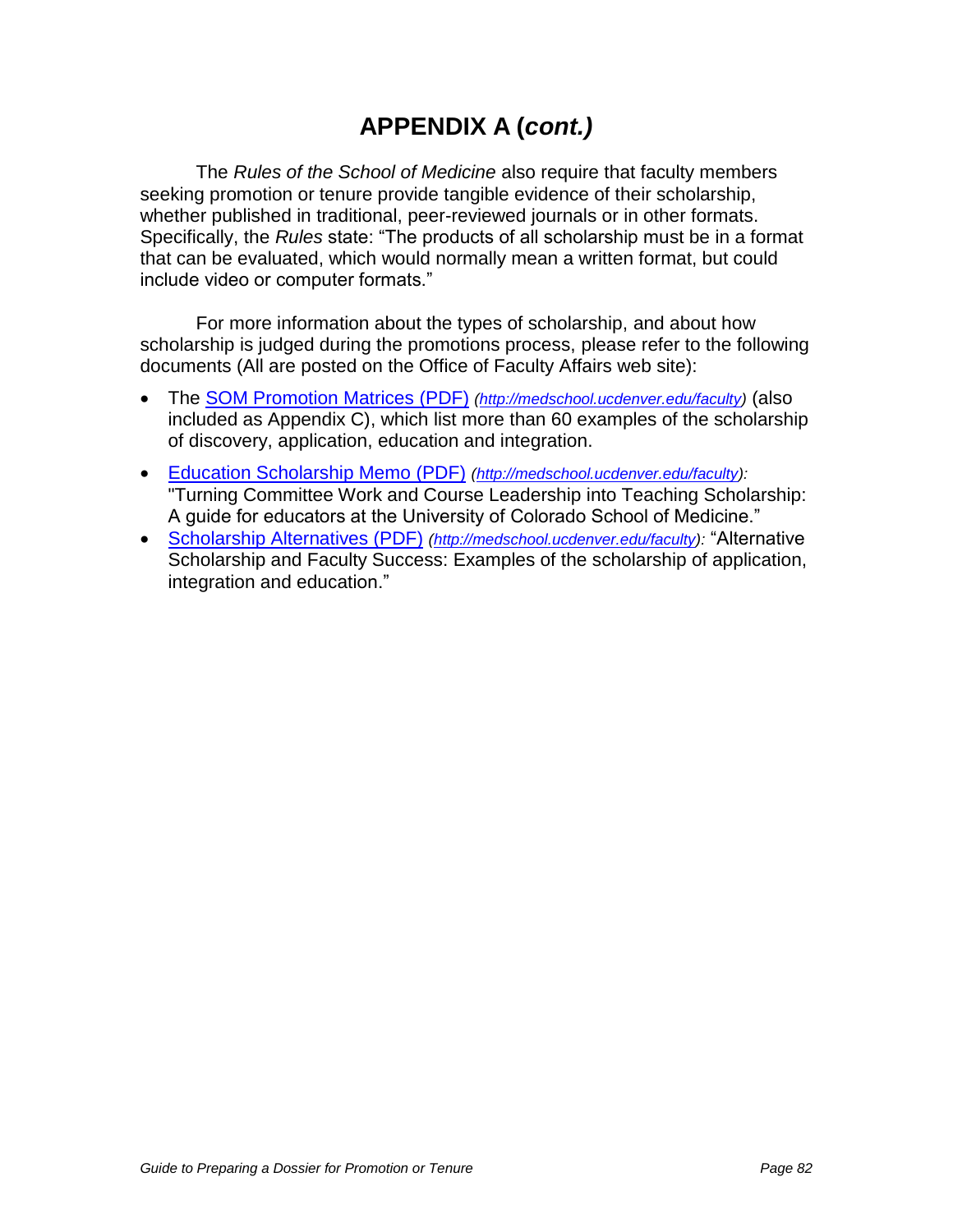# **APPENDIX B**

## **Documenting Teaching Scholarship**

Promotion in the School of Medicine requires that all faculty members, regardless of their job assignment or focus, participate in scholarship. Scholarship is broadly defined. The SOM lists four types of scholarship: discovery; application; integration; and education.

It is possible to demonstrate the scholarship of teaching without hypothesisdriven research or peer-reviewed publications. However, educational scholarship is more than being "an excellent teacher." To be considered educational scholarship, your work must extend beyond the classroom or the clinic. To count as scholarship, your work must reflect creativity and leadership. And you must be able to show tangible "products" of scholarship. As outlined in the Rules, *"The products of all scholarship must*  be in a format that can be evaluated, which would normally mean a written format but *could include video or computer formats."* Regularly, the Faculty Promotions Committee has accepted educational manuals for students, innovative competency-based curricula, educational videotapes, simulations, problem-based learning exercises and computerassisted learning programs as examples of the scholarship of teaching. You should include copies of (or references to) these scholarly works in your Teaching Portfolio.

**To document educational scholarship, you will also need to prepare one or more descriptive narratives**. Several examples follow. To the extent possible, you should use your narrative to demonstrate the manner in which your work meets these concrete tests of educational scholarship:

- **There are clear goals**: What need or gap in the curriculum did the course fill?
- **Content of the course**: How was the content of the course or program selected (for example, published model curricula, scientific literature review, consensus guidelines)? What literature was reviewed? Did you integrate information and perspectives from different clinical, biologic or sociologic disciplines?
- **Appropriate teaching methods**: What techniques were selected (PBL, lectures, online resources, simulations). Why? Did you incorporate methods in your course to encourage and evaluate independent learning and critical thinking by students?
- **Significant results**: What was the impact of the course? Who has taken the course? Was learning measured? Include test scores, changes in attitudes, knowledge or behavior, favorable evaluations or other measures. Describe the manner in which you relied on feedback from learners or colleagues to evaluate or improve the course. Has it been integrated into the core curriculum? Has the course content been presented, published or otherwise disseminated locally or nationally?
- **Educational products**: Include or describe innovative syllabi, laboratory manuals, simulations, web sites, or videos that can be reviewed by promotions committee members.
- **Clear description of your leadership or creative role**.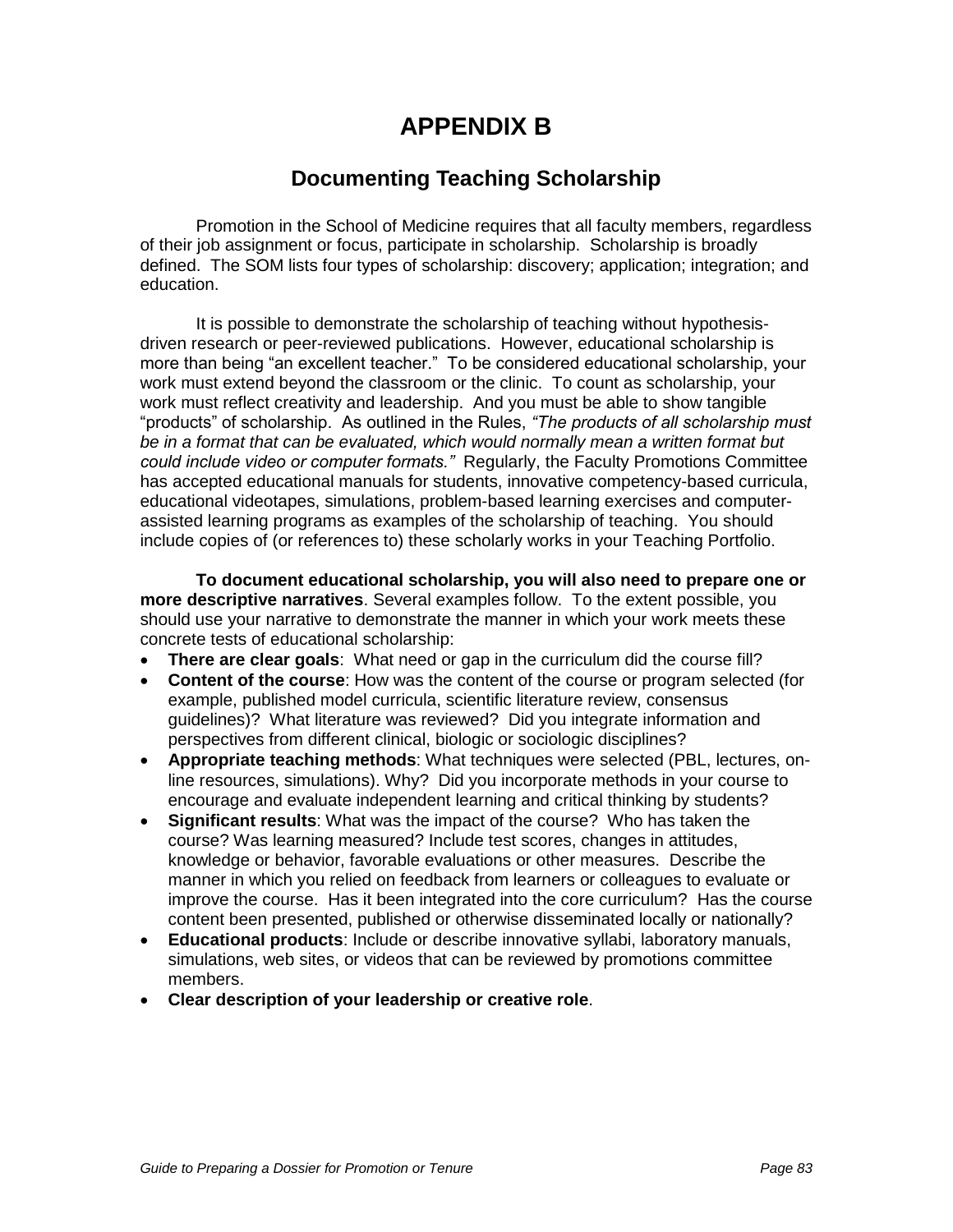## **APPENDIX C**

## **PROMOTION CRITERIA**

## **MATRIX**

NOTE: The following is intended to present examples of various levels of accomplishment in the areas of teaching, research, clinical activity, scholarship, and service. It is not exclusionary, but is intended to assist faculty, department chairs and promotion committees in matching candidates" accomplishments to the promotion criteria. Moreover, areas frequently overlap in practice, although they are presented as distinct entities here. It should also be noted that the matrix specifies just two categories, meritorious and excellent. Professors will need to achieve excellence by a number of criteria. Associate professors will have met fewer of these criteria and/or in not as great depth. The promotion process is meant to describe and reward continued professional growth and achievement. An associate professor is at an intermediate stage in that process, while a full professor has reached the final stage.

### **TEACHING**

### **Meritorious**

Active participation in teaching activities of the department, including two or more of the following: presenting a series of lectures covering one or more topics; coordinating a course, acting as primary instructor in a course, advising students, attending on inpatient or outpatient service, mentoring students and fellows, seminar or journal club organizer, small group or laboratory teacher, continuing education activities.

Meritorious teaching evaluations from students and peers.

Development or redevelopment of teaching materials for students, continuing education courses and/or other faculty training.

Invitations to present Grand Rounds/seminars here and at other institutions; invitations to present courses outside of primary department.

### **Excellent**

Regularly assumes greater than average share of teaching duties - e.g., course director, residency fellowship director.

Consistently receives outstanding teaching evaluations or teaching awards, recognition as an outstanding role model for students.

Trains fellows who pursue outstanding academic careers.

Develops innovative teaching methods such as educational software, videotapes, packaged courses or workshops, etc.

Successfully runs regional continuing education courses.

Consistent participation in national educational activities - e.g., Residency Review Committee, programs sponsored by professional organizations, re-certification, workshops and symposia, etc.

Invitations to be a visiting professor at another institution.

Provides educational leadership by writing syllabi, textbooks or assuming an administrative role (e.g., Assistant Dean Continuing Medical Education, Graduate Medical Education, Allied Health or Student Affairs)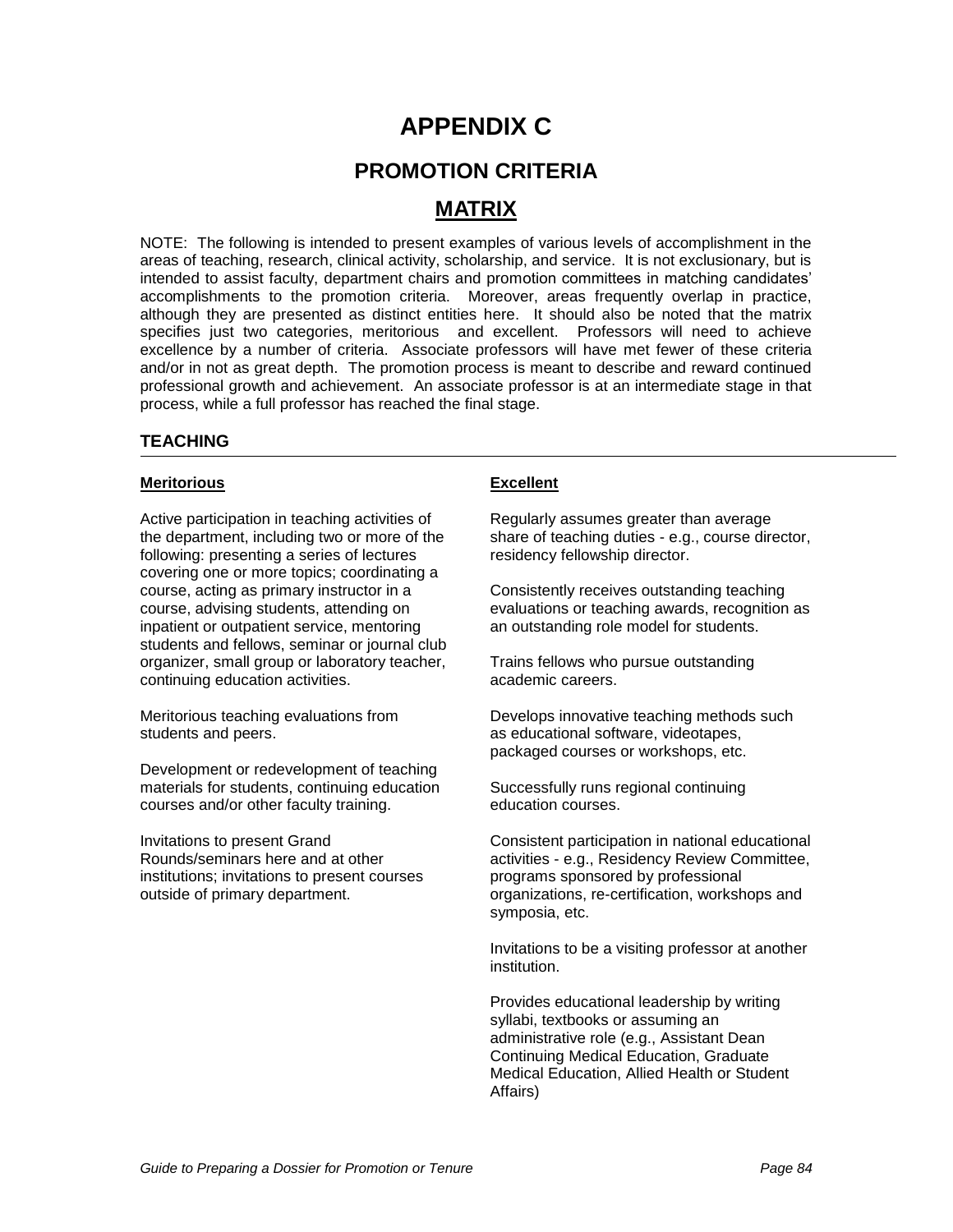### **Meritorious**

Active and effective participation in clinical activities of the academic unit.

Board certification.

Demonstration of mastery and independence clinical skills - (e.g., introduction of techniques, improved quality of care).

Support from internal peers at the site of practice.

Invitations to speak on clinical topics on campus, or participation on institutional clinical care committees.

### **Excellent**

Continuing significant participation for an extended period of time in clinical activities that are highly effective.

Development of new techniques, therapies, or HEALTH care delivery systems that have of improved the health of the population of newserved.

Creative, active participation in the evaluation of the effectiveness (quality, utilization, access, cost) of the care being provided.

Recognition for excellence in clinical activity at the local, regional, and/or national level through letters of reference, awards, institutional evaluations, invitations to speak, requests to write reviews, etc.

Demonstration of effective leadership at the site of clinical practice - i.e., director of a clinical service, head of a division, chair of a department, head of an interdisciplinary team that creates and manages a clinical pathway and outcomes evaluation, Medical Staff President.

Assumption of a substantive leadership role at the regional level - i.e., chairing committees, or accepting positions as officer of local or statewide professional organizations.

Assumption of a substantive leadership role at the national level - i.e., chairing national symposia and meetings, chairing committees or accepting positions as officer of national professional organizations, editorial role in journal.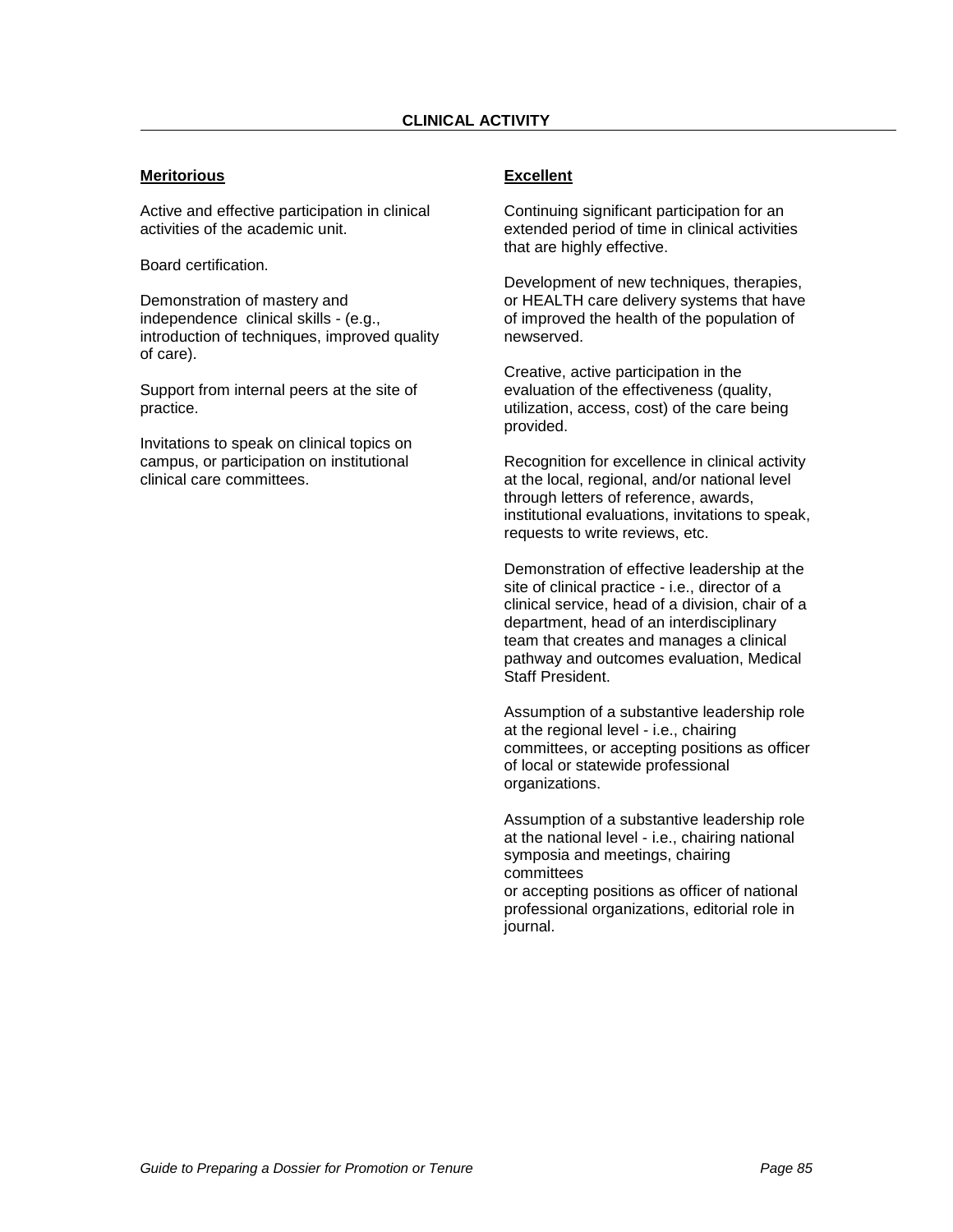### **Meritorious**

Authorship of papers in peer-reviewed journals that demonstrate the ability to generate and test hypotheses and represent a significant contribution to the published literature.

Co-investigator on grants or recipient of a 'First' award.

A principal and sustained role in the management of a research program with external funding.

Development of patents for discoveries.

Presentations at national meetings; invited research seminars at this and other institutions.

### **Excellent**

A consistent level of peer-reviewed and/or other funding for research over a sustained period of time.

Demonstrated evidence of originality as an investigator.

Principal investigator status on peerreviewed grants.

Development of a significant number of patents.

An ongoing, peer-reviewed publication record with senior author publications.

A national and/or international reputation as evidenced by external letters of reference, invitations to present at national/international meetings, visiting professor- ships, service on study sections, organizing national meetings, serving as a national consultant, or on editorial boards of journals, etc.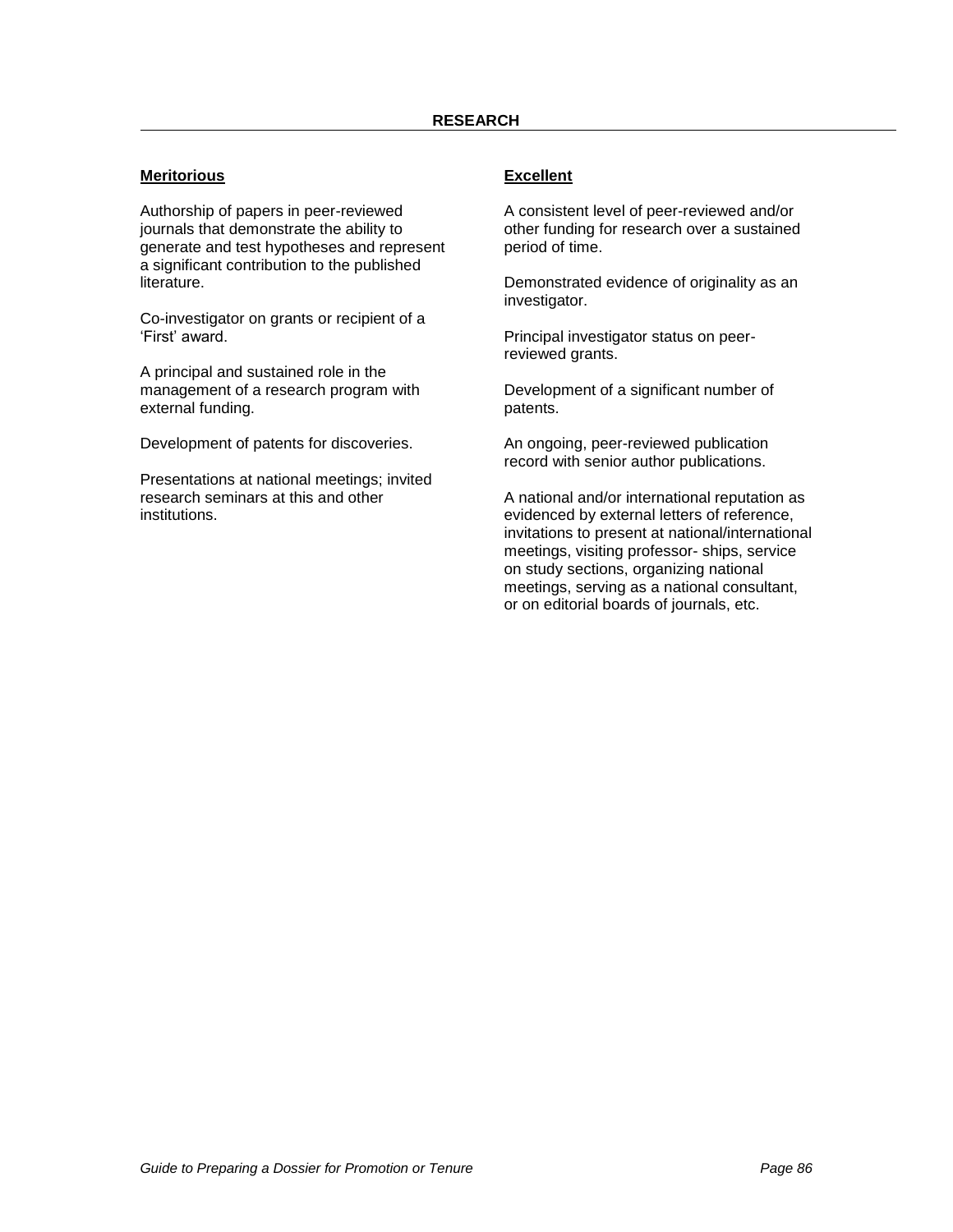### **SCHOLARSHIP**

#### **Note: There may be considerable overlap between scholarship and the other areas - i.e., research, teaching, and clinical activity.**

|                                                          | <b>Meritorious</b>                                                                                                                                                                                                                                                                                                                                                                                                                                                                                                                                                                                                                                                                                                                                                                                                                                                              | <b>Excellent</b>                                                                                                             |
|----------------------------------------------------------|---------------------------------------------------------------------------------------------------------------------------------------------------------------------------------------------------------------------------------------------------------------------------------------------------------------------------------------------------------------------------------------------------------------------------------------------------------------------------------------------------------------------------------------------------------------------------------------------------------------------------------------------------------------------------------------------------------------------------------------------------------------------------------------------------------------------------------------------------------------------------------|------------------------------------------------------------------------------------------------------------------------------|
| <b>CLINICAL</b><br><b>RESEARCH</b>                       | Collaborator on research, e.g., a<br>participant in a multicenter trial,<br>publication of articles on topic.                                                                                                                                                                                                                                                                                                                                                                                                                                                                                                                                                                                                                                                                                                                                                                   | Designs and directs research and plays a<br>major role in writing up the results. First or<br>senior author on publications. |
|                                                          | Establishes an area of research in a<br>clinical area.                                                                                                                                                                                                                                                                                                                                                                                                                                                                                                                                                                                                                                                                                                                                                                                                                          | Coordinates research at a national level in a<br>multicenter study.                                                          |
|                                                          | Conducts applied research including<br>evaluation of the efficacy of various<br>treatment modalities.                                                                                                                                                                                                                                                                                                                                                                                                                                                                                                                                                                                                                                                                                                                                                                           | Consistent funding for peer reviewed or<br>other appropriate research.                                                       |
|                                                          | Facilitates the research programs of<br>the SOM through substantive                                                                                                                                                                                                                                                                                                                                                                                                                                                                                                                                                                                                                                                                                                                                                                                                             | Multiple publications on area of expertise.                                                                                  |
|                                                          | contributions to COMIRB, which must<br>include: regular attendance at                                                                                                                                                                                                                                                                                                                                                                                                                                                                                                                                                                                                                                                                                                                                                                                                           | Member of review section or editorial board.                                                                                 |
|                                                          | meetings over at least a three-year<br>period; active and effective<br>participation in discussions; review<br>and presentations of protocols to the<br>committee; and a demonstrated<br>understanding of key topics (e.g.<br>informed consent, risk assessment,<br>protection of vulnerable populations,<br>adverse event reporting or waivers of<br>informed consent). Additional aspects<br>of COMIRB service that may be<br>considered evidence of meritorious<br>scholarship may include: mentoring of<br>new COMIRB members in the<br>elements of proper review and<br>presentation of protocols; active<br>participation in COMIRB "education<br>days;" training of SOM clinical<br>investigators in techniques of protocol<br>writing; and serving as a positive<br>spokesperson for COMIRB service. A<br>supporting letter from the Director of<br>COMIRB is required. | National reputation.                                                                                                         |
| <b>INNOVATIVE</b><br><b>PROCEDURES</b><br><b>FOR THE</b> | Initiates improvements in delivery<br>within institution.                                                                                                                                                                                                                                                                                                                                                                                                                                                                                                                                                                                                                                                                                                                                                                                                                       | Consistent funding for peer reviewed health<br>services research.                                                            |
| <b>DELIVERY OF</b><br><b>HEALTH CARE</b>                 | Provides documentation of<br>intervention and outcome.                                                                                                                                                                                                                                                                                                                                                                                                                                                                                                                                                                                                                                                                                                                                                                                                                          | Utilized as a national consultant in area of<br>expertise.                                                                   |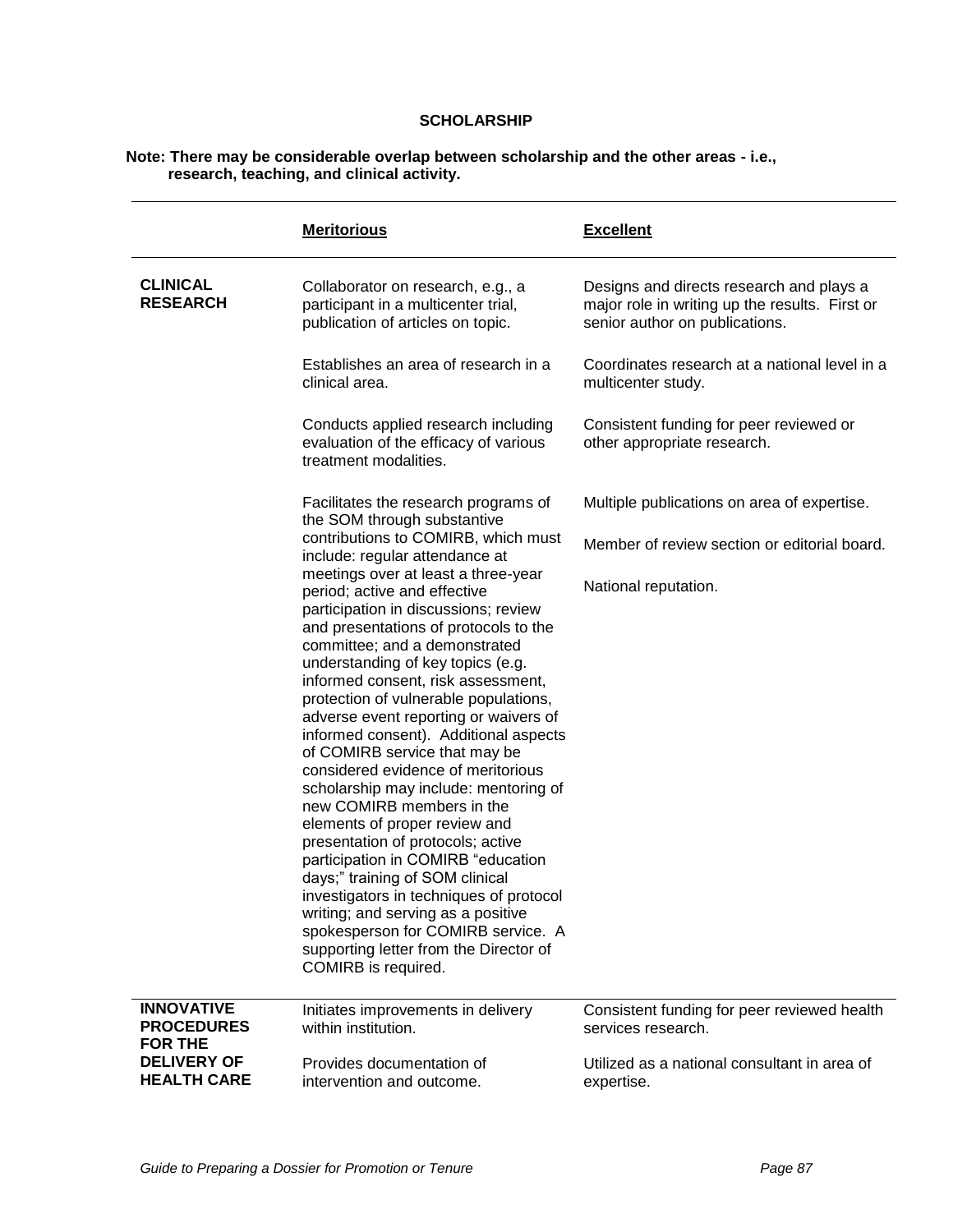|                                                                                         | Documents improvements<br>to audiences outside the UCHSC,<br>typically in the form of a written<br>communication.                                 | Multiple publications on subject.                                                                                  |
|-----------------------------------------------------------------------------------------|---------------------------------------------------------------------------------------------------------------------------------------------------|--------------------------------------------------------------------------------------------------------------------|
| <b>WRITING OF</b><br><b>MONOGRAPHS,</b><br><b>REVIEWS, AND</b><br><b>OTHER CREATIVE</b> | One or more such efforts are<br>published in journals.<br>Reports integrate and put new                                                           | The reviews represent a major body of work<br>that provide a documentable national or<br>international reputation. |
| <b>EFFORTS</b>                                                                          | discoveries into perspective.                                                                                                                     |                                                                                                                    |
| <b>TEACHING</b><br><b>SCHOLARSHIP</b>                                                   | Develops new educational materials.                                                                                                               | Creates a new course or curriculum.                                                                                |
|                                                                                         | Publishes articles on health<br>professional education with emphasis<br>on hypothesis-driven research.                                            | National reputation as an innovative<br>educator.                                                                  |
|                                                                                         |                                                                                                                                                   | A strong record of publications in health<br>professional education.                                               |
| <b>CLINICAL</b><br><b>SCHOLARSHIP</b>                                                   | Provides continuing education at local<br>and national meetings.                                                                                  | Peer reviewed grant funding.                                                                                       |
|                                                                                         | Successful completion of<br>recertification examinations.<br>Participation in departmental,                                                       | Design and directs hypothesis- driven<br>research.                                                                 |
|                                                                                         | divisional, and institutional quality<br>assurance programs.                                                                                      |                                                                                                                    |
|                                                                                         | Provide invited grand rounds locally.                                                                                                             | A strong record of peer-reviewed<br>publications.                                                                  |
|                                                                                         | Scholarly integration such as case<br>studies, book chapters, and reviews.                                                                        |                                                                                                                    |
|                                                                                         | Media other than print are applicable<br>(video), computer programs) if utilized<br>by educators/clinicians outside of the<br>School of Medicine. | National/international reputation.                                                                                 |
|                                                                                         | Provides written documentation of<br>novel techniques in teaching on the<br>delivery of care.                                                     |                                                                                                                    |
|                                                                                         | Documentation of innovative quality<br>assurance programs.                                                                                        |                                                                                                                    |
|                                                                                         | Collaborator in design, conduct and<br>publication of the research, e.g., a of<br>the research, e.g., a participant in a<br>multicenter trial.    |                                                                                                                    |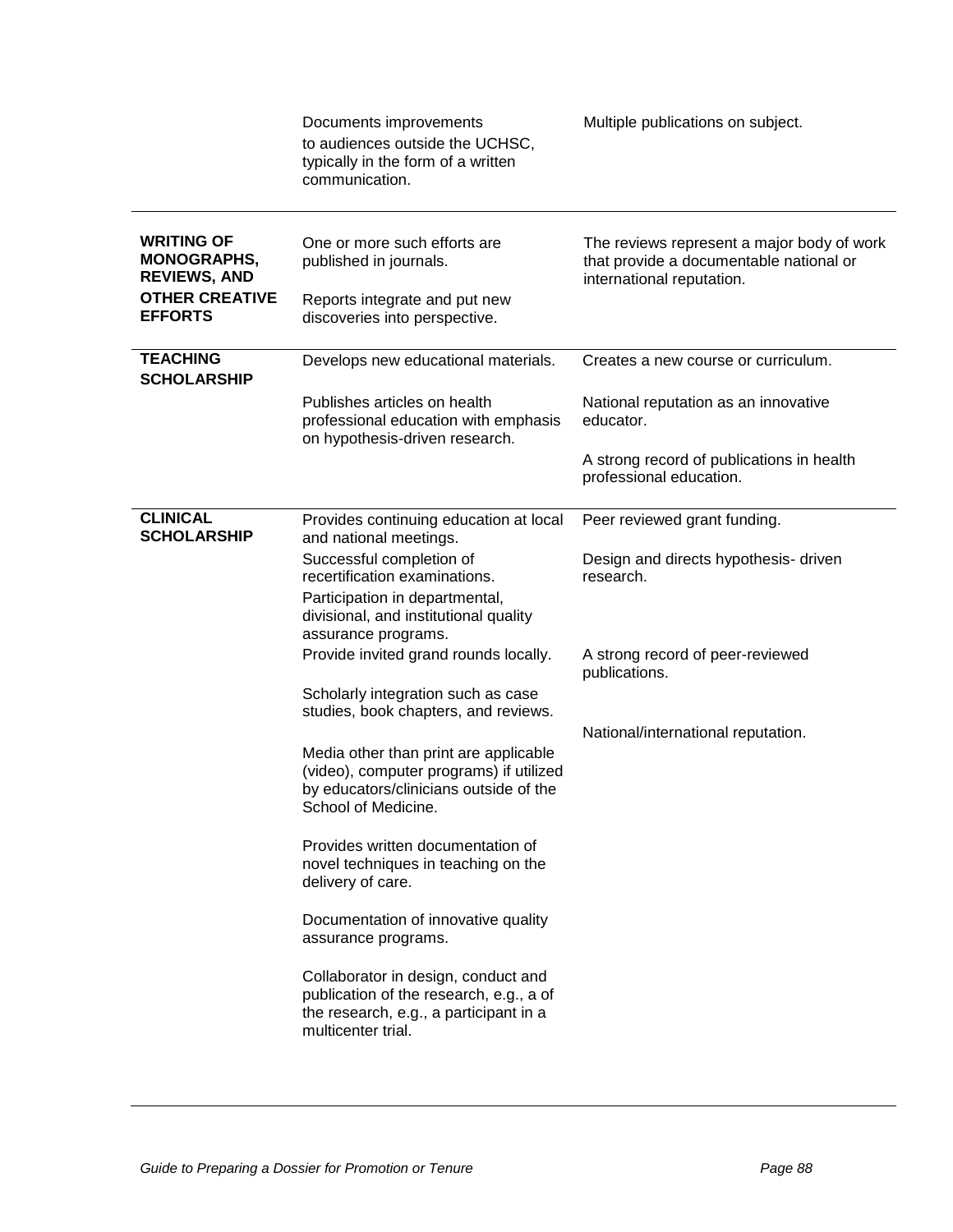### **BASIC SCIENCE SCHOLARSHIP**

Writes articles integrating knowledge in a field and assesses overall value of discoveries in relationship to the area of research.

Initiates and designs the research protocol.

May coordinate the research at a national level in a multi-center study.

Directs research and plays a major role in writing up the results. Senior author on publications.

Consistent funding for peer-reviewed research.

Multiple publications on area of expertise.

Member of review section or editorial board.

National/international reputation.